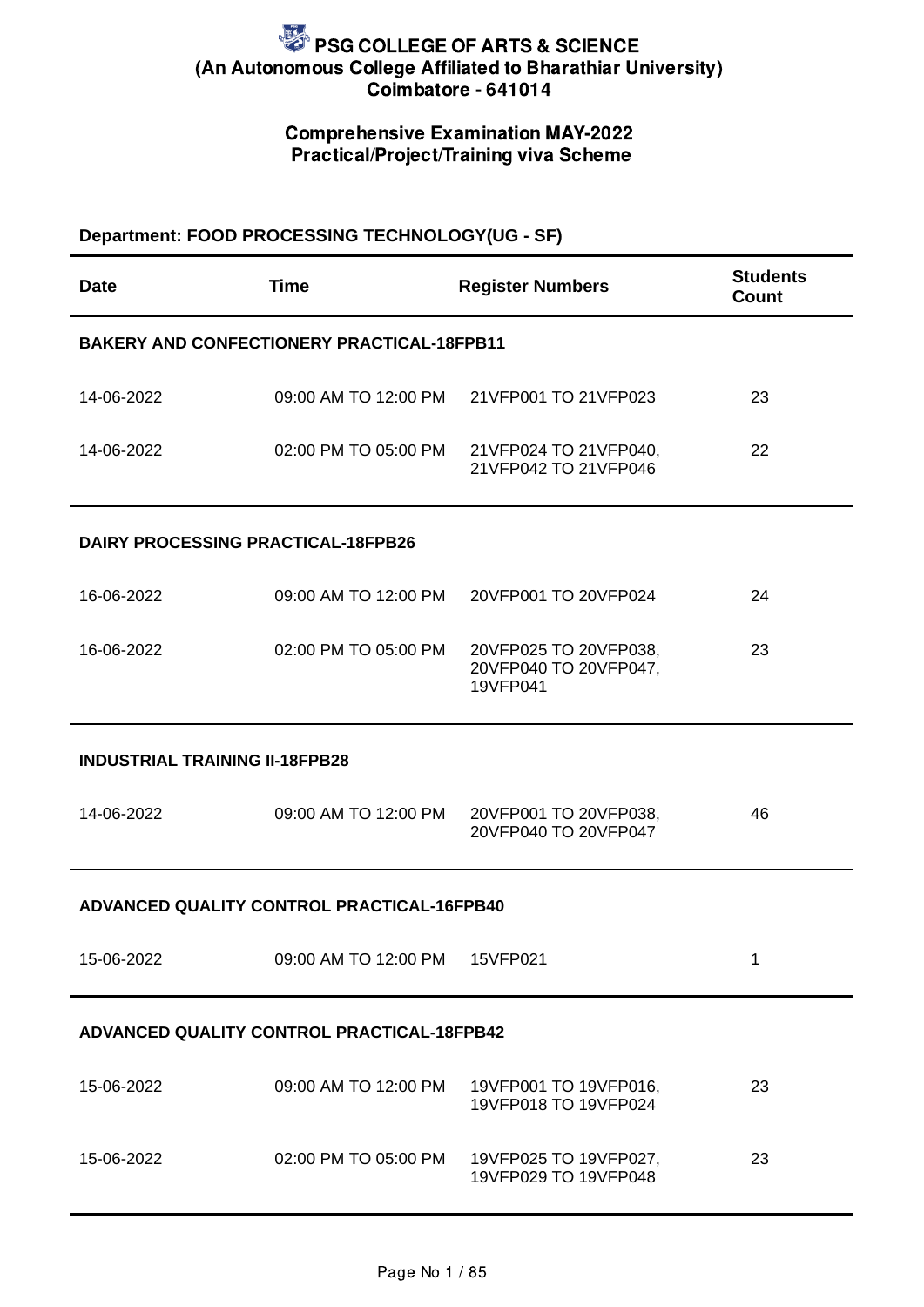### Comprehensive Examination MAY-2022 Practical/Project/Training viva Scheme

#### **APPLIED NUTRITION PRACTICAL-18FPB43**

| 17-06-2022 | 09:00 AM TO 12:00 PM | 19VFP001 TO 19VFP016,<br>19VFP018 TO 19VFP024 | 23 |
|------------|----------------------|-----------------------------------------------|----|
| 17-06-2022 | 02:00 PM TO 05:00 PM | 19VFP025 TO 19VFP027,<br>19VFP029 TO 19VFP048 | 23 |

#### **MAJOR PROJECT-18FPB45**

| 20-06-2022 | 09:00 AM TO 12:00 PM | 19VFP001 TO 19VFP016,<br>19VFP018 TO 19VFP024 | 23 |
|------------|----------------------|-----------------------------------------------|----|
| 20-06-2022 | 02:00 PM TO 05:00 PM | 19VFP025 TO 19VFP027,<br>19VFP029 TO 19VFP048 | 23 |

#### **INDUSTRIAL TRAINING IV-18FPB46**

| 13-06-2022 | 09:00 AM TO 12:00 PM | 19VFP001 TO 19VFP016, | 46 |
|------------|----------------------|-----------------------|----|
|            |                      | 19VFP018 TO 19VFP027, |    |
|            |                      | 19VFP029 TO 19VFP048  |    |

**Date : 11-06-2022**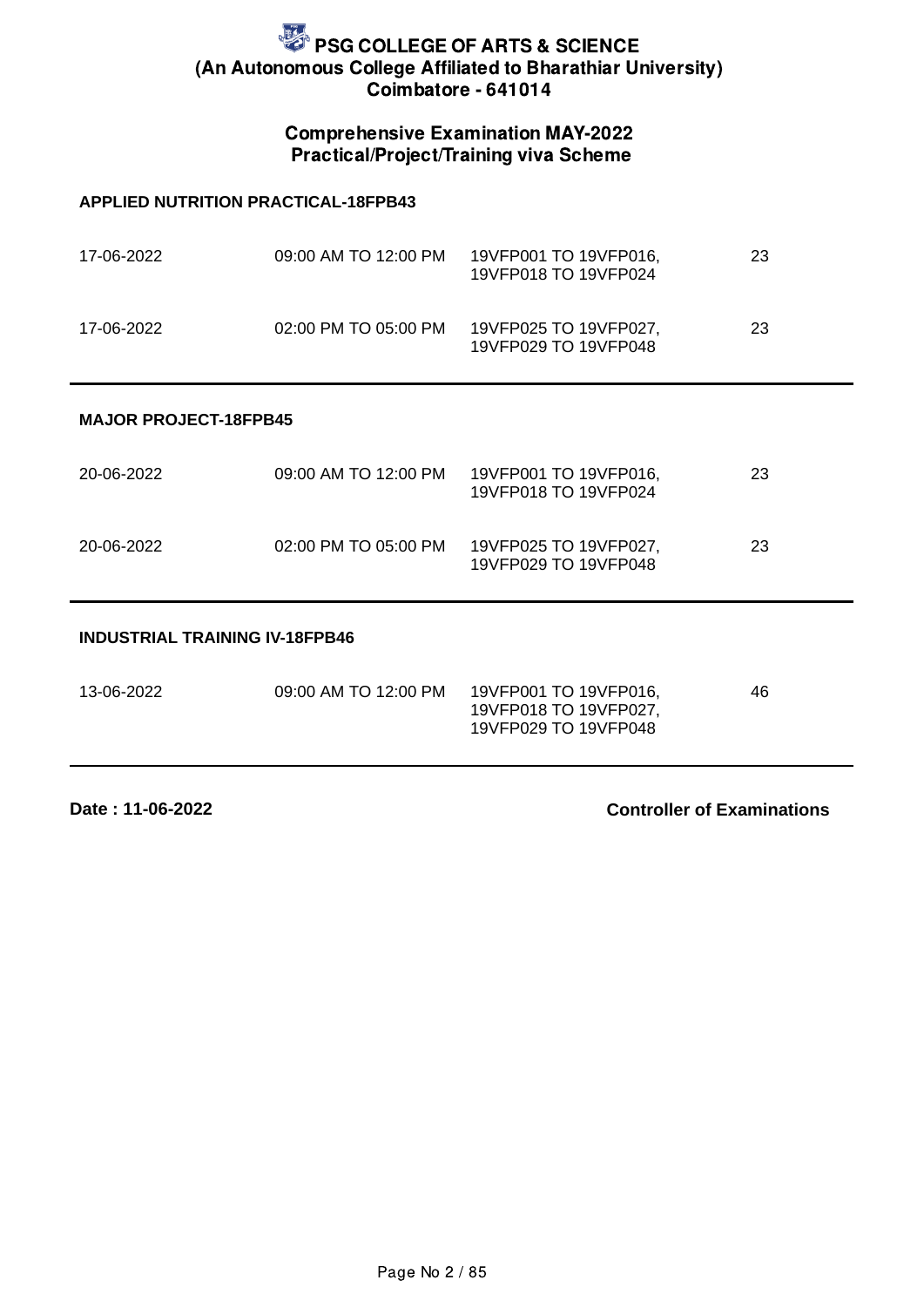### Comprehensive Examination MAY-2022 Practical/Project/Training viva Scheme

### **Department: COMPUTER SCIENCE(UG - SF)**

| <b>Date</b>                             | <b>Time</b>                                            | <b>Register Numbers</b>                                                                 | <b>Students</b><br>Count |  |  |
|-----------------------------------------|--------------------------------------------------------|-----------------------------------------------------------------------------------------|--------------------------|--|--|
| LAB - I (C PROGRAMMING LAB)-19CMU04     |                                                        |                                                                                         |                          |  |  |
| 14-06-2022                              | 09:00 AM TO 12:00 PM                                   | 19BCM011, 20BCM036,<br>20BCM041, 20BCM045,<br>20BCM046, 20BCM056                        | 6                        |  |  |
| 20-06-2022                              | 02:00 PM TO 05:00 PM                                   | 21BCM007, 21BCM021 TO<br>21BCM023, 21BCM038,<br>21BCM056                                | 6                        |  |  |
| 14-06-2022                              | 09:00 AM TO 12:00 PM                                   | 20BCM509, 20BCM531,<br>20BCM532, 20BCM535,<br>20BCM537, 20BCM538,<br>20BCM540, 20BCM556 | 8                        |  |  |
| 20-06-2022                              | 02:00 PM TO 05:00 PM                                   | 21BCM513, 21BCM515,<br>21BCM542 TO 21BCM544,<br>21BCM554, 21BCM555                      | $\overline{7}$           |  |  |
|                                         | LAB - II (MS EXCEL & SYSTEM CONFIGURATION LAB)-19CMU05 |                                                                                         |                          |  |  |
| 17-06-2022                              | 09:00 AM TO 12:00 PM                                   | 20BCM537                                                                                | $\mathbf{1}$             |  |  |
| LAB - III (C++ PROGRAMMING LAB)-19CMU09 |                                                        |                                                                                         |                          |  |  |
| <b>Venue: E 208</b>                     |                                                        |                                                                                         |                          |  |  |
| 14-06-2022                              | 09:00 AM TO 12:00 PM                                   | 21BCM001, 21BCM003,<br>21BCM004, 21BCM006 TO<br>21BCM011, 21BCM013 TO<br>21BCM032       | 29                       |  |  |
| 14-06-2022                              | 02:00 PM TO 05:00 PM                                   | 21BCM033 TO 21BCM046,<br>21BCM048 TO 21BCM060,<br>20BCM060, 21BCM047                    | 29                       |  |  |
| 18-06-2022                              | 09:00 AM TO 12:00 PM                                   | 21BCM501 TO 21BCM530                                                                    | 30                       |  |  |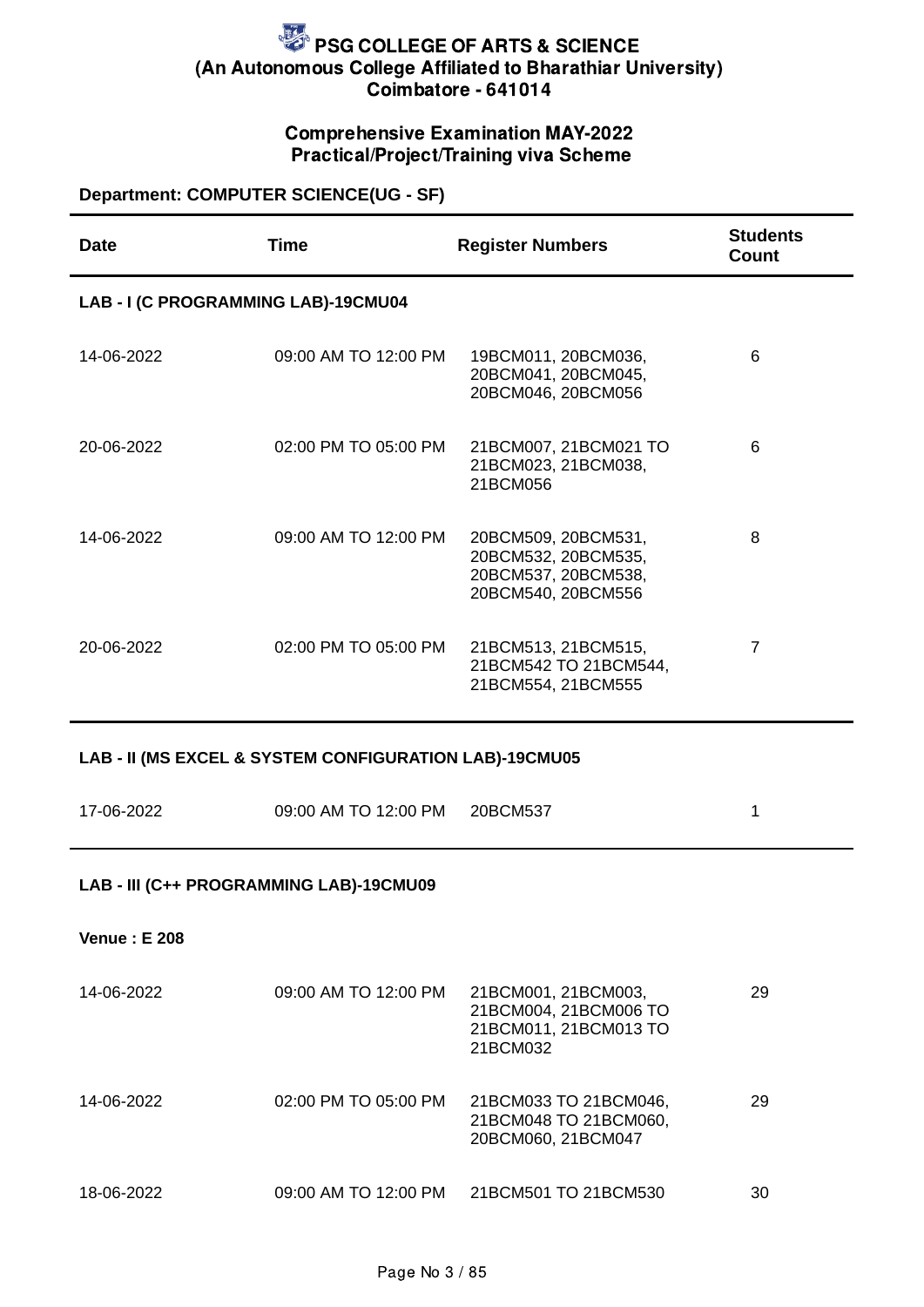### Comprehensive Examination MAY-2022 Practical/Project/Training viva Scheme

| 18-06-2022 | 02:00 PM TO 05:00 PM | 21BCM531 TO 21BCM557, | 29 |
|------------|----------------------|-----------------------|----|
|            |                      | 20BCM537, 20BCM546    |    |

#### **LAB - IV (DATA STRUCTURES LAB)-19CMU10**

#### **Venue : E 208**

| 17-06-2022 | 09:00 AM TO 12:00 PM | 21BCM001, 21BCM003,<br>21BCM004, 21BCM006 TO<br>21BCM011, 21BCM013 TO<br>21BCM032 | 29 |
|------------|----------------------|-----------------------------------------------------------------------------------|----|
| 17-06-2022 | 02:00 PM TO 05:00 PM | 21BCM033 TO 21BCM046,<br>21BCM048 TO 21BCM060,<br>20BCM060, 21BCM047              | 29 |
| 13-06-2022 | 09:00 AM TO 12:00 PM | 21BCM501 TO 21BCM530,<br>20BCM537, 20BCM547                                       | 32 |
| 13-06-2022 | 02:00 PM TO 05:00 PM | 21BCM531 TO 21BCM557,<br>20BCM506                                                 | 28 |

#### **PRACTICAL-III COMPUTER PROGRAMMING-I-08ELU11**

| 16-06-2022 | 09:00 AM TO 12:00 PM | 09BEL528 |  |
|------------|----------------------|----------|--|
|            |                      |          |  |

### **COMPUTER PROGRAMMING IN C LANGUAGE PRACTICAL-18ELU13**

| 14-06-2022 | 09:00 AM TO 12:00 PM 20BEL525 |  |
|------------|-------------------------------|--|
|            |                               |  |

#### **JAVA PROGRAMMING LAB-19CMU16**

| 20-06-2022 | 09:00 AM TO 12:00 PM 20BCM563 |  |
|------------|-------------------------------|--|
|            |                               |  |

#### **LAB - VI (RDBMS LAB)-19CMU17**

| 13-06-2022 | 09:00 AM TO 12:00 PM 20BCM563 |  |
|------------|-------------------------------|--|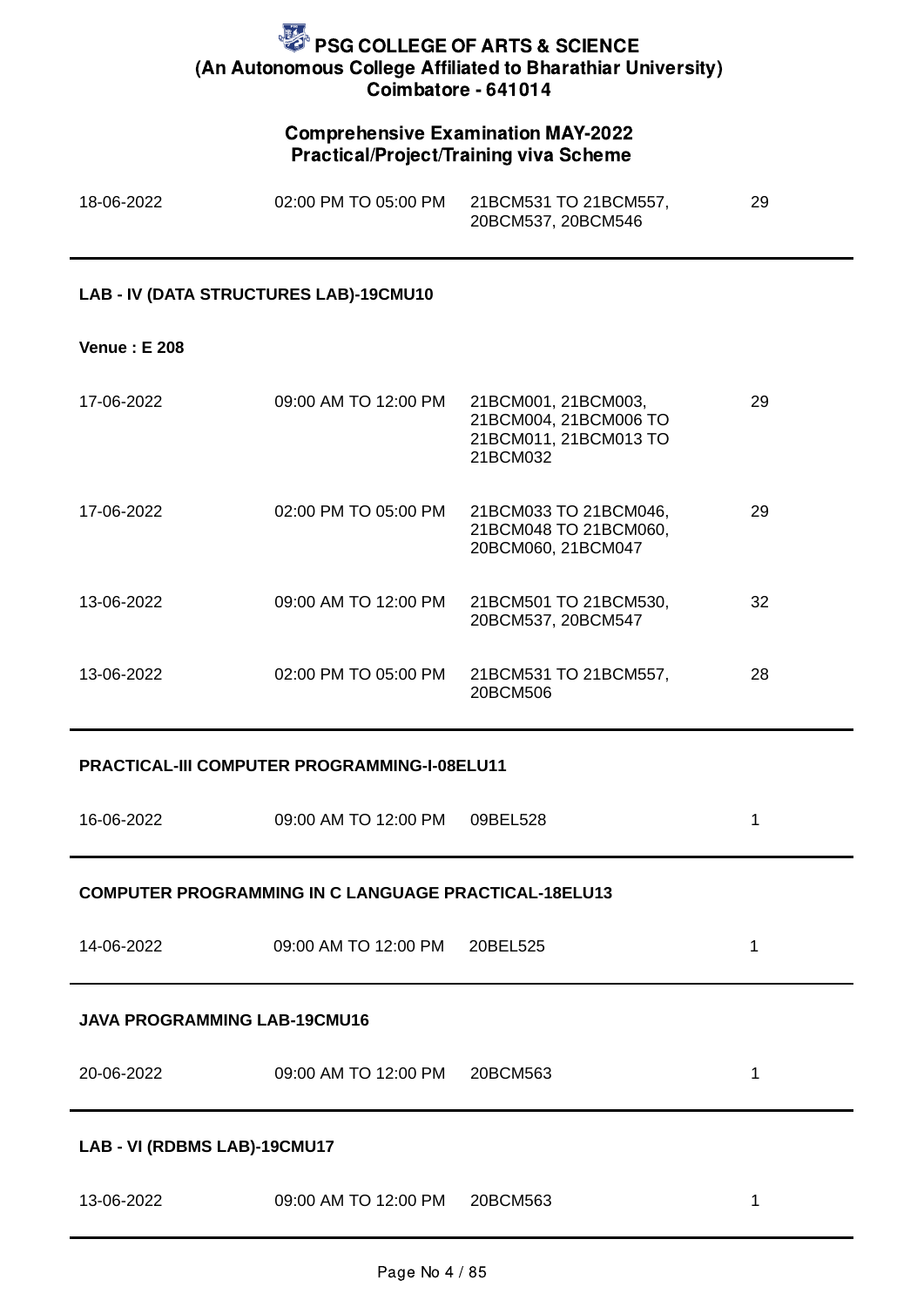### Comprehensive Examination MAY-2022 Practical/Project/Training viva Scheme

#### **PRACTICAL - VI VISUAL BASIC LAB-14ELU18**

| Venue: C BLOCK |  |  |
|----------------|--|--|
|----------------|--|--|

| 16-06-2022 | 09:00 AM TO 12:00 PM   17BEL557, 17BEL541 |  |
|------------|-------------------------------------------|--|
|            |                                           |  |

#### **LAB - VII (.NET PROGRAMMING LAB)-19CMU23**

**Venue : E 110**

| 18-06-2022 | 09:00 AM TO 12:00 PM | 20BCM002, 20BCM004 TO<br>20BCM018, 20BCM020 TO<br>20BCM031                                      | 28 |
|------------|----------------------|-------------------------------------------------------------------------------------------------|----|
| 18-06-2022 | 02:00 PM TO 05:00 PM | 20BCM032 TO 20BCM051,<br>20BCM053 TO 20BCM059,<br>20BCM052, 20BCM001                            | 29 |
| 20-06-2022 | 09:00 AM TO 12:00 PM | 20BCM501 TO 20BCM506,<br>20BCM508 TO 20BCM518,<br>20BCM520 TO 20BCM527,<br>20BCM529 TO 20BCM531 | 28 |
| 20-06-2022 | 02:00 PM TO 05:00 PM | 20BCM532 TO 20BCM553,<br>20BCM556, 20BCM557,<br>20BCM559 TO 20BCM561,<br>20BCM563, 20BCM555     | 29 |

#### **LAB - VIII (COMPUTER GRAPHICS AND DATA VISUALIZATION LAB)-19CMU24**

**Venue : E 110**

| 20-06-2022 | 09:00 AM TO 12:00 PM | 20BCM002, 20BCM004 TO<br>20BCM018, 20BCM020 TO<br>20BCM031           | 28 |
|------------|----------------------|----------------------------------------------------------------------|----|
| 20-06-2022 | 02:00 PM TO 05:00 PM | 20BCM032 TO 20BCM051,<br>20BCM053 TO 20BCM059,<br>20BCM052, 20BCM001 | 29 |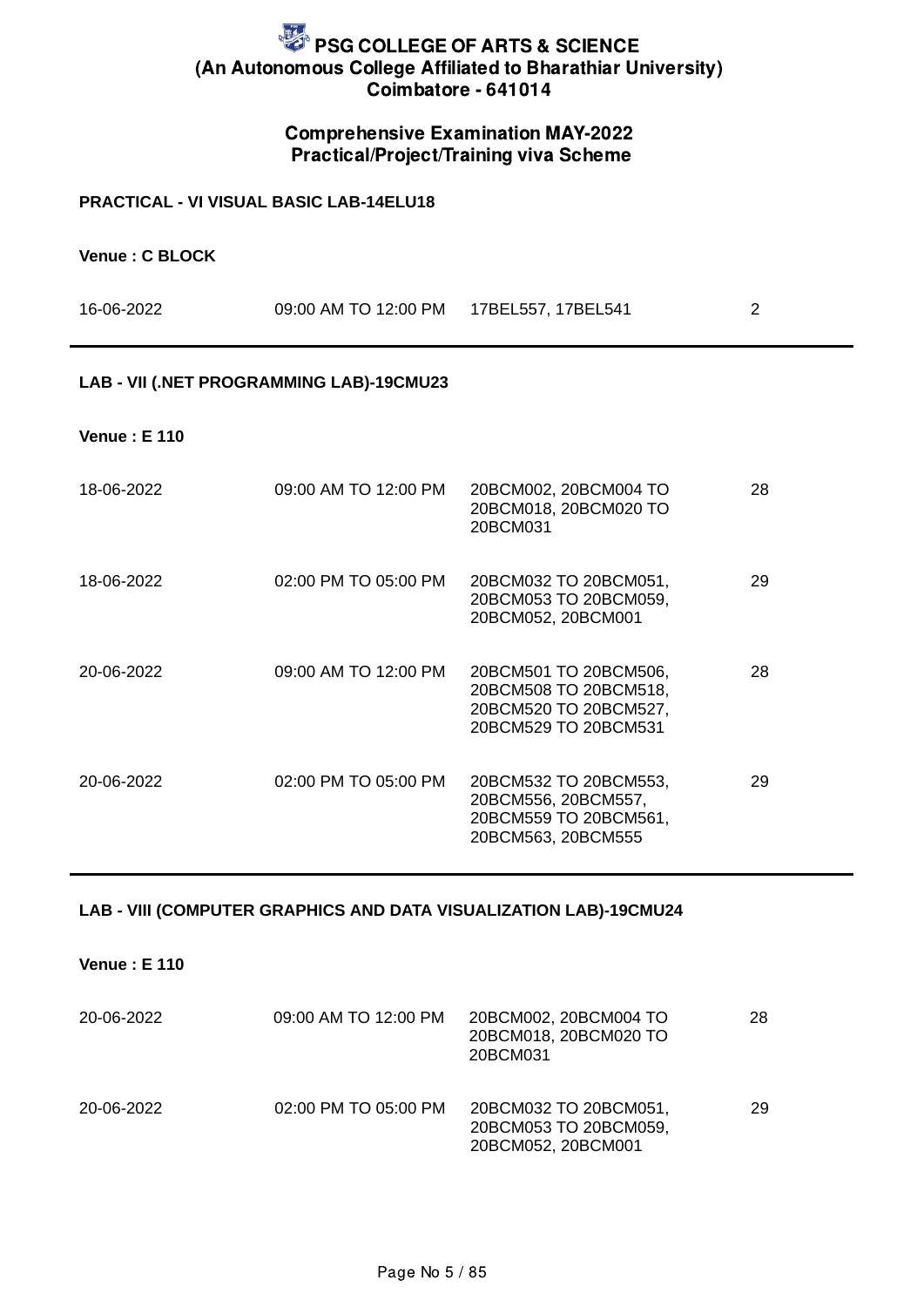### Comprehensive Examination MAY-2022 Practical/Project/Training viva Scheme

| 13-06-2022 | 09:00 AM TO 12:00 PM | 20BCM501 TO 20BCM506,<br>20BCM508 TO 20BCM518,<br>20BCM520 TO 20BCM527,<br>20BCM529 TO 20BCM531 | 28 |
|------------|----------------------|-------------------------------------------------------------------------------------------------|----|
| 13-06-2022 | 02:00 PM TO 05:00 PM | 20BCM532 TO 20BCM553,<br>20BCM556, 20BCM557,<br>20BCM559 TO 20BCM561,<br>20BCM563, 20BCM555     | 29 |

#### **LAB-XI (SOFTWARE DESIGN & TESTING LAB)-19CMU37**

**Venue : E 110**

| 15-06-2022 | 09:00 AM TO 12:00 PM | 19BCM001 TO 19BCM017,<br>19BCM019 TO 19BCM024,<br>19BCM026 TO 19BCM030            | 28 |
|------------|----------------------|-----------------------------------------------------------------------------------|----|
| 15-06-2022 | 02:00 PM TO 05:00 PM | 19BCM031 TO 19BCM048,<br>19BCM050, 19BCM052 TO<br>19BCM060, 19BCM049,<br>19BCM051 | 30 |
| 17-06-2022 | 09:00 AM TO 12:00 PM | 19BCM501 TO 19BCM531                                                              | 31 |
| 17-06-2022 | 02:00 PM TO 05:00 PM | 19BCM532 TO 19BCM562                                                              | 31 |

#### **LAB-XII (DATA SCIENCE WITH R PROGRAMMING LAB)-19CMU38**

**Venue : E 311**

| 18-06-2022 | 09:00 AM TO 12:00 PM | 19BCM001 TO 19BCM017,<br>19BCM019 TO 19BCM024,<br>19BCM026 TO 19BCM030            | 28 |
|------------|----------------------|-----------------------------------------------------------------------------------|----|
| 18-06-2022 | 02:00 PM TO 05:00 PM | 19BCM031 TO 19BCM048,<br>19BCM050, 19BCM052 TO<br>19BCM060, 19BCM049,<br>19BCM051 | 30 |
| 21-06-2022 | 09:00 AM TO 12:00 PM | 19BCM501 TO 19BCM531                                                              | 31 |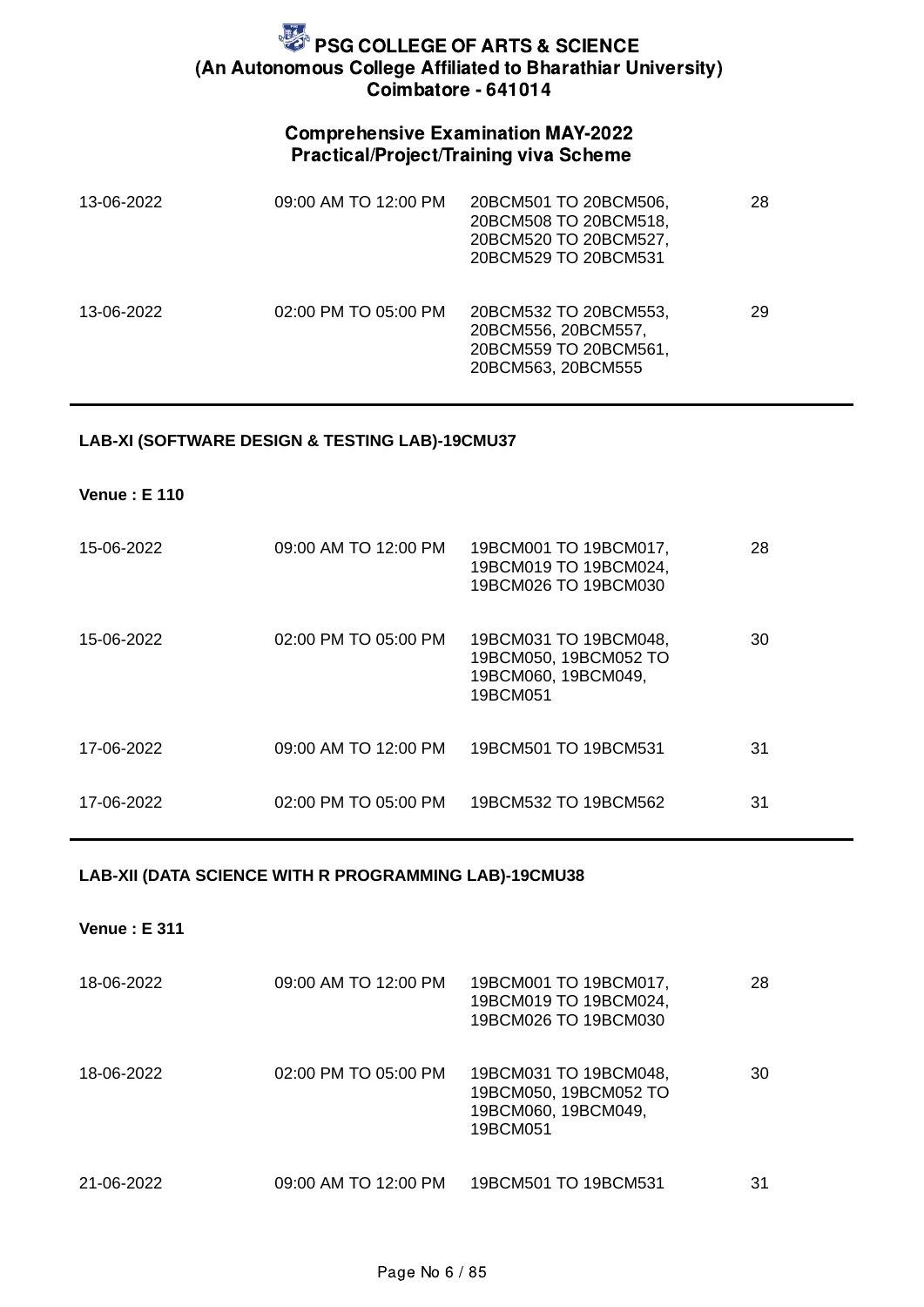## Comprehensive Examination MAY-2022 Practical/Project/Training viva Scheme

| 21-06-2022                        | 02:00 PM TO 05:00 PM | 19BCM532 TO 19BCM562                                                                                       | 31 |
|-----------------------------------|----------------------|------------------------------------------------------------------------------------------------------------|----|
| <b>MAJOR PROJECT WORK-19CMU39</b> |                      |                                                                                                            |    |
| 16-06-2022                        | 09:00 AM TO 12:00 PM | 19BCM001 TO 19BCM017,<br>19BCM019 TO 19BCM024,<br>19BCM026 TO 19BCM030                                     | 28 |
| 16-06-2022                        | 02:00 PM TO 05:00 PM | 19BCM041 TO 19BCM048,<br>19BCM050, 19BCM052 TO<br>19BCM060, 19BCM051,<br>19BCM049, 19BCM031 TO<br>19BCM040 | 30 |
| 14-06-2022                        | 09:00 AM TO 12:00 PM | 19BCM501 TO 19BCM531                                                                                       | 31 |
| 14-06-2022                        | 02:00 PM TO 05:00 PM | 19BCM533 TO 19BCM562,<br>19BCM532                                                                          | 31 |

**Date : 11-06-2022**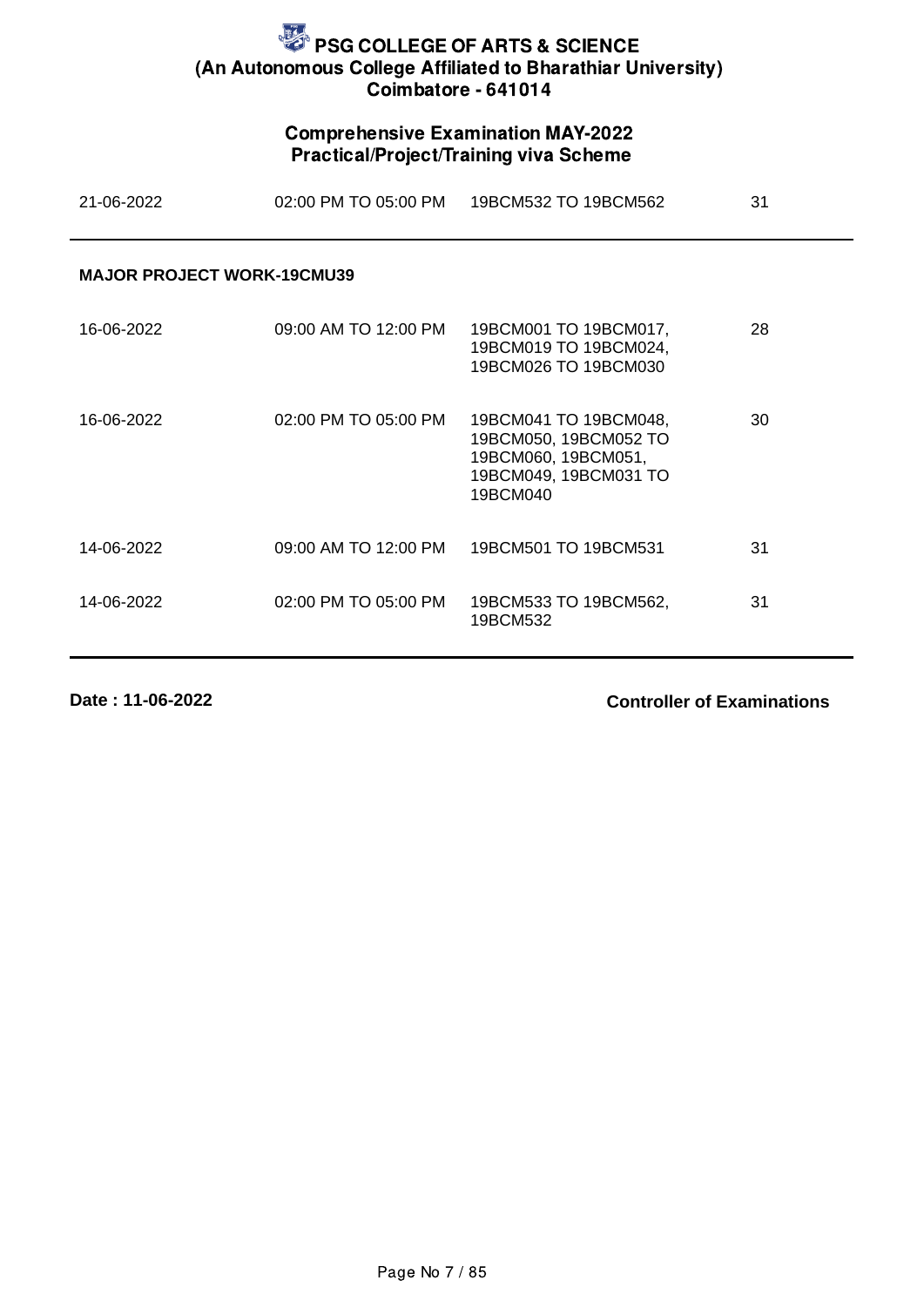## Comprehensive Examination MAY-2022 Practical/Project/Training viva Scheme

| Department: ELECTRONICS(UG - SF)                         |                                                           |                                                                              |                                 |  |
|----------------------------------------------------------|-----------------------------------------------------------|------------------------------------------------------------------------------|---------------------------------|--|
| <b>Date</b>                                              | <b>Time</b>                                               | <b>Register Numbers</b>                                                      | <b>Students</b><br><b>Count</b> |  |
|                                                          | <b>PRACTICAL - I: ELECTRIC CIRCUITS LAB-14ELU05</b>       |                                                                              |                                 |  |
| 18-06-2022                                               | 09:00 AM TO 12:00 PM                                      | 17BEL541, 17BEL553, 17BEL557,<br>17BEL558                                    | 4                               |  |
|                                                          | <b>PRACTICAL - I - ELECTRIC CIRCUITS LAB-18ELU07</b>      |                                                                              |                                 |  |
| <b>Venue: UG LAB G-BLOCK</b>                             |                                                           |                                                                              |                                 |  |
| 18-06-2022                                               | 09:00 AM TO 12:00 PM                                      | 21BEL501 TO 21BEL511                                                         | 11                              |  |
| 18-06-2022                                               | 02:00 PM TO 05:00 PM                                      | 21BEL512 TO 21BEL518,<br>21BEL520, 21BEL522, 19BEL541,<br>21BEL519, 21BEL521 | 12                              |  |
| <b>PRACTICAL - II: SEMICONDUCTOR DEVICES LAB-14ELU06</b> |                                                           |                                                                              |                                 |  |
| 21-06-2022                                               | 09:00 AM TO 12:00 PM                                      | 17BEL541, 17BEL553, 17BEL557,<br>17BEL558                                    | 4                               |  |
|                                                          | <b>PRACTICAL - II - SEMICONDUCTOR DEVICES LAB-18ELU08</b> |                                                                              |                                 |  |
| <b>Venue: UG LAB G-BLOCK</b>                             |                                                           |                                                                              |                                 |  |
| 21-06-2022                                               | 09:00 AM TO 12:00 PM                                      | 21BEL501 TO 21BEL511                                                         | 11                              |  |
| 21-06-2022                                               | 02:00 PM TO 05:00 PM                                      | 21BEL512 TO 21BEL518,<br>21BEL520, 21BEL522, 19BEL541,<br>21BEL519, 21BEL521 | 12                              |  |
| PRACTICAL - III C PROGRAMMING LAB -14ELU11               |                                                           |                                                                              |                                 |  |

18-06-2022 02:00 PM TO 05:00 PM 17BEL541 1

Page No 8 / 85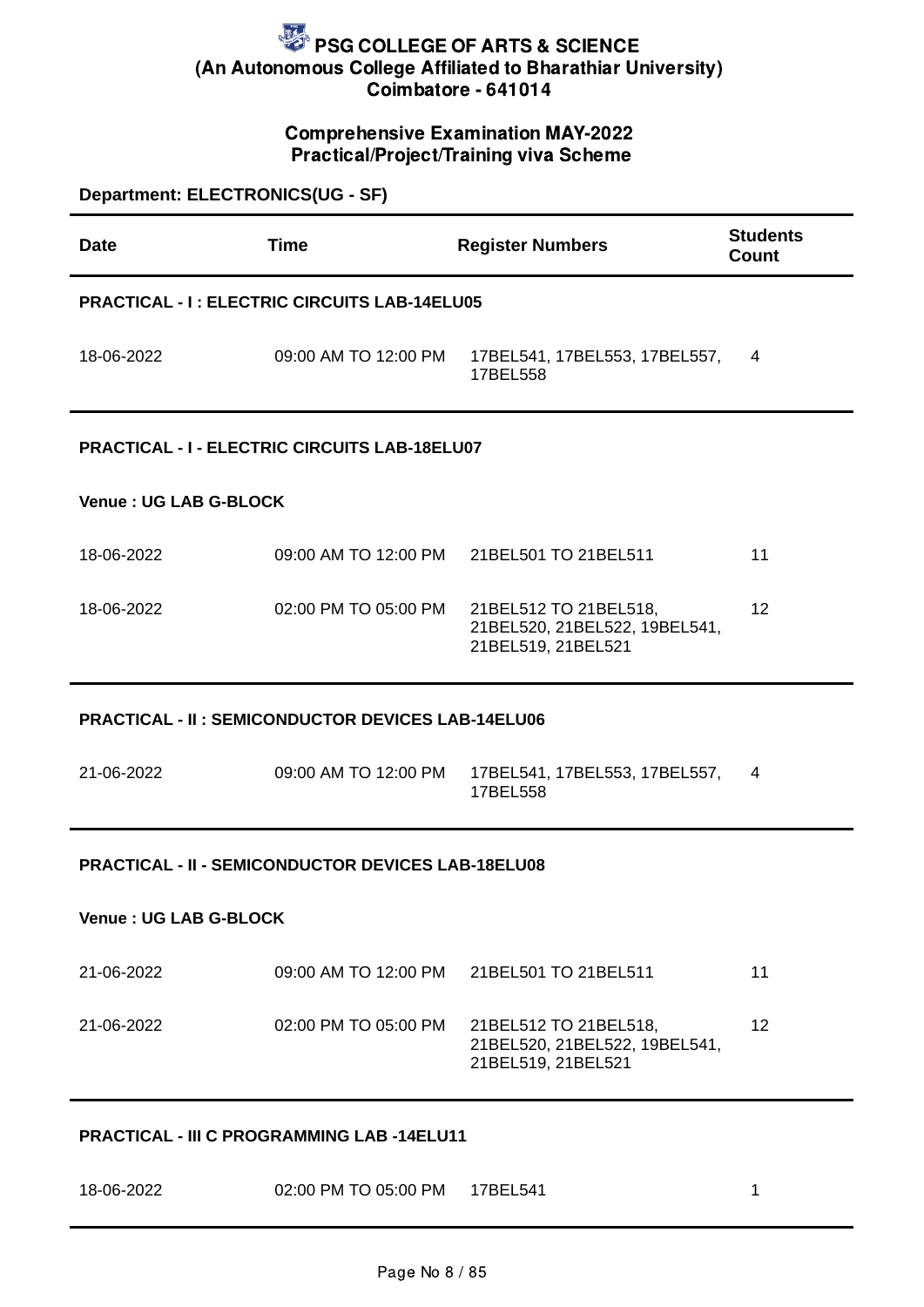## Comprehensive Examination MAY-2022 Practical/Project/Training viva Scheme

| <b>PRACTICAL - IV DIGITAL ELECTRONICS LAB-14ELU16</b> |                                                          |                                                                        |    |
|-------------------------------------------------------|----------------------------------------------------------|------------------------------------------------------------------------|----|
| 23-06-2022                                            |                                                          | 09:00 AM TO 12:00 PM   17BEL541, 17BEL553, 17BEL557,<br>17BEL558       | 4  |
|                                                       | <b>PRACTICAL - V ELECTRONIC CIRCUITS LAB-14ELU17</b>     |                                                                        |    |
| 25-06-2022                                            | 09:00 AM TO 12:00 PM                                     | 17BEL541, 17BEL553, 17BEL557,<br>17BEL558                              | 4  |
| INTERNSHIP-14ELU23                                    |                                                          |                                                                        |    |
| 21-06-2022                                            | 02:00 PM TO 05:00 PM 17BEL541, 17BEL558                  |                                                                        | 2  |
|                                                       | <b>PRACTICAL - IV - DIGITAL ELECTRONICS LAB -18ELU18</b> |                                                                        |    |
| <b>Venue: UG LAB G-BLOCK</b>                          |                                                          |                                                                        |    |
| 23-06-2022                                            | 09:00 AM TO 12:00 PM                                     | 20BEL501 TO 20BEL505,<br>20BEL507 TO 20BEL510,<br>20BEL513 TO 20BEL520 | 17 |
| 23-06-2022                                            | 02:00 PM TO 05:00 PM                                     | 20BEL521 TO 20BEL535,<br>20BEL537, 20BEL506, 20BEL512                  | 18 |

### **PRACTICAL - V - ELECTRONIC CIRCUITS LAB-18ELU19**

#### **Venue : UG LAB G-BLOCK**

| 25-06-2022 | 09:00 AM TO 12:00 PM | 20BEL501 TO 20BEL505,<br>20BEL507 TO 20BEL510,<br>20BEL513 TO 20BEL522                              | 19 |
|------------|----------------------|-----------------------------------------------------------------------------------------------------|----|
| 25-06-2022 | 02:00 PM TO 05:00 PM | 20BEL523 TO 20BEL535,<br>20BEL537, 19BEL544, 19BEL546,<br>19BEL548, 19BEL550, 20BEL512,<br>20BEL506 | 20 |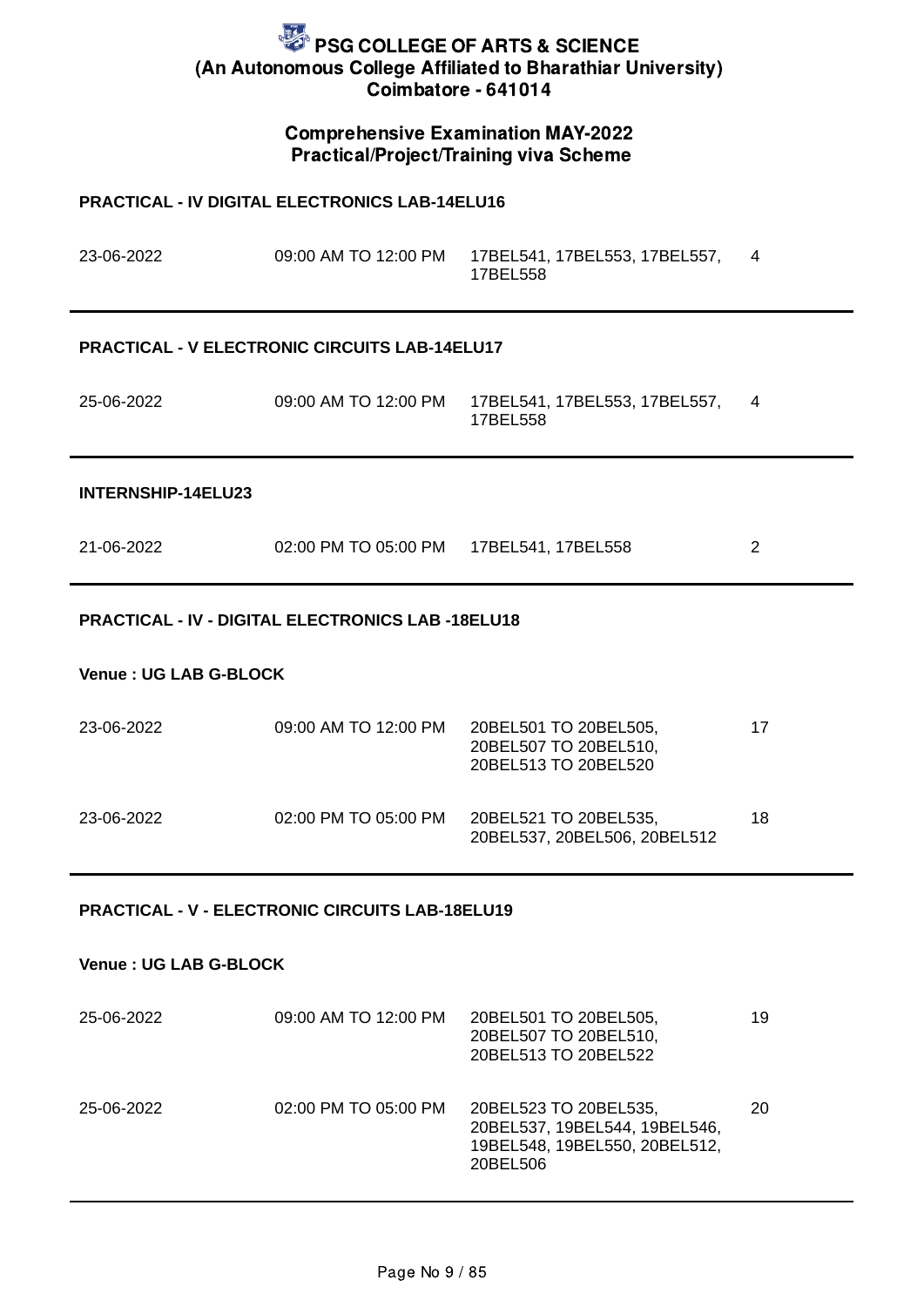### Comprehensive Examination MAY-2022 Practical/Project/Training viva Scheme

**PRACTICAL-IX MICROPROCESSOR AND MICROCONTROLLER LAB-08ELU31**

# 15-06-2022 09:00 AM TO 12:00 PM 09BEL528 1 **LOGIC CIRCUITS LAB-18MCU21 Venue : PG - LAB G- BLOCK** 13-06-2022 09:00 AM TO 12:00 PM 20BMC001 TO 20BMC011, 20BMC013 TO 20BMC018 17 13-06-2022 02:00 PM TO 05:00 PM 20BMC019 TO 20BMC031, 20BMC033 TO 20BMC036, 20BMC032 18

#### **PRACTICAL I VII I ELECTRONIC COMMUNICATION LAB-18ELU30**

#### **Venue : UG LAB G-BLOCK**

| 16-06-2022 | 09:00 AM TO 12:00 PM | 19BEL502, 19BEL503, 19BEL507,<br>19BEL508, 19BEL511, 19BEL513,<br>19BEL515 TO 19BEL517,<br>19BEL519 TO 19BEL526,<br>19BEL510, 19BEL518, 19BEL514,<br>19BEL501, 19BEL512, 19BEL506,<br>19BEL505, 19BEL504 | 25 |
|------------|----------------------|----------------------------------------------------------------------------------------------------------------------------------------------------------------------------------------------------------|----|
| 16-06-2022 | 02:00 PM TO 05:00 PM | 19BEL531 TO 19BEL535,<br>19BEL537, 19BEL539, 19BEL540,<br>19BEL542, 19BEL544, 19BEL545,<br>19BEL547 TO 19BEL553,<br>19BEL530, 19BEL536, 19BEL546,<br>19BEL541, 19BEL527, 19BEL529                        | 24 |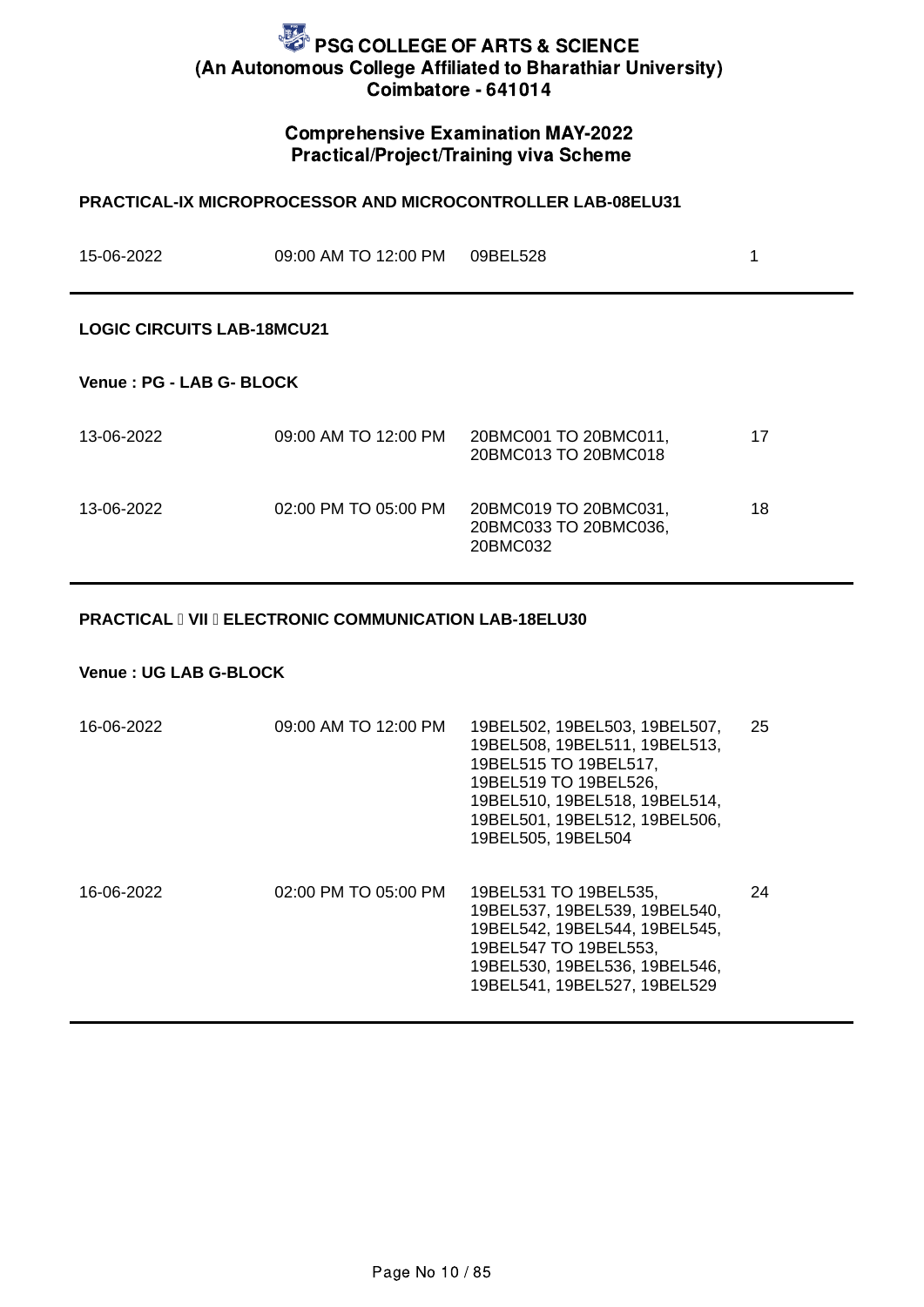### Comprehensive Examination MAY-2022 Practical/Project/Training viva Scheme

#### **PRACTICAL I VIII II INDUSTRIAL AND POWER ELECTRONICS LAB-18ELU31**

### **Venue : UG - LAB G- BLOCK**

| 14-06-2022 | 09:00 AM TO 12:00 PM | 19BEL502, 19BEL503, 19BEL507,<br>19BEL508, 19BEL511, 19BEL513,<br>19BEL515 TO 19BEL517,<br>19BEL519 TO 19BEL527,<br>19BEL529, 19BEL504, 19BEL505,<br>19BEL512, 19BEL506, 19BEL501,<br>19BEL514, 19BEL510 | 26 |
|------------|----------------------|----------------------------------------------------------------------------------------------------------------------------------------------------------------------------------------------------------|----|
| 14-06-2022 | 02:00 PM TO 05:00 PM | 19BEL531 TO 19BEL535,<br>19BEL537, 19BEL539, 19BEL540,<br>19BEL542, 19BEL544, 19BEL545,<br>19BEL547 TO 19BEL553,<br>19BEL541, 19BEL546, 19BEL536,<br>19BEL518, 19BEL530                                  | 23 |

#### **PRACTICAL IIX II EMBEDDED SYSTEMS LAB-18ELU32**

**Venue : C - BLOCK**

| 15-06-2022 | 09:00 AM TO 12:00 PM | 19BEL502, 19BEL503, 19BEL507,<br>19BEL508, 19BEL511, 19BEL513,<br>19BEL515 TO 19BEL517,<br>19BEL519 TO 19BEL526,<br>19BEL504, 19BEL505, 19BEL512,<br>19BEL506, 19BEL501, 19BEL514,<br>19BEL510 | 24 |
|------------|----------------------|------------------------------------------------------------------------------------------------------------------------------------------------------------------------------------------------|----|
| 15-06-2022 | 02:00 PM TO 05:00 PM | 19BEL531 TO 19BEL535,<br>19BEL537, 19BEL539, 19BEL540,<br>19BEL542, 19BEL544, 19BEL545,<br>19BEL547 TO 19BEL553,<br>19BEL541, 19BEL530, 19BEL518,<br>19BEL536, 19BEL546, 19BEL527,<br>19BEL529 | 25 |

#### **Date : 11-06-2022**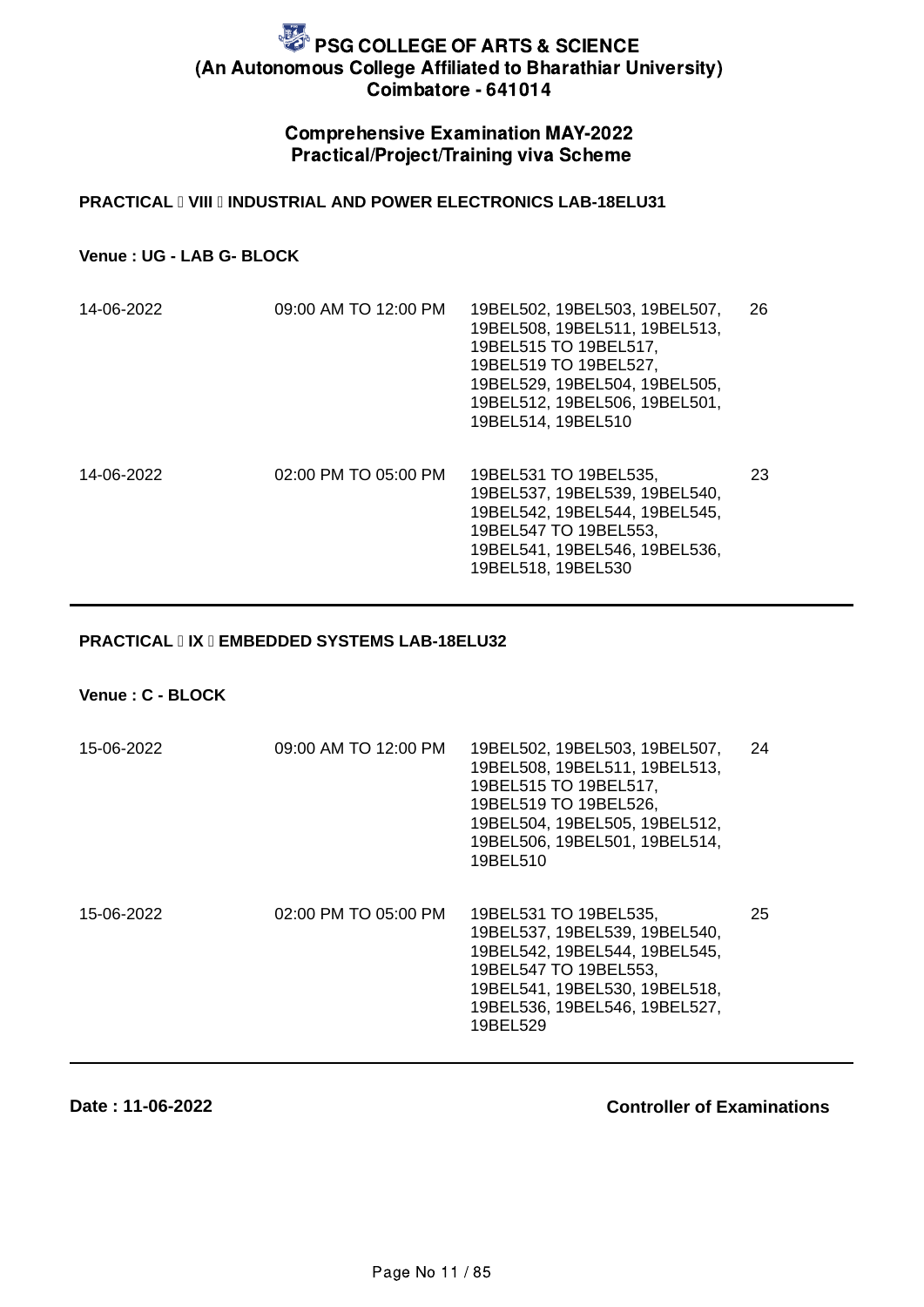## Comprehensive Examination MAY-2022 Practical/Project/Training viva Scheme

## **Department: CATERING SCIENCE & HOTEL MANAGEMENT(UG - SF)**

| <b>Date</b> | <b>Time</b>                                                 | <b>Register Numbers</b>                                                                                                                                                           | <b>Students</b><br>Count |
|-------------|-------------------------------------------------------------|-----------------------------------------------------------------------------------------------------------------------------------------------------------------------------------|--------------------------|
|             | <b>FOOD PRODUCTION AND PATISSERIE PRACTICAL - I-18HMU08</b> |                                                                                                                                                                                   |                          |
| 13-06-2022  | 09:00 AM TO 01:00 PM                                        | 21BHM001, 21BHM002,<br>21BHM004 TO 21BHM006,<br>21BHM008 TO 21BHM013,<br>21BHM016 TO 21BHM021,<br>21BHM023, 21BHM024,<br>21BHM026 TO 21BHM028                                     | 22                       |
| 13-06-2022  | 01:30 PM TO 05:30 PM                                        | 21BHM030 TO 21BHM040,<br>21BHM042 TO 21BHM051,<br>18BHM058, 21BHM029,<br>21BHM015, 21BHM003,<br>21BHM025, 18BHM041,<br>21BHM014                                                   | 28                       |
|             | FOOD AND BEVERAGE SERVICE PRACTICAL-I-14HMU09               |                                                                                                                                                                                   |                          |
| 14-06-2022  | 09:00 AM TO 01:00 PM                                        | 16BHM031                                                                                                                                                                          | 1                        |
|             | <b>FOOD AND BEVERAGE SERVICE PRACTICAL - I-18HMU09</b>      |                                                                                                                                                                                   |                          |
| 14-06-2022  | 09:00 AM TO 01:00 PM                                        | 21BHM001, 21BHM002,<br>21BHM004 TO 21BHM006,<br>21BHM008 TO 21BHM013,<br>21BHM016 TO 21BHM021,<br>21BHM023, 21BHM024,<br>21BHM026 TO 21BHM028,<br>21BHM015, 21BHM003,<br>21BHM014 | 25                       |
| 14-06-2022  | 01:30 PM TO 05:30 PM                                        | 21BHM030 TO 21BHM040,<br>21BHM042 TO 21BHM051,<br>18BHM041, 21BHM029,<br>21BHM025                                                                                                 | 24                       |

#### **FOOD PRODUCTION AND PATISSERIE PRACTICAL - III-18HMU30**

| 15-06-2022 | 09:00 AM TO 01:00 PM | 19BHM027 |  |
|------------|----------------------|----------|--|
|            |                      |          |  |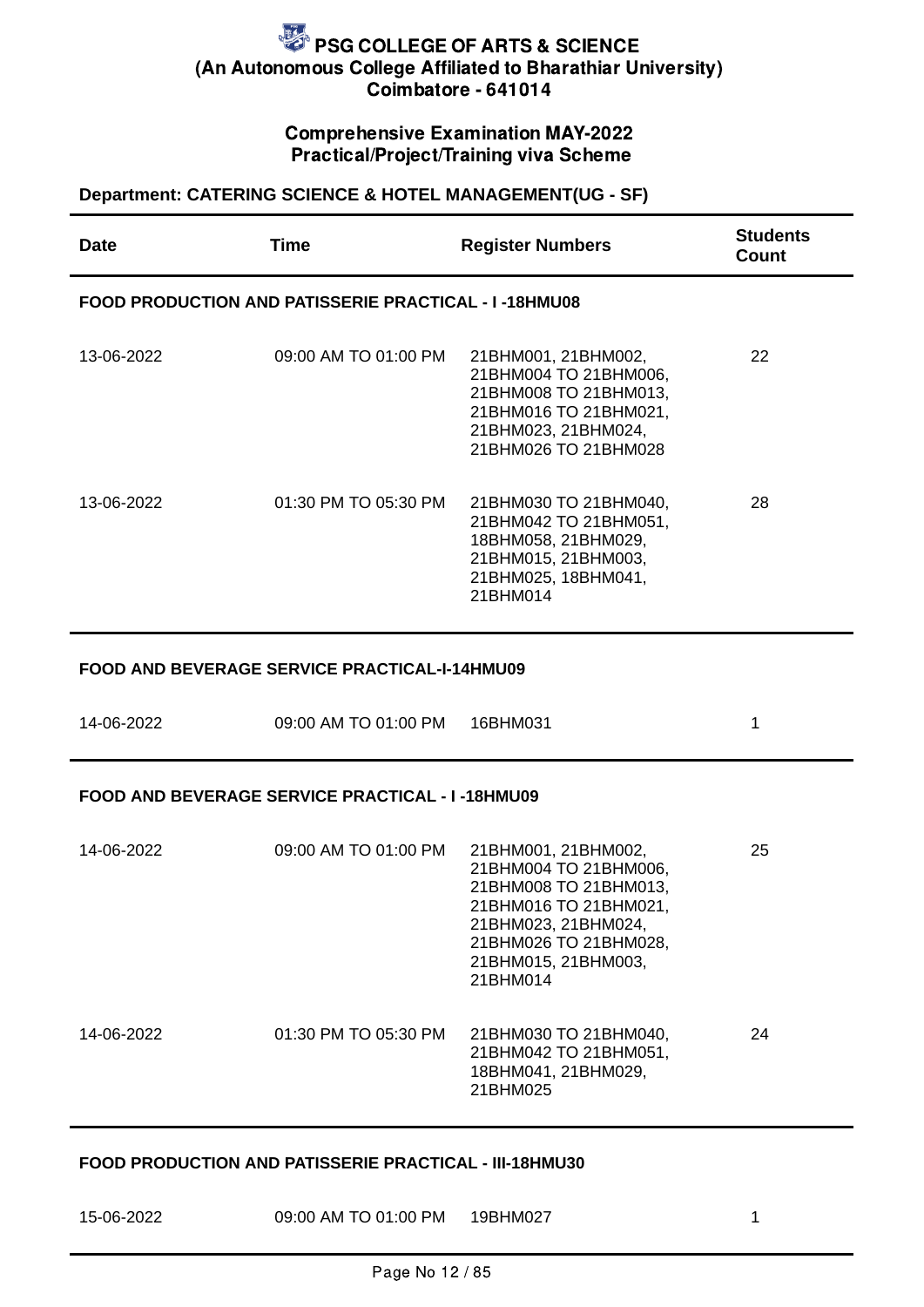### Comprehensive Examination MAY-2022 Practical/Project/Training viva Scheme

#### **FRONT OFFICE MANAGEMENT PRACTICAL-18HMU21**

| 17-06-2022 | 09:00 AM TO 12:00 PM | 20BHM001 TO 20BHM007,<br>20BHM009 TO 20BHM011,<br>20BHM013 TO 20BHM023,<br>20BHM025, 20BHM027 TO<br>20BHM029                                           | 25 |
|------------|----------------------|--------------------------------------------------------------------------------------------------------------------------------------------------------|----|
| 17-06-2022 | 02:00 PM TO 05:00 PM | 20BHM030, 20BHM032,<br>20BHM034, 20BHM035,<br>20BHM038 TO 20BHM046.<br>20BHM048 TO 20BHM059,<br>20BHM012, 20BHM008,<br>20BHM047, 20BHM031,<br>20BHM026 | 30 |

#### **FOOD AND BEVERAGE SERVICE PRACTICAL - III-18HMU31**

| 16-06-2022 | 09:00 AM TO 01:00 PM 18BHM005 |  |
|------------|-------------------------------|--|
|            |                               |  |

#### **FOOD PRODUCTION AND PATISSERIE PRACTICAL - II-18HMU23**

| 15-06-2022 | 09:00 AM TO 01:00 PM | 20BHM001 TO 20BHM007,<br>20BHM009 TO 20BHM011,<br>20BHM013 TO 20BHM023,<br>20BHM025, 20BHM027 TO<br>20BHM029, 20BHM008,<br>20BHM012 | 27 |
|------------|----------------------|-------------------------------------------------------------------------------------------------------------------------------------|----|
| 15-06-2022 | 01:30 PM TO 05:30 PM | 20BHM030, 20BHM032.<br>20BHM034, 20BHM035,<br>20BHM038 TO 20BHM046,<br>20BHM048 TO 20BHM059,<br>20BHM026, 20BHM047,<br>20BHM031     | 28 |

#### **FOOD PRODUCTION AND PATISSERIE PRACTICAL-III-14HMU28**

| 15-06-2022 | 09:00 AM TO 01:00 PM 16BHM031 |  |
|------------|-------------------------------|--|
|            |                               |  |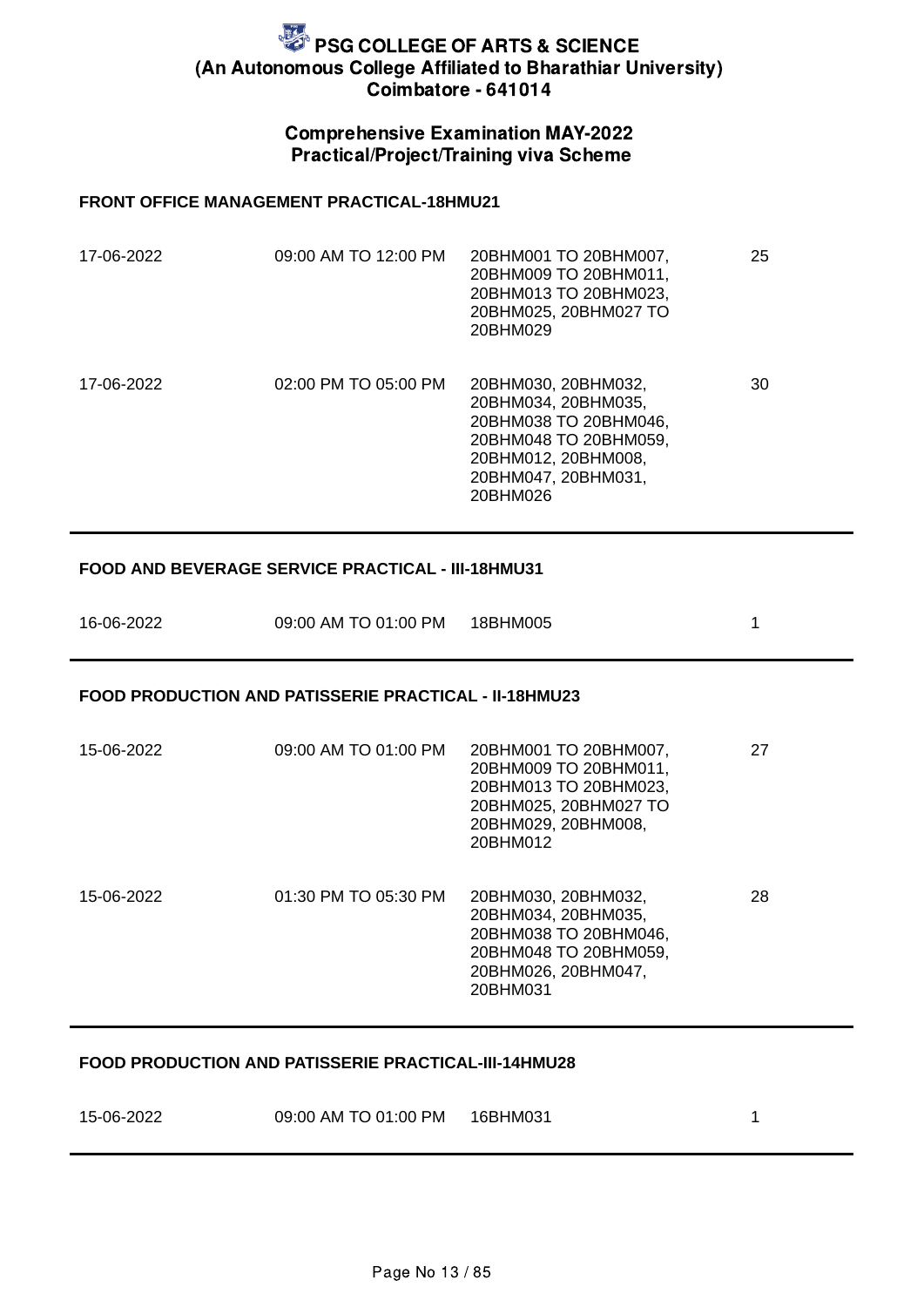### Comprehensive Examination MAY-2022 Practical/Project/Training viva Scheme

#### **FOOD AND BEVERAGE SERVICE PRACTICAL - II-18HMU24**

| 16-06-2022 | 09:00 AM TO 01:00 PM | 20BHM001 TO 20BHM007,<br>20BHM009 TO 20BHM011,<br>20BHM013 TO 20BHM023,<br>20BHM025, 20BHM027 TO<br>20BHM029, 20BHM012,<br>20BHM008 | 27 |
|------------|----------------------|-------------------------------------------------------------------------------------------------------------------------------------|----|
| 16-06-2022 | 01:30 PM TO 05:30 PM | 20BHM030, 20BHM032,<br>20BHM034, 20BHM035,<br>20BHM038 TO 20BHM046.<br>20BHM048 TO 20BHM059,<br>20BHM026, 20BHM031,<br>20BHM047     | 28 |

#### **FOOD AND BEVERAGE SERVICE PRACTICAL-III-14HMU29**

| 16-06-2022 | 09:00 AM TO 01:00 PM 16BHM031 |  |
|------------|-------------------------------|--|
|            |                               |  |

#### **INDUSTRIAL EXPOSURE TRAINING-18HMU32**

| 20-06-2022 | 09:00 AM TO 12:00 PM | 19BHM001, 19BHM003 TO<br>19BHM005, 19BHM008,<br>19BHM011, 19BHM013,<br>19BHM014, 19BHM016 TO<br>19BHM024, 19BHM015                                                                        | 18 |
|------------|----------------------|-------------------------------------------------------------------------------------------------------------------------------------------------------------------------------------------|----|
| 20-06-2022 | 09:00 AM TO 12:00 PM | 19BHM025, 19BHM027,<br>19BHM029 TO 19BHM031,<br>19BHM034, 19BHM036,<br>19BHM038 TO 19BHM040,<br>19BHM042, 19BHM044,<br>19BHM045, 19BHM047 TO<br>19BHM049, 19BHM052,<br>19BHM051, 19BHM037 | 19 |

#### **Date : 11-06-2022**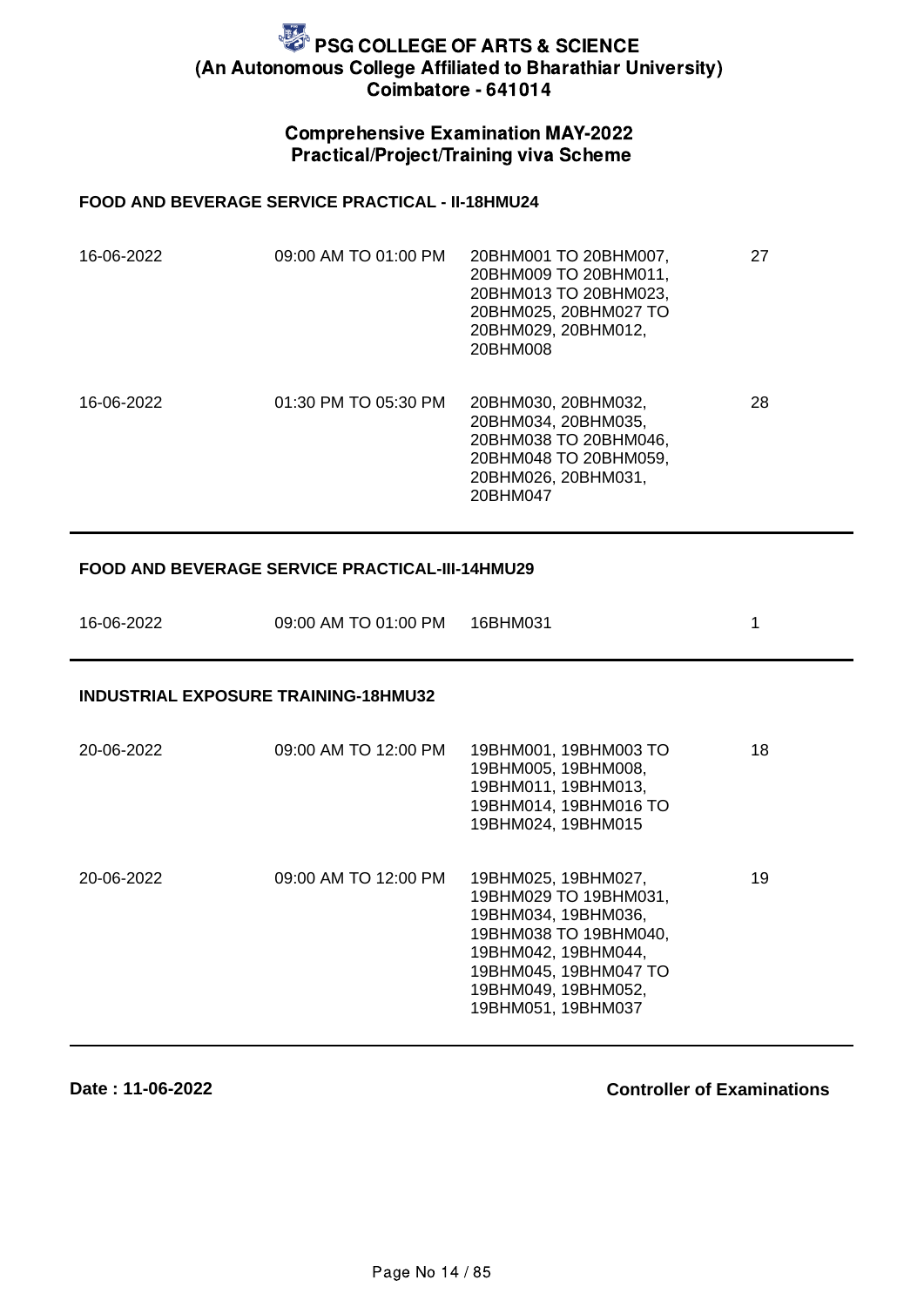## Comprehensive Examination MAY-2022 Practical/Project/Training viva Scheme

**Department: ECONOMICS(UG - SF) Date Time Register Numbers Students Count PROJECT WORK(GROUP)-20ECU18** 15-06-2022 09:00 AM TO 12:00 PM 19BEC122 1

**Date : 11-06-2022**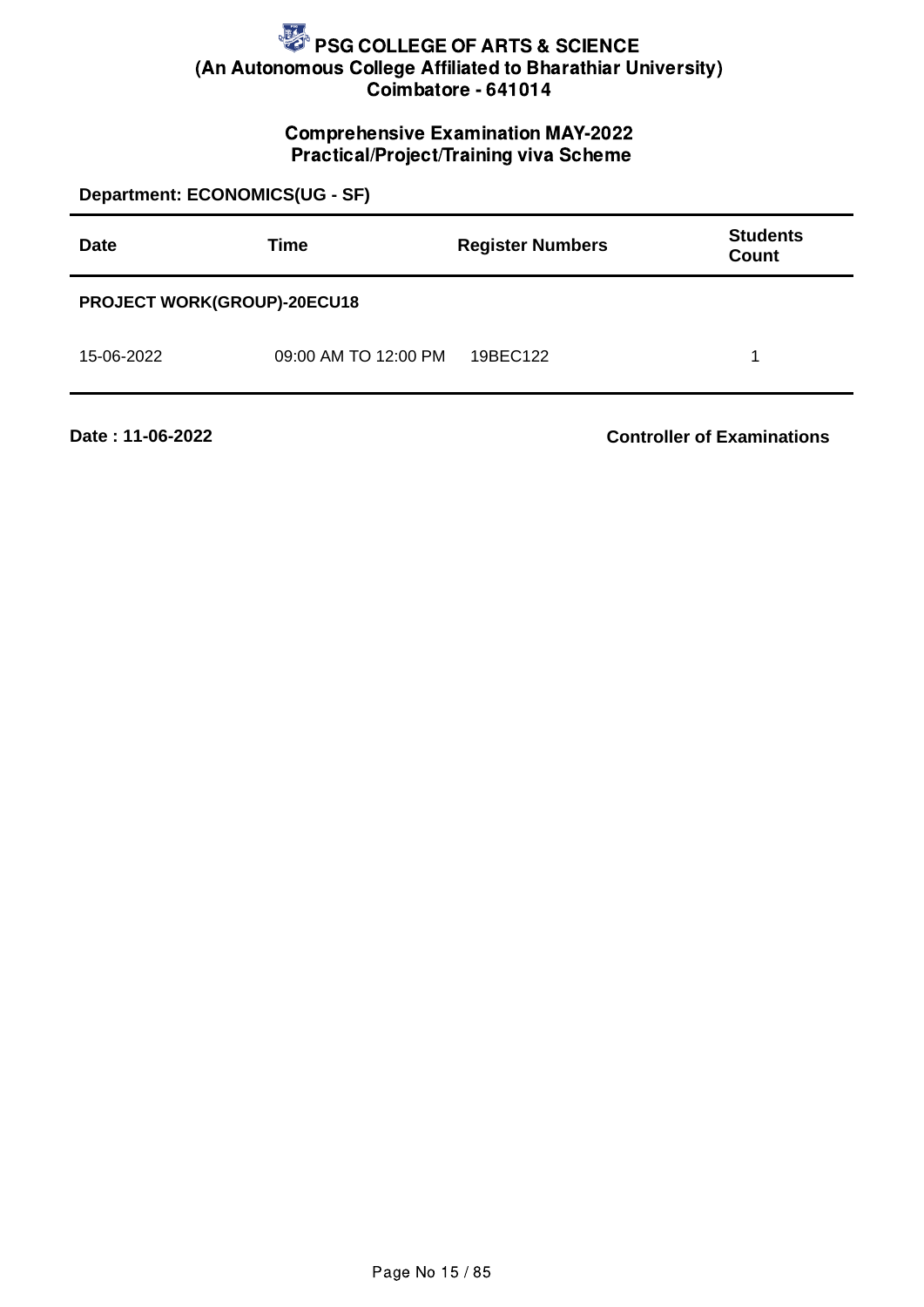### Comprehensive Examination MAY-2022 Practical/Project/Training viva Scheme

| <b>Department: CARNATIC MUSIC(UG - SF)</b> |                                                                |                                                                      |                                 |
|--------------------------------------------|----------------------------------------------------------------|----------------------------------------------------------------------|---------------------------------|
| <b>Date</b>                                | <b>Time</b>                                                    | <b>Register Numbers</b>                                              | <b>Students</b><br><b>Count</b> |
|                                            | KALPITHA SANGITHA PRACTICAL - I-20MUU02                        |                                                                      |                                 |
| 13-06-2022                                 | 09:00 AM TO 12:00 PM                                           | 20BMU008                                                             | $\mathbf{1}$                    |
|                                            | KALPITHA SANGITHA PRACTICAL PAPER-II-20MUU05                   |                                                                      |                                 |
| 13-06-2022                                 | 09:00 AM TO 03:00 PM                                           | 21BMU001 TO 21BMU005,<br>21BMU008 TO 21BMU011,<br>21BMU006, 21BMU007 | 11                              |
|                                            | <b>ABHYASAGANAM PAPER - II: ALLIED PRACTICAL VEENA-19MUU06</b> |                                                                      |                                 |
| 14-06-2022                                 | 09:00 AM TO 03:00 PM                                           | 21BMU001 TO 21BMU005,<br>21BMU008 TO 21BMU011,<br>21BMU007, 21BMU006 | 11                              |
|                                            | KALPITHA SANNGITHA PRACTICAL V-19MUU15                         |                                                                      |                                 |
| 13-06-2022                                 | 09:00 AM TO 03:00 PM                                           | 19BMU009, 19BMU016,<br>19BMU001                                      | 3                               |
|                                            | KALPITHA SANNGITHA PRACTICAL VI-19MUU16                        |                                                                      |                                 |
| 14-06-2022                                 | 09:00 AM TO 03:00 PM                                           | 19BMU003, 19BMU005,<br>19BMU009, 19BMU016,<br>19BMU001               | 5                               |
| KALPITHA SANGITHA PRACTICAL - IV-19MUU11   |                                                                |                                                                      |                                 |
| 20-06-2022                                 | 09:00 AM TO 03:00 PM                                           | 20BMU001 TO 20BMU011,<br>19BMU009, 19BMU001                          | 13                              |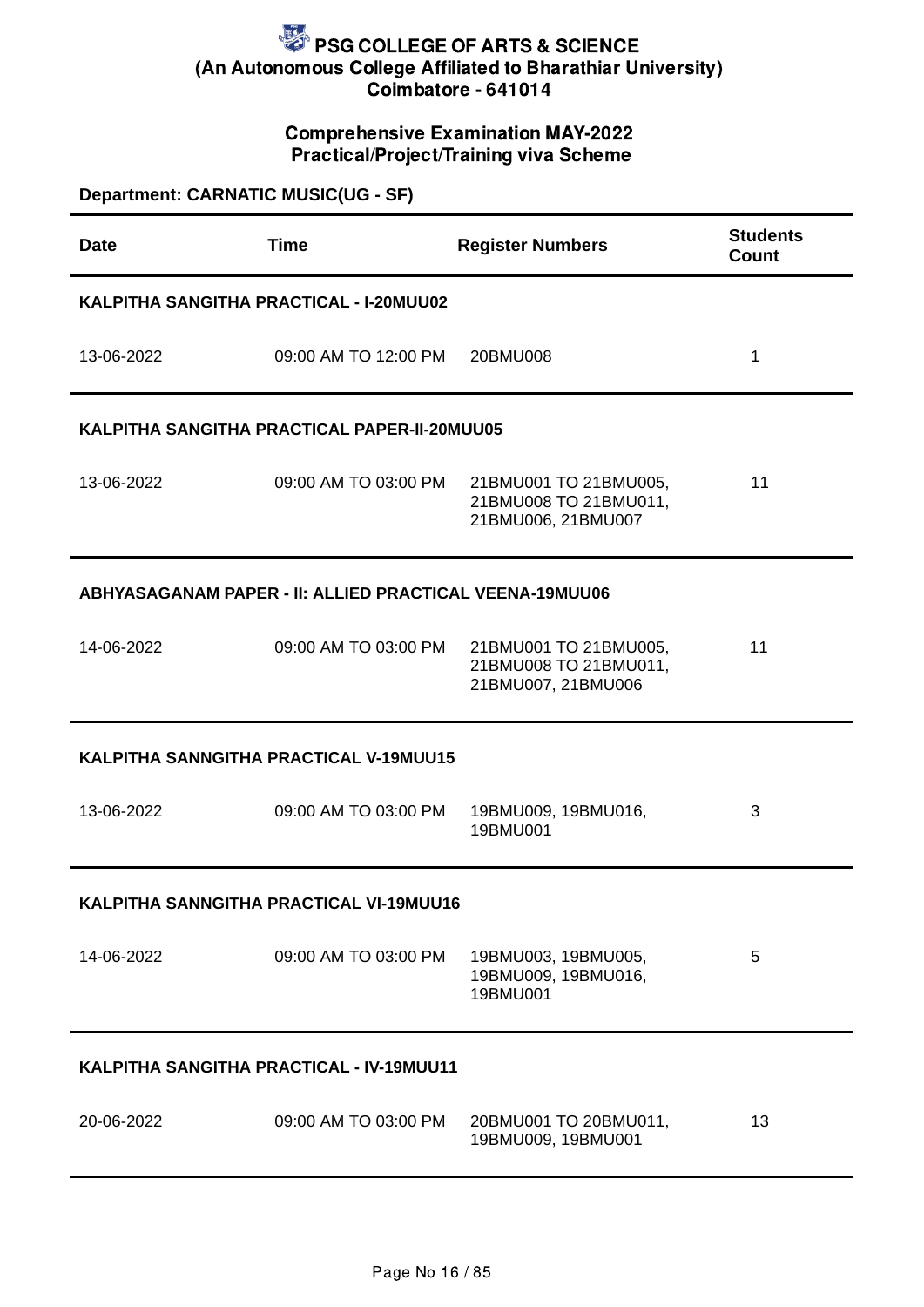### Comprehensive Examination MAY-2022 Practical/Project/Training viva Scheme

| <b>MUSICAL FORMS PAPER - II ALLIED PRACTICAL VEENA-19MUU12</b> |                                                    |                                                                                                                                   |    |  |
|----------------------------------------------------------------|----------------------------------------------------|-----------------------------------------------------------------------------------------------------------------------------------|----|--|
| 21-06-2022                                                     | 09:00 AM TO 03:00 PM                               | 20BMU001 TO 20BMU011,<br>19BMU001                                                                                                 | 12 |  |
|                                                                | <b>MANODHARMA SANGITHA - PRACTICAL - I-19MUU17</b> |                                                                                                                                   |    |  |
| 21-06-2022                                                     | 09:00 AM TO 03:00 PM                               | 19BMU003, 19BMU009,<br>19BMU016                                                                                                   | 3  |  |
|                                                                | KALPITHA SANGITHA PRACTICAL PAPER VII-19MUU20      |                                                                                                                                   |    |  |
| 15-06-2022                                                     | 09:00 AM TO 03:00 PM                               | 19BMU002, 19BMU003,<br>19BMU005 TO 19BMU009,<br>19BMU015, 19BMU016,<br>19BMU018 TO 19BMU020,<br>19BMU024 TO 19BMU026,<br>19BMU001 | 16 |  |
|                                                                | <b>MANODHARMA SANGITHA PRACTICAL II-19MUU21</b>    |                                                                                                                                   |    |  |
| 16-06-2022                                                     | 09:00 AM TO 03:00 PM                               | 19BMU002, 19BMU003,<br>19BMU005 TO 19BMU009,<br>19BMU015, 19BMU016,<br>19BMU018 TO 19BMU020,<br>19BMU024 TO 19BMU026,<br>19BMU001 | 16 |  |
| <b>CONCERT PRACTICAL-19MUU22</b>                               |                                                    |                                                                                                                                   |    |  |
| 17-06-2022                                                     | 09:00 AM TO 03:00 PM                               | 19BMU002, 19BMU003,<br>19BMU005 TO 19BMU009,<br>19BMU015, 19BMU016,<br>19BMU018 TO 19BMU020,<br>19BMU024 TO 19BMU026,<br>19BMU001 | 16 |  |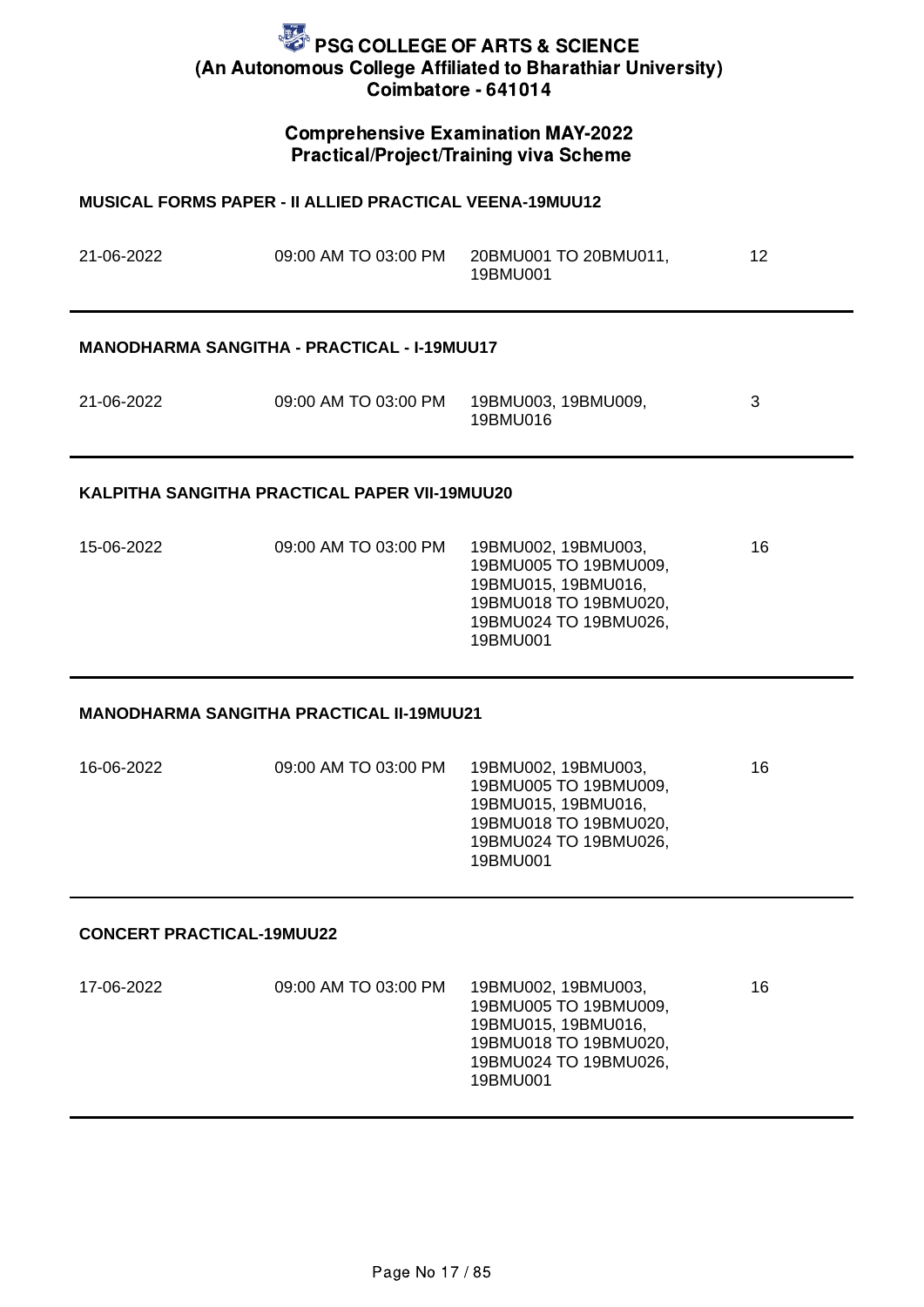## Comprehensive Examination MAY-2022 Practical/Project/Training viva Scheme

#### **PROJECT-19MUU23**

| 22-06-2022 | 09:00 AM TO 12:00 PM | 19BMU002, 19BMU003,<br>19BMU005 TO 19BMU009,<br>19BMU001             | 8 |
|------------|----------------------|----------------------------------------------------------------------|---|
| 22-06-2022 | 02:00 PM TO 05:00 PM | 19BMU015, 19BMU016,<br>19BMU018 TO 19BMU020,<br>19BMU024 TO 19BMU026 | 8 |

**Date : 11-06-2022**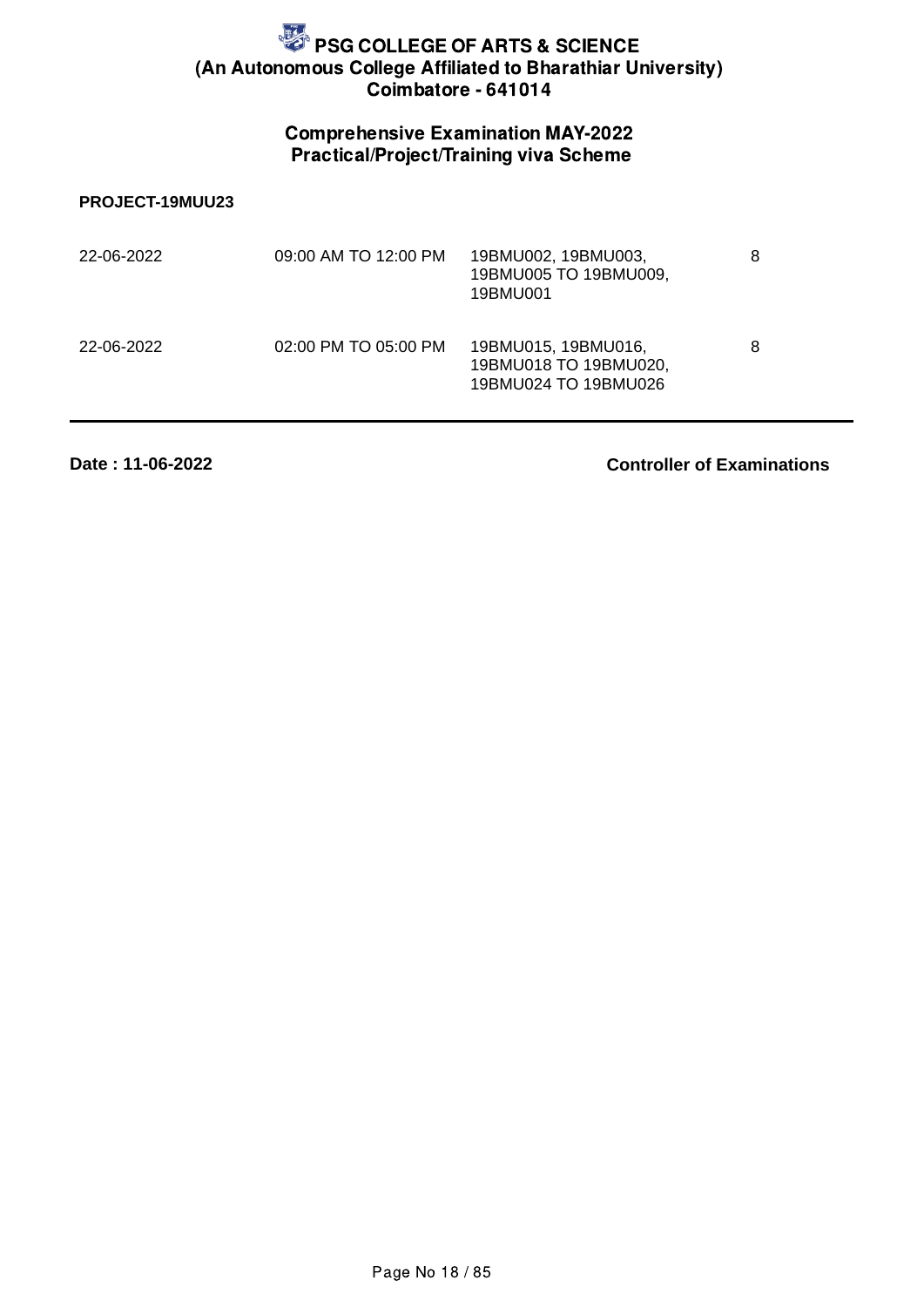## Comprehensive Examination MAY-2022 Practical/Project/Training viva Scheme

### **Department: PSYCHOLOGY(UG - SF)**

| Date       | Time                                                  | <b>Register Numbers</b>                                            | <b>Students</b><br>Count |
|------------|-------------------------------------------------------|--------------------------------------------------------------------|--------------------------|
|            | <b>EXPERIMENTAL PSYCHOLOGY PRACTICAL - I-18PSUU06</b> |                                                                    |                          |
| 13-06-2022 | 09:00 AM TO 12:00 PM                                  | 21BPS101, 21BPS102, 21BPS104,<br>21BPS106, 21BPS108 TO<br>21BPS117 | 14                       |
| 13-06-2022 | 02:00 PM TO 05:00 PM                                  | 21BPS118 TO 21BPS125,<br>21BPS127 TO 21BPS132                      | 14                       |
| 14-06-2022 | 09:00 AM TO 12:00 PM                                  | 21BPS133 TO 21BPS144,<br>21BPS146, 21BPS147                        | 14                       |
| 14-06-2022 | 02:00 PM TO 05:00 PM                                  | 21BPS148 TO 21BPS160,<br>21BPS107                                  | 14                       |

#### **EXPERIMENTAL PSYCHOLOGY PRACTICAL - III-18PSUU14**

| 15-06-2022 | 09:00 AM TO 12:00 PM | 20BPS101, 20BPS102, 20BPS104<br>TO 20BPS116                                         | 15 |
|------------|----------------------|-------------------------------------------------------------------------------------|----|
| 15-06-2022 | 02:00 PM TO 05:00 PM | 20BPS117 TO 20BPS126,<br>20BPS129 TO 20BPS133                                       | 15 |
| 16-06-2022 | 09:00 AM TO 12:00 PM | 20BPS134 TO 20BPS148                                                                | 15 |
| 16-06-2022 | 02:00 PM TO 05:00 PM | 20BPS149 TO 20BPS154,<br>20BPS156 TO 20BPS160,<br>20BPS162 TO 20BPS165,<br>20BPS128 | 16 |

#### **EXPERIMENTAL PSYCHOLOGY PRACTICAL-V-18PSUU27**

| 17-06-2022 | 09:00 AM TO 12:00 PM | 19BPS101 TO 19BPS109.<br>19BPS111 TO 19BPS117 | 16 |
|------------|----------------------|-----------------------------------------------|----|
| 17-06-2022 | 02:00 PM TO 05:00 PM | 19BPS118 TO 19BPS132.<br>19BPS110             | 16 |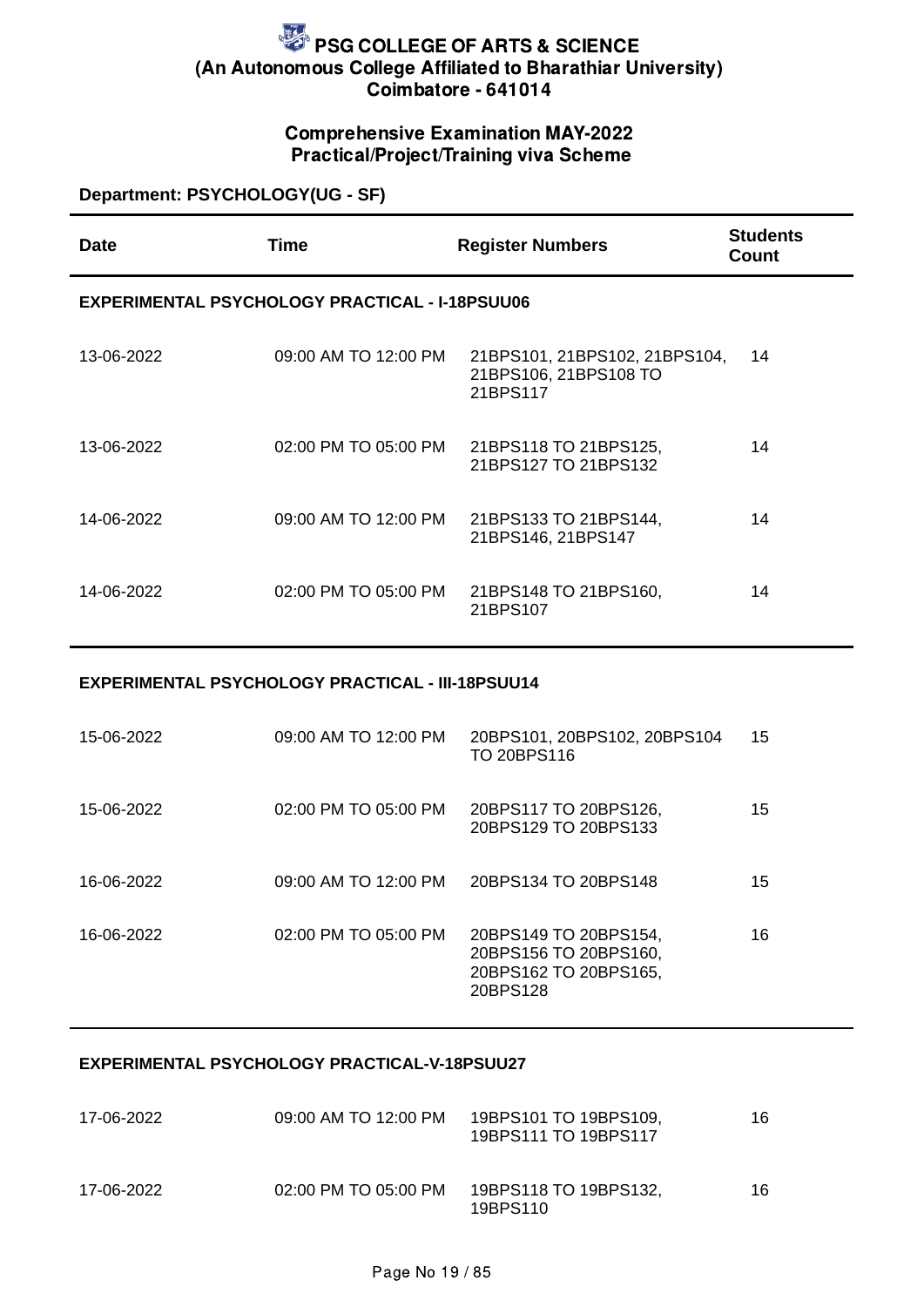## Comprehensive Examination MAY-2022 Practical/Project/Training viva Scheme

| 18-06-2022 | 09:00 AM TO 12:00 PM     | 19BPS133 TO 19BPS148 | 16 |
|------------|--------------------------|----------------------|----|
| 18-06-2022 | $02:00$ PM TO $05:00$ PM | 19BPS149 TO 19BPS163 | 15 |

#### **GROUP PROJECT-18PSUU28**

| 20-06-2022 | 09:00 AM TO 12:00 PM | 19BPS101 TO 19BPS109,<br>19BPS111 TO 19BPS117 | 16 |
|------------|----------------------|-----------------------------------------------|----|
| 20-06-2022 | 02:00 PM TO 05:00 PM | 19BPS118 TO 19BPS132,<br>19BPS110             | 16 |
| 21-06-2022 | 09:00 AM TO 12:00 PM | 19BPS133 TO 19BPS148                          | 16 |
| 21-06-2022 | 02:00 PM TO 05:00 PM | 19BPS149 TO 19BPS163                          | 15 |

**Date : 11-06-2022**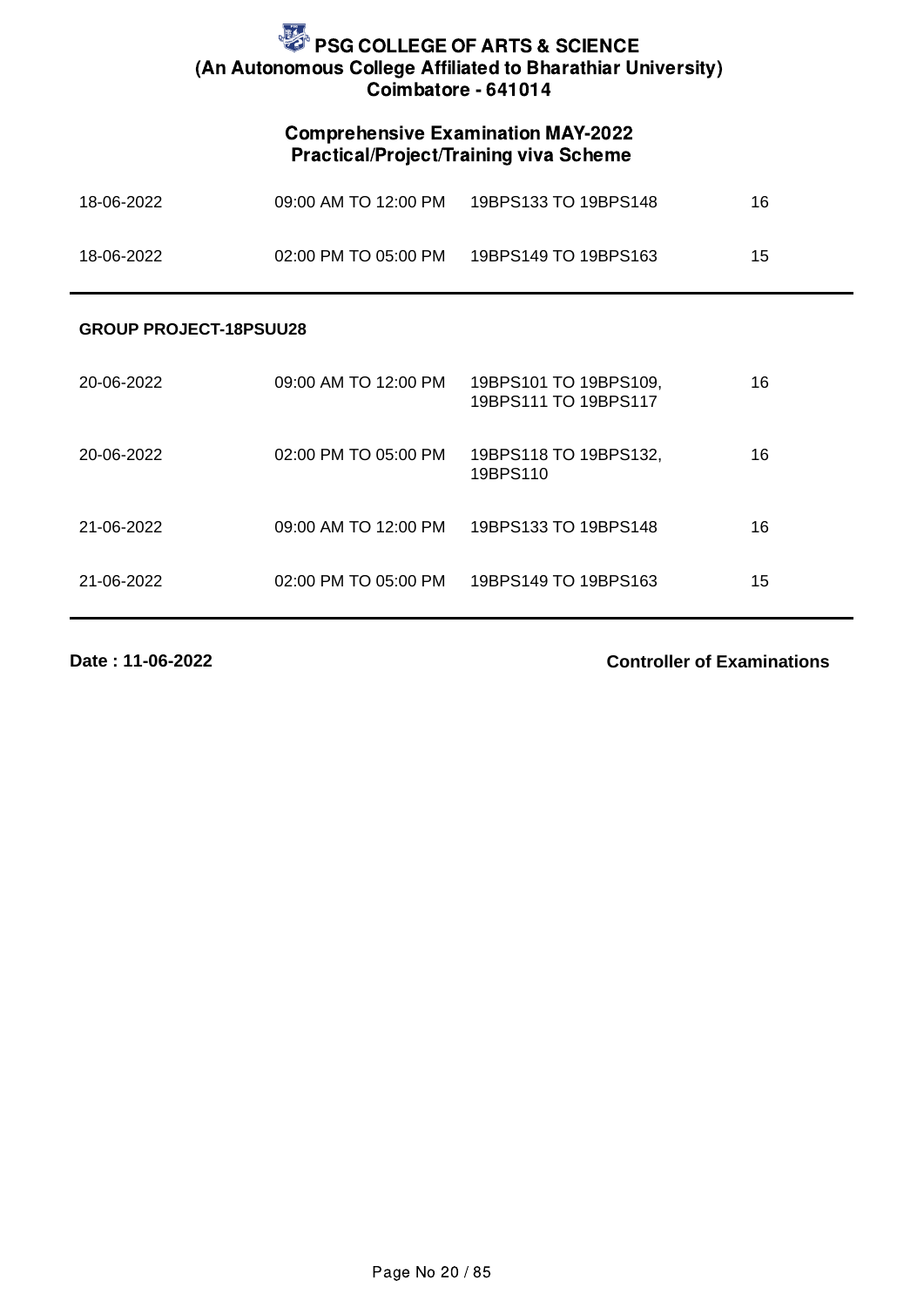### Comprehensive Examination MAY-2022 Practical/Project/Training viva Scheme

| Department: PHYSICS(UG - SF)      |                                     |                                                                                                              |                          |  |
|-----------------------------------|-------------------------------------|--------------------------------------------------------------------------------------------------------------|--------------------------|--|
| <b>Date</b>                       | <b>Time</b>                         | <b>Register Numbers</b>                                                                                      | <b>Students</b><br>Count |  |
| PHYSICS PRACTICAL-20MAU06BB       |                                     |                                                                                                              |                          |  |
| 20-06-2022                        | 09:00 AM TO 12:00 PM                | 21BMA101 TO 21BMA119                                                                                         | 19                       |  |
| 20-06-2022                        | 02:00 PM TO 05:00 PM                | 21BMA120 TO 21BMA127,<br>21BMA129, 21BMA131 TO<br>21BMA133, 21BMA135 TO<br>21BMA140, 21BMA134                | 19                       |  |
|                                   | <b>PHYSICS PRACTICAL II-20PHU07</b> |                                                                                                              |                          |  |
| 16-06-2022                        | 09:00 AM TO 12:00 PM                | 21BPH101 TO 21BPH103,<br>21BPH106 TO 21BPH113,<br>21BPH115 TO 21BPH123,<br>21BPH125 TO 21BPH135,<br>20BPH106 | 32                       |  |
| <b>PHYSICS PRACTICAL-20MC08BB</b> |                                     |                                                                                                              |                          |  |
| 21-06-2022                        | 09:00 AM TO 12:00 PM                | 21BMC001 TO 21BMC003,<br>21BMC005 TO 21BMC021,<br>21BMC004                                                   | 21                       |  |
| 21-06-2022                        | 02:00 PM TO 05:00 PM                | 21BMC022, 21BMC024 TO<br>21BMC037, 21BMC039 TO<br>21BMC044, 21BMC038                                         | 22                       |  |
|                                   |                                     |                                                                                                              |                          |  |

#### **PHYSICS PRACTICAL-18BCU16**

| 18-06-2022 | 09:00 AM TO 12:00 PM | 20BBC501, 20BBC503 TO<br>20BBC507, 20BBC509, 20BBC511 | 27 |
|------------|----------------------|-------------------------------------------------------|----|
|            |                      | TO 20BBC515, 20BBC517 TO                              |    |
|            |                      | 20BBC522, 20BBC524 TO                                 |    |
|            |                      | 20BBC528, 20BBC530, 20BBC532,                         |    |
|            |                      | 20BBC508, 20BBC510                                    |    |
|            |                      |                                                       |    |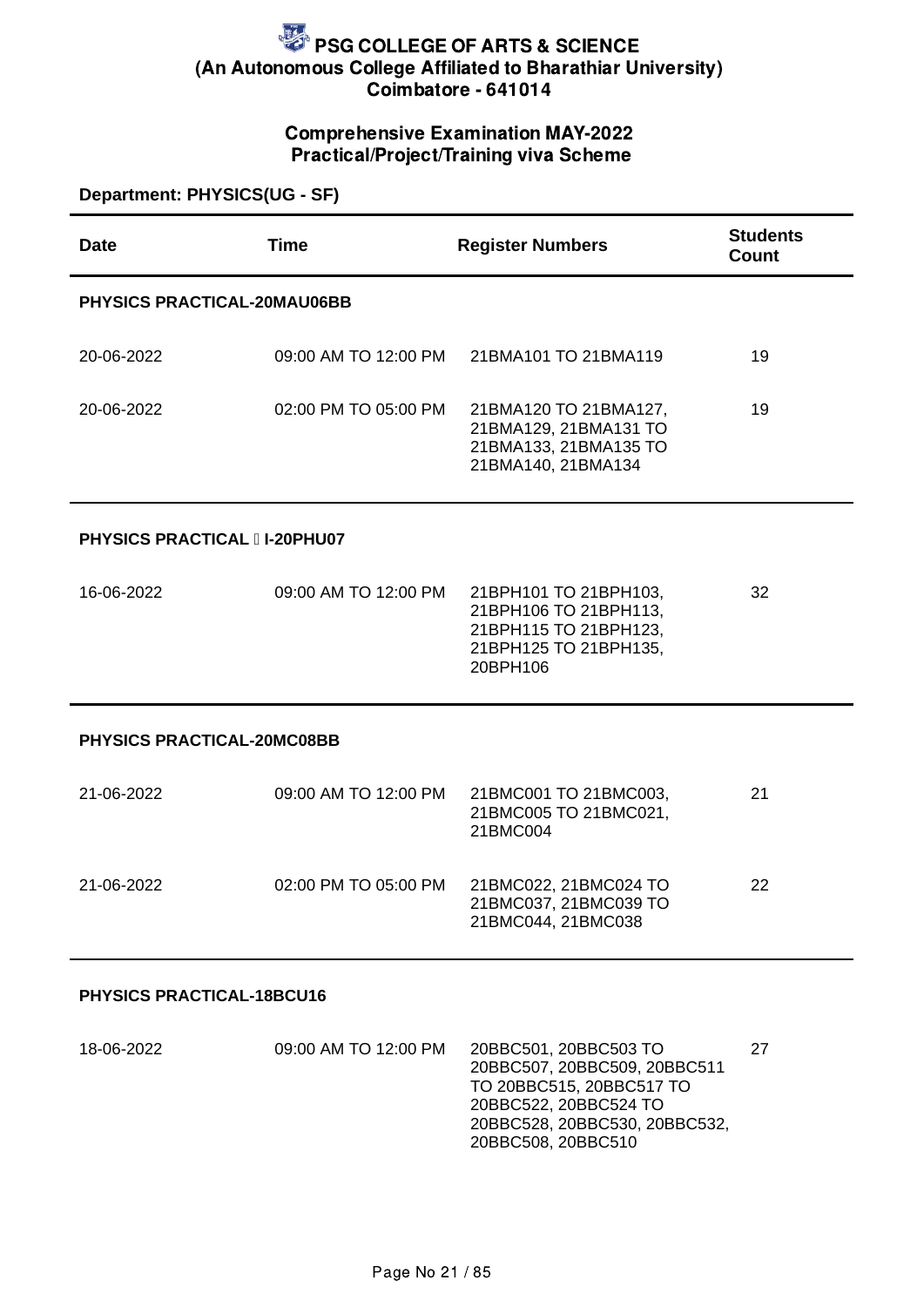### Comprehensive Examination MAY-2022 Practical/Project/Training viva Scheme

| 18-06-2022 | 02:00 PM TO 05:00 PM | 20BBC533, 20BBC534, 20BBC536<br>TO 20BBC548, 20BBC550 TO<br>20BBC553, 20BBC555, 20BBC556,<br>20BBC558 TO 20BBC560.<br>20BBC549 | 25 |
|------------|----------------------|--------------------------------------------------------------------------------------------------------------------------------|----|
|            |                      |                                                                                                                                |    |

#### **PHYSICS PRACTICAL - II-20PHU14**

| 15-06-2022 | 09:00 AM TO 12:00 PM | 20BPH101 TO 20BPH122,<br>20BPH124             | 23 |
|------------|----------------------|-----------------------------------------------|----|
| 15-06-2022 | 02:00 PM TO 05:00 PM | 20BPH125 TO 20BPH135,<br>20BPH137 TO 20BPH147 | 22 |

#### **PHYSICS PRACTICAL-18CHU14**

| 17-06-2022 | 09:00 AM TO 12:00 PM | 20BCH101, 20BCH103 TO<br>20BCH122, 20BCH124, 20BCH126,<br>20BCH127 | 24 |
|------------|----------------------|--------------------------------------------------------------------|----|
| 17-06-2022 | 02:00 PM TO 05:00 PM | 20BCH128 TO 20BCH151                                               | 24 |

#### **PHYSICS PRACTICAL III-18PHU24**

| 13-06-2022 | 09:00 AM TO 12:00 PM | 19BPH101, 19BPH102, 19BPH104<br>TO 19BPH128   | -27 |
|------------|----------------------|-----------------------------------------------|-----|
| 13-06-2022 | 02:00 PM TO 05:00 PM | 19BPH129 TO 19BPH133.<br>19BPH135 TO 19BPH155 | 26  |

#### **PHYSICS PRACTICAL IV-18PHU25**

| 14-06-2022 | 09:00 AM TO 12:00 PM | 19BPH101.19BPH102.19BPH104<br>TO 19BPH128     | -27 |
|------------|----------------------|-----------------------------------------------|-----|
| 14-06-2022 | 02:00 PM TO 05:00 PM | 19BPH129 TO 19BPH133.<br>19BPH135 TO 19BPH155 | 26  |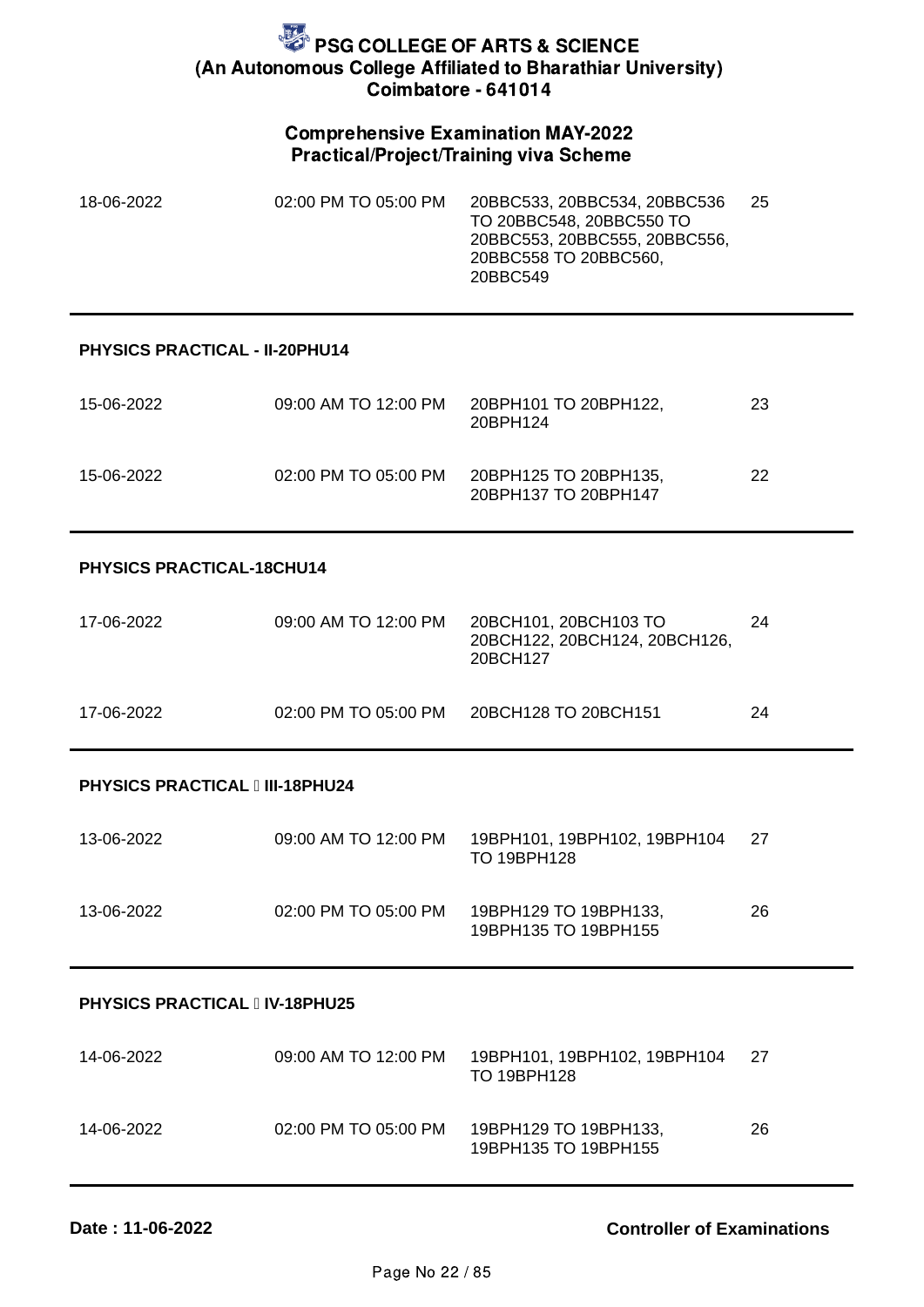### Comprehensive Examination MAY-2022 Practical/Project/Training viva Scheme

#### **Department: MATHEMATICS WITH COMPUTER APPLICATIONS(UG - SF)**

| <b>Date</b>                                                          | <b>Time</b>          | <b>Register Numbers</b>                                              | <b>Students</b><br><b>Count</b> |
|----------------------------------------------------------------------|----------------------|----------------------------------------------------------------------|---------------------------------|
| C PROGRAMMING PRACTICAL-18MCU07                                      |                      |                                                                      |                                 |
| 17-06-2022                                                           | 09:00 AM TO 12:00 PM | 21BMC001 TO 21BMC003,<br>21BMC005 TO 21BMC021,<br>21BMC004           | 21                              |
| 17-06-2022                                                           | 02:00 PM TO 05:00 PM | 21BMC022, 21BMC024 TO<br>21BMC037, 21BMC039 TO<br>21BMC044, 21BMC038 | 22                              |
| <b>JAVA PROGRAMMING PRACTICAL-18MCU18</b>                            |                      |                                                                      |                                 |
| 16-06-2022                                                           | 09:00 AM TO 12:00 PM | 20BMC001 TO 20BMC011,<br>20BMC013 TO 20BMC019                        | 18                              |
| 16-06-2022                                                           | 02:00 PM TO 05:00 PM | 20BMC020 TO 20BMC031,<br>20BMC033 TO 20BMC036,<br>20BMC032           | 17                              |
| DISCIPLINE SPECIFIC ELECTIVE - II : R PROGRAMMING PRACTICAL-18MCU34B |                      |                                                                      |                                 |
| 15-06-2022                                                           | 09:00 AM TO 12:00 PM | 19BMC001 TO 19BMC023,<br>19BMC025 TO 19BMC027                        | 26                              |
| 15-06-2022                                                           | 02:00 PM TO 05:00 PM | 19BMC029 TO 19BMC035,<br>19BMC037 TO 19BMC054,                       | 28                              |

19BMC036, 19BMC028,

19BMC024

**Date : 11-06-2022**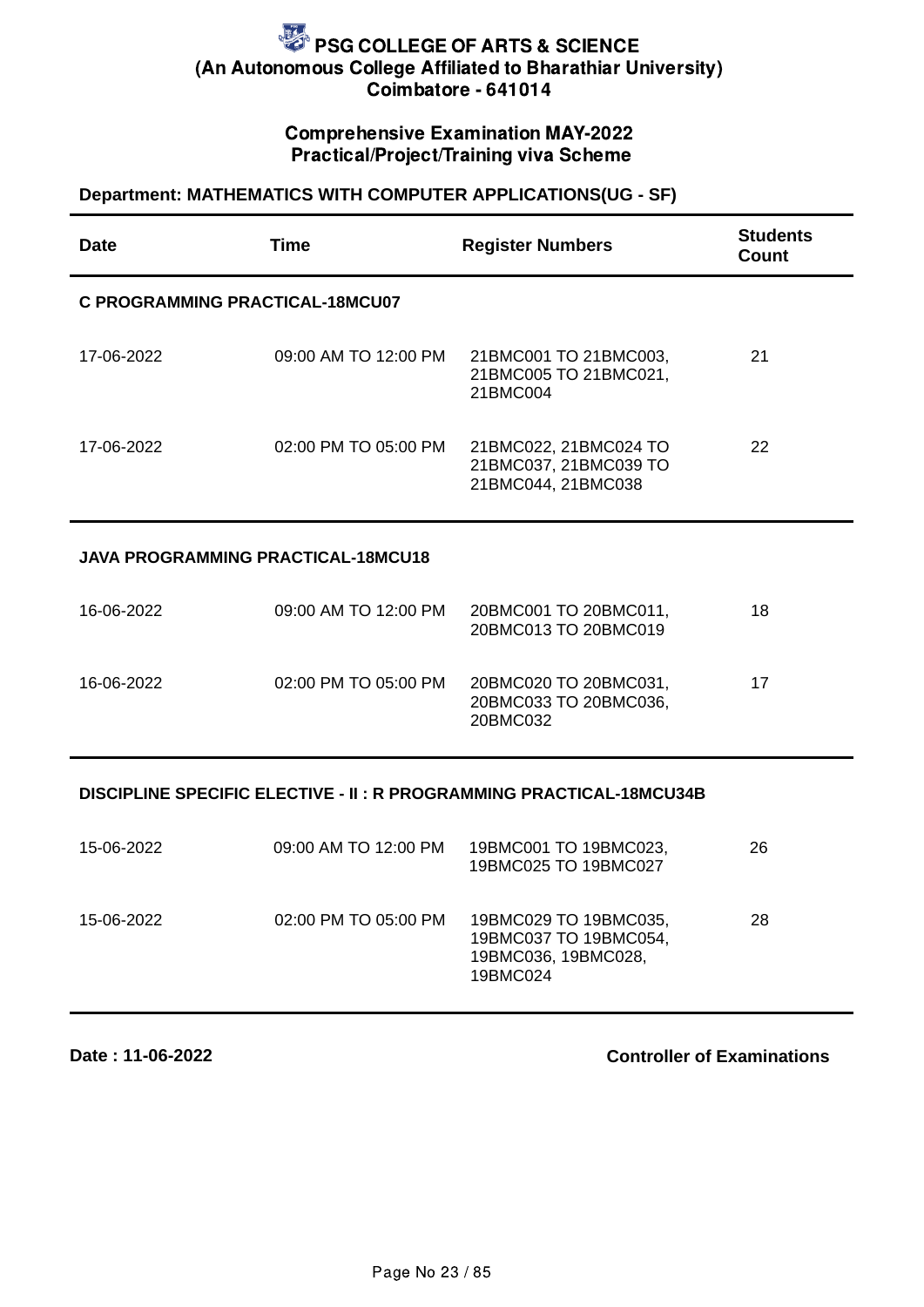### Comprehensive Examination MAY-2022 Practical/Project/Training viva Scheme

| <b>Department: CHEMISTRY(UG - SF)</b>      |                      |                                                                                                                        |                                 |
|--------------------------------------------|----------------------|------------------------------------------------------------------------------------------------------------------------|---------------------------------|
| <b>Date</b>                                | <b>Time</b>          | <b>Register Numbers</b>                                                                                                | <b>Students</b><br><b>Count</b> |
| <b>CHEMISTRY PRACTICAL - I-18CHU07</b>     |                      |                                                                                                                        |                                 |
| 18-06-2022                                 | 09:00 AM TO 12:00 PM | 21BCH101 TO 21BCH112,<br>21BCH114, 21BCH116 TO<br>21BCH119, 21BCH121, 21BCH122,<br>21BCH124 TO 21BCH130                | 26                              |
| 18-06-2022                                 | 02:00 PM TO 05:00 PM | 21BCH131 TO 21BCH140,<br>21BCH142 TO 21BCH146,<br>21BCH148 TO 21BCH151,<br>21BCH153 TO 21BCH158,<br>19BCH118, 21BCH113 | 27                              |
| <b>CHEMISTRY PRACTICAL - II-18CHU12</b>    |                      |                                                                                                                        |                                 |
| 15-06-2022                                 | 09:00 AM TO 03:00 PM | 20BCH101, 20BCH103 TO<br>20BCH122, 20BCH124, 20BCH126<br><b>TO 20BCH128</b>                                            | 25                              |
| 16-06-2022                                 | 09:00 AM TO 03:00 PM | 20BCH129 TO 20BCH151,<br>19BCH103                                                                                      | 24                              |
| <b>APPLIED CHEMISTRY PRACTICAL-18CHU13</b> |                      |                                                                                                                        |                                 |
| 20-06-2022                                 | 09:00 AM TO 12:00 PM | 20BCH101, 20BCH103 TO<br>20BCH122, 20BCH124, 20BCH126,<br>20BCH127                                                     | 24                              |
| 20-06-2022                                 | 02:00 PM TO 05:00 PM | 20BCH128 TO 20BCH151                                                                                                   | 24                              |
| <b>CHEMISTRY PRACTICAL-20PHU15</b>         |                      |                                                                                                                        |                                 |
| 17-06-2022                                 | 09:00 AM TO 12:00 PM | 20BPH101 TO 20BPH122,<br>20BPH124                                                                                      | 23                              |

20BPH137 TO 20BPH147

22

17-06-2022 02:00 PM TO 05:00 PM 20BPH125 TO 20BPH135,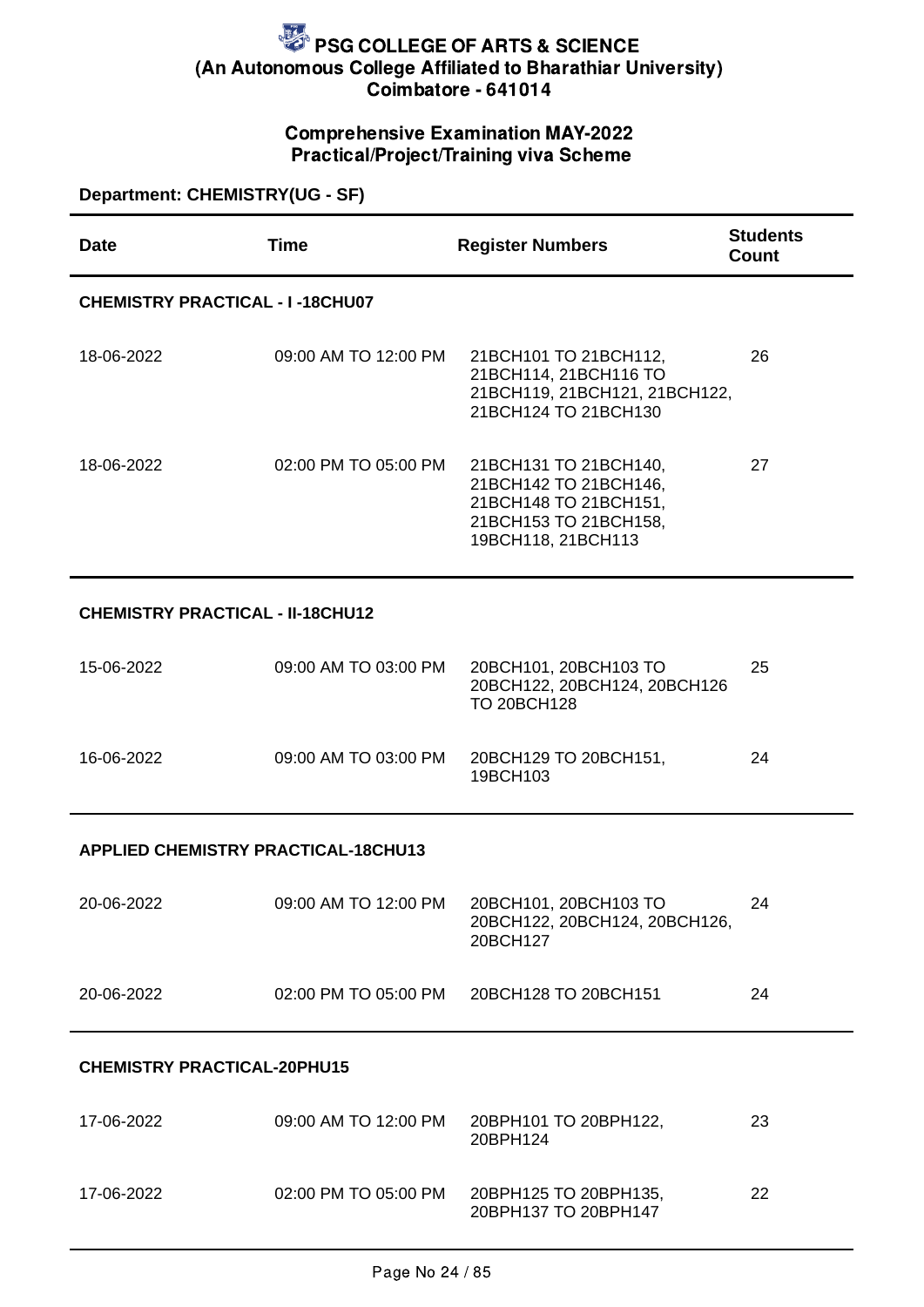## Comprehensive Examination MAY-2022 Practical/Project/Training viva Scheme

#### **CHEMISTRY PRACTICAL-III-18CHU26**

| 13-06-2022 | 09:00 AM TO 03:00 PM | 19BCH101 TO 19BCH110,<br>19BCH112 TO 19BCH129 | 28 |
|------------|----------------------|-----------------------------------------------|----|
| 14-06-2022 | 09:00 AM TO 03:00 PM | 19BCH130 TO 19BCH143.<br>19BCH145 TO 19BCH157 | 27 |

**Date : 11-06-2022**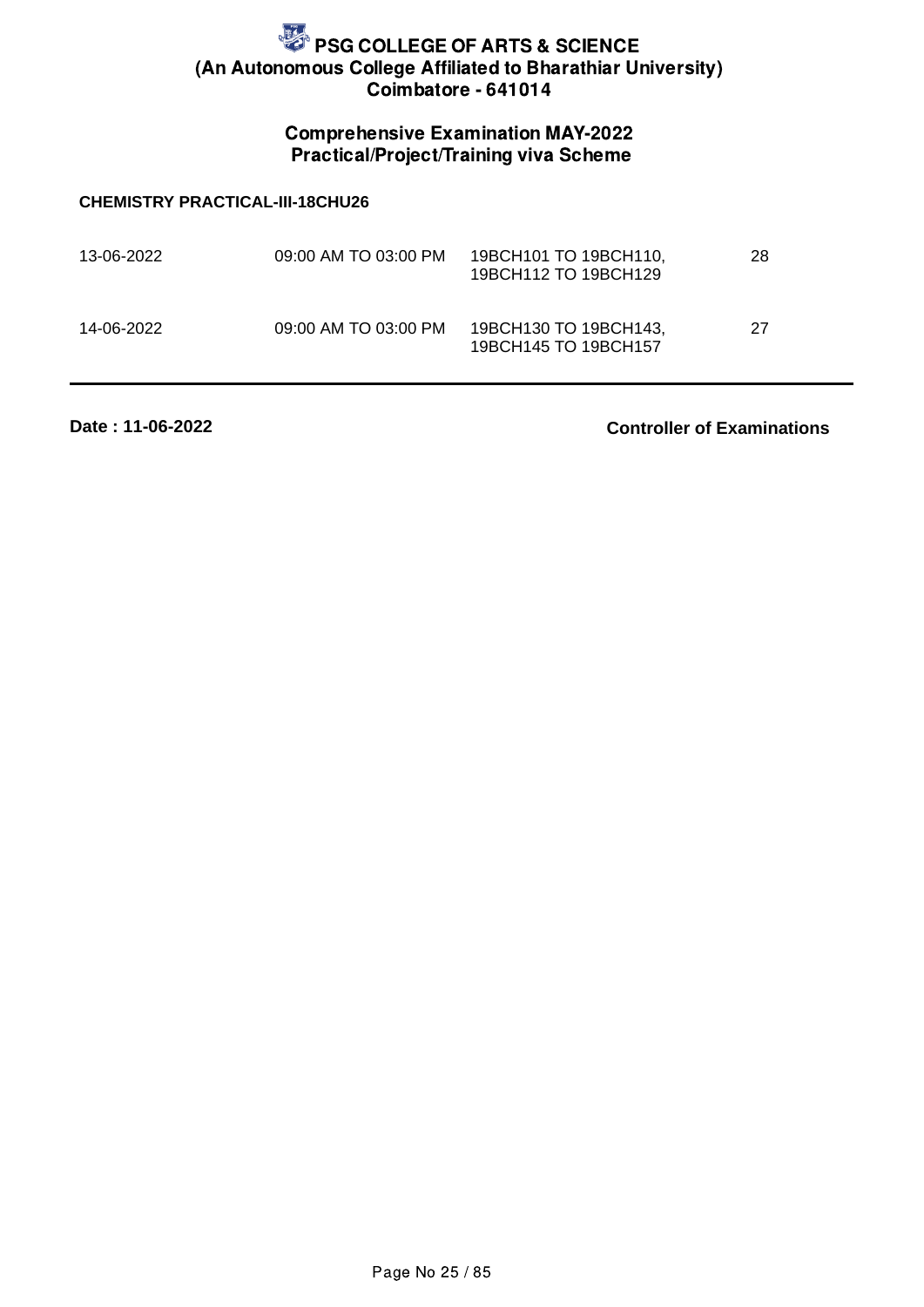### Comprehensive Examination MAY-2022 Practical/Project/Training viva Scheme

| Department: BIOCHEMISTRY(UG - SF) |
|-----------------------------------|
|-----------------------------------|

| Date                                   | <b>Time</b>          | <b>Register Numbers</b>                                                                                               | <b>Students</b><br>Count |  |
|----------------------------------------|----------------------|-----------------------------------------------------------------------------------------------------------------------|--------------------------|--|
| <b>BIOCHEMISTRY PRACTICALS-18MBU09</b> |                      |                                                                                                                       |                          |  |
| 18-06-2022                             | 09:00 AM TO 12:00 PM | 21BMB501 TO 21BMB503,<br>21BMB505 TO 21BMB531                                                                         | 30                       |  |
| 18-06-2022                             | 02:00 PM TO 05:00 PM | 21BMB532 TO 21BMB560                                                                                                  | 29                       |  |
| PROJECT & VIVA-18BCU27A                |                      |                                                                                                                       |                          |  |
| 18-06-2022                             | 09:00 AM TO 12:00 PM | 19BBC506, 19BBC510, 19BBC514,<br>19BBC517, 19BBC522, 19BBC524,<br>19BBC535, 19BBC538, 19BBC539,<br>19BBC505, 19BBC523 | 11                       |  |
| <b>MAJOR PRACTICAL - V-19BCU28</b>     |                      |                                                                                                                       |                          |  |
| 16-06-2022                             | 09:00 AM TO 03:00 PM | 19BBC501 TO 19BBC527                                                                                                  | 27                       |  |
| 17-06-2022                             | 09:00 AM TO 03:00 PM | 19BBC528 TO 19BBC531,<br>19BBC533 TO 19BBC549,<br>19BBC551, 19BBC553 TO<br>19BBC557, 19BBC552                         | 28                       |  |

**Date : 11-06-2022**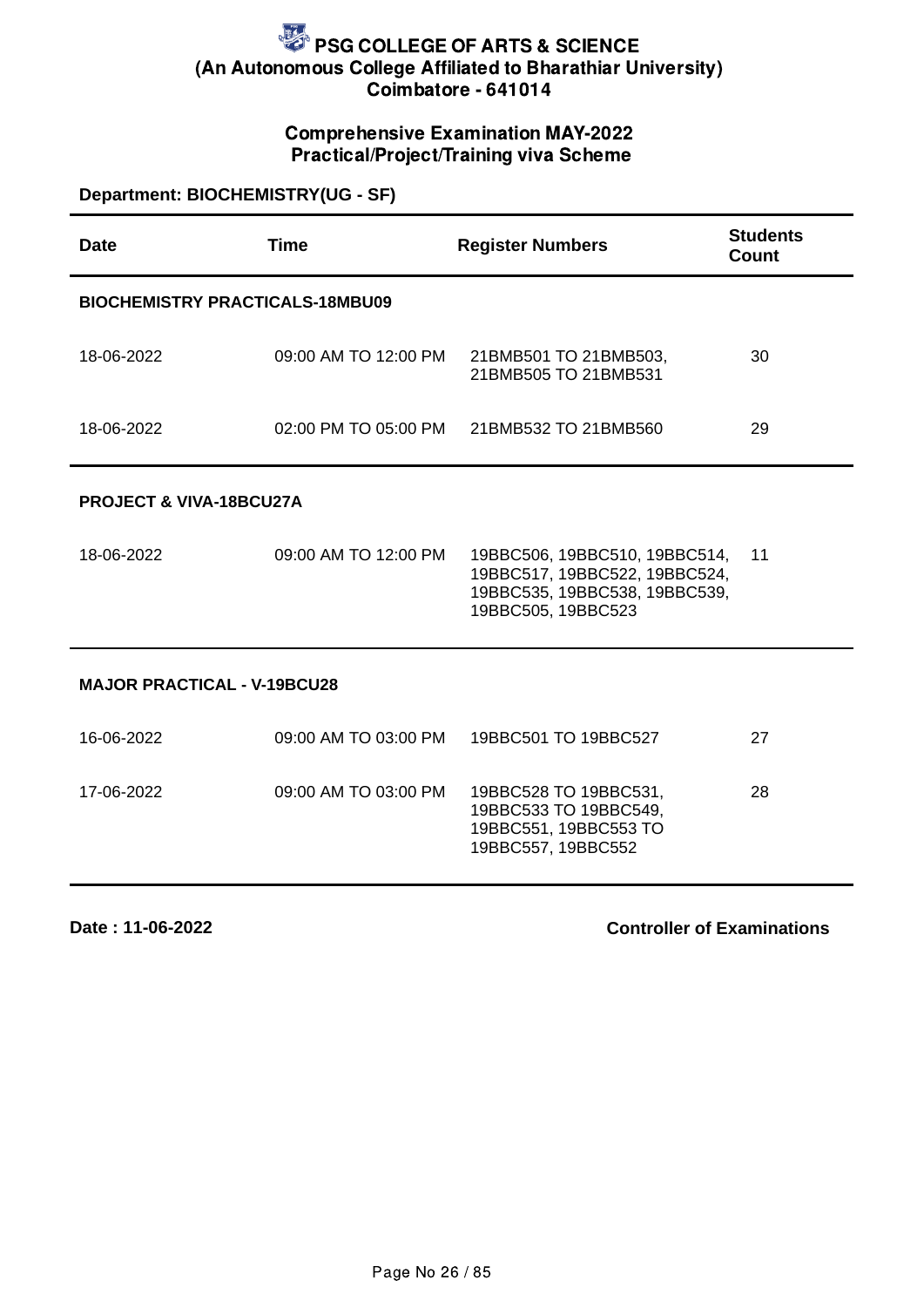## Comprehensive Examination MAY-2022 Practical/Project/Training viva Scheme

| <b>Department: BUSINESS ANALYTICS(UG - SF)</b>                               |                                                 |                                                                                                                                  |                                 |
|------------------------------------------------------------------------------|-------------------------------------------------|----------------------------------------------------------------------------------------------------------------------------------|---------------------------------|
| <b>Date</b>                                                                  | <b>Time</b>                                     | <b>Register Numbers</b>                                                                                                          | <b>Students</b><br><b>Count</b> |
|                                                                              | COMPUTER PRACTICAL - IV (R PROGRAMMING)-18CBA19 |                                                                                                                                  |                                 |
| 14-06-2022                                                                   | 09:00 AM TO 12:00 PM                            | 20BCB001 TO 20BCB023,<br>20BCB025 TO 20BCB032                                                                                    | 31                              |
| 14-06-2022                                                                   | 02:00 PM TO 05:00 PM                            | 20BCB033 TO 20BCB062                                                                                                             | 30                              |
| <b>COMPUTER PRACTICAL -V DATA MINING &amp; BUSINESS INTELLIGENCE-18CBA32</b> |                                                 |                                                                                                                                  |                                 |
| 16-06-2022                                                                   | 09:00 AM TO 12:00 PM                            | 19BCB001 TO 19BCB030                                                                                                             | 30                              |
| 16-06-2022                                                                   | 02:00 PM TO 05:00 PM                            | 19BCB031 TO 19BCB050,<br>19BCB052 TO 19BCB060,<br>19BCB051                                                                       | 30                              |
| PROJECT WORK-18CBA33                                                         |                                                 |                                                                                                                                  |                                 |
| 15-06-2022                                                                   | 09:00 AM TO 12:00 PM                            | 19BCB001 TO 19BCB019,<br>19BCB021 TO 19BCB029,<br>19BCB020, 19BCB036                                                             | 30                              |
| 15-06-2022                                                                   | 09:00 AM TO 12:00 PM                            | 19BCB031 TO 19BCB035,<br>19BCB037 TO 19BCB042,<br>19BCB044 TO 19BCB050,<br>19BCB052 TO 19BCB060,<br>19BCB030, 19BCB043, 19BCB051 | 30                              |

**Date : 11-06-2022**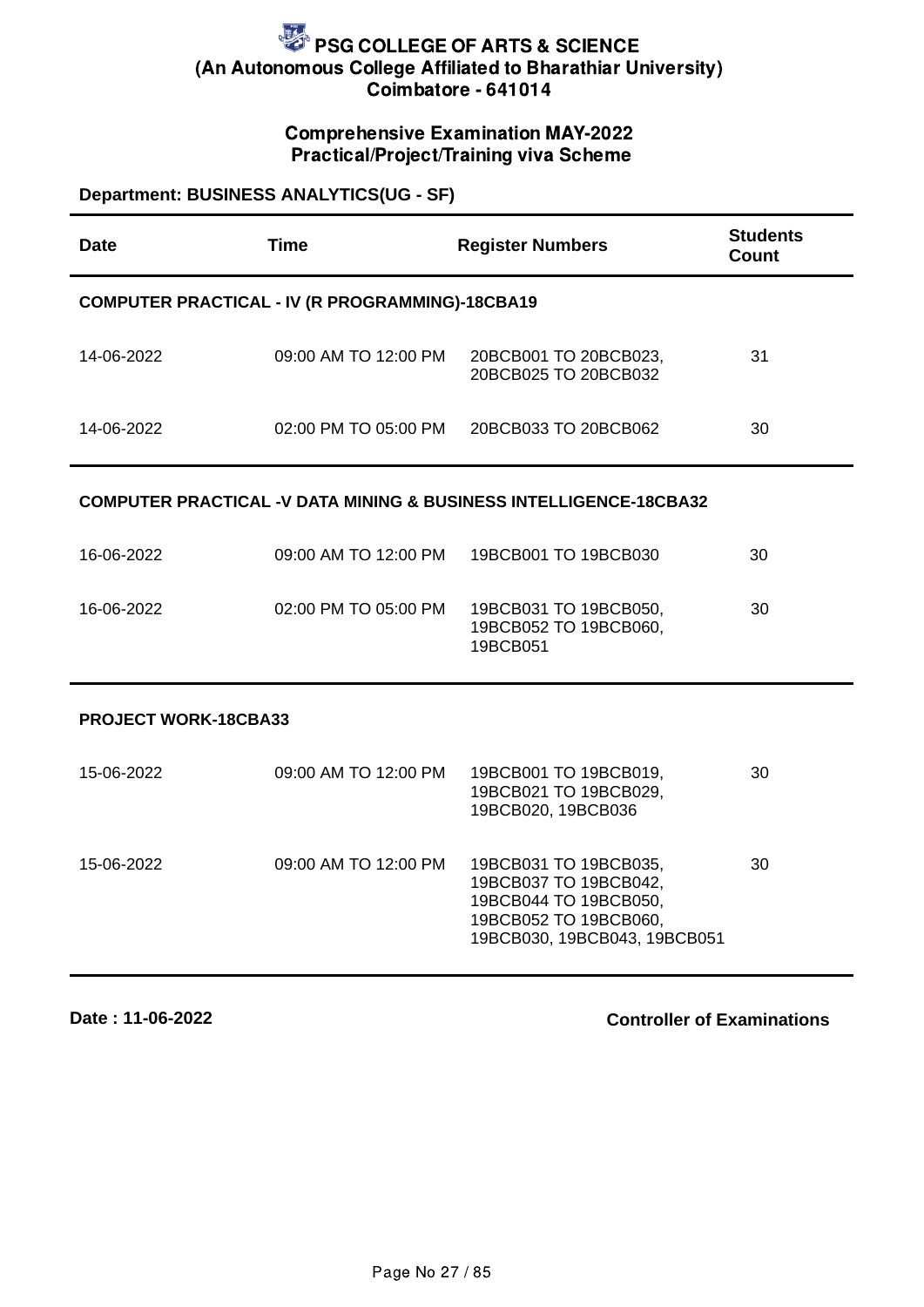## Comprehensive Examination MAY-2022 Practical/Project/Training viva Scheme

**Department: MATHEMATICS(UG - SF)**

| Date       | Time                 | <b>Register Numbers</b>                                                  | <b>Students</b><br>Count |
|------------|----------------------|--------------------------------------------------------------------------|--------------------------|
|            |                      | DISCIPLINE SPECIFIC ELECTIVE - II : INTERNET & JAVA (PRACTICAL)-20MAU24B |                          |
| 13-06-2022 | 09:00 AM TO 12:00 PM | 19BMA101 TO 19BMA126                                                     | 26                       |
| 13-06-2022 | 02:00 PM TO 05:00 PM | 19BMA127 TO 19BMA151                                                     | 25                       |

**Date : 11-06-2022**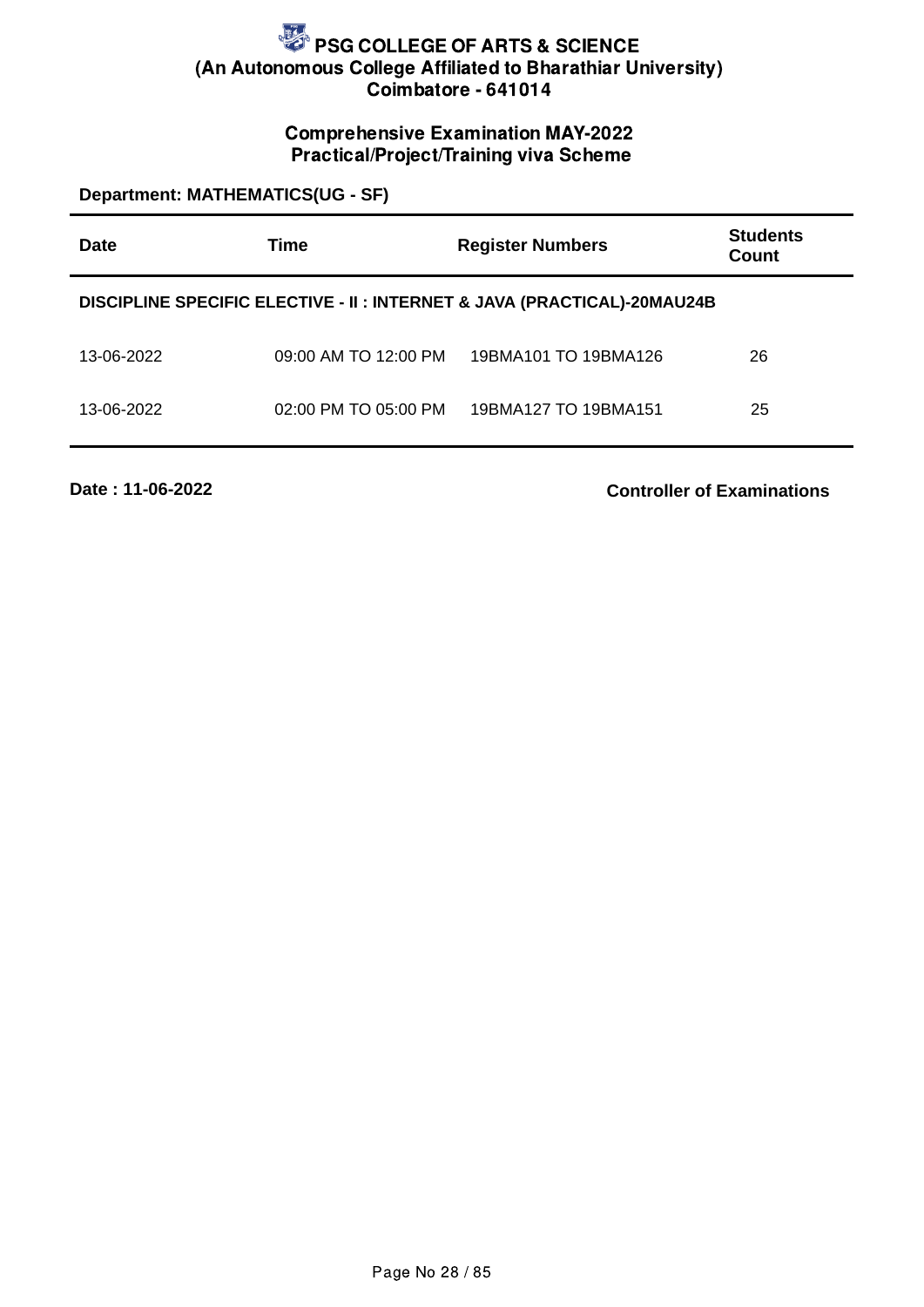### Comprehensive Examination MAY-2022 Practical/Project/Training viva Scheme

## **Department: COMPUTER APPLICATIONS(UG - SF)**

| <b>Date</b>                                                        | <b>Time</b>                             | <b>Register Numbers</b>                       | <b>Students</b><br>Count |  |
|--------------------------------------------------------------------|-----------------------------------------|-----------------------------------------------|--------------------------|--|
| LAB - I (C PROGRAMMING LAB)-18CAU04                                |                                         |                                               |                          |  |
| 13-06-2022                                                         | 09:00 AM TO 12:00 PM 21BCA037           |                                               | $\mathbf 1$              |  |
| LAB - III (C++ PROGRAMMING LAB)-18CAU09                            |                                         |                                               |                          |  |
| 13-06-2022                                                         |                                         | 09:00 AM TO 12:00 PM 21BCA001 TO 21BCA029     | 29                       |  |
| 13-06-2022                                                         |                                         | 02:00 PM TO 05:00 PM 21BCA030 TO 21BCA057     | 28                       |  |
| LAB - IV (DATA STRUCTURES LAB)-18CAU10                             |                                         |                                               |                          |  |
| 17-06-2022                                                         |                                         | 09:00 AM TO 12:00 PM 21BCA001 TO 21BCA029     | 29                       |  |
| 17-06-2022                                                         | 02:00 PM TO 05:00 PM                    | 21BCA030 TO 21BCA057                          | 28                       |  |
|                                                                    | LAB - V (LINUX PROGRAMMING LAB)-19CAU16 |                                               |                          |  |
| 17-06-2022                                                         | 09:00 AM TO 12:00 PM                    | 20BCA039                                      | $\mathbf 1$              |  |
| 17-06-2022                                                         | 02:00 PM TO 05:00 PM                    | 20BCA041                                      | 1                        |  |
| <b>PRACTICAL VI - WEB DESIGNING USING JAVA SCRIPT LAB -19ELU20</b> |                                         |                                               |                          |  |
| 16-06-2022                                                         | 09:00 AM TO 12:00 PM                    | 20BEL501 TO 20BEL510,<br>20BEL512 TO 20BEL519 | 18                       |  |
| 16-06-2022                                                         | 02:00 PM TO 05:00 PM                    | 20BEL520 TO 20BEL535,<br>20BEL537             | 17                       |  |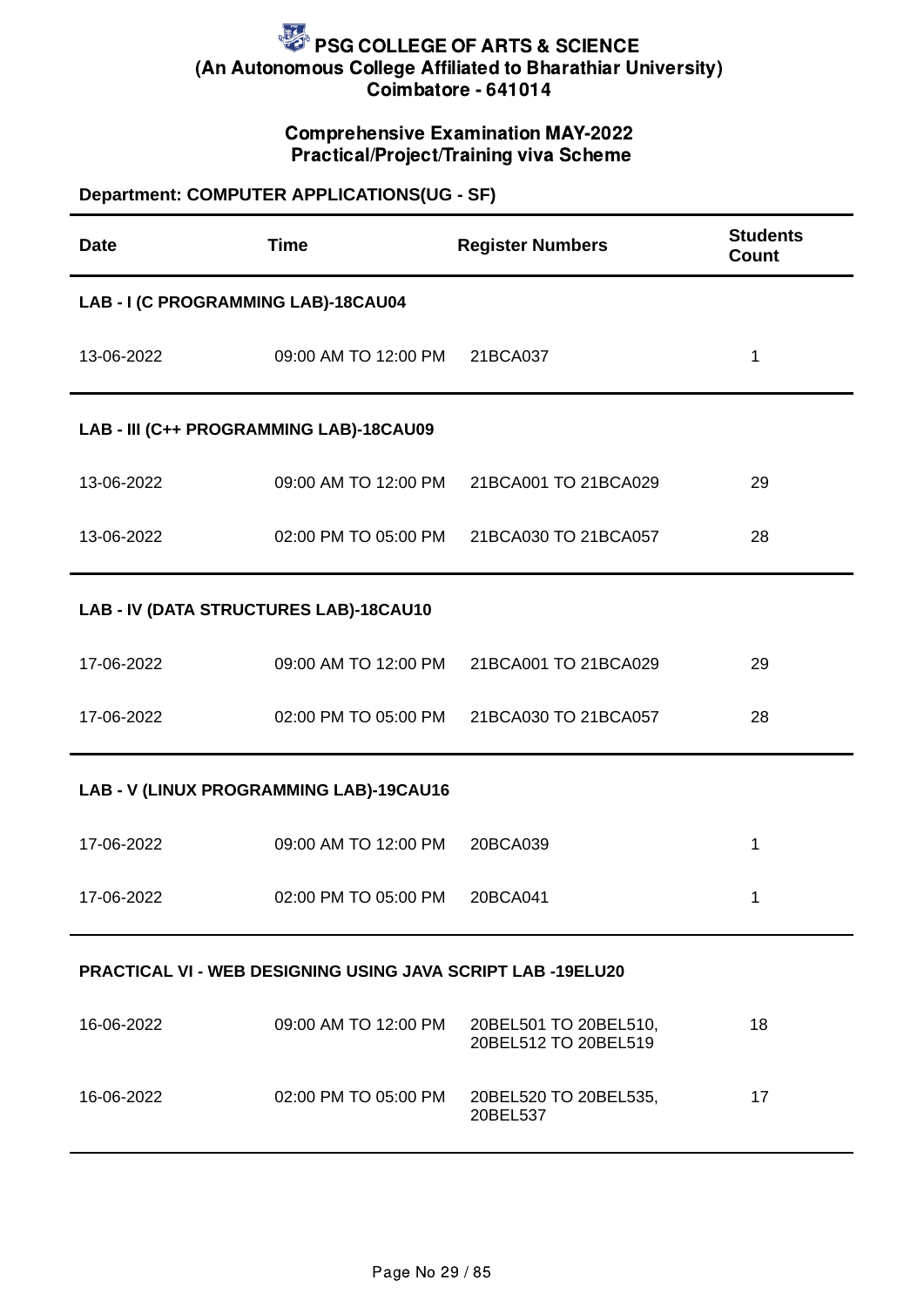### Comprehensive Examination MAY-2022 Practical/Project/Training viva Scheme

#### **LAB - VII (JAVA PROGRAMMING LAB)-19CAU23**

| 14-06-2022 | 09:00 AM TO 12:00 PM | 20BCA001 TO 20BCA027                                                           | 27 |
|------------|----------------------|--------------------------------------------------------------------------------|----|
| 14-06-2022 | 02:00 PM TO 05:00 PM | 20BCA028 TO 20BCA040,<br>20BCA042, 20BCA044 TO<br>20BCA055, 20BCA043, 20BCA041 | 28 |

#### **LAB - VIII (DISTRIBUTED TECHNOLOGIES LAB)-19CAU24**

| 15-06-2022 | 09:00 AM TO 12:00 PM | 20BCA001 TO 20BCA027                                                           | 27 |
|------------|----------------------|--------------------------------------------------------------------------------|----|
| 15-06-2022 | 02:00 PM TO 05:00 PM | 20BCA028 TO 20BCA040.<br>20BCA042, 20BCA044 TO<br>20BCA055, 20BCA041, 20BCA043 | 28 |

#### LAB **II XI( WEB SERVICES LAB)-19CAU37**

| 13-06-2022 | 09:00 AM TO 12:00 PM | 19BCA001 TO 19BCA029                                       | 29  |
|------------|----------------------|------------------------------------------------------------|-----|
| 13-06-2022 | 02:00 PM TO 05:00 PM | 19BCA030 TO 19BCA039,<br>19BCA041 TO 19BCA058.<br>19BCA040 | -29 |

#### LAB **II XII ( BIG DATA ANALYTICS LAB)-19CAU38**

| 18-06-2022 | 09:00 AM TO 12:00 PM | 19BCA001 TO 19BCA029                                       | 29 |
|------------|----------------------|------------------------------------------------------------|----|
| 18-06-2022 | 02:00 PM TO 05:00 PM | 19BCA030 TO 19BCA039,<br>19BCA041 TO 19BCA058,<br>19BCA040 | 29 |

#### **MAJOR PROJECT WORK-19CAU39**

| 17-06-2022 | 09:00 AM TO 12:00 PM | 19BCA001 TO 19BCA029                                       | 29  |
|------------|----------------------|------------------------------------------------------------|-----|
| 17-06-2022 | 02:00 PM TO 05:00 PM | 19BCA030 TO 19BCA039,<br>19BCA041 TO 19BCA058,<br>19BCA040 | -29 |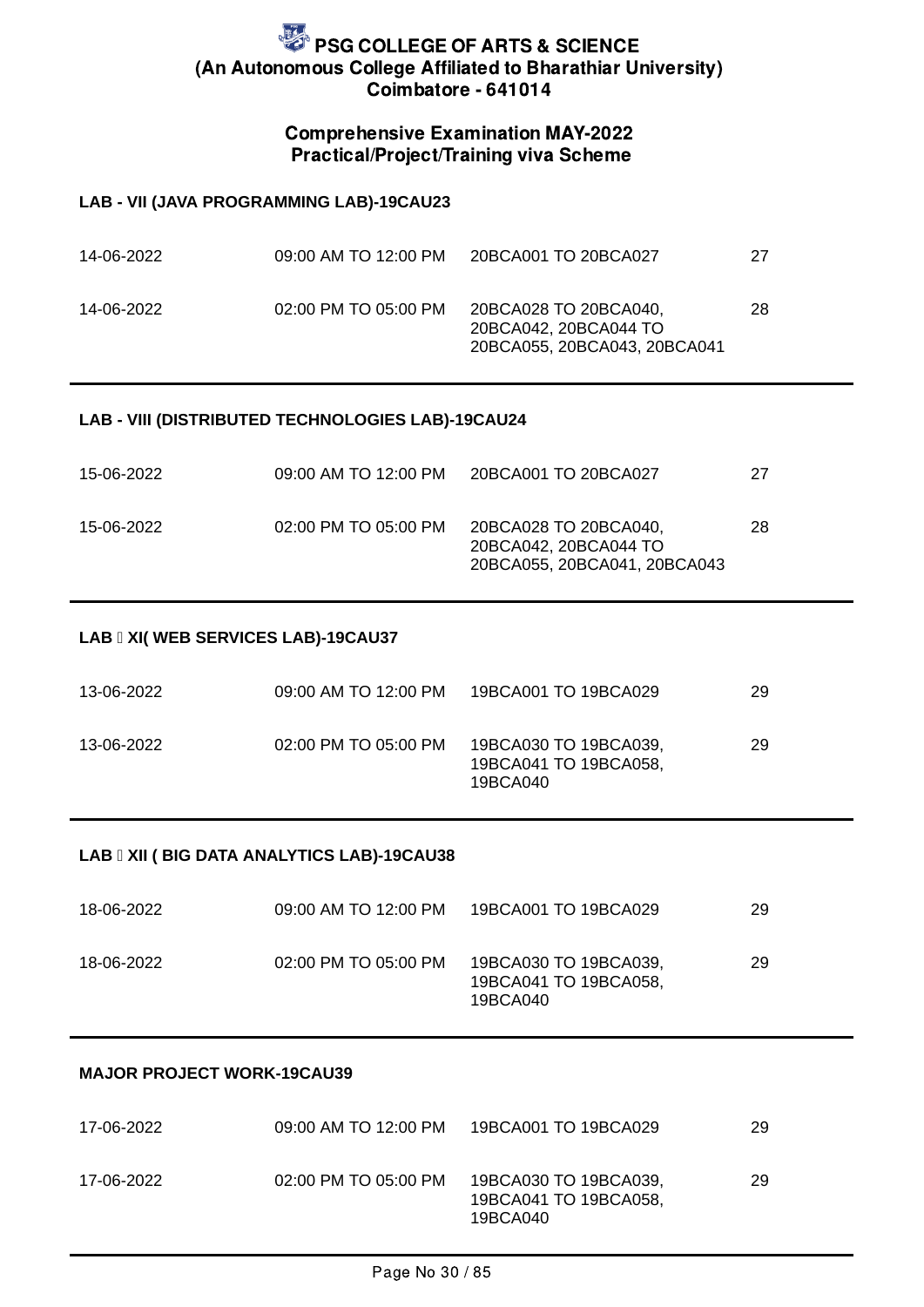## Comprehensive Examination MAY-2022 Practical/Project/Training viva Scheme

**Date : 11-06-2022 Controller of Examinations**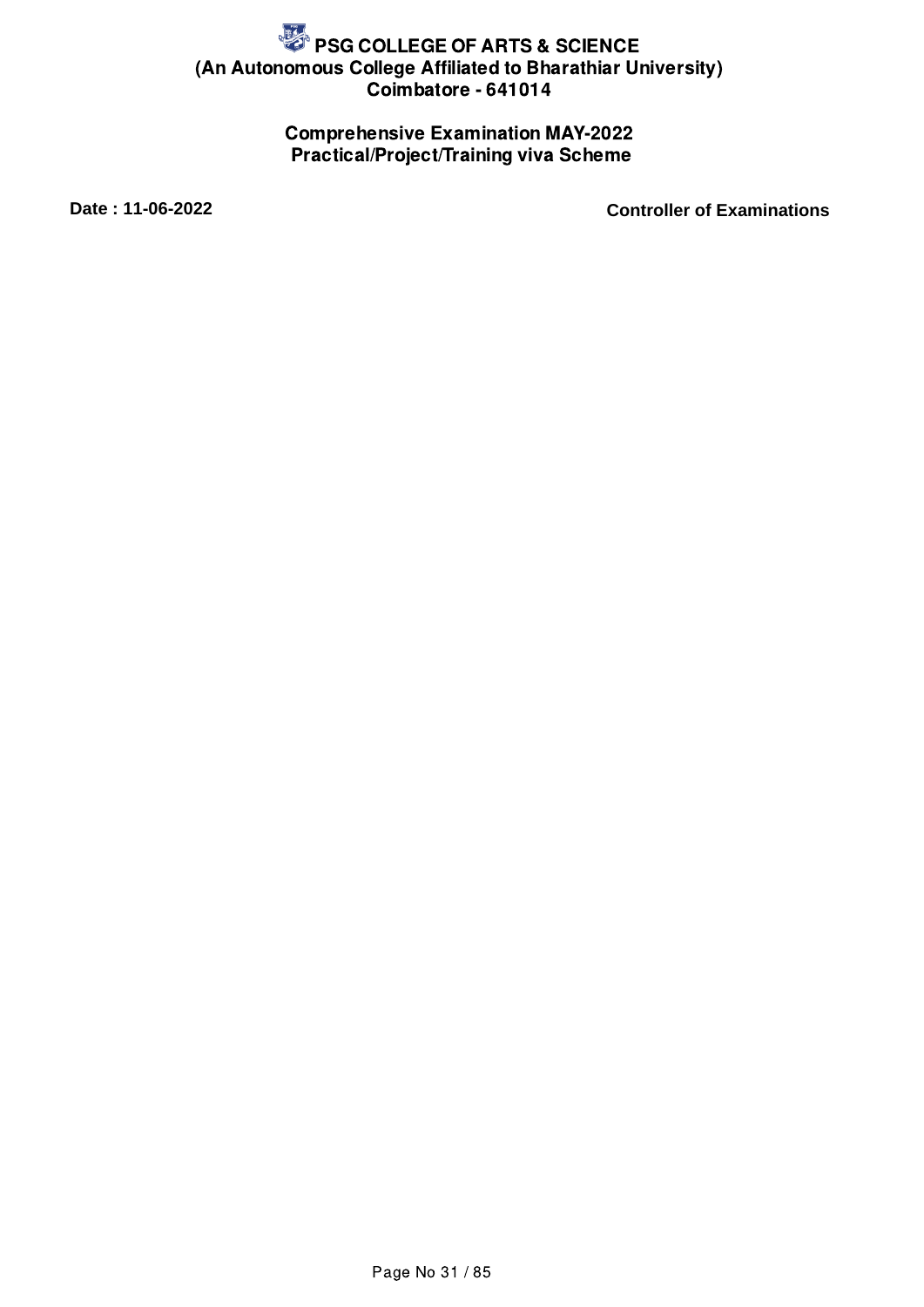## Comprehensive Examination MAY-2022 Practical/Project/Training viva Scheme

## **Department: COMPUTER TECHNOLOGY(UG - SF)**

| <b>Date</b>                             | <b>Time</b>                                                | <b>Register Numbers</b>                                                                                                                                            | <b>Students</b><br>Count |
|-----------------------------------------|------------------------------------------------------------|--------------------------------------------------------------------------------------------------------------------------------------------------------------------|--------------------------|
| LAB - III (C++ PROGRAMMING LAB)-18CTU09 |                                                            |                                                                                                                                                                    |                          |
| Venue: C BLOCK - UG LAB                 |                                                            |                                                                                                                                                                    |                          |
| 14-06-2022                              | 09:00 AM TO 12:00 PM                                       | 21BCT001 TO 21BCT028                                                                                                                                               | 28                       |
| 14-06-2022                              | 02:00 PM TO 05:00 PM                                       | 21BCT029 TO 21BCT055                                                                                                                                               | 27                       |
|                                         | <b>COMPUTER FOR HOSPITALITY INDUSTRY PRACTICAL-18HMU07</b> |                                                                                                                                                                    |                          |
| 17-06-2022                              | 09:00 AM TO 12:00 PM                                       | 21BHM001, 21BHM002,<br>21BHM004 TO 21BHM006,<br>21BHM008 TO 21BHM014,<br>21BHM016 TO 21BHM021,<br>21BHM023, 21BHM024,<br>21BHM026, 21BHM027,<br>21BHM015, 21BHM003 | 24                       |
| 17-06-2022                              | 02:00 PM TO 05:00 PM                                       | 21BHM028, 21BHM030 TO<br>21BHM040, 21BHM042 TO<br>21BHM051, 21BHM029,<br>21BHM025                                                                                  | 24                       |
| LAB - IV (DATA STRUCTURES LAB)-18CTU10  |                                                            |                                                                                                                                                                    |                          |
| Venue: C BLOCK - UG LAB                 |                                                            |                                                                                                                                                                    |                          |
| 17-06-2022                              | 09:00 AM TO 12:00 PM                                       | 21BCT001 TO 21BCT028                                                                                                                                               | 28                       |
| 17-06-2022                              | 02:00 PM TO 05:00 PM                                       | 21BCT029 TO 21BCT055                                                                                                                                               | 27                       |
| LAB - VI (DBMS LAB)-19CTU17             |                                                            |                                                                                                                                                                    |                          |
| 16-06-2022                              | 09:00 AM TO 12:00 PM 20BCT044                              |                                                                                                                                                                    | 1                        |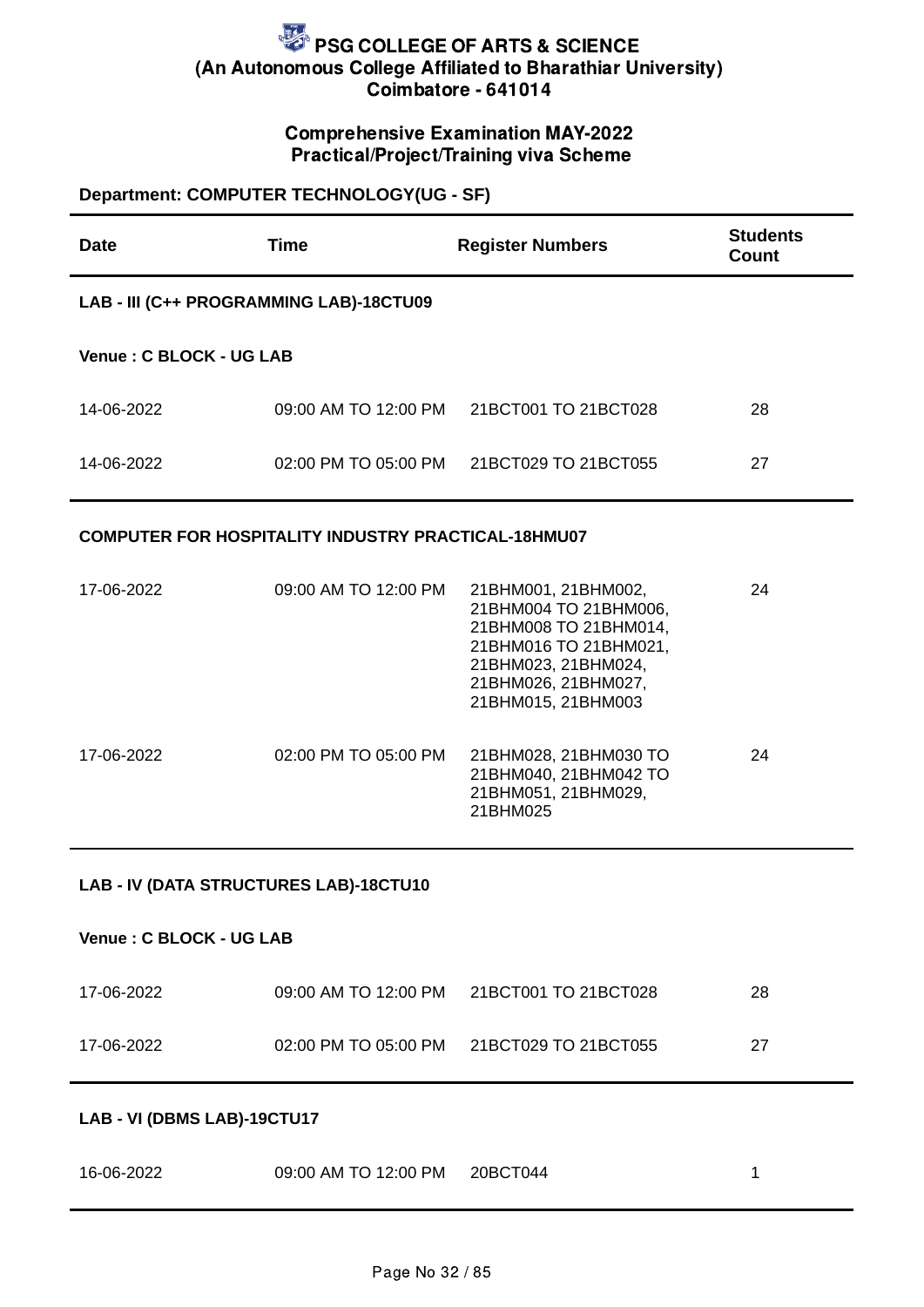### Comprehensive Examination MAY-2022 Practical/Project/Training viva Scheme

#### **LAB - VII (ADVANCED JAVA PROGRAMMING LAB)-19CTU23**

**Venue : E-211**

| 16-06-2022 | 09:00 AM TO 12:00 PM | 20BCT001 TO 20BCT016,<br>20BCT018 TO 20BCT024,<br>20BCT026 TO 20BCT030,<br>20BCT017 | 29 |
|------------|----------------------|-------------------------------------------------------------------------------------|----|
| 16-06-2022 | 02:00 PM TO 05:00 PM | 20BCT031 TO 20BCT037,<br>20BCT039 TO 20BCT059,<br>20BCT038, 20BCT025                | 30 |

#### **LAB - VIII (WEB TECHNOLOGY LAB)-19CTU24**

#### **Venue : E-211**

| 15-06-2022 | 09:00 AM TO 12:00 PM | 20BCT001 TO 20BCT016,<br>20BCT018 TO 20BCT024,<br>20BCT026 TO 20BCT030,<br>20BCT017 | 29 |
|------------|----------------------|-------------------------------------------------------------------------------------|----|
| 15-06-2022 | 02:00 PM TO 05:00 PM | 20BCT031 TO 20BCT037,<br>20BCT039 TO 20BCT059,<br>20BCT038, 20BCT025                | 30 |

#### **LAB- X(MOBILE APPLICATION DEVELOPMENT LAB)-19CTU31**

| 13-06-2022 | 09:00 AM TO 12:00 PM | 18BCT004 |  |
|------------|----------------------|----------|--|
|            |                      |          |  |

#### **LAB-XI R PROGRAMMING LAB-19CTU37**

#### **Venue : E-211**

| 16-06-2022 | 09:00 AM TO 12:00 PM | 19BCT001 TO 19BCT016,<br>19BCT018 TO 19BCT029 | 28 |
|------------|----------------------|-----------------------------------------------|----|
| 16-06-2022 | 02:00 PM TO 05:00 PM | 19BCT030 TO 19BCT056,<br>19BCT017             | 28 |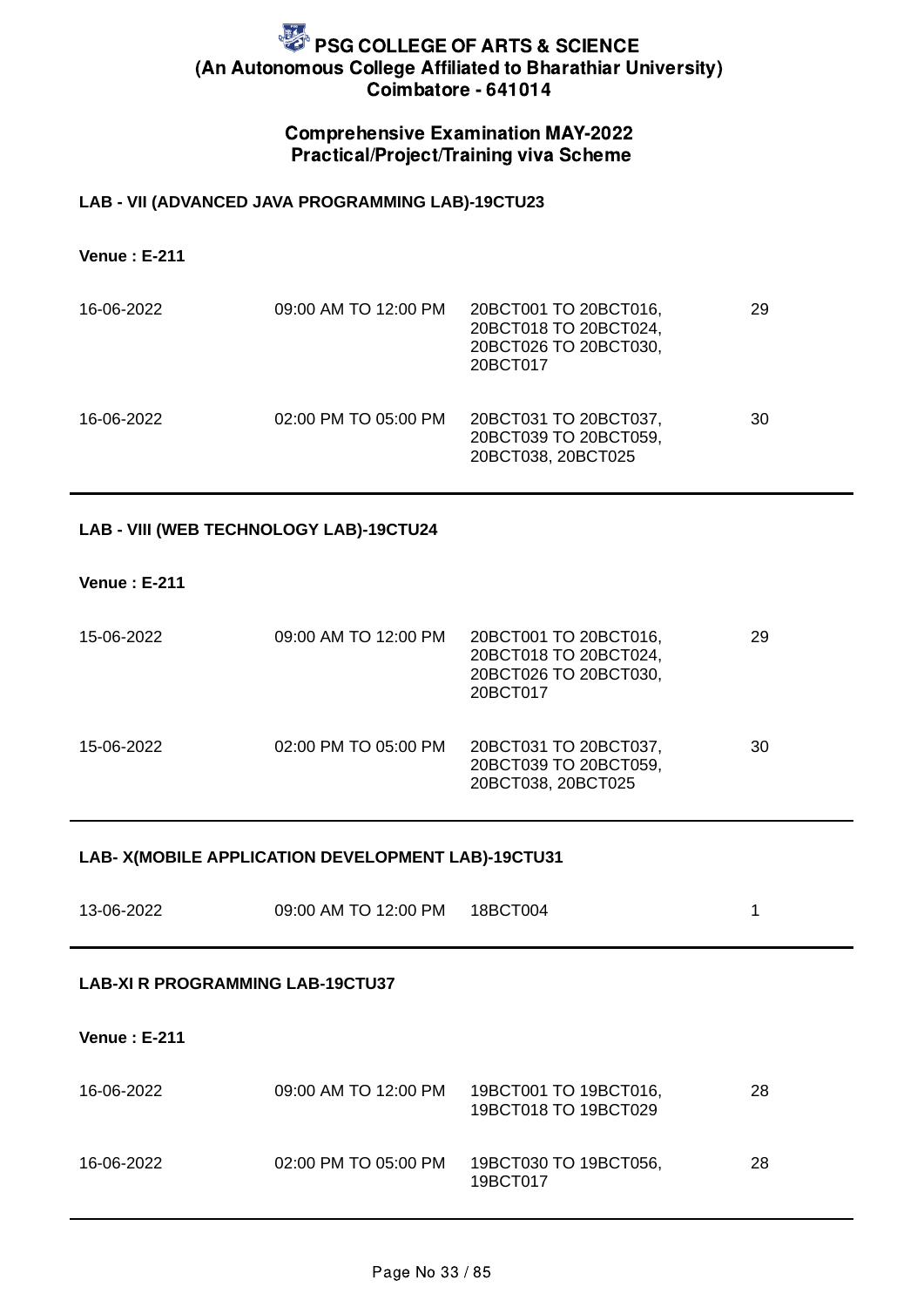## Comprehensive Examination MAY-2022 Practical/Project/Training viva Scheme

#### **LAB XII DATA VISUALIZATION LAB-19CTU38**

**Venue : E-311**

| 13-06-2022 | 09:00 AM TO 12:00 PM | 19BCT001 TO 19BCT016,<br>19BCT018 TO 19BCT029 | 28 |
|------------|----------------------|-----------------------------------------------|----|
| 13-06-2022 | 02:00 PM TO 05:00 PM | 19BCT030 TO 19BCT056,<br>19BCT017             | 28 |

#### **MAJOR PROJECT WORK-19CTU39**

| 15-06-2022 | 09:00 AM TO 12:00 PM | 19BCT001 TO 19BCT016,<br>19BCT018 TO 19BCT029 | 28 |
|------------|----------------------|-----------------------------------------------|----|
| 15-06-2022 | 02:00 PM TO 05:00 PM | 19BCT031 TO 19BCT056,<br>19BCT030, 19BCT017   | 28 |

**Date : 11-06-2022**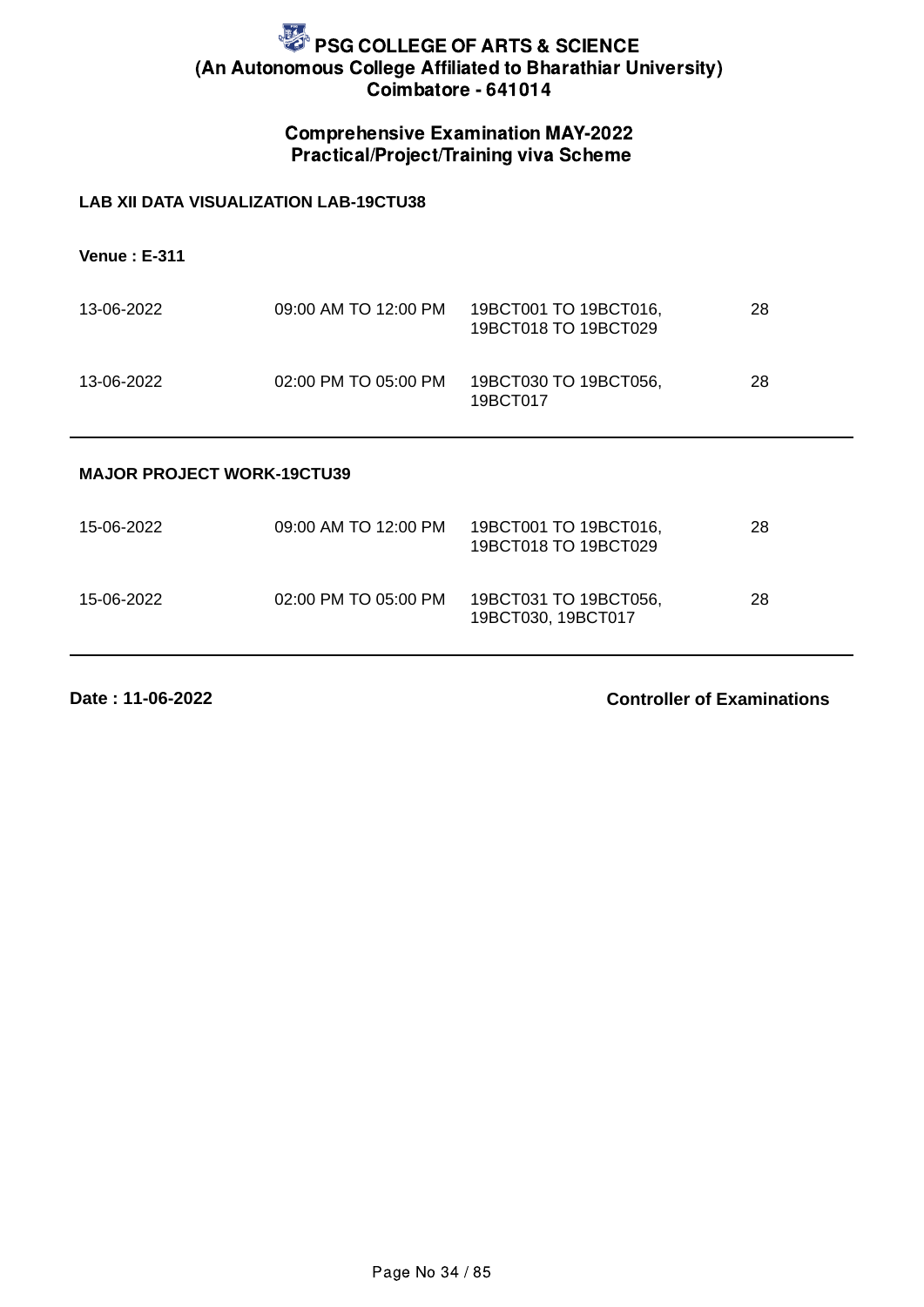## Comprehensive Examination MAY-2022 Practical/Project/Training viva Scheme

### **Department: MICROBIOLOGY(UG - SF)**

| <b>Date</b>                                 | <b>Time</b>          | <b>Register Numbers</b>                                              | <b>Students</b><br><b>Count</b> |  |
|---------------------------------------------|----------------------|----------------------------------------------------------------------|---------------------------------|--|
| MICROBIOLOGY PRACTICALS - I-18MBU08         |                      |                                                                      |                                 |  |
| 14-06-2022                                  | 09:00 AM TO 03:00 PM | 21BMB501 TO 21BMB503,<br>21BMB505 TO 21BMB531                        | 30                              |  |
| 15-06-2022                                  | 09:00 AM TO 03:00 PM | 21BMB532 TO 21BMB560,<br>20BMB549                                    | 30                              |  |
| <b>MICROBIOLOGY PRACTICALS - II-18MBU16</b> |                      |                                                                      |                                 |  |
| 20-06-2022                                  | 09:00 AM TO 3:00 PM  | 20BMB501 TO 20BMB507,<br>20BMB509 TO 20BMB526,<br>20BMB529, 20BMB531 | 27                              |  |
| 21-06-2022                                  | 9:00 AM TO 12:00 PM  | 20BMB501 TO 20BMB507,<br>20BMB509 TO 20BMB526,<br>20BMB529, 20BMB531 | 27                              |  |
| 21-06-2022                                  | 09:00 AM TO 3:00 PM  | 20BMB532 TO 20BMB557                                                 | 26                              |  |
| 22-06-2022                                  | 9:00 AM TO 12:00 PM  | 20BMB532 TO 20BMB557                                                 | 26                              |  |

#### **MICROBIOLOGY PRACTICALS-III-18MBU28**

| 16-06-2022 | 09:00 AM TO 3:00 PM | 19BMB501 TO 19BMB507,<br>19BMB509 TO 19BMB517,<br>19BMB519 TO 19BMB522,<br>19BMB524 TO 19BMB529,<br>19BMB531 | 27 |
|------------|---------------------|--------------------------------------------------------------------------------------------------------------|----|
| 17-06-2022 | 9:00 AM TO 12:00 PM | 19BMB501 TO 19BMB507,<br>19BMB509 TO 19BMB517,<br>19BMB519 TO 19BMB522,<br>19BMB524 TO 19BMB529,<br>19BMB531 | 27 |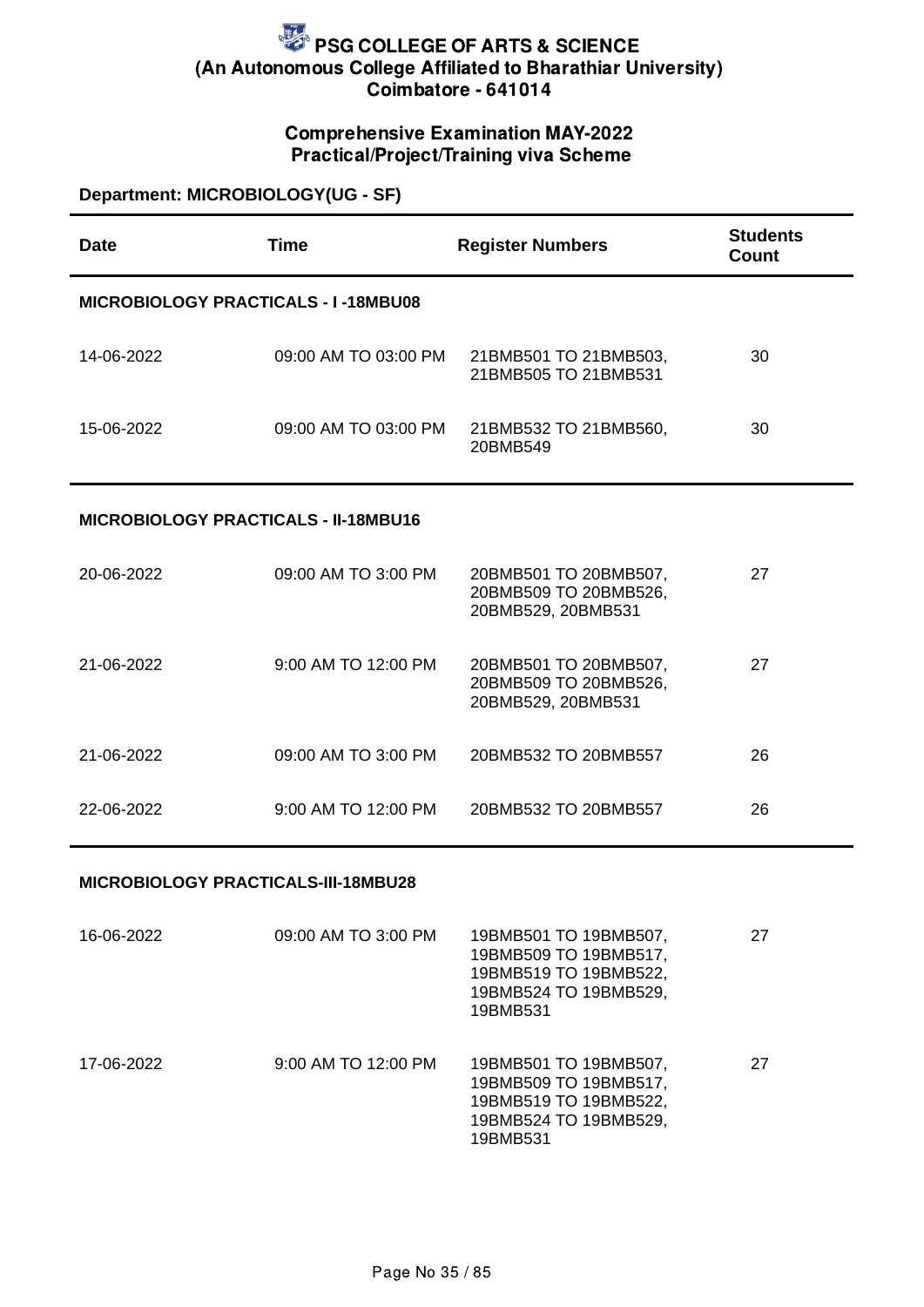## Comprehensive Examination MAY-2022 Practical/Project/Training viva Scheme

| 17-06-2022 | 09:00 AM TO 3:00 PM | 19BMB532 TO 19BMB534,<br>19BMB536 TO 19BMB555,<br>19BMB557 TO 19BMB559,<br>19BMB518, 19BMB535,<br>19BMB530, 19BMB556 | 30 |
|------------|---------------------|----------------------------------------------------------------------------------------------------------------------|----|
| 18-06-2022 | 9:00 AM TO 12:00 PM | 19BMB532 TO 19BMB534,<br>19BMB536 TO 19BMB555,<br>19BMB557 TO 19BMB559,<br>19BMB518, 19BMB535,<br>19BMB530, 19BMB556 | 30 |

**Date : 11-06-2022**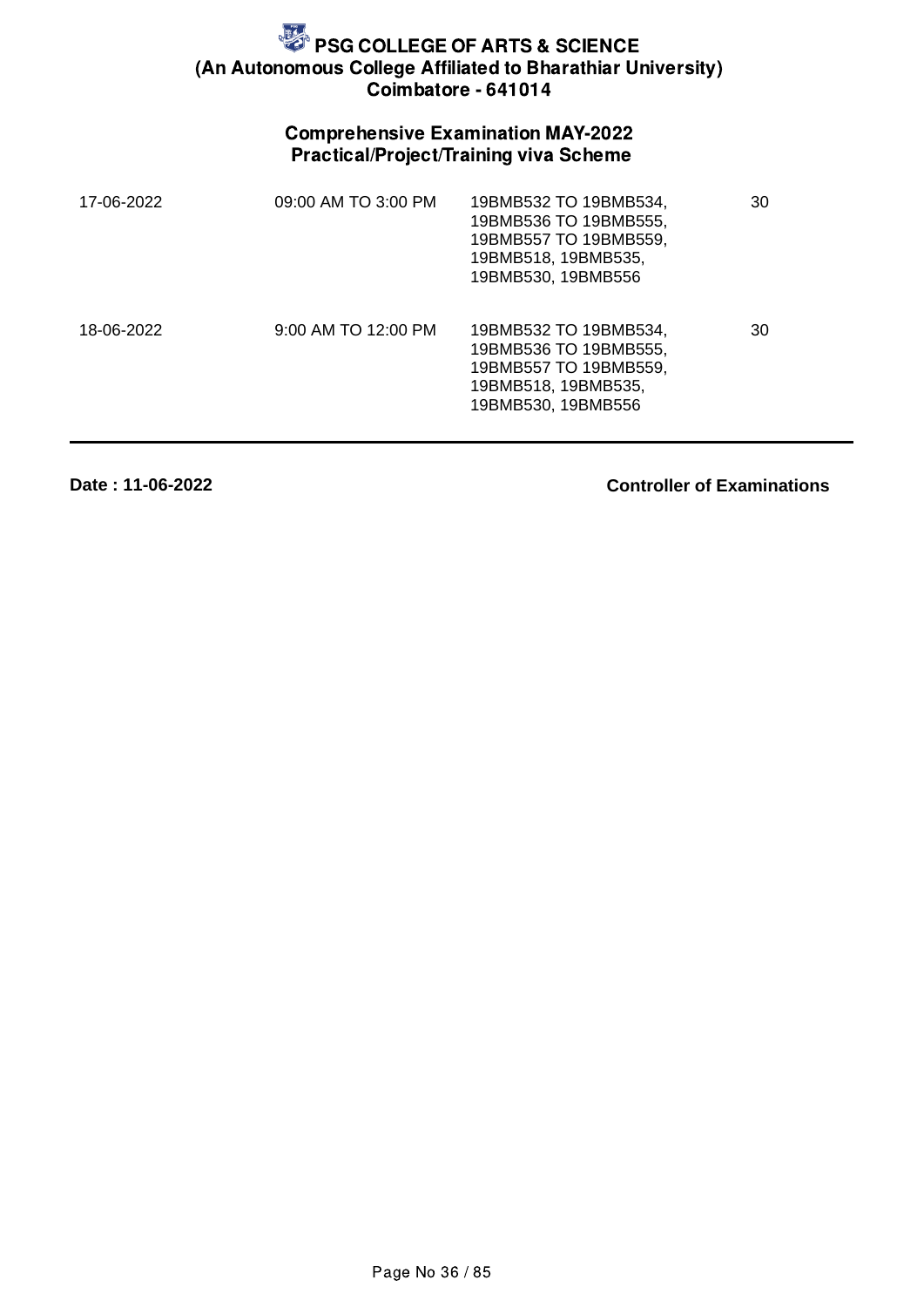## Comprehensive Examination MAY-2022 Practical/Project/Training viva Scheme

## **Department: COSTUME DESIGN & FASHION(UG - SF)**

| <b>Date</b>                                          | <b>Time</b>                                                  | <b>Register Numbers</b>                                                                                                                                           | <b>Students</b><br><b>Count</b> |  |
|------------------------------------------------------|--------------------------------------------------------------|-------------------------------------------------------------------------------------------------------------------------------------------------------------------|---------------------------------|--|
| <b>FABRIC STRUCTURE ANALYSIS PRACTICAL-18CDU08</b>   |                                                              |                                                                                                                                                                   |                                 |  |
| 13-06-2022                                           | 09:00 AM TO 12:00 PM                                         | 21BCD002 TO 21BCD028                                                                                                                                              | 27                              |  |
| 13-06-2022                                           | 02:00 PM TO 05:00 PM                                         | 21BCD029 TO 21BCD054,<br>21BCD001                                                                                                                                 | 27                              |  |
|                                                      | <b>BASICS OF APPAREL CONSTRUCTION - II PRACTICAL-18CDU09</b> |                                                                                                                                                                   |                                 |  |
| 14-06-2022                                           | 09:00 AM TO 12:00 PM                                         | 21BCD002 TO 21BCD028                                                                                                                                              | 27                              |  |
| 14-06-2022                                           | 02:00 PM TO 05:00 PM                                         | 21BCD029 TO 21BCD054,<br>21BCD001                                                                                                                                 | 27                              |  |
| <b>BASICS OF FASHION DESIGNING PRACTICAL-18CDU10</b> |                                                              |                                                                                                                                                                   |                                 |  |
| 15-06-2022                                           | 09:00 AM TO 12:00 PM                                         | 21BCD002 TO 21BCD054,<br>21BCD001                                                                                                                                 | 54                              |  |
| <b>TEXTILE TESTING PRACTICAL-18CDU24</b>             |                                                              |                                                                                                                                                                   |                                 |  |
| 15-06-2022                                           | 09:00 AM TO 12:00 PM                                         | 20BCD002, 20BCD003, 20BCD005<br>TO 20BCD013, 20BCD015 TO<br>20BCD019, 20BCD021 TO<br>20BCD025, 20BCD028 TO<br>20BCD030, 20BCD033, 20BCD034,<br>19BCD048, 19BCD055 | 28                              |  |
| 15-06-2022                                           | 02:00 PM TO 05:00 PM                                         | 20BCD035, 20BCD037 TO<br>20BCD046, 20BCD048, 20BCD050<br>TO 20BCD060, 20BCD032,<br>20BCD004, 20BCD031, 20BCD061,<br>20BCD026, 20BCD047                            | 29                              |  |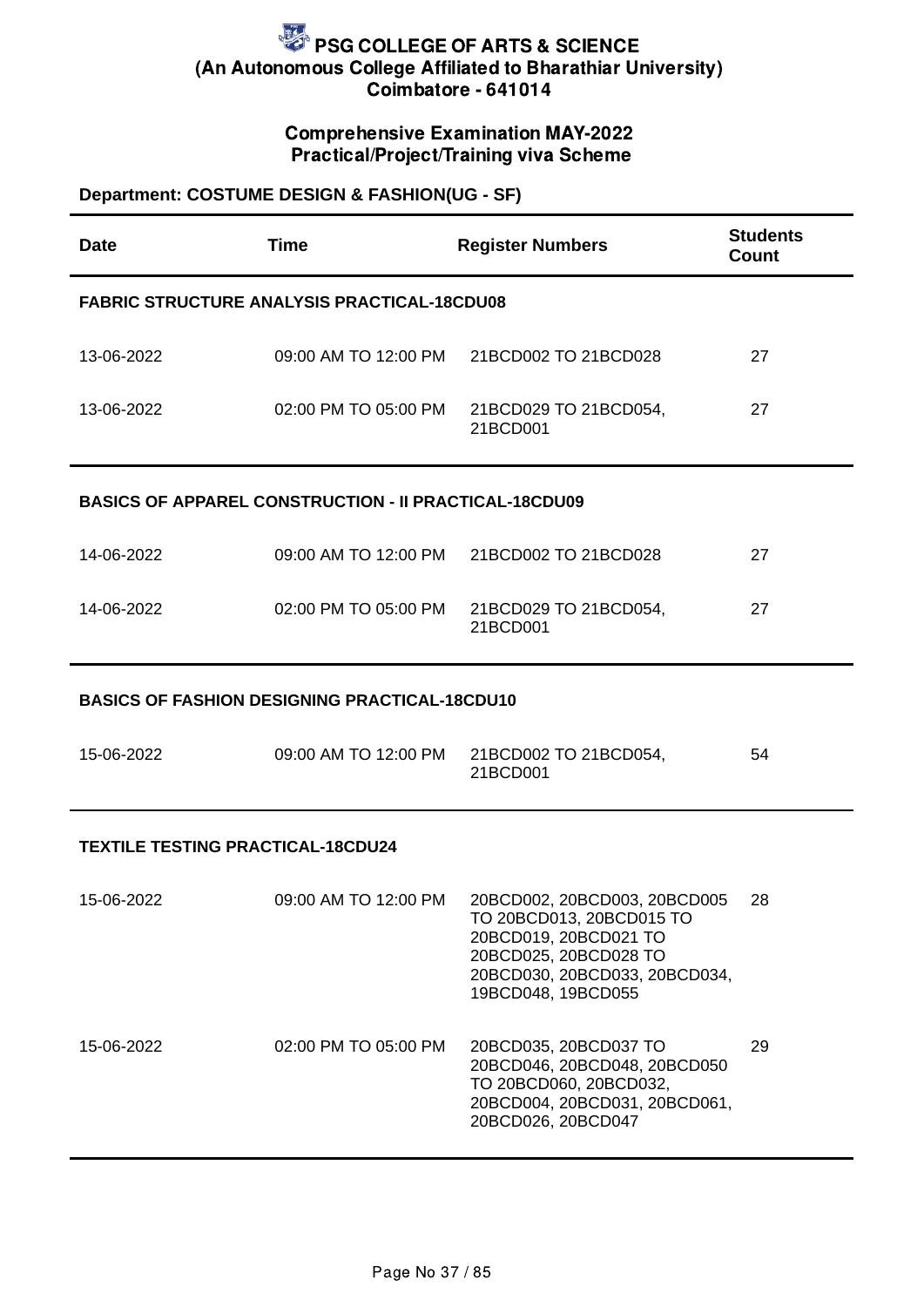### Comprehensive Examination MAY-2022 Practical/Project/Training viva Scheme

#### **PATTERN MAKING AND GARMENT CONSTRUCTION PRACTICAL (WOMEN'S WEAR)-18CDU25**

| 13-06-2022 | 09:00 AM TO 12:00 PM | 20BCD002, 20BCD003, 20BCD005<br>TO 20BCD013, 20BCD015 TO<br>20BCD019, 20BCD021 TO<br>20BCD025, 20BCD028 TO<br>20BCD030, 20BCD033, 20BCD004,<br>20BCD032, 20BCD026 | 28 |
|------------|----------------------|-------------------------------------------------------------------------------------------------------------------------------------------------------------------|----|
| 13-06-2022 | 02:00 PM TO 05:00 PM | 20BCD034, 20BCD035, 20BCD037<br>TO 20BCD046, 20BCD048,<br>20BCD050 TO 20BCD060,<br>20BCD047, 20BCD031, 20BCD061                                                   | 27 |

#### **COMPUTER AIDED TEXTILE AND GARMENT DESIGNING PRACTICAL-I-18CDU26**

| 18-06-2022 | 09:00 AM TO 12:00 PM | 20BCD002, 20BCD003, 20BCD005<br>TO 20BCD013, 20BCD015 TO<br>20BCD019, 20BCD021 TO<br>20BCD025, 20BCD028 TO<br>20BCD030, 20BCD033,<br>20BCD004, 20BCD031, 20BCD026 | 28  |
|------------|----------------------|-------------------------------------------------------------------------------------------------------------------------------------------------------------------|-----|
| 18-06-2022 | 02:00 PM TO 05:00 PM | 20BCD034, 20BCD035, 20BCD037<br>TO 20BCD046, 20BCD048,<br>20BCD050 TO 20BCD060,<br>20BCD047, 20BCD032, 20BCD061                                                   | -27 |

### **FASHION DRAPING PRACTICAL-18CDU27**

| 14-06-2022 | 09:00 AM TO 12:00 PM | 20BCD002, 20BCD003, 20BCD005<br>TO 20BCD013, 20BCD015 TO<br>20BCD019, 20BCD021 TO<br>20BCD025, 20BCD028 TO<br>20BCD030, 20BCD033, 20BCD026,<br>20BCD004 | 27 |
|------------|----------------------|---------------------------------------------------------------------------------------------------------------------------------------------------------|----|
| 14-06-2022 | 02:00 PM TO 05:00 PM | 20BCD034, 20BCD035, 20BCD037<br>TO 20BCD046, 20BCD048,<br>20BCD050 TO 20BCD060,<br>20BCD047, 20BCD032, 20BCD031,<br>20BCD061                            | 28 |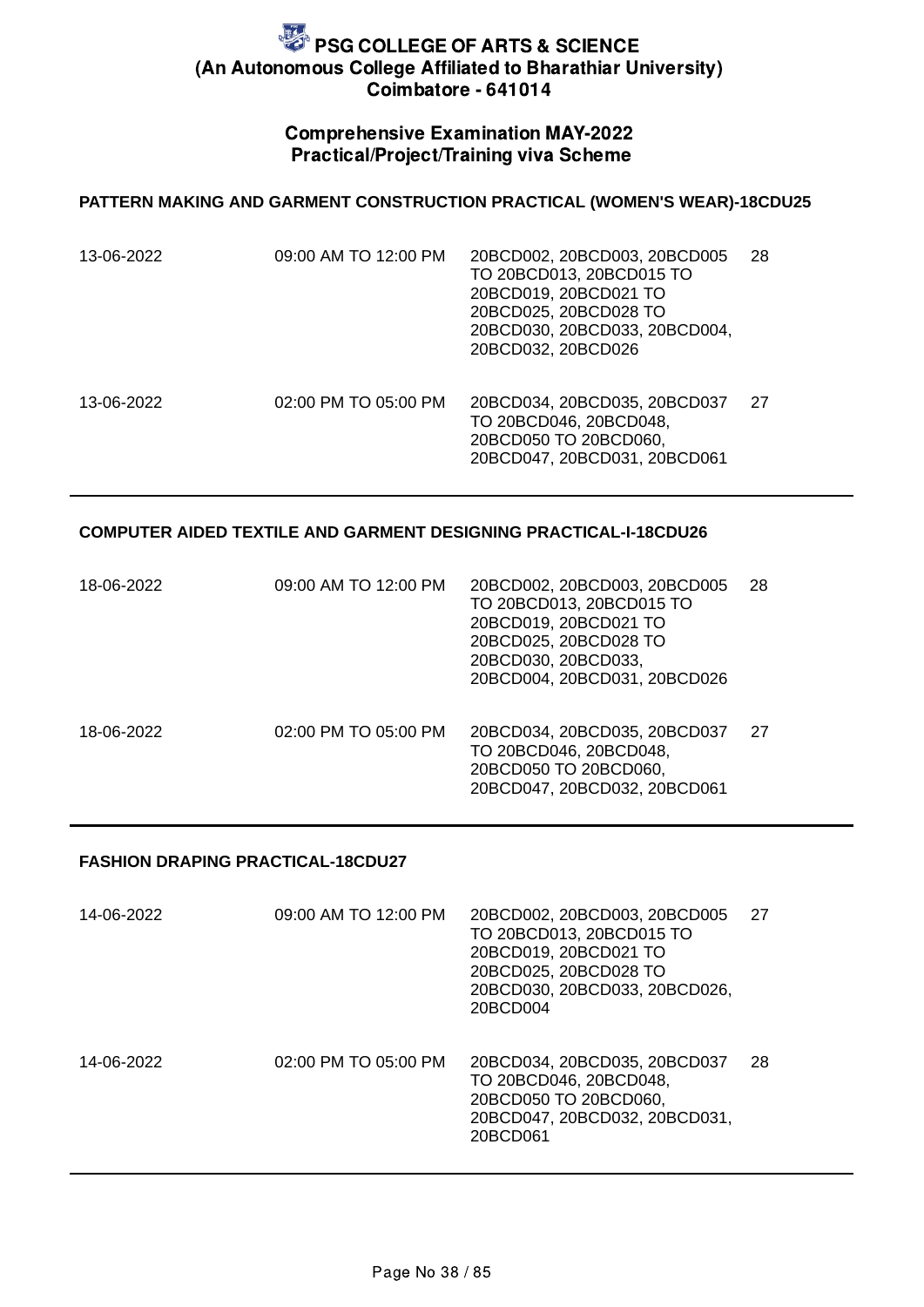### Comprehensive Examination MAY-2022 Practical/Project/Training viva Scheme

#### **Fashion Studio Practical-18CDU37**

| 17-06-2022 | 09:00 AM TO 12:00 PM | 19BCD001 TO 19BCD011,<br>19BCD014 TO 19BCD031              | 29 |
|------------|----------------------|------------------------------------------------------------|----|
| 17-06-2022 | 02:00 PM TO 05:00 PM | 19BCD032 TO 19BCD046,<br>19BCD048 TO 19BCD060,<br>19BCD012 | 29 |

#### **Home Furnishing Practical-18CDU38**

| 16-06-2022 | 09:00 AM TO 12:00 PM | 19BCD001 TO 19BCD011,<br>19BCD014 TO 19BCD031              | 29 |
|------------|----------------------|------------------------------------------------------------|----|
| 16-06-2022 | 02:00 PM TO 05:00 PM | 19BCD032 TO 19BCD046,<br>19BCD048 TO 19BCD060,<br>19BCD012 | 29 |

#### **Fashion Portfolio Practical-18CDU39**

| 18-06-2022 | 09:00 AM TO 12:00 PM | 19BCD001 TO 19BCD011,<br>19BCD014 TO 19BCD031              | 29 |
|------------|----------------------|------------------------------------------------------------|----|
| 18-06-2022 | 02:00 PM TO 05:00 PM | 19BCD032 TO 19BCD046,<br>19BCD048 TO 19BCD060,<br>19BCD012 | 29 |

#### **Fashion Communication Practical-18CDU40**

| 15-06-2022 | 09:00 AM TO 12:00 PM | 19BCD001 TO 19BCD011,<br>19BCD014 TO 19BCD031              | 29 |
|------------|----------------------|------------------------------------------------------------|----|
| 15-06-2022 | 02:00 PM TO 05:00 PM | 19BCD032 TO 19BCD046,<br>19BCD048 TO 19BCD060,<br>19BCD012 | 29 |

**Date : 11-06-2022**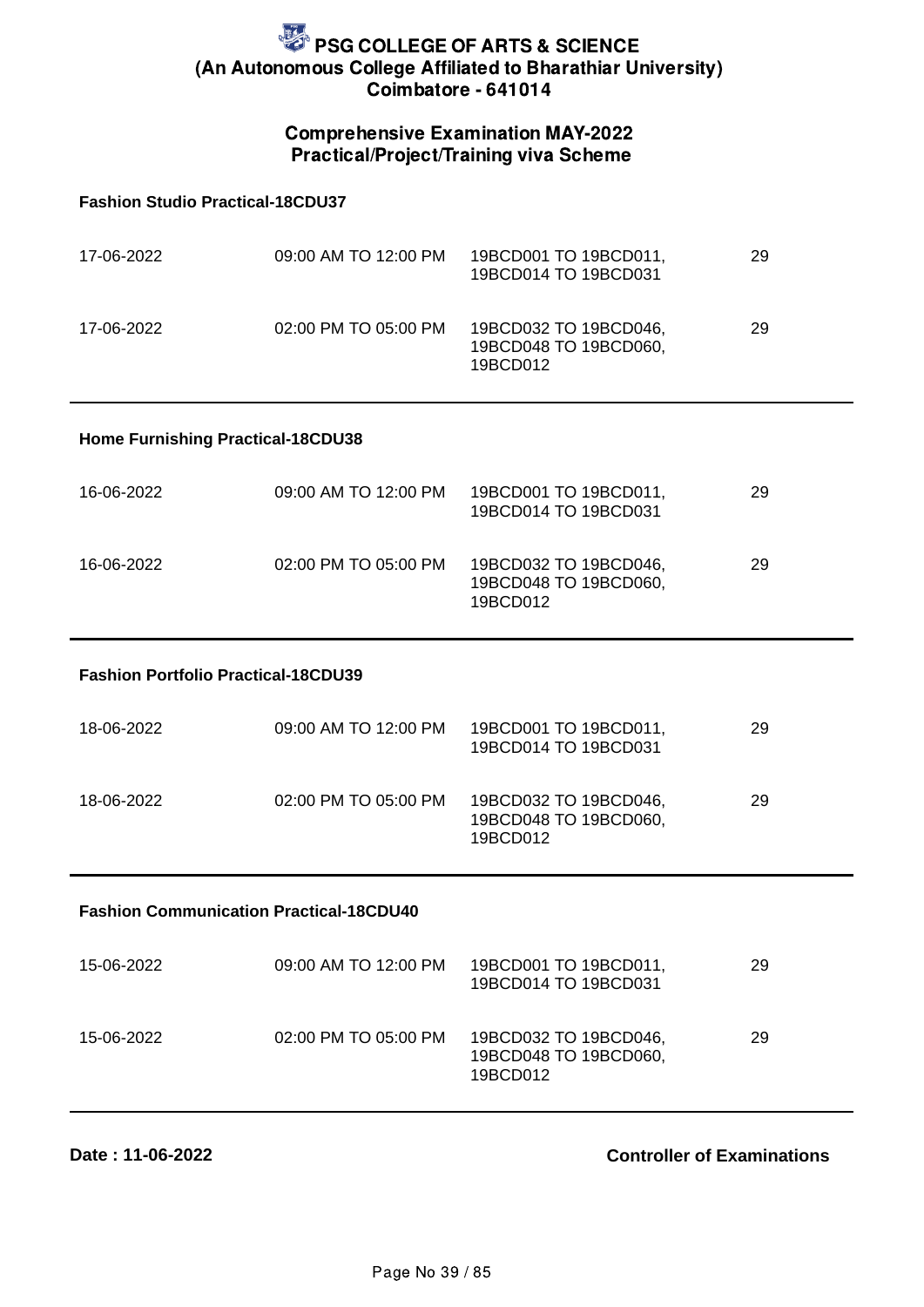### Comprehensive Examination MAY-2022 Practical/Project/Training viva Scheme

### **Department: BIOTECHNOLOGY(UG - SF)**

| Date       | Time                 | <b>Register Numbers</b>                                                                                                                  | <b>Students</b><br>Count |
|------------|----------------------|------------------------------------------------------------------------------------------------------------------------------------------|--------------------------|
|            |                      | INTRODUCTION TO MICROBIOLOGY AND GENETICS PRACTICAL-18BTU09                                                                              |                          |
| 17-06-2022 | 09:00 AM TO 12:00 PM | 21BBT001 TO 21BBT006,<br>21BBT009 TO 21BBT020,<br>21BBT022 TO 21BBT029                                                                   | 26                       |
| 17-06-2022 | 02:00 PM TO 05:00 PM | 21BBT030 TO 21BBT037,<br>21BBT039, 21BBT040, 21BBT042,<br>21BBT044 TO 21BBT050,<br>21BBT052 TO 21BBT058,<br>21BBT060, 21BBT051, 21BBT041 | 28                       |

### **IMMUNOLOGY AND RDNA TECHNOLOGY PRACTICAL-18BTU18**

| 16-06-2022 | 09:00 AM TO 03:00 PM | 20BBT001, 20BBT003, 20BBT005<br>TO 20BBT010, 20BBT012,<br>20BBT013, 20BBT018 TO<br>20BBT023, 20BBT025 TO<br>20BBT027, 20BBT029 TO<br>20BBT033, 20BBT015, 20BBT004,<br>20BBT017 | 27 |
|------------|----------------------|--------------------------------------------------------------------------------------------------------------------------------------------------------------------------------|----|
| 17-06-2022 | 09:00 AM TO 03:00 PM | 20BBT034 TO 20BBT050,<br>20BBT052 TO 20BBT057,<br>20BBT028, 20BBT024, 20BBT051                                                                                                 | 26 |

#### **PLANT AND ANIMAL BIOTECHNOLOGY PRACTICAL-18BTU29**

| 13-06-2022 | 09:00 AM TO 03:00 PM | 19BBT001, 19BBT003 TO<br>19BBT017, 19BBT019, 19BBT021,<br>19BBT002, 19BBT037        | 20 |
|------------|----------------------|-------------------------------------------------------------------------------------|----|
| 14-06-2022 | 09:00 AM TO 03:00 PM | 19BBT033 TO 19BBT036,<br>19BBT038 TO 19BBT041,<br>19BBT022 TO 19BBT032,<br>19BBT020 | 20 |
| 15-06-2022 | 09:00 AM TO 03:00 PM | 19BBT042 TO 19BBT061                                                                | 20 |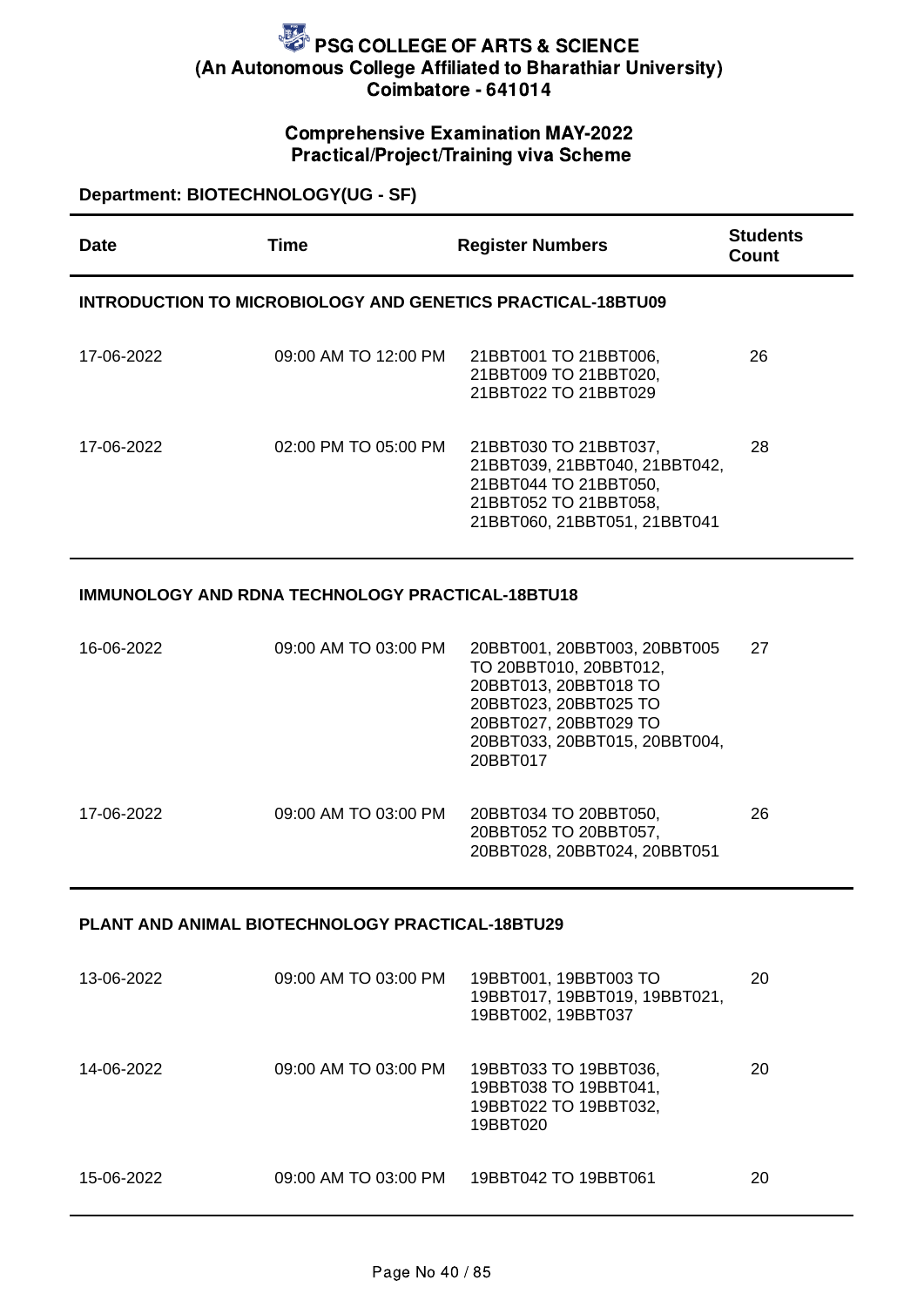## Comprehensive Examination MAY-2022 Practical/Project/Training viva Scheme

**Date : 11-06-2022 Controller of Examinations**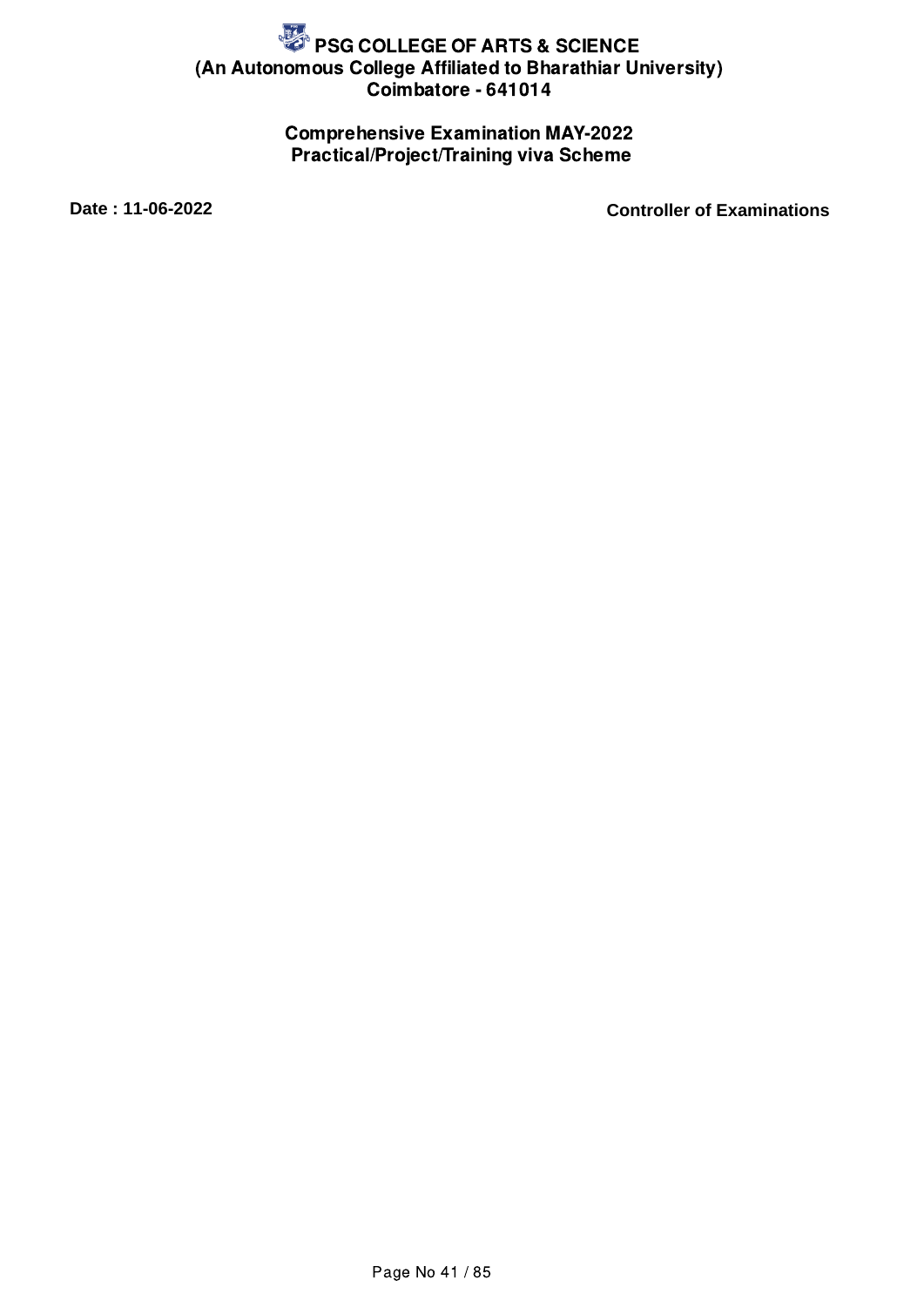## Comprehensive Examination MAY-2022 Practical/Project/Training viva Scheme

## **Department: VISUAL COMMUNICATION (ELECTRONIC MEDIA)(UG - SF)**

| Date                                          | <b>Time</b>                                          | <b>Register Numbers</b>                                                                                                                                                                                                               | <b>Students</b><br><b>Count</b> |  |
|-----------------------------------------------|------------------------------------------------------|---------------------------------------------------------------------------------------------------------------------------------------------------------------------------------------------------------------------------------------|---------------------------------|--|
| <b>PRACTICAL II - PHOTOGRAPHY-20VCU08</b>     |                                                      |                                                                                                                                                                                                                                       |                                 |  |
| 13-06-2022                                    | 09:00 AM TO 03:00 PM                                 | 21BVC001 TO 21BVC029,<br>21BVC031 TO 21BVC049,<br>20BVC026                                                                                                                                                                            | 49                              |  |
| 14-06-2022                                    | 09:00 AM TO 03:00 PM                                 | 21BVC101 TO 21BVC109,<br>21BVC111 TO 21BVC113,<br>21BVC116 TO 21BVC118,<br>21BVC120, 21BVC121, 21BVC123<br>TO 21BVC125, 21BVC128 TO<br>21BVC145, 20BVC121, 20BVC148,<br>20BVC160, 21BVC110, 21BVC119,<br>21BVC114, 21BVC126, 21BVC122 | 46                              |  |
|                                               | <b>PRACTICAL IV - GRAPHICS PRODUCTION-20VCU12</b>    |                                                                                                                                                                                                                                       |                                 |  |
| 20-06-2022                                    | 09:00 AM TO 03:00 PM                                 | 20BVC044                                                                                                                                                                                                                              | $\mathbf 1$                     |  |
|                                               | <b>TELEVISION PRODUCTION - PRACTICAL VII-14VCU20</b> |                                                                                                                                                                                                                                       |                                 |  |
| 15-06-2022                                    | 09:00 AM TO 03:00 PM                                 | 16BVC139                                                                                                                                                                                                                              | $\mathbf 1$                     |  |
| <b>PRACTICAL V - AUDIO PRODUCTION-18VCU15</b> |                                                      |                                                                                                                                                                                                                                       |                                 |  |
| 15-06-2022                                    | 09:00 AM TO 03:00 PM                                 | 19BVC013                                                                                                                                                                                                                              | $\mathbf{1}$                    |  |
| 17-06-2022                                    | 09:00 AM TO 03:00 PM                                 | 19BVC104                                                                                                                                                                                                                              | $\mathbf{1}$                    |  |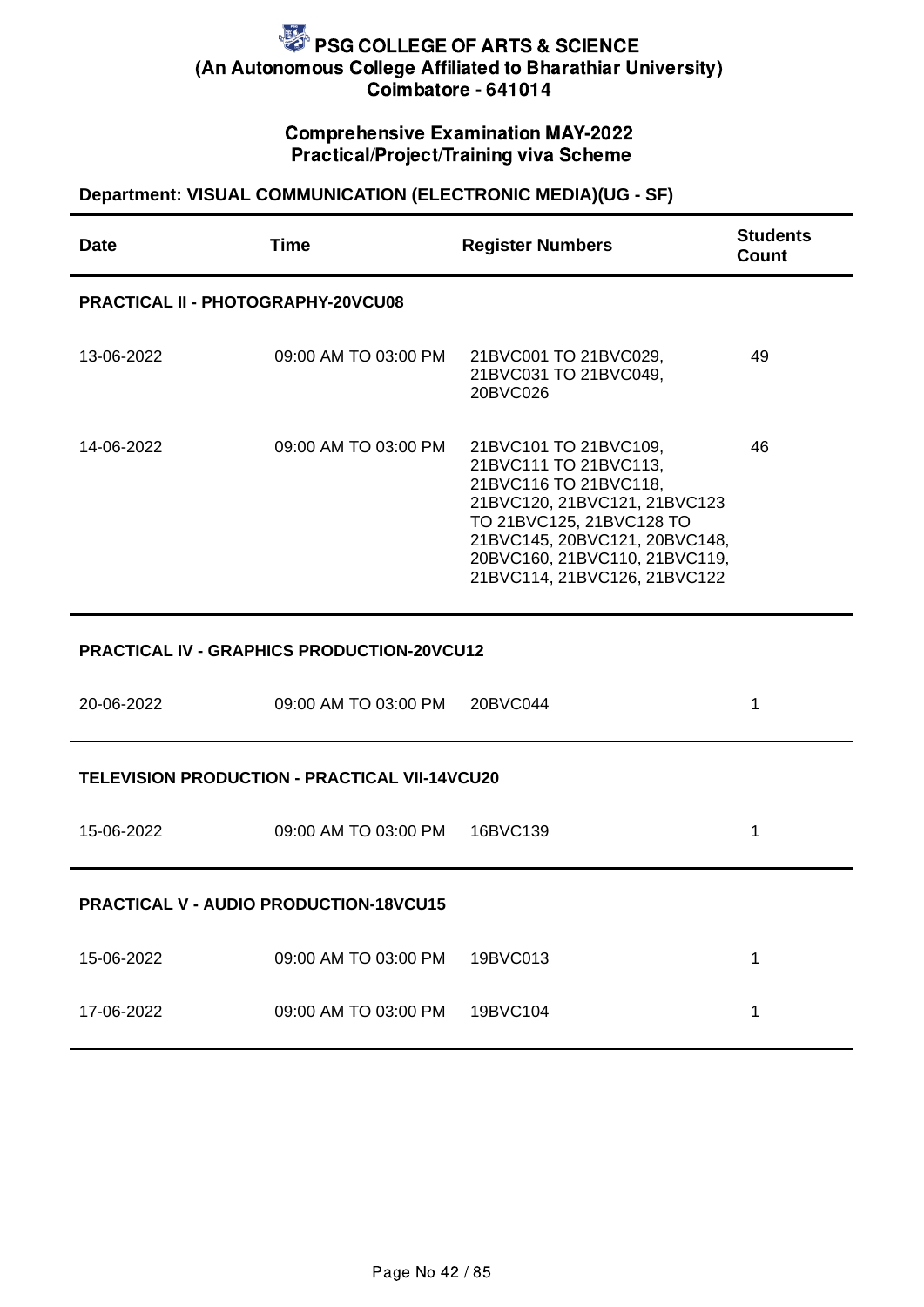### Comprehensive Examination MAY-2022 Practical/Project/Training viva Scheme

#### **PRACTICAL V - AUDIO PRODUCTION-20VCU15**

| 15-06-2022 | 09:00 AM TO 03:00 PM | 20BVC001 TO 20BVC004,<br>20BVC006 TO 20BVC009,<br>20BVC011, 20BVC013 TO<br>20BVC016, 20BVC018 TO<br>20BVC022, 20BVC024 TO<br>20BVC040, 20BVC042 TO<br>20BVC044, 20BVC047, 20BVC049<br>TO 20BVC056, 20BVC058 TO<br>20BVC060, 20BVC005, 20BVC048,<br>20BVC012, 20BVC057, 20BVC010,<br>20BVC046 | 56 |
|------------|----------------------|----------------------------------------------------------------------------------------------------------------------------------------------------------------------------------------------------------------------------------------------------------------------------------------------|----|
| 17-06-2022 | 09:00 AM TO 03:00 PM | 20BVC101 TO 20BVC125,<br>20BVC127 TO 20BVC156,<br>20BVC159, 20BVC160, 20BVC158,<br>20BVC126, 20BVC157                                                                                                                                                                                        | 60 |

#### **COMPOSITING AND EDITING - PRACTICAL VIII-14VCU21**

| 18-06-2022 | 09:00 AM TO 03:00 PM                                 | 16BVC139 | 1 |
|------------|------------------------------------------------------|----------|---|
|            | <b>PRACTICAL VI - COMMERCIAL PRODUCTION -18VCU16</b> |          |   |
| 16-06-2022 | 09:00 AM TO 03:00 PM                                 | 19BVC013 |   |
| 18-06-2022 | 09:00 AM TO 03:00 PM                                 | 19BVC104 |   |

#### **PRACTICAL VI - ADVERTISEMENT PRODUCTION-20VCU16**

| 16-06-2022 | 09:00 AM TO 03:00 PM | 20BVC001 TO 20BVC004,         | 56 |
|------------|----------------------|-------------------------------|----|
|            |                      | 20BVC006 TO 20BVC009,         |    |
|            |                      | 20BVC011, 20BVC013 TO         |    |
|            |                      | 20BVC016, 20BVC018 TO         |    |
|            |                      | 20BVC022, 20BVC024 TO         |    |
|            |                      | 20BVC040, 20BVC042 TO         |    |
|            |                      | 20BVC044, 20BVC047, 20BVC049  |    |
|            |                      | TO 20BVC056, 20BVC058 TO      |    |
|            |                      | 20BVC060, 20BVC057, 20BVC046, |    |
|            |                      | 20BVC010, 20BVC005, 20BVC048, |    |
|            |                      | 20BVC012                      |    |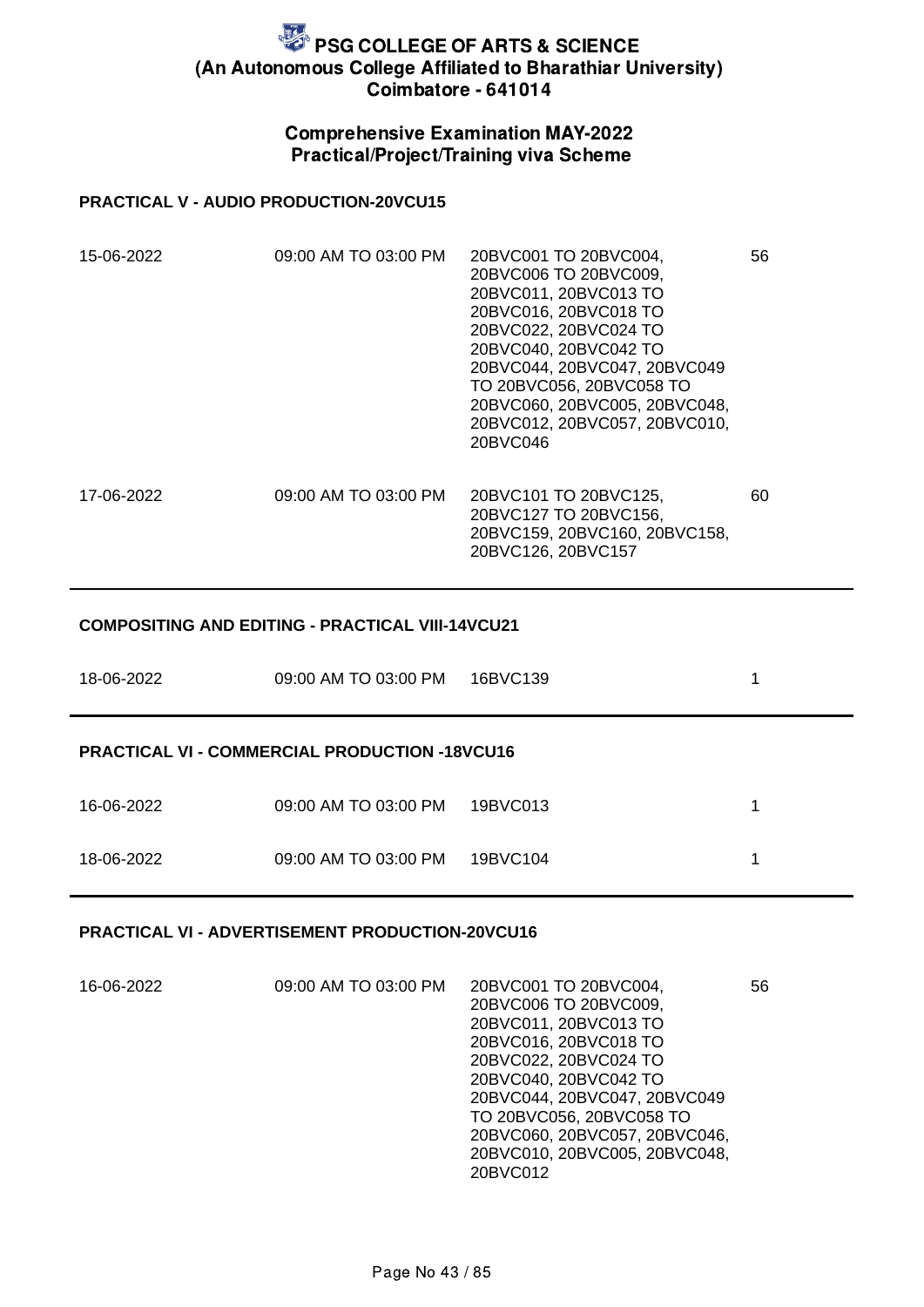### Comprehensive Examination MAY-2022 Practical/Project/Training viva Scheme

| 18-06-2022                           | 09:00 AM TO 03:00 PM | 20BVC101 TO 20BVC125,<br>20BVC127 TO 20BVC156,<br>20BVC159, 20BVC160, 20BVC126,<br>20BVC157, 20BVC158 | 60 |  |  |
|--------------------------------------|----------------------|-------------------------------------------------------------------------------------------------------|----|--|--|
| <b>INTERNSHIP &amp; VIVA-14VCU22</b> |                      |                                                                                                       |    |  |  |
| 20-06-2022                           | 09:00 AM TO 12:00 PM | 16BVC139                                                                                              |    |  |  |

**CINEMATOGRAPHY - PRACTICAL IX-14VCU24**

14-06-2022 09:00 AM TO 03:00 PM 16BVC139 1

### **PROJECT 1: FILM ANALYSIS DISSERTATION-14VCU25**

| 17-06-2022                                                        | 09:00 AM TO 12:00 PM | 16BVC139 | 1 |  |  |
|-------------------------------------------------------------------|----------------------|----------|---|--|--|
| <b>PROJECT 2: SHORT FILM -14VCU26A</b>                            |                      |          |   |  |  |
| 13-06-2022                                                        | 09:00 AM TO 12:00 PM | 16BVC139 | 1 |  |  |
| <b>PROJECT 3: PORTFOLIO PRODUCTION &amp; PRESENTATION-14VCU27</b> |                      |          |   |  |  |
| 16-06-2022                                                        | 09:00 AM TO 12:00 PM | 16BVC139 |   |  |  |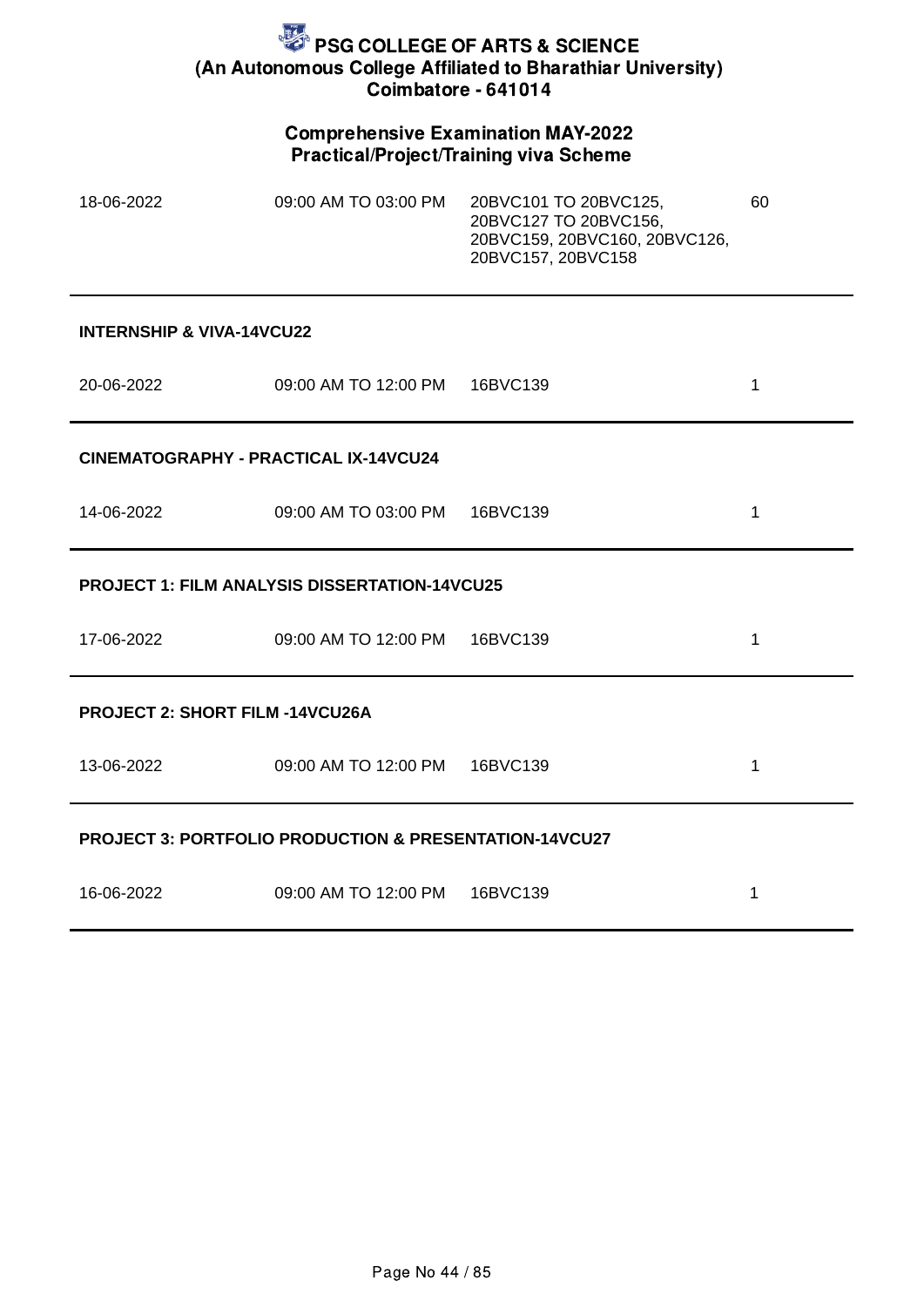## Comprehensive Examination MAY-2022 Practical/Project/Training viva Scheme

### **PRACTICAL X - DIGITAL CINEMATOGRAPHY-18VCU23**

| 20-06-2022 | 09:00 AM TO 03:00 PM | 19BVC001 TO 19BVC003,<br>19BVC005, 19BVC008, 19BVC010<br>TO 19BVC012, 19BVC015 TO<br>19BVC023, 19BVC026, 19BVC027,<br>19BVC029, 19BVC031 TO<br>19BVC033, 19BVC035 TO<br>19BVC038, 19BVC040 TO<br>19BVC046, 19BVC049 TO<br>19BVC052, 19BVC054, 19BVC056<br>TO 19BVC058, 19BVC060,<br>19BVC024, 19BVC028, 19BVC004,<br>19BVC047, 19BVC034, 19BVC007,<br>19BVC006, 19BVC053 | 51 |
|------------|----------------------|--------------------------------------------------------------------------------------------------------------------------------------------------------------------------------------------------------------------------------------------------------------------------------------------------------------------------------------------------------------------------|----|
| 21-06-2022 | 09:00 AM TO 03:00 PM | 19BVC101 TO 19BVC105,<br>19BVC107 TO 19BVC109,<br>19BVC111, 19BVC113 TO<br>19BVC118, 19BVC120 TO<br>19BVC123, 19BVC125, 19BVC127<br>TO 19BVC133, 19BVC135 TO<br>19BVC138, 19BVC140, 19BVC141,<br>19BVC145, 19BVC146, 19BVC148<br>TO 19BVC157, 19BVC139,<br>19BVC124, 19BVC110, 19BVC134,<br>19BVC147, 19BVC126, 19BVC106,<br>19BVC119, 19BVC143                          | 54 |

#### **PROJECT 1: SHORT FILM (OR) DOCUMENTARY PRODUCTION-18VCU24**

| 13-06-2022 | 09:00 AM TO 12:00 PM | 19BVC001 TO 19BVC003,<br>19BVC005, 19BVC008, 19BVC010<br>TO 19BVC012, 19BVC015 TO<br>19BVC023, 19BVC026, 19BVC027,<br>19BVC029, 19BVC031, 19BVC032,<br>19BVC024, 19BVC004, 19BVC007,<br>19BVC006 | 26 |
|------------|----------------------|--------------------------------------------------------------------------------------------------------------------------------------------------------------------------------------------------|----|
| 13-06-2022 | 02:00 PM TO 05:00 PM | 19BVC033, 19BVC035 TO<br>19BVC038, 19BVC040 TO<br>19BVC046, 19BVC049 TO<br>19BVC052, 19BVC054, 19BVC056<br>TO 19BVC058, 19BVC060,<br>19BVC028, 19BVC047, 19BVC053,<br>19BVC034                   | 25 |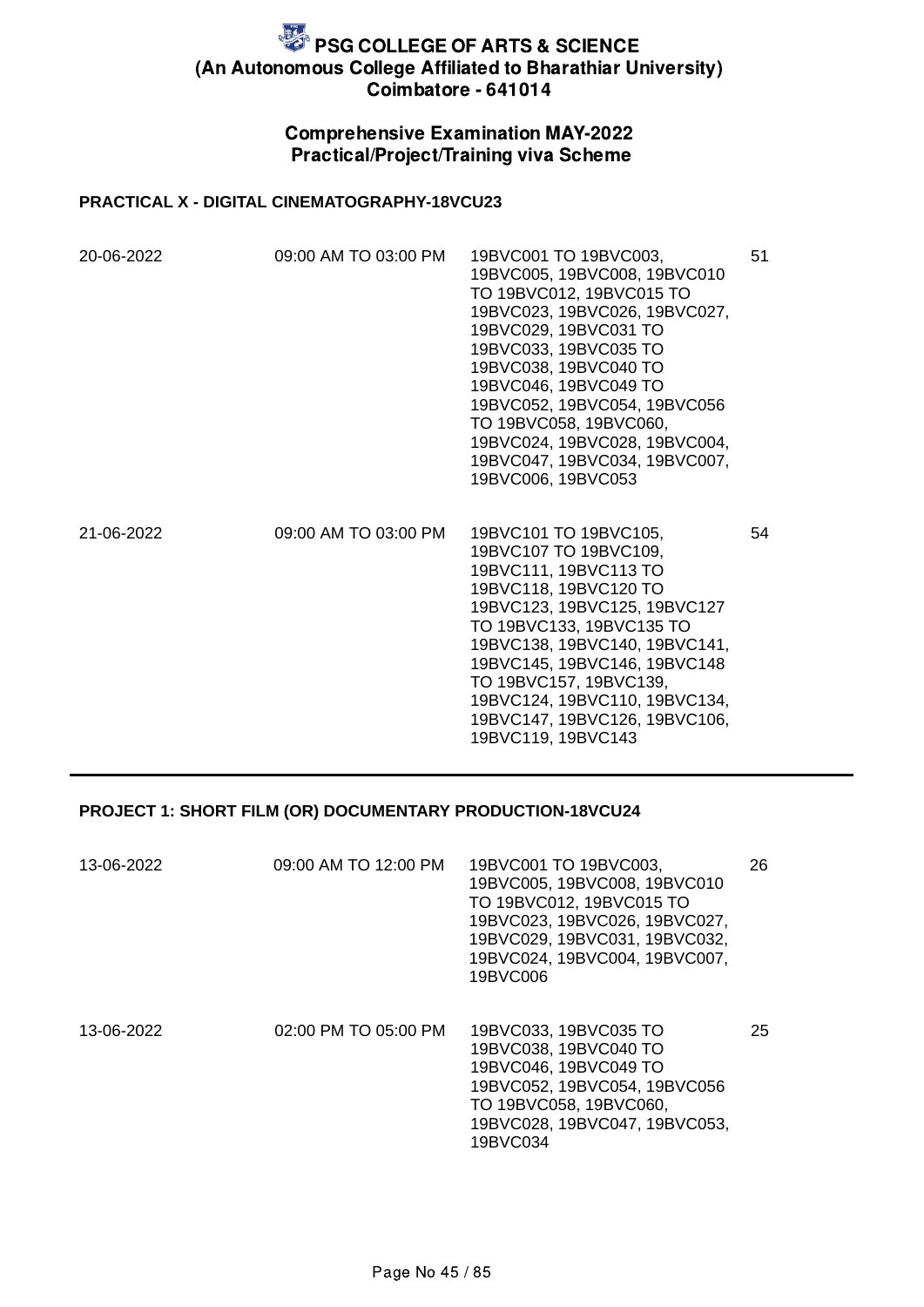## Comprehensive Examination MAY-2022 Practical/Project/Training viva Scheme

| 15-06-2022 | 09:00 AM TO 12:00 PM     | 19BVC101 TO 19BVC105,<br>19BVC107 TO 19BVC109.<br>19BVC111, 19BVC113 TO<br>19BVC118, 19BVC120 TO<br>19BVC123, 19BVC125, 19BVC127,<br>19BVC119, 19BVC110, 19BVC124,<br>19BVC126, 19BVC106 | 26 |
|------------|--------------------------|------------------------------------------------------------------------------------------------------------------------------------------------------------------------------------------|----|
| 15-06-2022 | $02:00$ PM TO $05:00$ PM | 19BVC128 TO 19BVC133,<br>19BVC135 TO 19BVC138,<br>19BVC140, 19BVC141, 19BVC145.<br>19BVC146, 19BVC148 TO<br>19BVC157, 19BVC134, 19BVC139,<br>19BVC147, 19BVC143                          | 28 |

### **PROJECT 2: PORTFOLIO PRODUCTION & PRESENTATION-18VCU25**

| 17-06-2022 | 09:00 AM TO 12:00 PM | 19BVC001 TO 19BVC003,<br>19BVC005, 19BVC008, 19BVC010<br>TO 19BVC012, 19BVC015 TO<br>19BVC023, 19BVC026, 19BVC027,<br>19BVC029, 19BVC031, 19BVC006,<br>19BVC024, 19BVC004, 19BVC007                | 25 |
|------------|----------------------|----------------------------------------------------------------------------------------------------------------------------------------------------------------------------------------------------|----|
| 17-06-2022 | 02:00 PM TO 05:00 PM | 19BVC032, 19BVC033, 19BVC035<br>TO 19BVC038, 19BVC040 TO<br>19BVC046, 19BVC049 TO<br>19BVC052, 19BVC054, 19BVC056<br>TO 19BVC058, 19BVC060,<br>19BVC028, 19BVC047, 19BVC034,<br>19BVC053           | 26 |
| 16-06-2022 | 09:00 AM TO 12:00 PM | 19BVC101 TO 19BVC105,<br>19BVC107 TO 19BVC109,<br>19BVC111, 19BVC113 TO<br>19BVC118, 19BVC120 TO<br>19BVC123, 19BVC125, 19BVC127,<br>19BVC128, 19BVC124, 19BVC119,<br>19BVC126, 19BVC106, 19BVC110 | 27 |
| 16-06-2022 | 02:00 PM TO 05:00 PM | 19BVC129 TO 19BVC133,<br>19BVC135 TO 19BVC138,<br>19BVC140, 19BVC141, 19BVC145,<br>19BVC146, 19BVC148 TO<br>19BVC157, 19BVC134, 19BVC139,<br>19BVC143, 19BVC147                                    | 27 |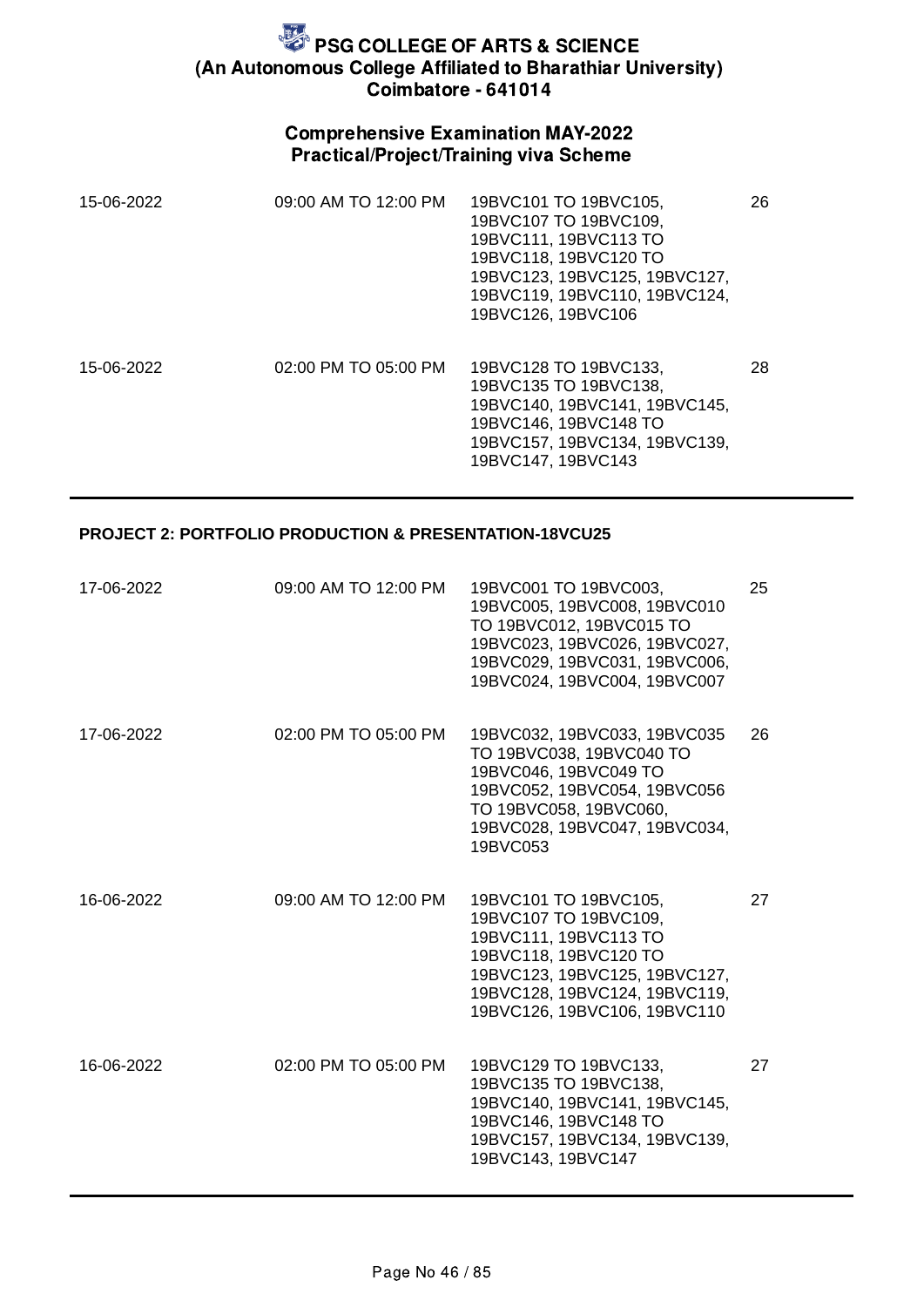## Comprehensive Examination MAY-2022 Practical/Project/Training viva Scheme

#### **INTERNSHIP & VIVA-18VCU26**

| 14-06-2022 | 09:00 AM TO 12:00 PM | 19BVC001 TO 19BVC003,<br>19BVC005, 19BVC008, 19BVC010<br>TO 19BVC012, 19BVC015 TO<br>19BVC023, 19BVC026, 19BVC027,<br>19BVC029, 19BVC031 TO<br>19BVC033, 19BVC035 TO<br>19BVC038, 19BVC040 TO<br>19BVC046, 19BVC049 TO<br>19BVC052, 19BVC054, 19BVC056<br>TO 19BVC058, 19BVC060,<br>19BVC034, 19BVC004, 19BVC024,<br>19BVC028, 19BVC047, 19BVC006,<br>19BVC053, 19BVC007 | 51 |
|------------|----------------------|--------------------------------------------------------------------------------------------------------------------------------------------------------------------------------------------------------------------------------------------------------------------------------------------------------------------------------------------------------------------------|----|
| 20-06-2022 | 09:00 AM TO 12:00 PM | 19BVC101 TO 19BVC105,<br>19BVC107 TO 19BVC109,<br>19BVC111, 19BVC113 TO<br>19BVC118, 19BVC120 TO<br>19BVC123, 19BVC125, 19BVC127<br>TO 19BVC133, 19BVC135 TO<br>19BVC138, 19BVC140, 19BVC141,<br>19BVC145, 19BVC146, 19BVC148<br>TO 19BVC157, 19BVC134,<br>19BVC139, 19BVC147, 19BVC143,<br>19BVC119, 19BVC106, 19BVC126,<br>19BVC110, 19BVC124                          | 54 |

**Date : 11-06-2022**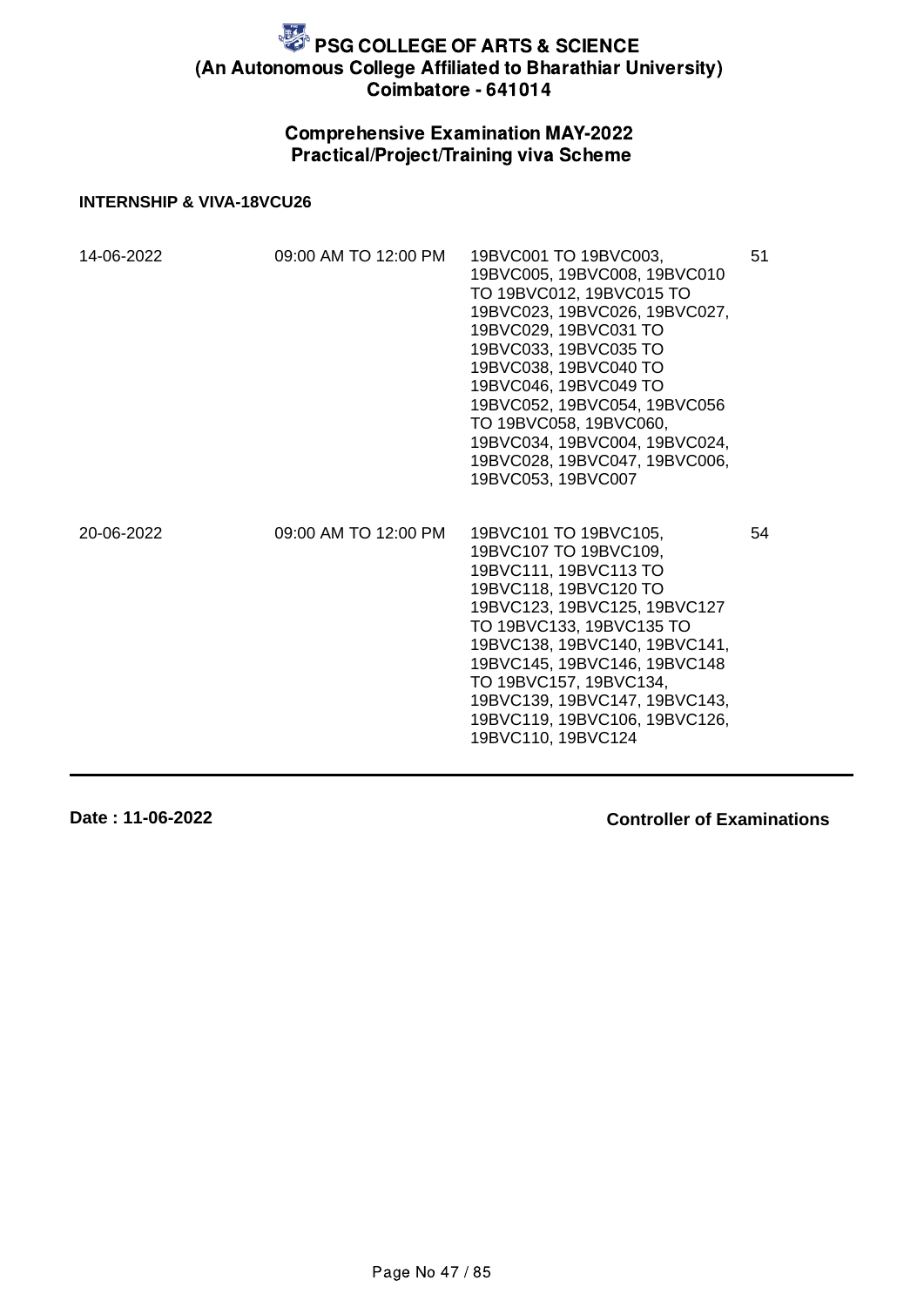### Comprehensive Examination MAY-2022 Practical/Project/Training viva Scheme

## **Department: INFORMATION TECHNOLOGY(UG - SF)**

| <b>Date</b>                           | <b>Time</b>                               | <b>Register Numbers</b>                   | <b>Students</b><br>Count |  |  |
|---------------------------------------|-------------------------------------------|-------------------------------------------|--------------------------|--|--|
|                                       | LAB-I (PROGRAMMING IN C LAB)-18ITU04      |                                           |                          |  |  |
| 13-06-2022                            | 09:00 AM TO 12:00 PM                      | 20BIT052                                  | $\mathbf 1$              |  |  |
|                                       | LAB - IV (PROGRAMMING IN C++ LAB)-18ITU10 |                                           |                          |  |  |
| <b>Venue: E 110</b>                   |                                           |                                           |                          |  |  |
| 13-06-2022                            |                                           | 09:00 AM TO 12:00 PM 21BIT001 TO 21BIT025 | 25                       |  |  |
| 13-06-2022                            |                                           | 02:00 PM TO 05:00 PM 21BIT026 TO 21BIT050 | 25                       |  |  |
| LAB - V (DATA STRUCTURES LAB)-18ITU11 |                                           |                                           |                          |  |  |
| <b>Venue: E 211</b>                   |                                           |                                           |                          |  |  |
| 20-06-2022                            | 09:00 AM TO 12:00 PM                      | 21BIT001 TO 21BIT025                      | 25                       |  |  |
| 20-06-2022                            |                                           | 02:00 PM TO 05:00 PM 21BIT026 TO 21BIT050 | 25                       |  |  |
| LAB - VI (OOAD LAB)-18ITU12           |                                           |                                           |                          |  |  |
| <b>Venue: E 211</b>                   |                                           |                                           |                          |  |  |
| 15-06-2022                            | 09:00 AM TO 12:00 PM                      | 21BIT001 TO 21BIT025                      | 25                       |  |  |
| 15-06-2022                            | 02:00 PM TO 05:00 PM                      | 21BIT026 TO 21BIT050                      | 25                       |  |  |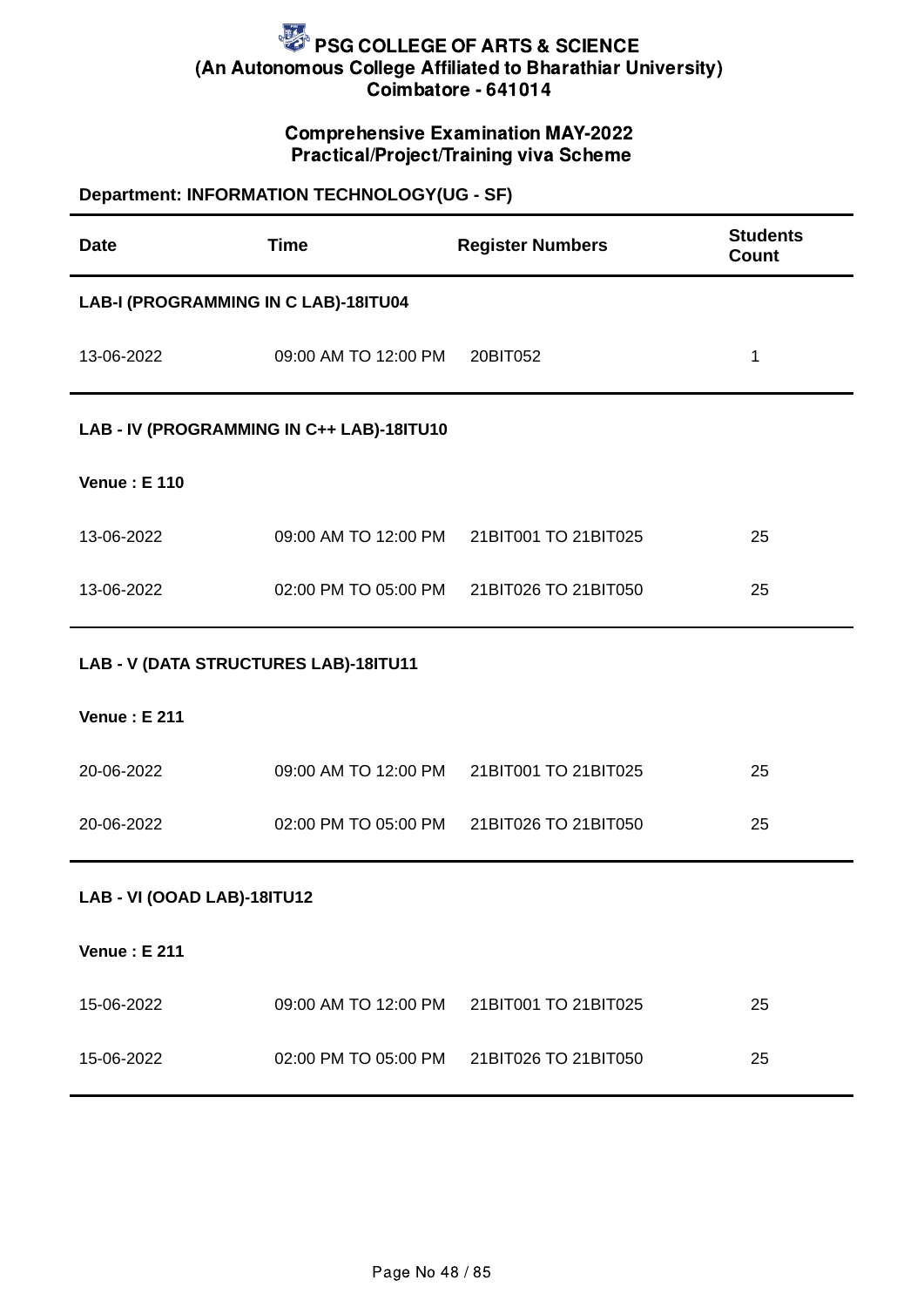### Comprehensive Examination MAY-2022 Practical/Project/Training viva Scheme

#### **LAB - IX (DBMS LAB)-19ITU25**

**Venue : E 311**

| 21-06-2022 | 09:00 AM TO 12:00 PM | 20BIT001 TO 20BIT014, 20BIT016<br>TO 20BIT027, 20BIT029 TO<br>20BIT031 | -29 |
|------------|----------------------|------------------------------------------------------------------------|-----|
| 21-06-2022 | 02:00 PM TO 05:00 PM | 20BIT032 TO 20BIT060, 20BIT015                                         | -30 |

### **LAB - X (ASP.NET PROGRAMMING LAB)-19ITU26**

#### **Venue : E 311**

| 16-06-2022 | 09:00 AM TO 12:00 PM | 20BIT001 TO 20BIT014, 20BIT016<br>TO 20BIT027, 20BIT029 TO<br>20BIT031 | -29 |
|------------|----------------------|------------------------------------------------------------------------|-----|
| 16-06-2022 | 02:00 PM TO 05:00 PM | 20BIT032 TO 20BIT060, 20BIT015                                         | -30 |

### **LAB-XIII (PHP AND MYSQL LAB)-19ITU39**

### **Venue : E 311**

| 20-06-2022 | 09:00 AM TO 12:00 PM | 19BIT001 TO 19BIT015, 19BIT017,<br>19BIT018, 19BIT020, 19BIT022,<br>19BIT023, 19BIT025, 19BIT026,<br>19BIT028, 19BIT029, 19BIT027,<br>19BIT019, 19BIT021 | 27 |
|------------|----------------------|----------------------------------------------------------------------------------------------------------------------------------------------------------|----|
| 20-06-2022 | 02:00 PM TO 05:00 PM | 19BIT030, 19BIT033 TO 19BIT036,<br>19BIT038 TO 19BIT045, 19BIT047<br>TO 19BIT054, 19BIT056 TO<br>19BIT060, 19BIT046, 19BIT032,<br>19BIT037               | 29 |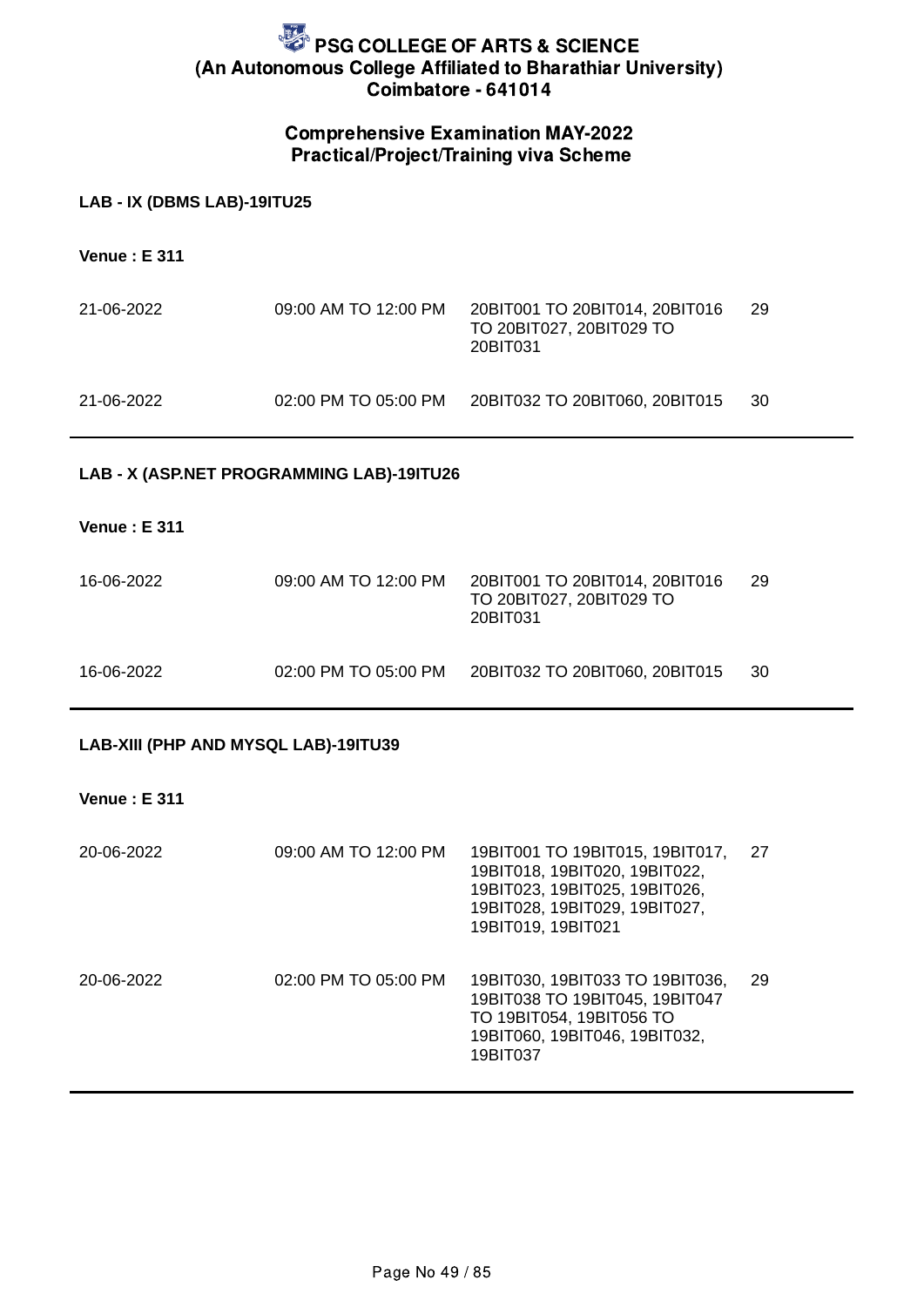### Comprehensive Examination MAY-2022 Practical/Project/Training viva Scheme

### **LAB-XIV(SOFTWARE TESTING LAB)-19ITU40**

**Venue : E 211**

| 17-06-2022 | 09:00 AM TO 12:00 PM | 19BIT001 TO 19BIT015, 19BIT017,<br>19BIT018, 19BIT020, 19BIT022,<br>19BIT023, 19BIT025, 19BIT026,<br>19BIT028, 19BIT029, 19BIT027,<br>19BIT021, 19BIT019 | 27  |
|------------|----------------------|----------------------------------------------------------------------------------------------------------------------------------------------------------|-----|
| 17-06-2022 | 02:00 PM TO 05:00 PM | 19BIT030, 19BIT033 TO 19BIT036,<br>19BIT038 TO 19BIT045, 19BIT047<br>TO 19BIT054, 19BIT056 TO<br>19BIT060, 19BIT037, 19BIT046,<br>19BIT032               | -29 |

#### **PROJECT WORK-19ITU41**

**Venue : E 107**

| 16-06-2022 | 09:00 AM TO 12:00 PM | 19BIT001 TO 19BIT015, 19BIT017,<br>19BIT018, 19BIT020, 19BIT022,<br>19BIT023, 19BIT025, 19BIT026,<br>19BIT028 TO 19BIT030, 19BIT021,<br>19BIT027, 19BIT019 | 28 |
|------------|----------------------|------------------------------------------------------------------------------------------------------------------------------------------------------------|----|
| 16-06-2022 | 02:00 PM TO 05:00 PM | 19BIT034 TO 19BIT036, 19BIT038<br>TO 19BIT045, 19BIT047 TO<br>19BIT054, 19BIT056 TO 19BIT060,<br>19BIT037, 19BIT046, 19BIT033,<br>19BIT032                 | 28 |

**Date : 11-06-2022**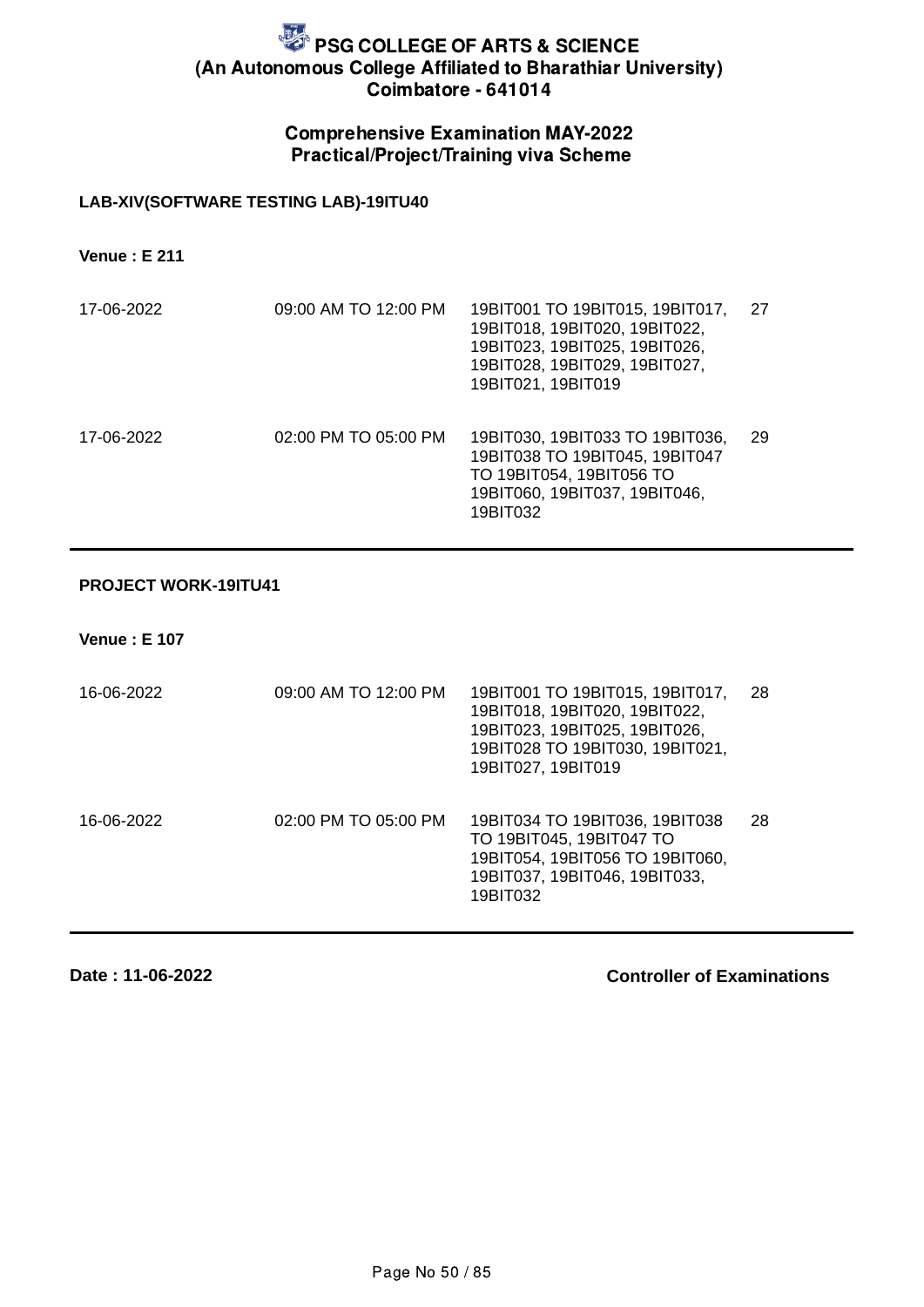## Comprehensive Examination MAY-2022 Practical/Project/Training viva Scheme

### **Department: COMPUTER SCIENCE WITH DATA ANALYTICS(UG - SF)**

| <b>Date</b>                            | <b>Time</b>                                | <b>Register Numbers</b>                                                                       | <b>Students</b><br><b>Count</b> |
|----------------------------------------|--------------------------------------------|-----------------------------------------------------------------------------------------------|---------------------------------|
|                                        | LAB - III (PYTHON PROGRAMMING LAB)-19DAU10 |                                                                                               |                                 |
| 16-06-2022                             | 09:00 AM TO 12:00 PM                       | 21BDA001, 21BDA002, 21BDA004<br>TO 21BDA016, 21BDA018 TO<br>21BDA025                          | 23                              |
| 16-06-2022                             | 02:00 PM TO 05:00 PM                       | 21BDA026 TO 21BDA048,<br>21BDA017, 21BDA003                                                   | 25                              |
| LAB - IV (DATA STRUCTURES LAB)-19DAU11 |                                            |                                                                                               |                                 |
| 18-06-2022                             | 09:00 AM TO 12:00 PM                       | 21BDA001, 21BDA002, 21BDA004<br>TO 21BDA016, 21BDA018 TO<br>21BDA025                          | 23                              |
| 18-06-2022                             | 02:00 PM TO 05:00 PM                       | 21BDA026 TO 21BDA048,<br>21BDA017, 21BDA003                                                   | 25                              |
| LAB-VIII (R - PROGRAMMING LAB)-19DAU25 |                                            |                                                                                               |                                 |
| 14-06-2022                             | 09:00 AM TO 12:00 PM                       | 20BDA001 TO 20BDA022,<br>20BDA024, 20BDA026 TO<br>20BDA028                                    | 26                              |
| 14-06-2022                             | 02:00 PM TO 05:00 PM                       | 20BDA029 TO 20BDA031,<br>20BDA033 TO 20BDA041,<br>20BDA043 TO 20BDA056,<br>20BDA023, 20BDA042 | 28                              |

### **LAB- IX (MODERN DATABASE SYSTEMS LAB)-19DAU26**

| 17-06-2022 | 09:00 AM TO 12:00 PM | 20BDA001 TO 20BDA022, | 26 |
|------------|----------------------|-----------------------|----|
|            |                      | 20BDA024, 20BDA026 TO |    |
|            |                      | 20BDA028              |    |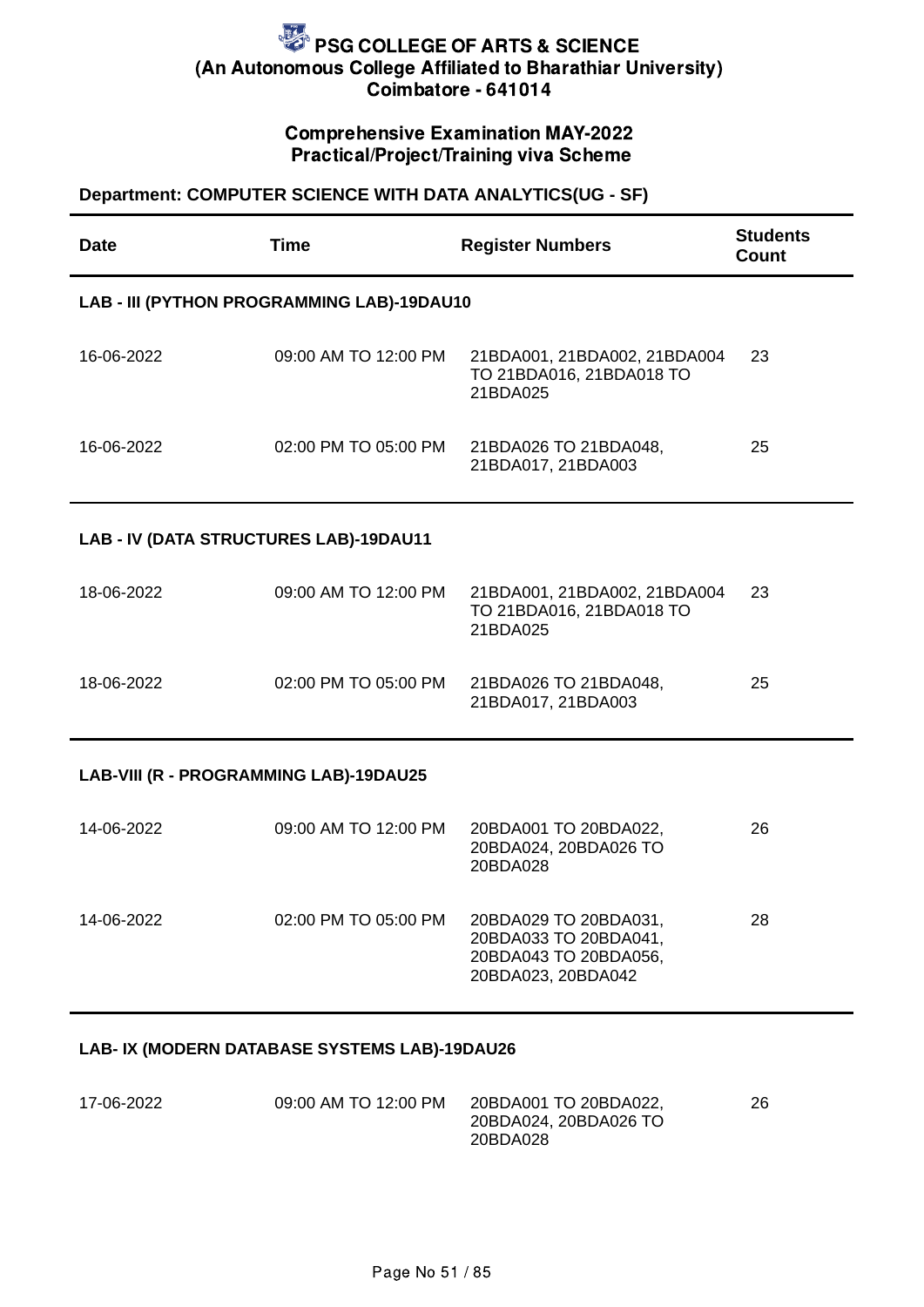### Comprehensive Examination MAY-2022 Practical/Project/Training viva Scheme

| 17-06-2022 | 02:00 PM TO 05:00 PM | 20BDA029 TO 20BDA031, | 28 |
|------------|----------------------|-----------------------|----|
|            |                      | 20BDA033 TO 20BDA041. |    |
|            |                      | 20BDA043 TO 20BDA056, |    |
|            |                      | 20BDA023, 20BDA042    |    |

#### **LAB-X (DATA MINING LAB)-19DAU27**

| 20-06-2022 | 09:00 AM TO 12:00 PM | 20BDA001 TO 20BDA022,<br>20BDA024, 20BDA026 TO<br>20BDA028, 20BDA023                | 27 |
|------------|----------------------|-------------------------------------------------------------------------------------|----|
| 20-06-2022 | 02:00 PM TO 05:00 PM | 20BDA029 TO 20BDA031,<br>20BDA033 TO 20BDA041,<br>20BDA043 TO 20BDA056.<br>20BDA042 | 27 |

### **LAB - XIV (ARTIFICAL INTELLIGENCE LAB)-19DAU41**

| 13-06-2022 | 09:00 AM TO 12:00 PM | 19BDA001 TO 19BDA012,<br>19BDA014 TO 19BDA020,<br>19BDA022 TO 19BDA025 | 23 |
|------------|----------------------|------------------------------------------------------------------------|----|
| 13-06-2022 | 02:00 PM TO 05:00 PM | 19BDA026 TO 19BDA048.<br>19BDA021                                      | 24 |

### **LAB - XV (MINING OF MASSIVE DATA LAB)-19DAU42**

| 15-06-2022 | 09:00 AM TO 12:00 PM | 19BDA001 TO 19BDA012,<br>19BDA014 TO 19BDA020,<br>19BDA022 TO 19BDA025 | 23 |
|------------|----------------------|------------------------------------------------------------------------|----|
| 15-06-2022 | 02:00 PM TO 05:00 PM | 19BDA026 TO 19BDA048,<br>19BDA021                                      | 24 |

#### **MAJOR PROJECT WORK-19DAU43**

| 16-06-2022 | 09:00 AM TO 12:00 PM | 19BDA001 TO 19BDA012. | 23 |
|------------|----------------------|-----------------------|----|
|            |                      | 19BDA014 TO 19BDA020, |    |
|            |                      | 19BDA022 TO 19BDA025  |    |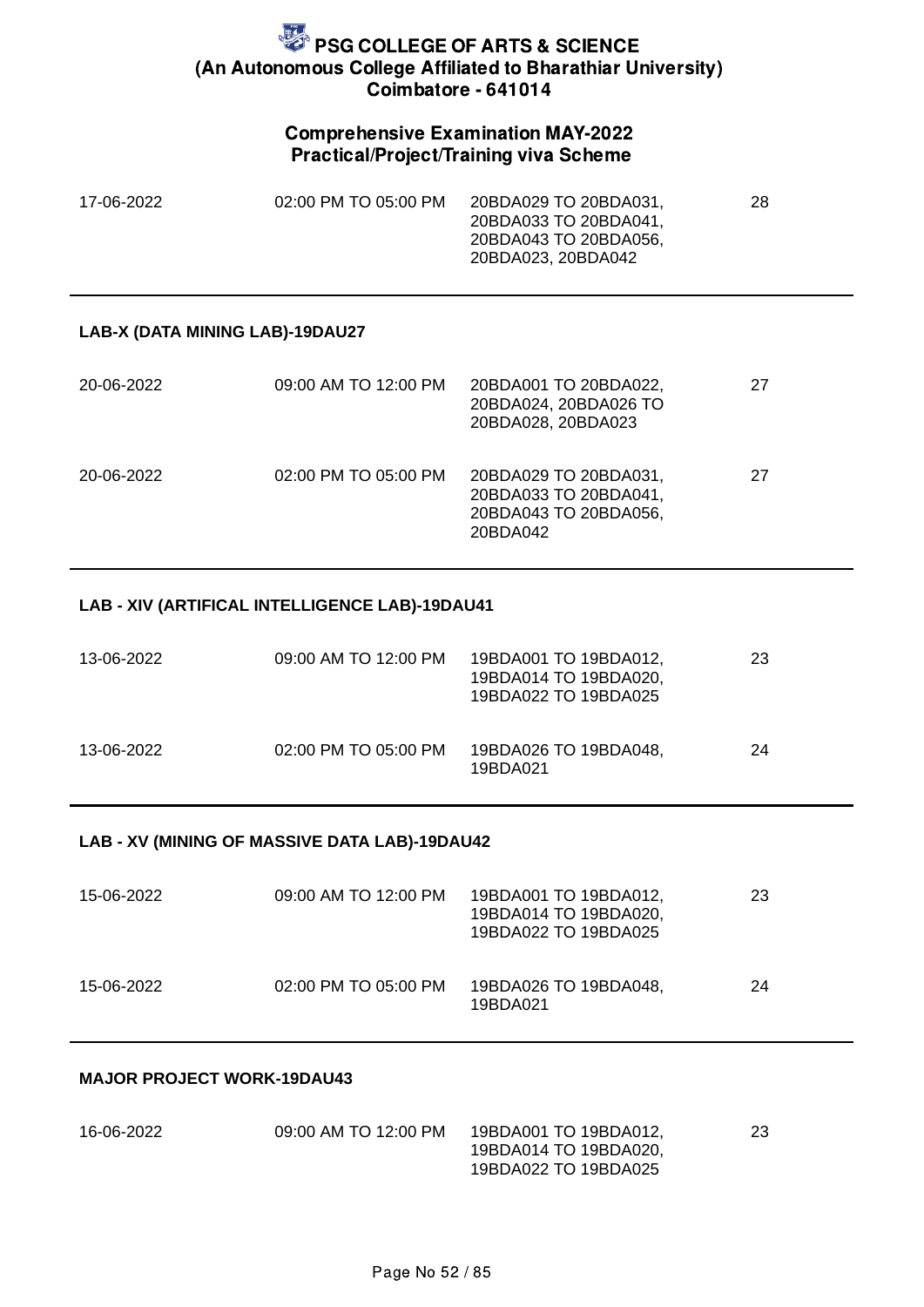## Comprehensive Examination MAY-2022 Practical/Project/Training viva Scheme

| 16-06-2022 | 02:00 PM TO 05:00 PM | 19BDA026 TO 19BDA048, | 24 |
|------------|----------------------|-----------------------|----|
|            |                      | 19BDA021              |    |

**Date : 11-06-2022**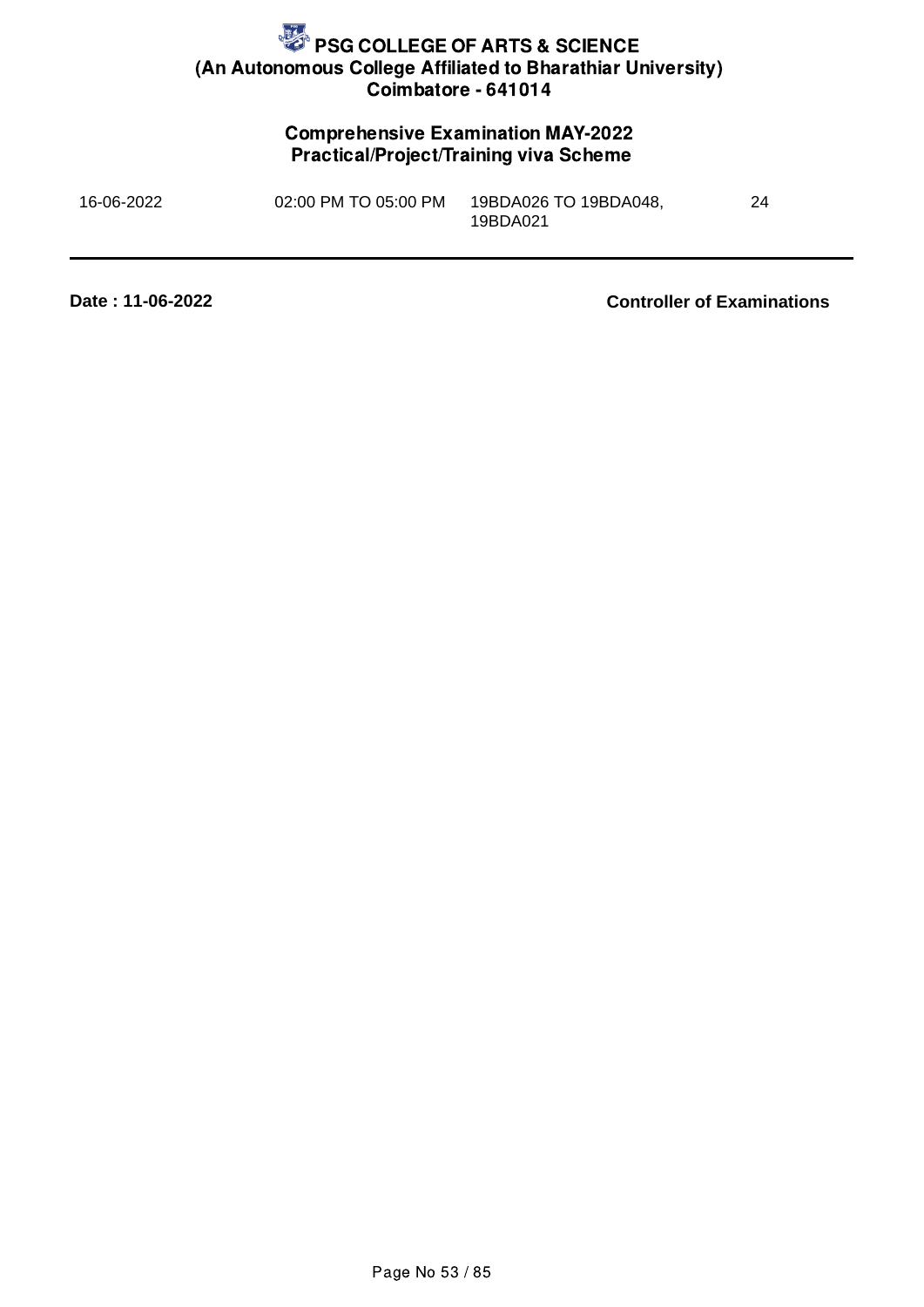## Comprehensive Examination MAY-2022 Practical/Project/Training viva Scheme

## **Department: CORPORATE SECRETARYSHIP(UG - SF)**

| <b>Date</b>                      | <b>Time</b>          | <b>Register Numbers</b>                                                                       | <b>Students</b><br>Count |
|----------------------------------|----------------------|-----------------------------------------------------------------------------------------------|--------------------------|
| <b>PRACTICE WORKSHOP-18CSU27</b> |                      |                                                                                               |                          |
| 14-06-2022                       | 09:00 AM TO 12:00 PM | 19BCS101 TO 19BCS108,<br>19BCS110 TO 19BCS130                                                 | 29                       |
| 14-06-2022                       | 02:00 PM TO 05:00 PM | 19BCS131 TO 19BCS138,<br>19BCS140 TO 19BCS159,<br>19BCS139, 19BCS109                          | 30                       |
| 15-06-2022                       | 09:00 AM TO 12:00 PM | 15BCS549, 19BCS501, 19BCS503<br>TO 19BCS505, 19BCS507 TO<br>19BCS516, 19BCS518 TO<br>19BCS528 | 26                       |
| 15-06-2022                       | 02:00 PM TO 05:00 PM | 19BCS529 TO 19BCS554,<br>19BCS502, 19BCS506                                                   | 28                       |

**Date : 11-06-2022**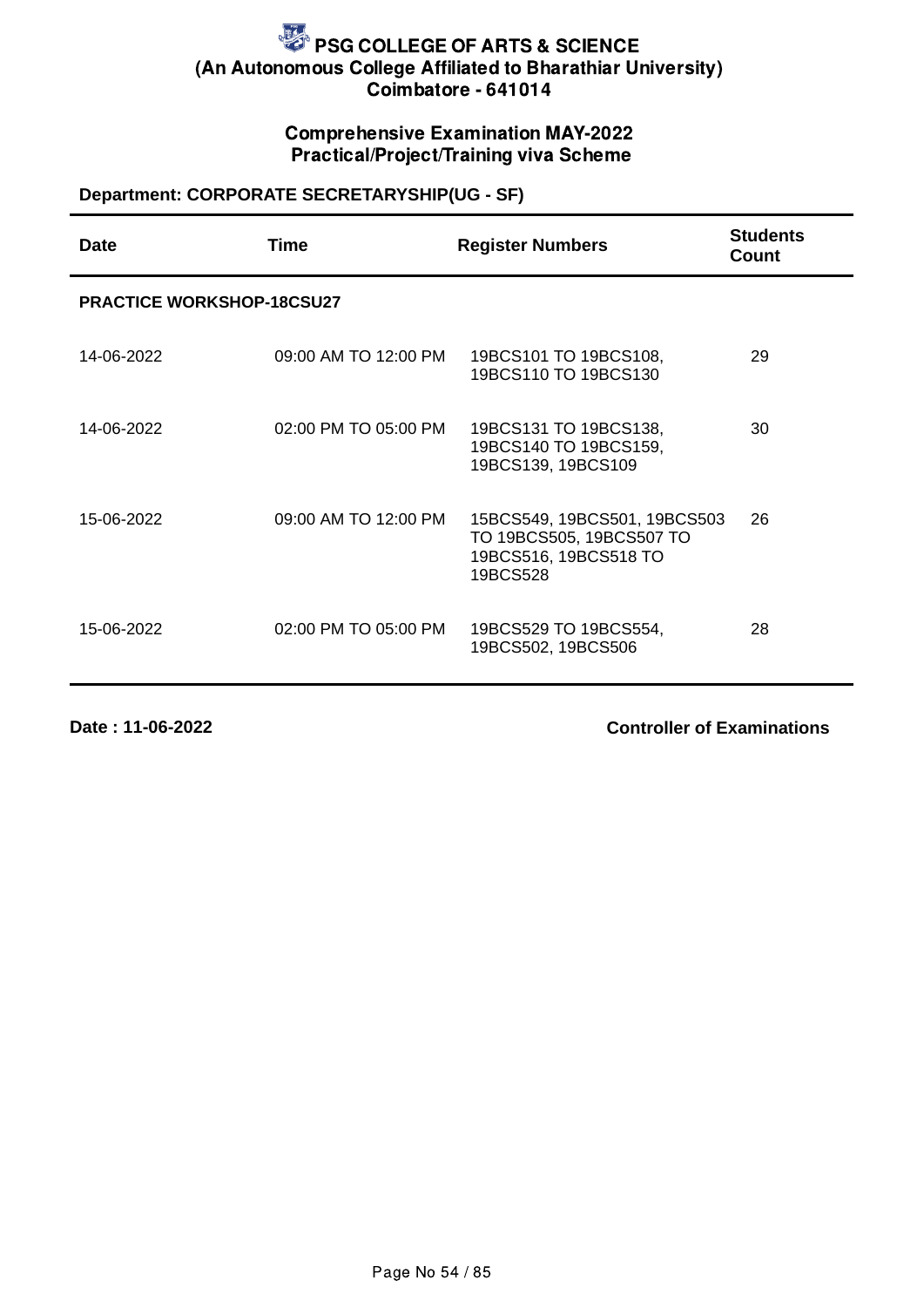## Comprehensive Examination MAY-2022 Practical/Project/Training viva Scheme

### **Department: COMMERCE(UG - SF)**

| Date                                 | <b>Time</b>              | <b>Register Numbers</b>                       | <b>Students</b><br>Count |
|--------------------------------------|--------------------------|-----------------------------------------------|--------------------------|
| <b>PRACTICE WORKSHOP - I-18COU06</b> |                          |                                               |                          |
| 16-06-2022                           | 09:00 AM TO 12:00 PM     | 21BCO501 TO 21BCO530                          | 30                       |
| 16-06-2022                           | $02:00$ PM TO $05:00$ PM | 21BCO531 TO 21BCO535,<br>21BCO537 TO 21BCO560 | 29                       |
| 14-06-2022                           | 09:00 AM TO 12:00 PM     | 21BCO601 TO 21BCO630                          | 30                       |
| 14-06-2022                           | 02:00 PM TO 05:00 PM     | 21BCO631 TO 21BCO660                          | 30                       |

#### **PRACTICE WORKSHOP - II-18COU17**

| 15-06-2022 | 09:00 AM TO 12:00 PM | 20BCO501 TO 20BCO531                                                                            | 31 |
|------------|----------------------|-------------------------------------------------------------------------------------------------|----|
| 15-06-2022 | 02:00 PM TO 05:00 PM | 20BCO532 TO 20BCO541,<br>20BCO543 TO 20BCO546,<br>20BCO548 TO 20BCO555,<br>20BCO557 TO 20BCO565 | 31 |
| 15-06-2022 | 09:00 AM TO 12:00 PM | 20BCO601 TO 20BCO607,<br>20BCO609 TO 20BCO631                                                   | 30 |
| 15-06-2022 | 02:00 PM TO 05:00 PM | 20BCO632 TO 20BCO660                                                                            | 29 |

#### **PRACTICE WORKSHOP III-18COU30**

| 13-06-2022 | 09:00 AM TO 12:00 PM | 19BCO501 TO 19BCO504,<br>19BCO506 TO 19BCO532 | 31 |
|------------|----------------------|-----------------------------------------------|----|
| 13-06-2022 | 02:00 PM TO 05:00 PM | 19BCO533 TO 19BCO563                          | 31 |
| 16-06-2022 | 09:00 AM TO 12:00 PM | 19BCO601 TO 19BCO612,<br>19BCO614 TO 19BCO630 | 29 |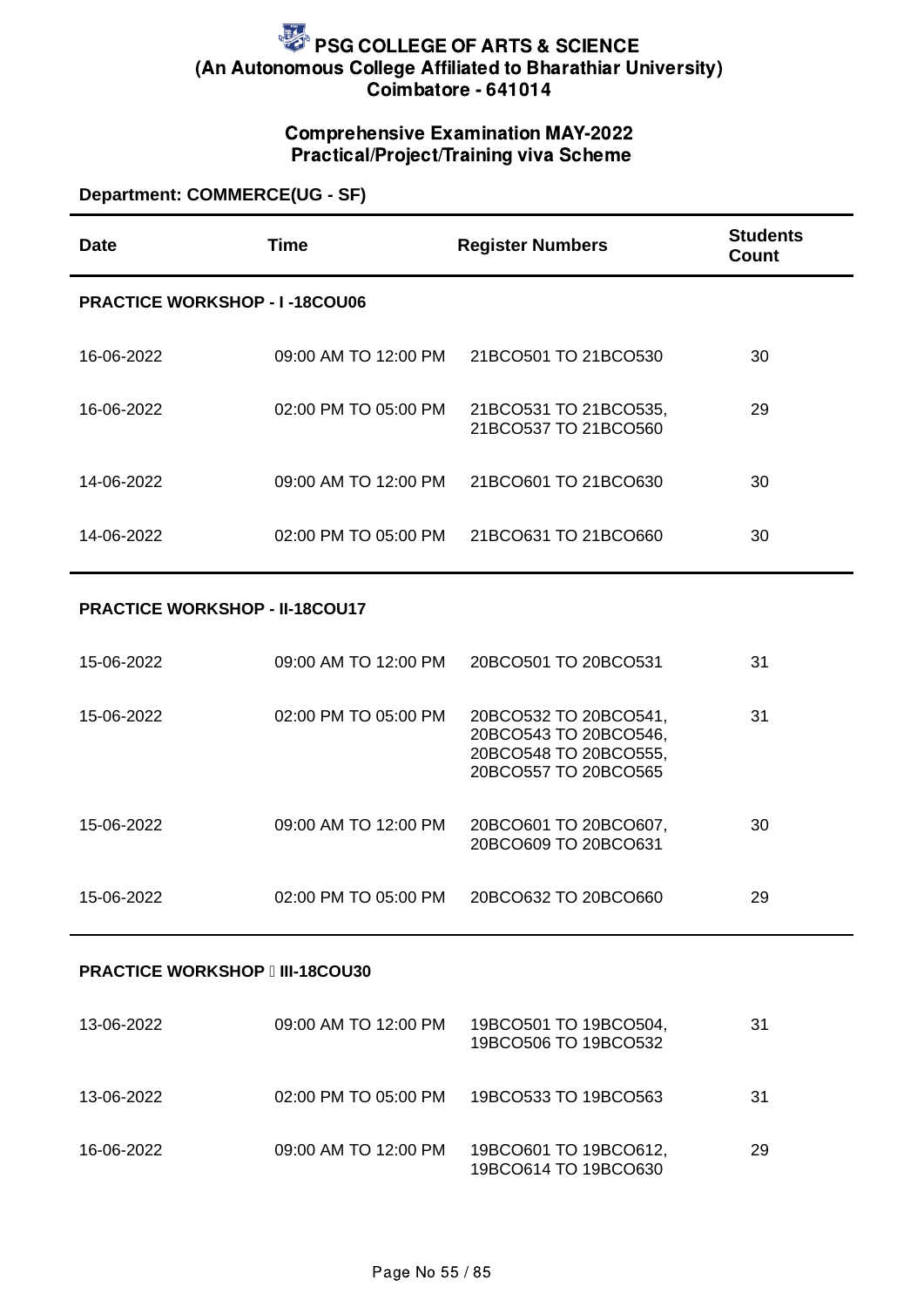## Comprehensive Examination MAY-2022 Practical/Project/Training viva Scheme

| 16-06-2022 | 02:00 PM TO 05:00 PM | 19BCO631 TO 19BCO639, | 30 |
|------------|----------------------|-----------------------|----|
|            |                      | 19BCO641 TO 19BCO660, |    |
|            |                      | 19BCO640              |    |

#### **PROJECT WORK-18COU31**

| 14-06-2022 | 09:00 AM TO 12:00 PM | 19BCO501 TO 19BCO504,<br>19BCO506 TO 19BCO532                                                                                               | 31 |
|------------|----------------------|---------------------------------------------------------------------------------------------------------------------------------------------|----|
| 14-06-2022 | 02:00 PM TO 05:00 PM | 19BCO533 TO 19BCO563                                                                                                                        | 31 |
| 17-06-2022 | 09:00 AM TO 12:00 PM | 19BCO601 TO 19BCO612,<br>19BCO614 TO 19BCO629                                                                                               | 28 |
| 17-06-2022 | 02:00 PM TO 05:00 PM | 19BCO630, 19BCO638,<br>19BCO639, 19BCO641 TO<br>19BCO643, 19BCO631 TO<br>19BCO637, 19BCO644, 19BCO646<br>TO 19BCO660, 19BCO645,<br>19BCO640 | 31 |

**Date : 11-06-2022**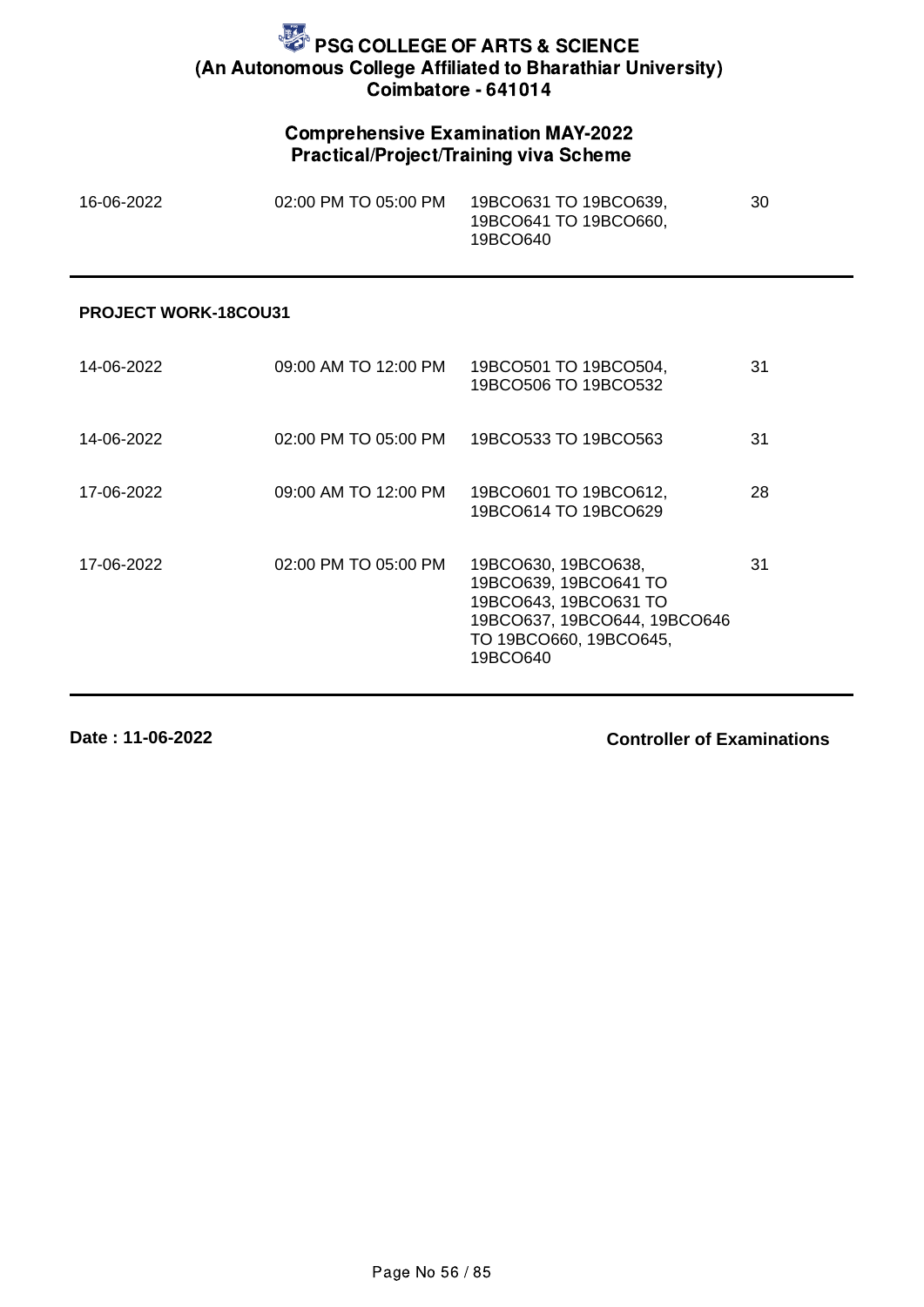### Comprehensive Examination MAY-2022 Practical/Project/Training viva Scheme

#### **Department: COMMERCE WITH COMPUTER APPLICATIONS(UG - SF)**

| <b>Date</b>                                             | <b>Time</b>                                              | <b>Register Numbers</b>                                    | <b>Students</b><br>Count |  |
|---------------------------------------------------------|----------------------------------------------------------|------------------------------------------------------------|--------------------------|--|
| <b>COMPUTER PRACTICAL-I -DESKTOP PUBLISHING-18COC02</b> |                                                          |                                                            |                          |  |
| 18-06-2022                                              | 02:00 PM TO 05:00 PM                                     | 21BCC519                                                   | $\mathbf{1}$             |  |
|                                                         | <b>COMPUTER PRACTICAL - II - EXCEL AND TALLY-18COC05</b> |                                                            |                          |  |
| 15-06-2022                                              | 09:00 AM TO 12:00 PM                                     | 21BCC001 TO 21BCC028,<br>21BCC030                          | 29                       |  |
| 15-06-2022                                              | 02:00 PM TO 05:00 PM                                     | 21BCC031 TO 21BCC050,<br>21BCC052 TO 21BCC060,<br>21BCC029 | 30                       |  |
| 18-06-2022                                              | 09:00 AM TO 12:00 PM                                     | 21BCC501 TO 21BCC530                                       | 30                       |  |
| 18-06-2022                                              | 02:00 PM TO 05:00 PM                                     | 21BCC531 TO 21BCC560                                       | 30                       |  |
| <b>PRACTICE WORKSHOP - I-18COC06</b>                    |                                                          |                                                            |                          |  |
| 16-06-2022                                              | 09:00 AM TO 12:00 PM                                     | 21BCC001 TO 21BCC028,<br>21BCC030                          | 29                       |  |
| 16-06-2022                                              | 02:00 PM TO 05:00 PM                                     | 21BCC031 TO 21BCC050,<br>21BCC052 TO 21BCC060,<br>21BCC029 | 30                       |  |
| 16-06-2022                                              | 09:00 AM TO 12:00 PM                                     | 21BCC501 TO 21BCC530                                       | 30                       |  |

#### **COMPUTER PRACTICAL - IV - JAVA PROGRAMMING-18COC18**

| 17-06-2022 | 09:00 AM TO 12:00 PM | 20BCC001 TO 20BCC030 | 30 |
|------------|----------------------|----------------------|----|
|------------|----------------------|----------------------|----|

16-06-2022 02:00 PM TO 05:00 PM 21BCC531 TO 21BCC560 30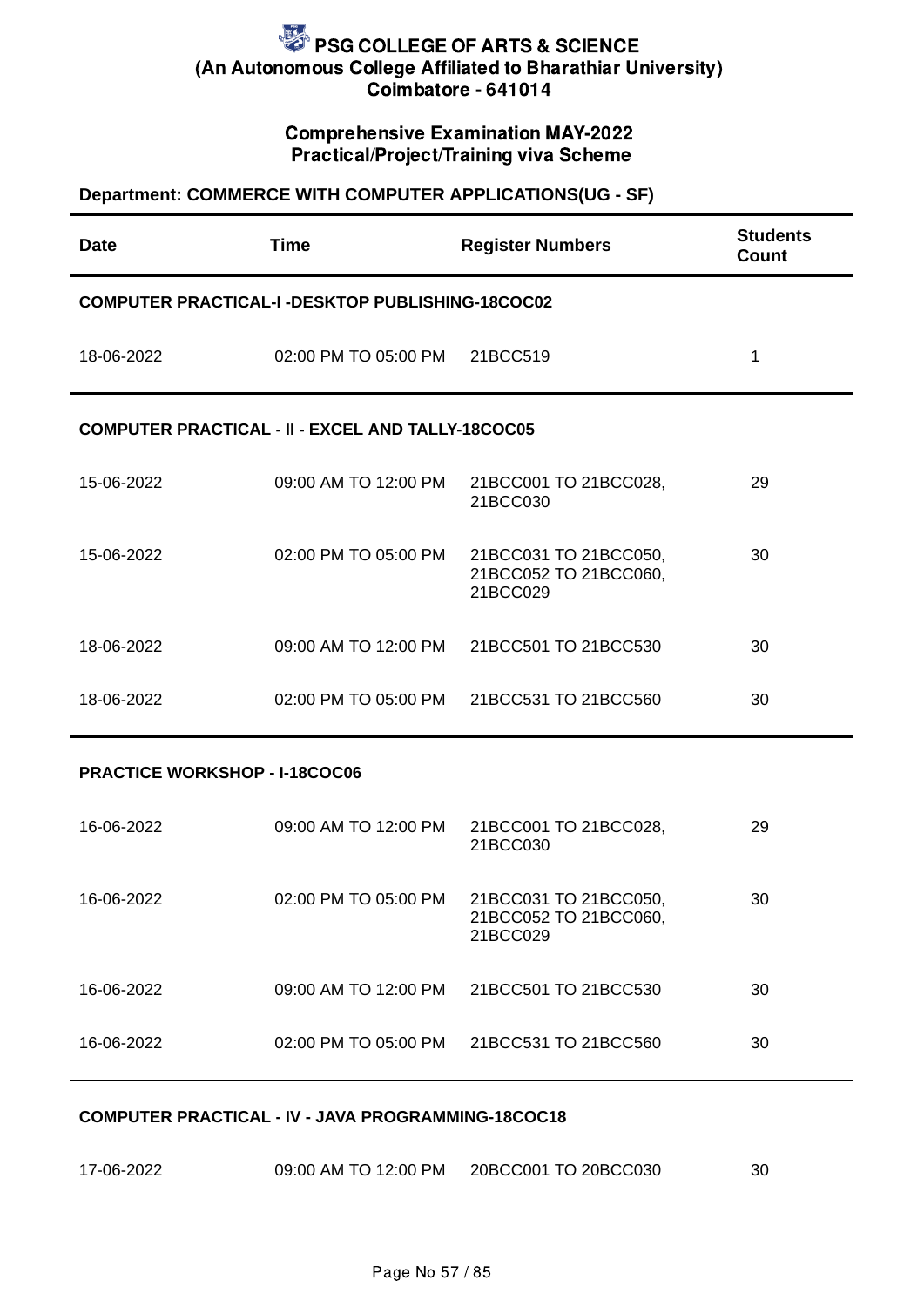## Comprehensive Examination MAY-2022 Practical/Project/Training viva Scheme

| 17-06-2022 | 02:00 PM TO 05:00 PM | 20BCC031, 20BCC032, 20BCC034,<br>20BCC036 TO 20BCC057,<br>20BCC059 TO 20BCC063,<br>20BCC035, 20BCC033 | 32 |
|------------|----------------------|-------------------------------------------------------------------------------------------------------|----|
| 18-06-2022 | 09:00 AM TO 12:00 PM | 20BCC501 TO 20BCC503,<br>20BCC505 TO 20BCC530,<br>20BCC504                                            | 30 |
| 18-06-2022 | 02:00 PM TO 05:00 PM | 20BCC531 TO 20BCC544,<br>20BCC546 TO 20BCC560,<br>20BCC545                                            | 30 |

#### **PRACTICE WORKSHOP - II-18COC19**

| 14-06-2022 | 09:00 AM TO 12:00 PM | 20BCC001 TO 20BCC030                                                                                  | 30 |
|------------|----------------------|-------------------------------------------------------------------------------------------------------|----|
| 14-06-2022 | 02:00 PM TO 05:00 PM | 20BCC031, 20BCC032, 20BCC034,<br>20BCC036 TO 20BCC057.<br>20BCC059 TO 20BCC063,<br>20BCC033, 20BCC035 | 32 |
| 14-06-2022 | 09:00 AM TO 12:00 PM | 20BCC501 TO 20BCC503,<br>20BCC505 TO 20BCC530                                                         | 29 |
| 14-06-2022 | 02:00 PM TO 05:00 PM | 20BCC531 TO 20BCC544,<br>20BCC546 TO 20BCC560,<br>20BCC545, 20BCC504                                  | 31 |

### **COMPUTER PRACTICAL VI : WEB PROGRAMMING-18COC32**

| 16-06-2022 | 09:00 AM TO 12:00 PM | 19BCC001 TO 19BCC013,<br>19BCC015 TO 19BCC018,<br>19BCC020 TO 19BCC030                                                           | 28 |
|------------|----------------------|----------------------------------------------------------------------------------------------------------------------------------|----|
| 16-06-2022 | 02:00 PM TO 05:00 PM | 19BCC031 TO 19BCC037,<br>19BCC039 TO 19BCC046,<br>19BCC048 TO 19BCC051,<br>19BCC053 TO 19BCC060,<br>19BCC047, 19BCC019, 19BCC038 | 30 |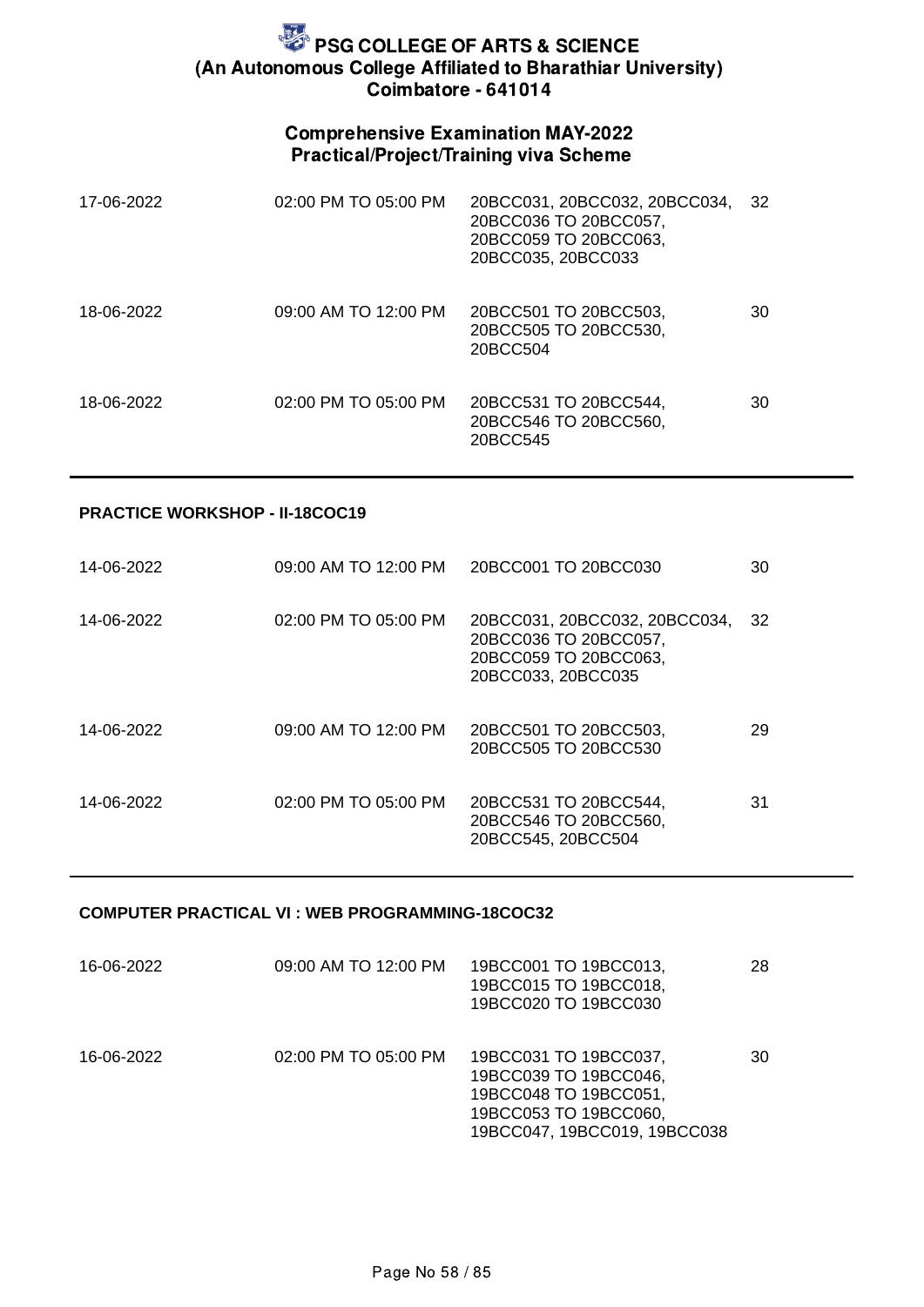## Comprehensive Examination MAY-2022 Practical/Project/Training viva Scheme

| 14-06-2022 | 09:00 AM TO 12:00 PM | 19BCC501, 19BCC502, 19BCC504,<br>19BCC507 TO 19BCC526,<br>19BCC528, 19BCC529, 19BCC531,<br>19BCC533                          | 27 |
|------------|----------------------|------------------------------------------------------------------------------------------------------------------------------|----|
| 14-06-2022 | 02:00 PM TO 05:00 PM | 19BCC534 TO 19BCC556,<br>19BCC558 TO 19BCC560,<br>19BCC532, 19BCC503, 19BCC557,<br>19BCC530, 19BCC506, 19BCC505,<br>19BCC527 | 33 |

#### **PRACTICE WORKSHOP - III-18COC33**

| 13-06-2022 | 09:00 AM TO 12:00 PM | 19BCC001 TO 19BCC013,<br>19BCC015 TO 19BCC018,<br>19BCC020 TO 19BCC030                                                               | 28 |
|------------|----------------------|--------------------------------------------------------------------------------------------------------------------------------------|----|
| 13-06-2022 | 02:00 PM TO 05:00 PM | 19BCC031 TO 19BCC037,<br>19BCC039 TO 19BCC046,<br>19BCC048 TO 19BCC051,<br>19BCC053 TO 19BCC060,<br>19BCC019, 19BCC038, 19BCC047     | 30 |
| 13-06-2022 | 09:00 AM TO 12:00 PM | 19BCC501, 19BCC502, 19BCC504,<br>19BCC507 TO 19BCC526,<br>19BCC528, 19BCC529, 19BCC531,<br>19BCC533, 19BCC506, 19BCC505,<br>19BCC503 | 30 |
| 13-06-2022 | 02:00 PM TO 05:00 PM | 19BCC534 TO 19BCC556,<br>19BCC558 TO 19BCC560,<br>19BCC557, 19BCC532, 19BCC527,<br>19BCC530                                          | 30 |

#### **PROJECT WORK-18COC34**

| 17-06-2022 | 09:00 AM TO 12:00 PM | 19BCC001 TO 19BCC013,<br>19BCC015 TO 19BCC018,<br>19BCC020 TO 19BCC030,<br>19BCC047, 19BCC019, 19BCC038                | 31 |
|------------|----------------------|------------------------------------------------------------------------------------------------------------------------|----|
| 17-06-2022 | 02:00 PM TO 05:00 PM | 19BCC036, 19BCC037, 19BCC039<br>TO 19BCC046, 19BCC048 TO<br>19BCC051, 19BCC053 TO<br>19BCC060, 19BCC031 TO<br>19BCC035 | 27 |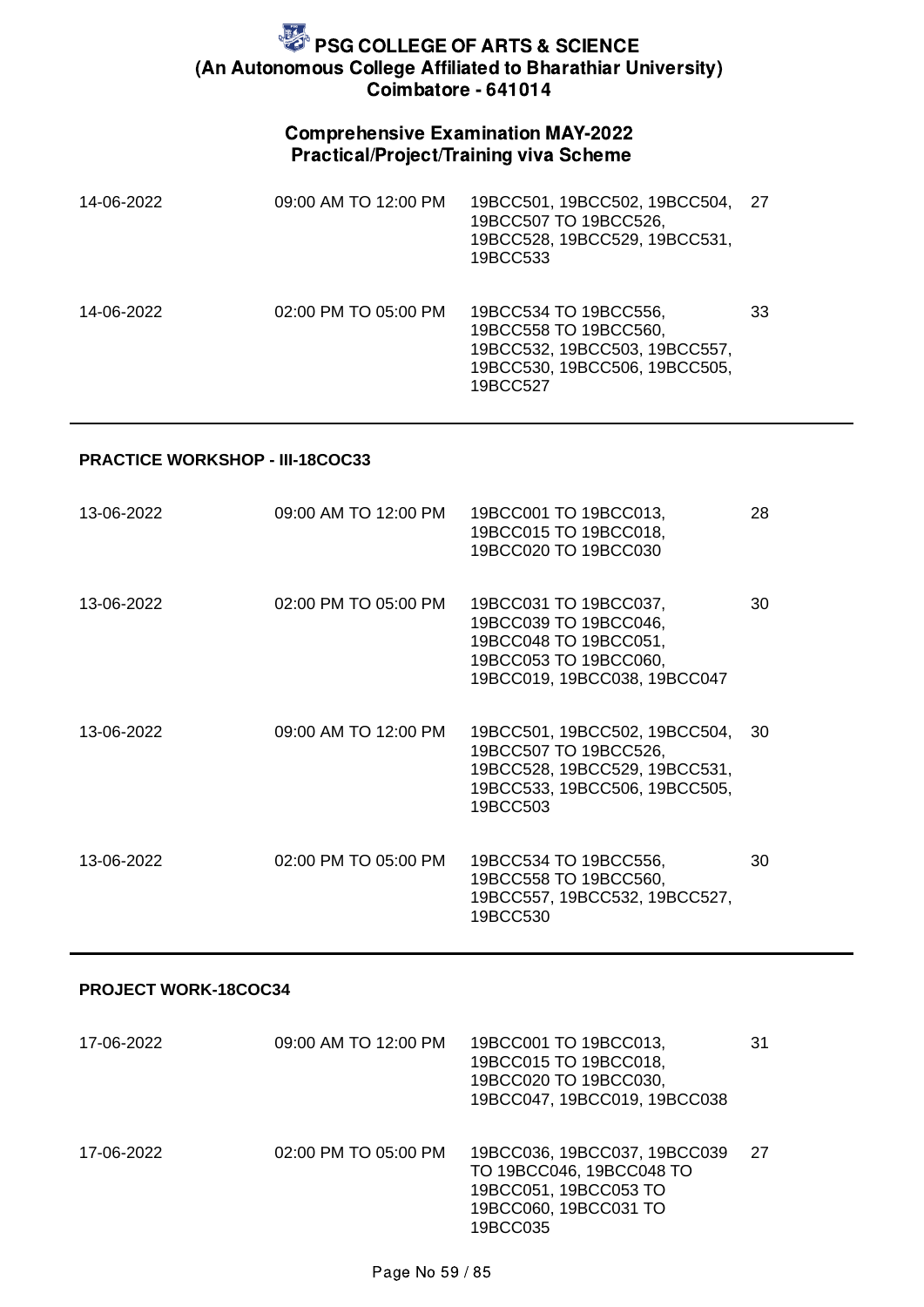## Comprehensive Examination MAY-2022 Practical/Project/Training viva Scheme

| 17-06-2022 | 09:00 AM TO 12:00 PM | 19BCC501, 19BCC502, 19BCC504,<br>19BCC507 TO 19BCC526,<br>19BCC528, 19BCC529, 19BCC531,<br>19BCC533, 19BCC503, 19BCC506,<br>19BCC527, 19BCC505 | -31 |
|------------|----------------------|------------------------------------------------------------------------------------------------------------------------------------------------|-----|
| 17-06-2022 | 02:00 PM TO 05:00 PM | 19BCC534 TO 19BCC556,<br>19BCC558 TO 19BCC560,<br>19BCC532, 19BCC530, 19BCC557                                                                 | 29  |

**Date : 11-06-2022**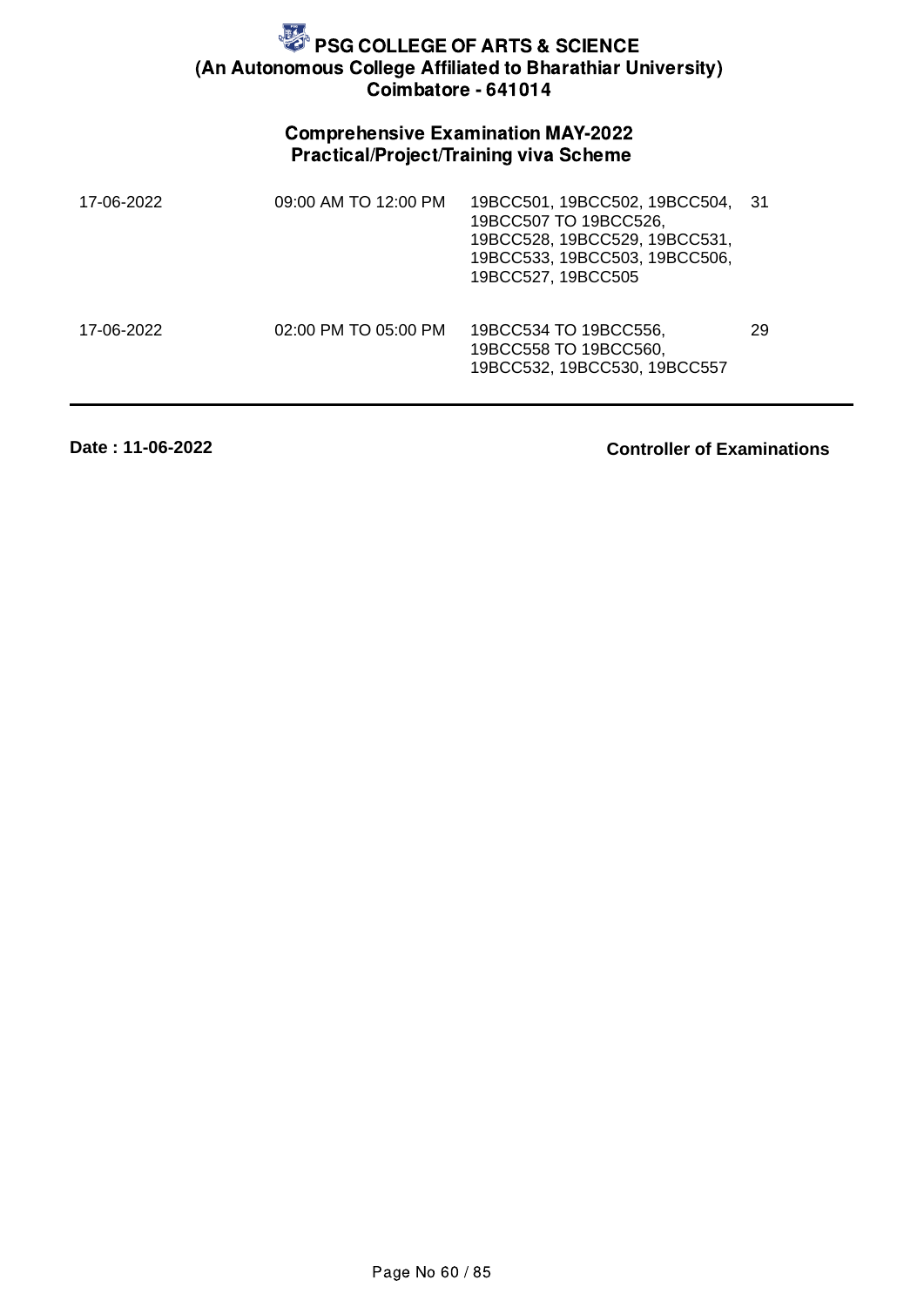## Comprehensive Examination MAY-2022 Practical/Project/Training viva Scheme

| Department: e-COMMERCE(UG - SF)      |                                                            |                                                                                                                        |                                 |
|--------------------------------------|------------------------------------------------------------|------------------------------------------------------------------------------------------------------------------------|---------------------------------|
| <b>Date</b>                          | <b>Time</b>                                                | <b>Register Numbers</b>                                                                                                | <b>Students</b><br><b>Count</b> |
|                                      | <b>COMPUTER PRACTICAL - II - EXCEL &amp; TALLY-18COE05</b> |                                                                                                                        |                                 |
| 16-06-2022                           | 09:00 AM TO 12:00 PM                                       | 21BCE001 TO 21BCE011,<br>21BCE013 TO 21BCE031                                                                          | 30                              |
| 16-06-2022                           | 02:00 PM TO 05:00 PM                                       | 21BCE032 TO 21BCE060                                                                                                   | 29                              |
| <b>PRACTICE WORKSHOP - I-18COE06</b> |                                                            |                                                                                                                        |                                 |
| 18-06-2022                           | 09:00 AM TO 12:00 PM                                       | 21BCE001 TO 21BCE011,<br>21BCE013 TO 21BCE031                                                                          | 30                              |
| 18-06-2022                           | 02:00 PM TO 05:00 PM                                       | 21BCE032 TO 21BCE060                                                                                                   | 29                              |
|                                      | <b>COMPUTER PRACTICAL IV - JAVA PROGRAMMING-18COE18</b>    |                                                                                                                        |                                 |
| 15-06-2022                           | 09:00 AM TO 12:00 PM                                       | 20BCE001 TO 20BCE007,<br>20BCE009 TO 20BCE013,<br>20BCE015 TO 20BCE018,<br>20BCE020 TO 20BCE030,<br>20BCE008, 20BCE019 | 29                              |
| 15-06-2022                           | 02:00 PM TO 05:00 PM                                       | 20BCE031 TO 20BCE040,<br>20BCE042 TO 20BCE049,<br>20BCE051 TO 20BCE060,                                                | 29                              |

#### **PRACTICE WORKSHOP - II-18COE19**

| 20-06-2022 | 09:00 AM TO 12:00 PM | 20BCE001 TO 20BCE007.<br>20BCE009 TO 20BCE013.<br>20BCE015 TO 20BCE018, | 28 |
|------------|----------------------|-------------------------------------------------------------------------|----|
|            |                      | 20BCE020 TO 20BCE030,                                                   |    |
|            |                      | 20BCE008                                                                |    |

20BCE041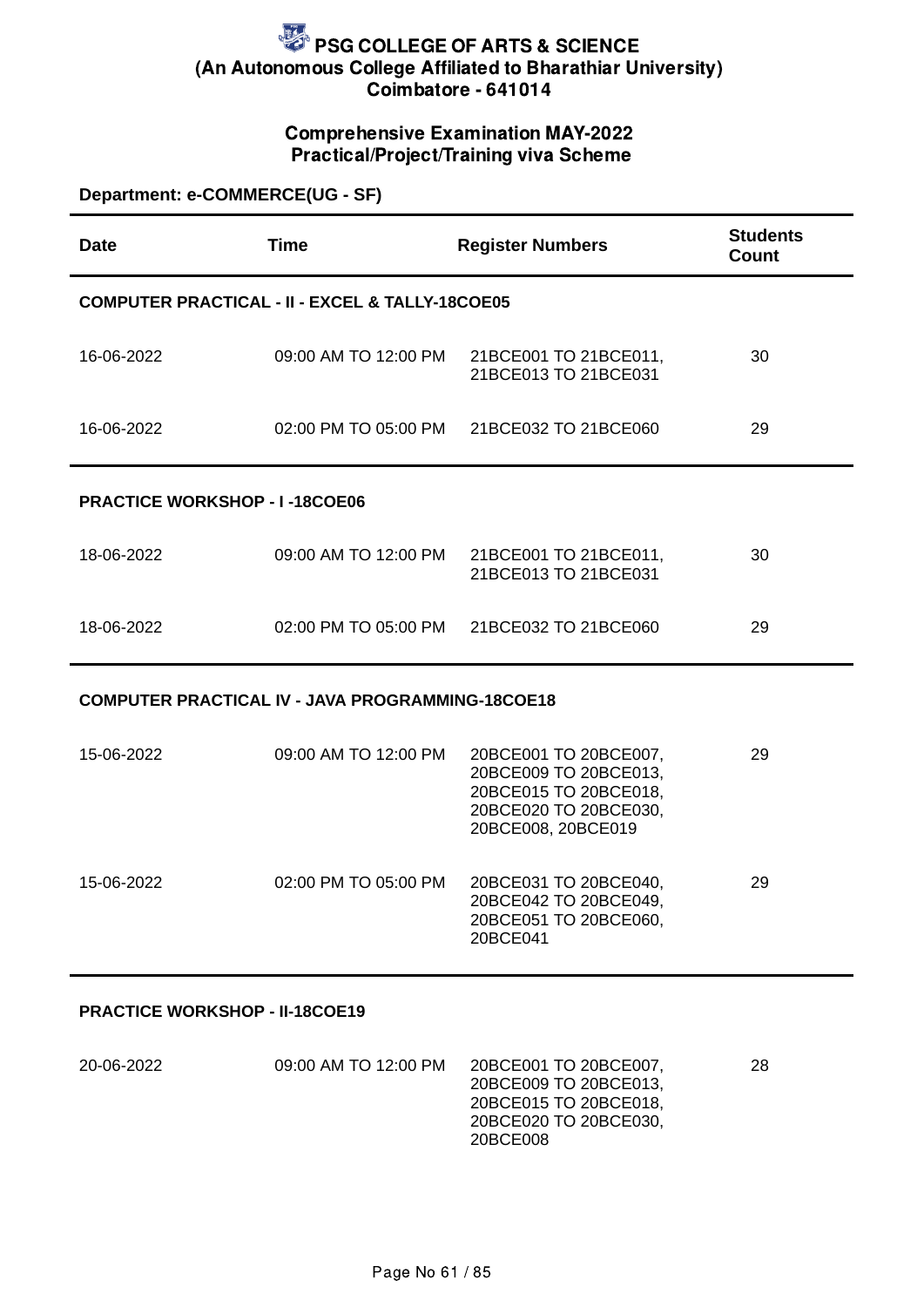### Comprehensive Examination MAY-2022 Practical/Project/Training viva Scheme

| 20-06-2022 | 02:00 PM TO 05:00 PM | 20BCE031 TO 20BCE040, | 30 |
|------------|----------------------|-----------------------|----|
|            |                      | 20BCE042 TO 20BCE049. |    |
|            |                      | 20BCE051 TO 20BCE060. |    |
|            |                      | 20BCE019.20BCE041     |    |

#### **COMPUTER PRACTICAL VI - WEB PROGRAMMING-18COE33**

| 17-06-2022 | 09:00 AM TO 12:00 PM | 19BCE001 TO 19BCE012,<br>19BCE014 TO 19BCE027,<br>19BCE030, 19BCE031 | 28 |
|------------|----------------------|----------------------------------------------------------------------|----|
| 17-06-2022 | 02:00 PM TO 05:00 PM | 19BCE032 TO 19BCE038,<br>19BCE040 TO 19BCE059,<br>19BCE039, 19BCE028 | 29 |

#### **PRACTICE WORKSHOP - III-18COE34**

| 13-06-2022 | 09:00 AM TO 12:00 PM | 19BCE001 TO 19BCE012,<br>19BCE014 TO 19BCE027,<br>19BCE030, 19BCE031 | 28 |
|------------|----------------------|----------------------------------------------------------------------|----|
| 13-06-2022 | 02:00 PM TO 05:00 PM | 19BCE032 TO 19BCE038,<br>19BCE040 TO 19BCE059,<br>19BCE039, 19BCE028 | 29 |

#### **PROJECT WORK-18COE35**

| 14-06-2022 | 09:00 AM TO 12:00 PM | 19BCE001 TO 19BCE012,<br>19BCE014 TO 19BCE027,<br>19BCE030 TO 19BCE032 | 29 |
|------------|----------------------|------------------------------------------------------------------------|----|
| 14-06-2022 | 02:00 PM TO 05:00 PM | 19BCE033 TO 19BCE038,<br>19BCE040 TO 19BCE059,<br>19BCE028, 19BCE039   | 28 |

**Date : 11-06-2022**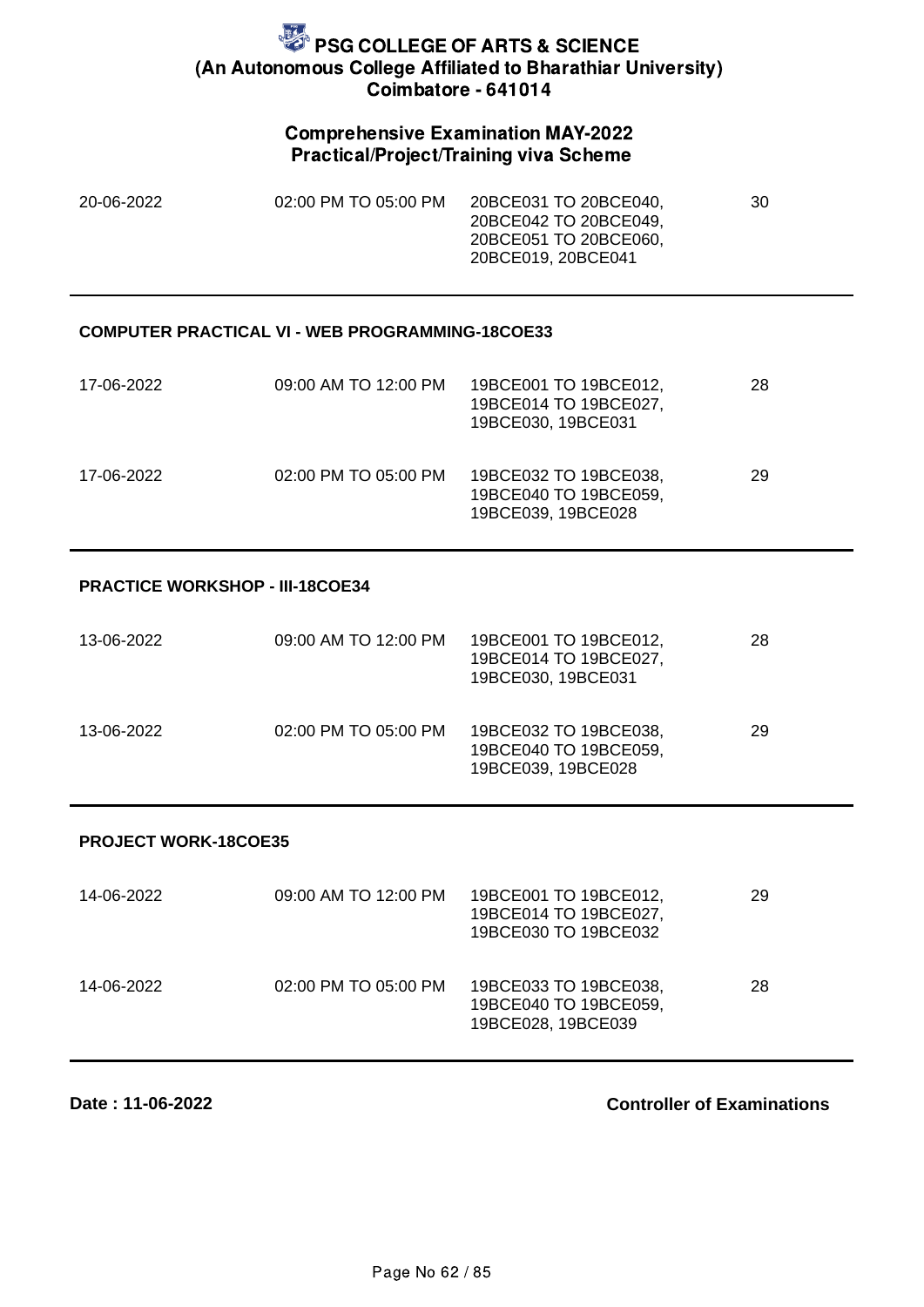## Comprehensive Examination MAY-2022 Practical/Project/Training viva Scheme

## **Department: PROFESSIONAL ACCOUNTING(UG - SF)**

| Date                      | Time                 | <b>Register Numbers</b>                                                                               | <b>Students</b><br>Count |
|---------------------------|----------------------|-------------------------------------------------------------------------------------------------------|--------------------------|
| <b>INTERNSHIP-18PAU25</b> |                      |                                                                                                       |                          |
| 14-06-2022                | 09:00 AM TO 12:00 PM | 19BPA001 TO 19BPA031                                                                                  | 31                       |
| 14-06-2022                | 02:00 PM TO 05:00 PM | 19BPA032 TO 19BPA058,<br>19BPA060                                                                     | 28                       |
| 15-06-2022                | 09:00 AM TO 12:00 PM | 19BPA501 TO 19BPA508,<br>19BPA510, 19BPA511, 19BPA513<br>TO 19BPA523, 19BPA525 TO<br>19BPA531         | 28                       |
| 15-06-2022                | 02:00 PM TO 05:00 PM | 19BPA532 TO 19BPA542,<br>19BPA544, 19BPA547 TO<br>19BPA559, 19BPA545, 19BPA509,<br>19BPA512, 19BPA543 | 29                       |

**Date : 11-06-2022**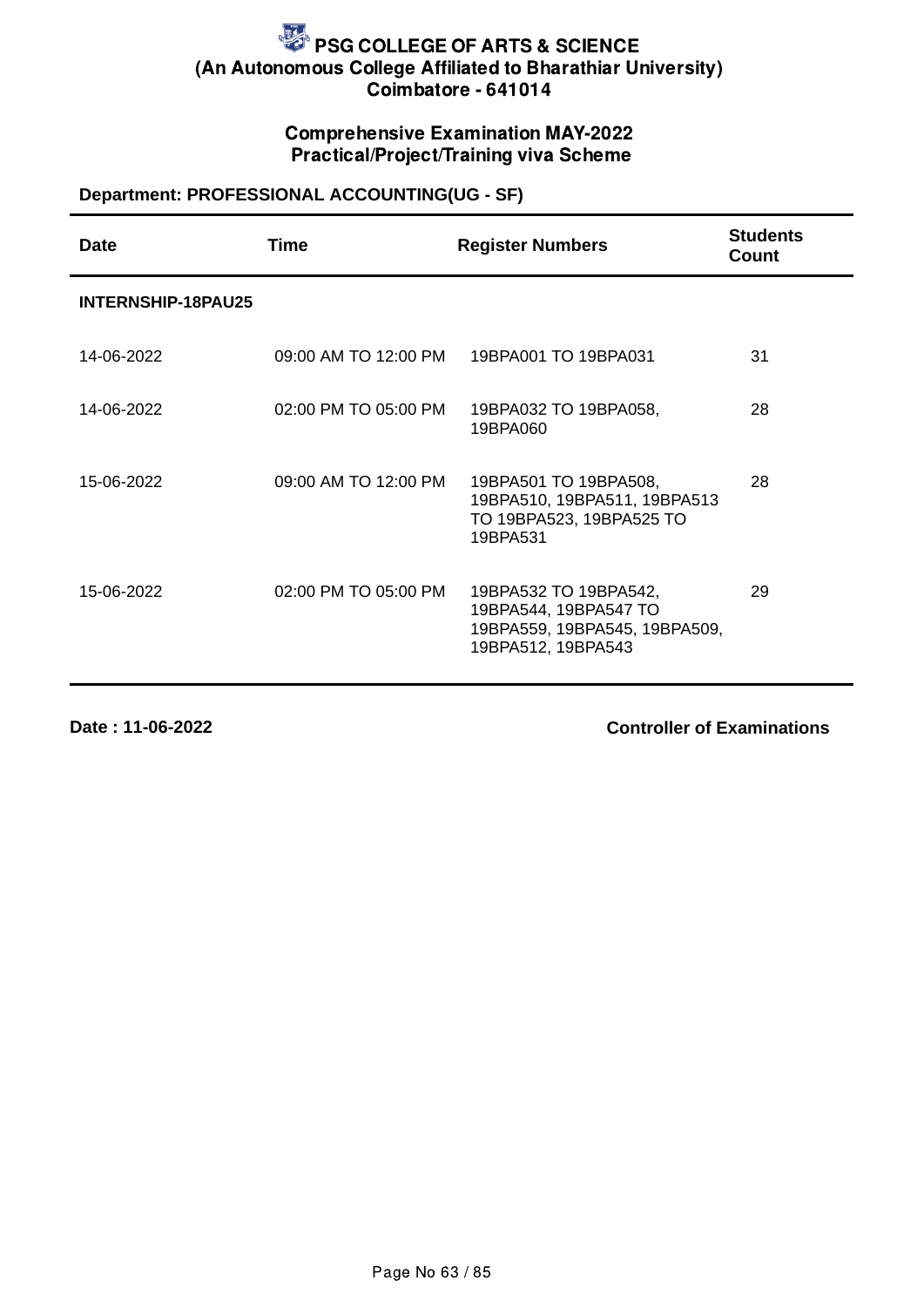## Comprehensive Examination MAY-2022 Practical/Project/Training viva Scheme

## **Department: ACCOUNTING & FINANCE(UG - SF)**

| Date                                 | Time                 | <b>Register Numbers</b>                       | <b>Students</b><br>Count |  |
|--------------------------------------|----------------------|-----------------------------------------------|--------------------------|--|
| <b>PRACTICE WORKSHOP - I-18AFU06</b> |                      |                                               |                          |  |
| 13-06-2022                           | 09:00 AM TO 12:00 PM | 21BCF001 TO 21BCF029,<br>21BCF031 TO 21BCF034 | 33                       |  |
| 13-06-2022                           | 02:00 PM TO 05:00 PM | 21BCF035 TO 21BCF066,<br>21BCF030             | 33                       |  |
| 13-06-2022                           | 09:00 AM TO 12:00 PM | 21BCF101 TO 21BCF130                          | 30                       |  |
| 13-06-2022                           | 02:00 PM TO 05:00 PM | 21BCF131 TO 21BCF160                          | 30                       |  |

#### **PRACTICE WORKSHOP - II-18AFU17**

| 14-06-2022 | 09:00 AM TO 12:00 PM | 20BCF001 TO 20BCF009,<br>20BCF011 TO 20BCF016,<br>20BCF018, 20BCF019, 20BCF021<br><b>TO 20BCF033</b> | 30 |
|------------|----------------------|------------------------------------------------------------------------------------------------------|----|
| 14-06-2022 | 02:00 PM TO 05:00 PM | 20BCF034 TO 20BCF049,<br>20BCF051 TO 20BCF063,<br>20BCF050, 20BCF017                                 | 31 |
| 14-06-2022 | 09:00 AM TO 12:00 PM | 20BCF101 TO 20BCF129                                                                                 | 29 |
| 14-06-2022 | 02:00 PM TO 05:00 PM | 20BCF130 TO 20BCF136,<br>20BCF138 TO 20BCF149,<br>20BCF151 TO 20BCF160,<br>20BCF150                  | 30 |

#### **PRACTICE WORKSHOP III-18AFU30**

| 15-06-2022 | 09:00 AM TO 12:00 PM | 19BCF001 TO 19BCF006.                          | 29 |
|------------|----------------------|------------------------------------------------|----|
|            |                      | 19BCF008 TO 19BCF010.<br>19BCF012 TO 19BCF026. |    |
|            |                      | 19BCF028 TO 19BCF032                           |    |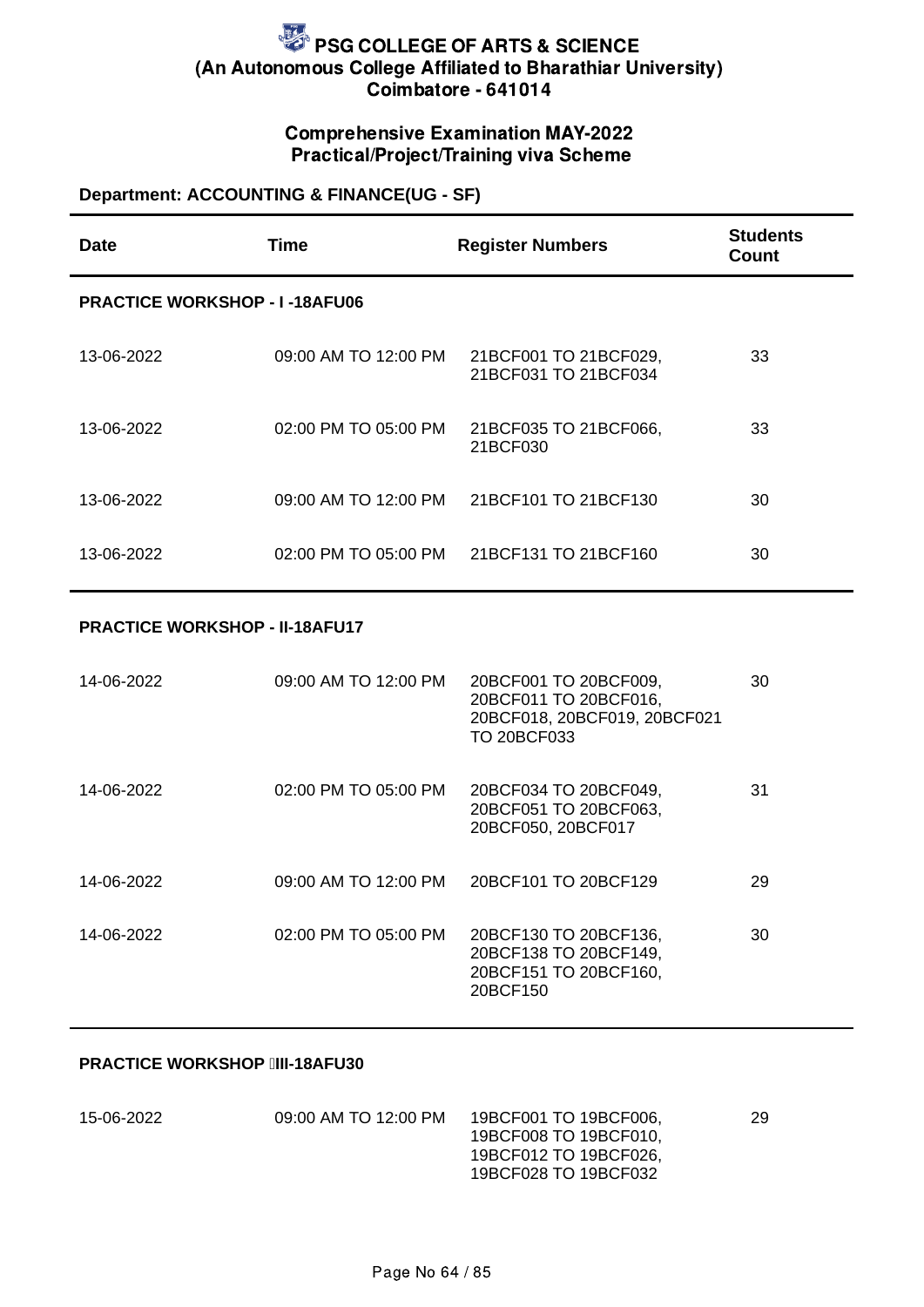## Comprehensive Examination MAY-2022 Practical/Project/Training viva Scheme

| 15-06-2022 | 02:00 PM TO 05:00 PM     | 19BCF033, 19BCF035 TO<br>19BCF061, 19BCF007                                                     | 29 |
|------------|--------------------------|-------------------------------------------------------------------------------------------------|----|
| 15-06-2022 | 09:00 AM TO 12:00 PM     | 19BCF101 TO 19BCF109,<br>19BCF111 TO 19BCF121,<br>19BCF123 TO 19BCF126,<br>19BCF128 TO 19BCF131 | 28 |
| 15-06-2022 | $02:00$ PM TO $05:00$ PM | 19BCF132, 19BCF134 TO<br>19BCF150, 19BCF152 TO<br>19BCF160, 19BCF110, 19BCF122,<br>19BCF151     | 30 |

#### **PROJECT WORK-18AFU31**

| 16-06-2022 | 09:00 AM TO 12:00 PM | 19BCF001 TO 19BCF006,<br>19BCF008 TO 19BCF010,<br>19BCF012 TO 19BCF026,<br>19BCF028 TO 19BCF032,<br>19BCF007         | 30 |
|------------|----------------------|----------------------------------------------------------------------------------------------------------------------|----|
| 16-06-2022 | 02:00 PM TO 05:00 PM | 19BCF035 TO 19BCF061,<br>19BCF033                                                                                    | 28 |
| 17-06-2022 | 09:00 AM TO 12:00 PM | 19BCF101 TO 19BCF109,<br>19BCF111 TO 19BCF121,<br>19BCF123 TO 19BCF126,<br>19BCF128 TO 19BCF131                      | 28 |
| 17-06-2022 | 02:00 PM TO 05:00 PM | 19BCF138 TO 19BCF150,<br>19BCF152 TO 19BCF160,<br>19BCF132, 19BCF134 TO<br>19BCF137, 19BCF110, 19BCF151,<br>19BCF122 | 30 |

**Date : 11-06-2022**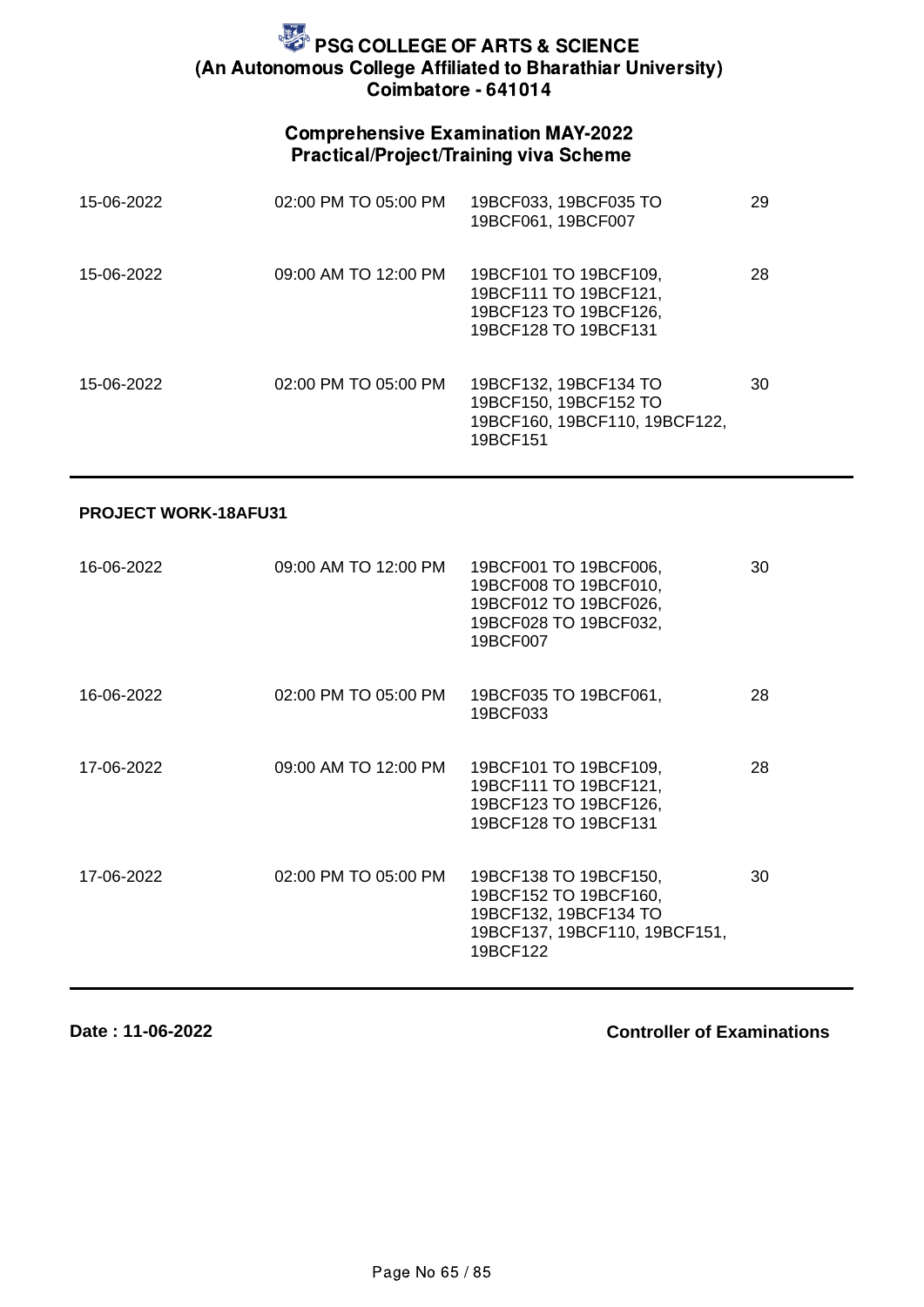## Comprehensive Examination MAY-2022 Practical/Project/Training viva Scheme

| Department: RETAIL MARKETING(UG - SF) |                                                                |                                                                                                         |                                 |  |  |
|---------------------------------------|----------------------------------------------------------------|---------------------------------------------------------------------------------------------------------|---------------------------------|--|--|
| <b>Date</b>                           | <b>Time</b>                                                    | <b>Register Numbers</b>                                                                                 | <b>Students</b><br><b>Count</b> |  |  |
| <b>PRACTICE WORKSHOP - I-18CRM06</b>  |                                                                |                                                                                                         |                                 |  |  |
| 17-06-2022                            | 09:00 AM TO 12:00 PM                                           | 21BCR001 TO 21BCR034                                                                                    | 34                              |  |  |
| 17-06-2022                            | 02:00 PM TO 05:00 PM                                           | 21BCR035 TO 21BCR060,<br>20BCR013, 20BCR018, 20BCR031,<br>20BCR039, 20BCR043, 20BCR047,<br>20BCR057     | 33                              |  |  |
|                                       | <b>COMPUTER PRACTICAL I - BUSINESS DATA PROCESSING-18CRM10</b> |                                                                                                         |                                 |  |  |
| 17-06-2022                            | 09:00 AM TO 12:00 PM                                           | 19BCR012, 20BCR013                                                                                      | $\overline{2}$                  |  |  |
|                                       | <b>PRACTICE WORKSHOP - II-18CRM17</b>                          |                                                                                                         |                                 |  |  |
| 16-06-2022                            | 09:00 AM TO 12:00 PM                                           | 20BCR001 TO 20BCR030                                                                                    | 30                              |  |  |
| 16-06-2022                            | 02:00 PM TO 05:00 PM                                           | 20BCR031 TO 20BCR035,<br>20BCR037 TO 20BCR052,<br>20BCR055 TO 20BCR060,<br>19BCR004, 19BCR050, 20BCR036 | 30                              |  |  |
| <b>PRACTICE WORKSHOP III-18CRM30</b>  |                                                                |                                                                                                         |                                 |  |  |
| 15-06-2022                            | 09:00 AM TO 12:00 PM                                           | 19BCR001 TO 19BCR008,<br>19BCR010 TO 19BCR031                                                           | 30                              |  |  |
| 15-06-2022                            |                                                                | 02:00 PM TO 05:00 PM 19BCR032 TO 19BCR060                                                               | 29                              |  |  |
| <b>PROJECT WORK-18CRM31</b>           |                                                                |                                                                                                         |                                 |  |  |
| 14-06-2022                            | 09:00 AM TO 12:00 PM                                           | 19BCR001 TO 19BCR008,<br>19BCR010 TO 19BCR031                                                           | 30                              |  |  |

14-06-2022 02:00 PM TO 05:00 PM 19BCR032 TO 19BCR060 29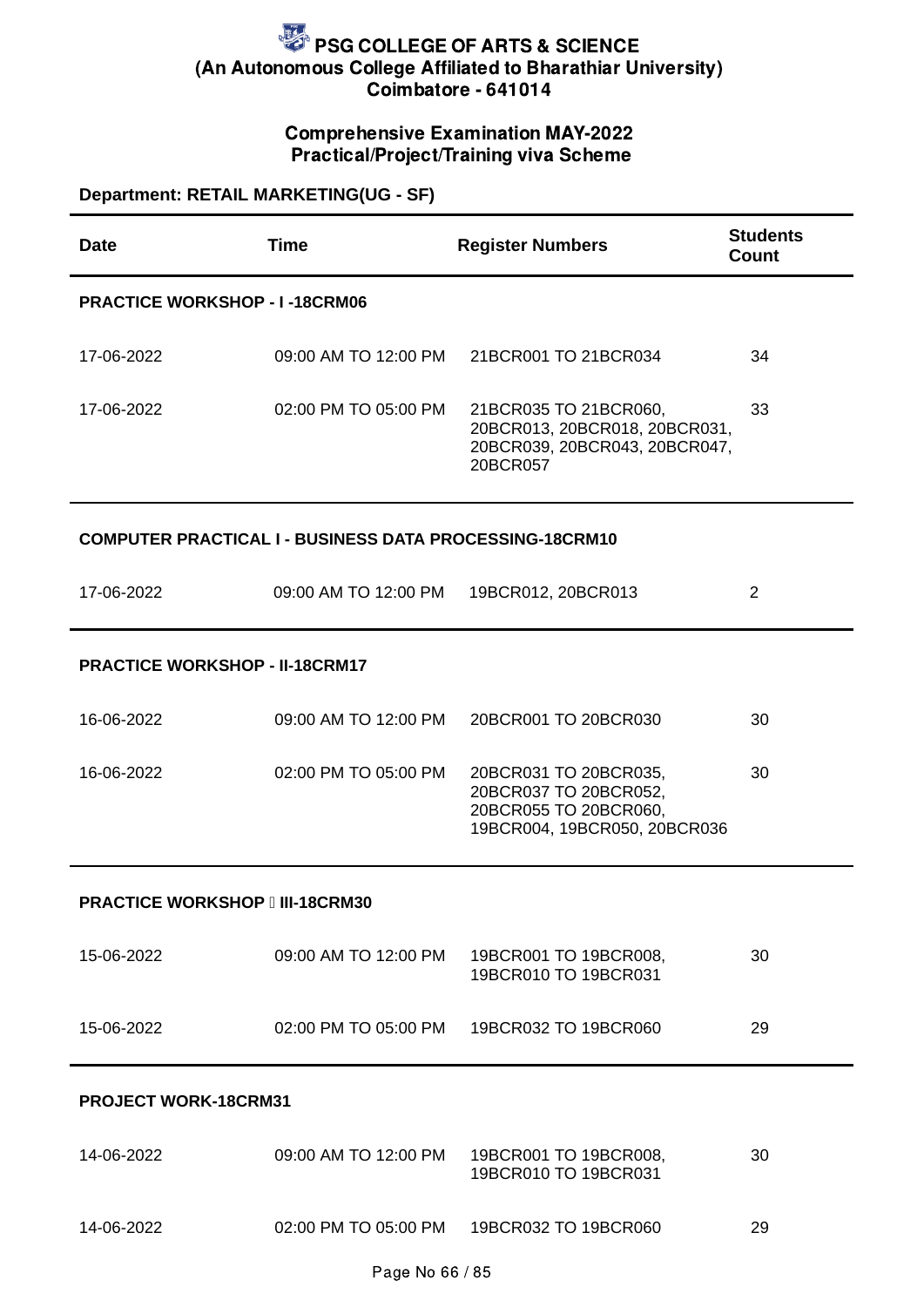## Comprehensive Examination MAY-2022 Practical/Project/Training viva Scheme

**Date : 11-06-2022 Controller of Examinations**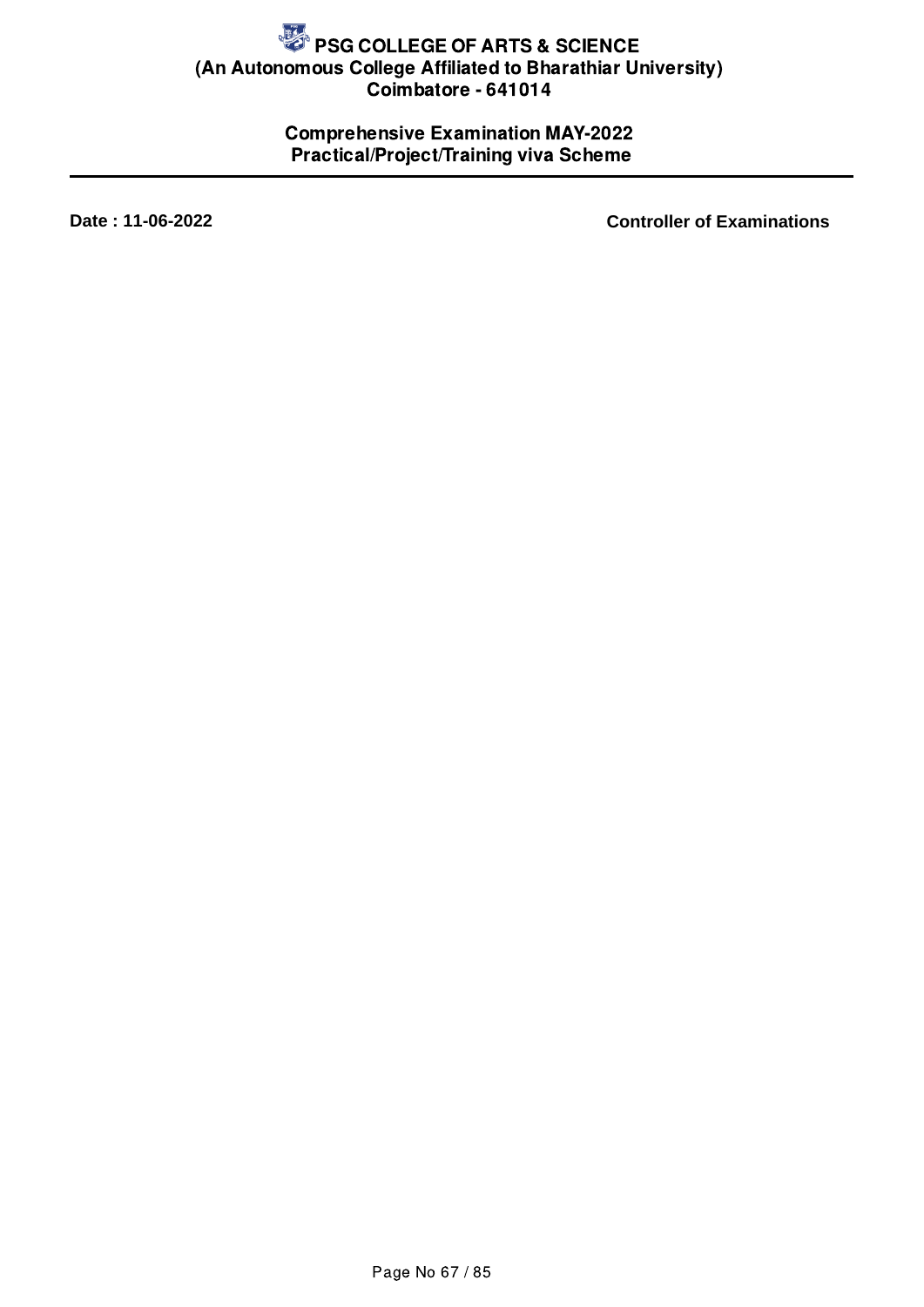### Comprehensive Examination MAY-2022 Practical/Project/Training viva Scheme

### **Department: FINANCIAL SYSTEM(UG - SF)**

| <b>Date</b>                           | <b>Time</b>          | <b>Register Numbers</b>                                                                                      | <b>Students</b><br><b>Count</b> |  |
|---------------------------------------|----------------------|--------------------------------------------------------------------------------------------------------------|---------------------------------|--|
| <b>PRACTICE WORKSHOP - I-18FSU06</b>  |                      |                                                                                                              |                                 |  |
| 17-06-2022                            | 09:00 AM TO 12:00 PM | 21BFS001 TO 21BFS025,<br>21BFS027 TO 21BFS031                                                                | 30                              |  |
| 17-06-2022                            | 02:00 PM TO 05:00 PM | 21BFS032 TO 21BFS060,<br>21BFS026                                                                            | 30                              |  |
| <b>PRACTICE WORKSHOP - II-18FSU17</b> |                      |                                                                                                              |                                 |  |
| 16-06-2022                            | 09:00 AM TO 12:00 PM | 20BFS001 TO 20BFS032                                                                                         | 32                              |  |
| 16-06-2022                            | 02:00 PM TO 05:00 PM | 20BFS033 TO 20BFS064                                                                                         | 32                              |  |
| <b>PRACTICE WORKSHOP IIII-18FSU30</b> |                      |                                                                                                              |                                 |  |
| 15-06-2022                            | 09:00 AM TO 12:00 PM | 19BFS001 TO 19BFS003,<br>19BFS005 TO 19BFS014,<br>19BFS016 TO 19BFS025,<br>19BFS027, 19BFS029 TO<br>19BFS032 | 28                              |  |
| 15-06-2022                            | 02:00 PM TO 05:00 PM | 19BFS033 TO 19BFS053,<br>19BFS055 TO 19BFS060,<br>19BFS028, 19BFS015, 19BFS004,<br>19BFS026, 19BFS054        | 32                              |  |
| PROJECT WORK-18FSU31                  |                      |                                                                                                              |                                 |  |

| 14-06-2022 | 09:00 AM TO 12:00 PM | 19BFS001 TO 19BFS003.         | 30 |
|------------|----------------------|-------------------------------|----|
|            |                      | 19BFS005 TO 19BFS014.         |    |
|            |                      | 19BFS016 TO 19BFS025.         |    |
|            |                      | 19BFS027, 19BFS029 TO         |    |
|            |                      | 19BFS031, 19BFS004, 19BFS026, |    |
|            |                      | 19BFS015                      |    |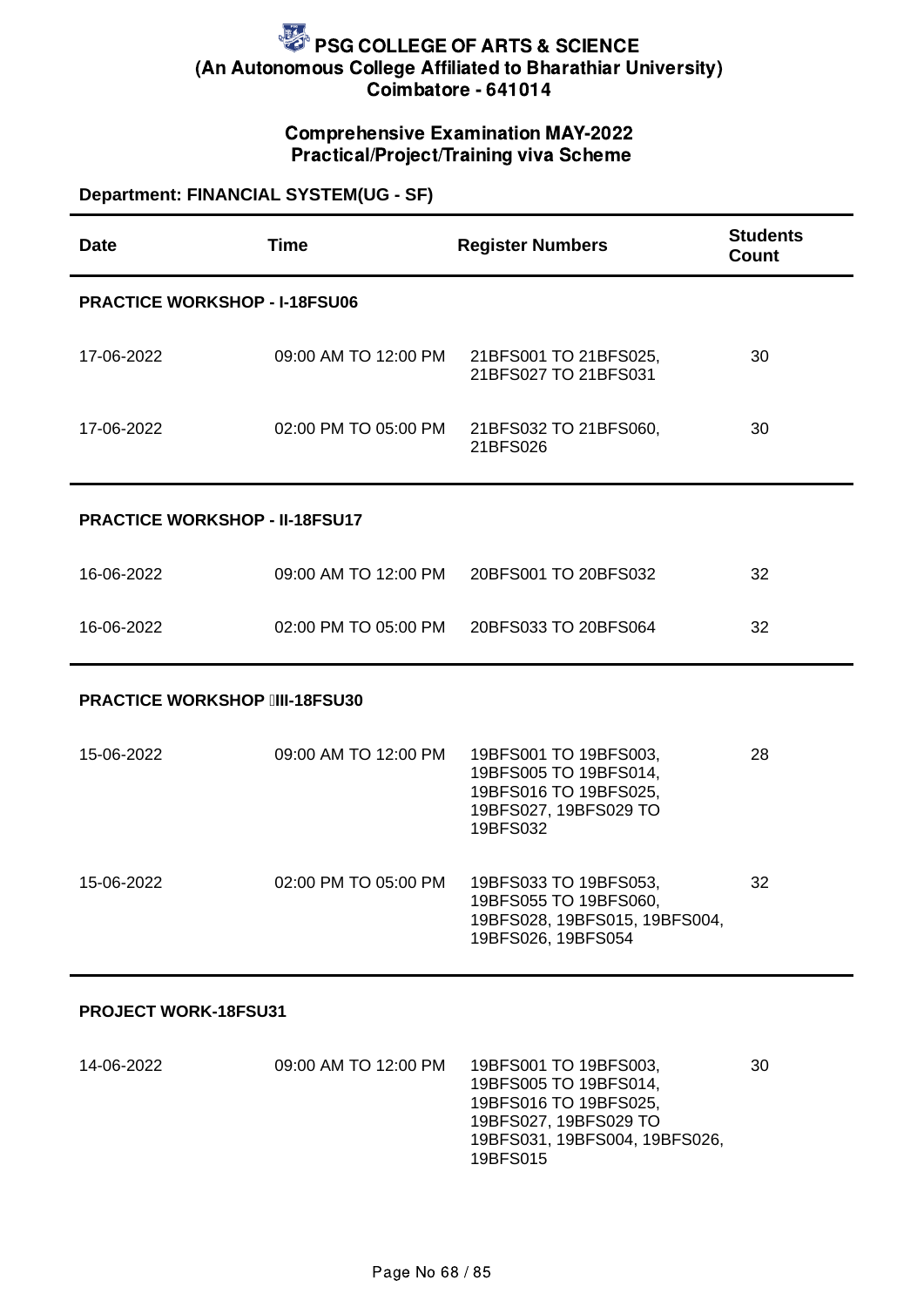## Comprehensive Examination MAY-2022 Practical/Project/Training viva Scheme

| 14-06-2022 | 02:00 PM TO 05:00 PM | 19BFS032 TO 19BFS053. | 30 |
|------------|----------------------|-----------------------|----|
|            |                      | 19BFS055 TO 19BFS060, |    |
|            |                      | 19BFS028, 19BFS054    |    |

**Date : 11-06-2022**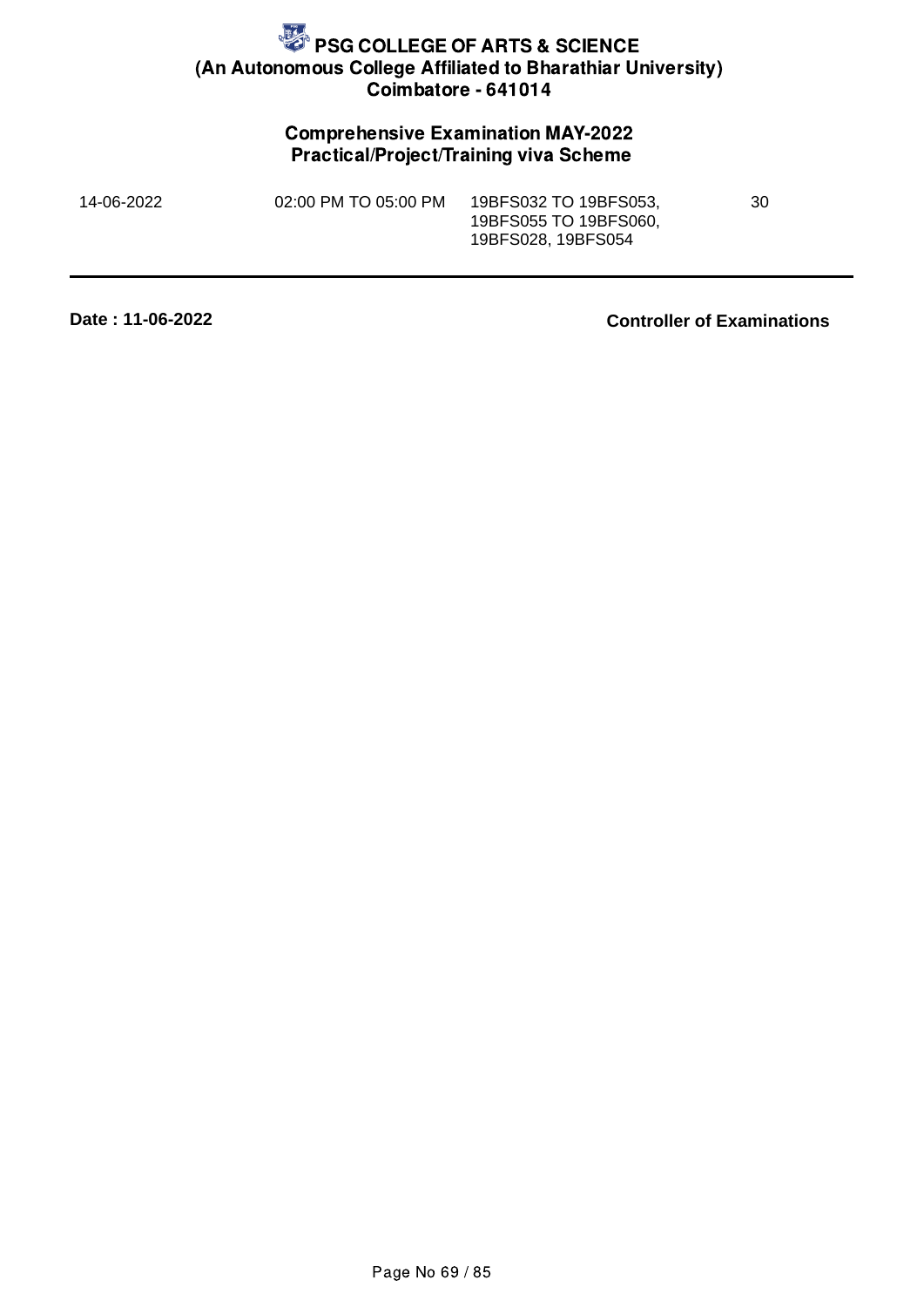### Comprehensive Examination MAY-2022 Practical/Project/Training viva Scheme

## **Department: FOREIGN TRADE(UG - SF)**

| <b>Date</b>                            | <b>Time</b>          | <b>Register Numbers</b>                                                                                                                                                                                 | <b>Students</b><br><b>Count</b> |
|----------------------------------------|----------------------|---------------------------------------------------------------------------------------------------------------------------------------------------------------------------------------------------------|---------------------------------|
| <b>PRACTICE WORKSHOP - I-18FTU06</b>   |                      |                                                                                                                                                                                                         |                                 |
| 16-06-2022                             | 09:00 AM TO 12:00 PM | 21BFT001 TO 21BFT034                                                                                                                                                                                    | 34                              |
| 16-06-2022                             | 02:00 PM TO 05:00 PM | 21BFT035 TO 21BFT045,<br>21BFT047 TO 21BFT066,<br>19BFT043, 20BFT062                                                                                                                                    | 33                              |
| <b>PRACTICE WORKSHOP - II-18FTU17</b>  |                      |                                                                                                                                                                                                         |                                 |
| 15-06-2022                             | 09:00 AM TO 12:00 PM | 20BFT001 TO 20BFT025,<br>20BFT027 TO 20BFT029,<br>20BFT026                                                                                                                                              | 29                              |
| 15-06-2022                             | 02:00 PM TO 05:00 PM | 20BFT030 TO 20BFT032,<br>20BFT034 TO 20BFT040,<br>20BFT042 TO 20BFT044,<br>20BFT046 TO 20BFT051,<br>20BFT053, 20BFT056 TO<br>20BFT062, 20BFT054, 20BFT033,<br>20BFT055, 20BFT045, 20BFT052,<br>20BFT041 | 33                              |
| <b>PRACTICE WORKSHOP - III-18FTU30</b> |                      |                                                                                                                                                                                                         |                                 |
| 14-06-2022                             | 09:00 AM TO 12:00 PM | 19BFT001 TO 19BFT017,<br>19BFT020 TO 19BFT024,<br>19BFT026 TO 19BFT028,<br>19BFT030, 19BFT031, 19BFT018                                                                                                 | 28                              |
| 14-06-2022                             | 02:00 PM TO 05:00 PM | 19BFT032 TO 19BFT035,<br>19BFT037 TO 19BFT049,<br>19BFT051 TO 19BFT060,<br>19BFT019, 19BFT025, 19BFT050                                                                                                 | 30                              |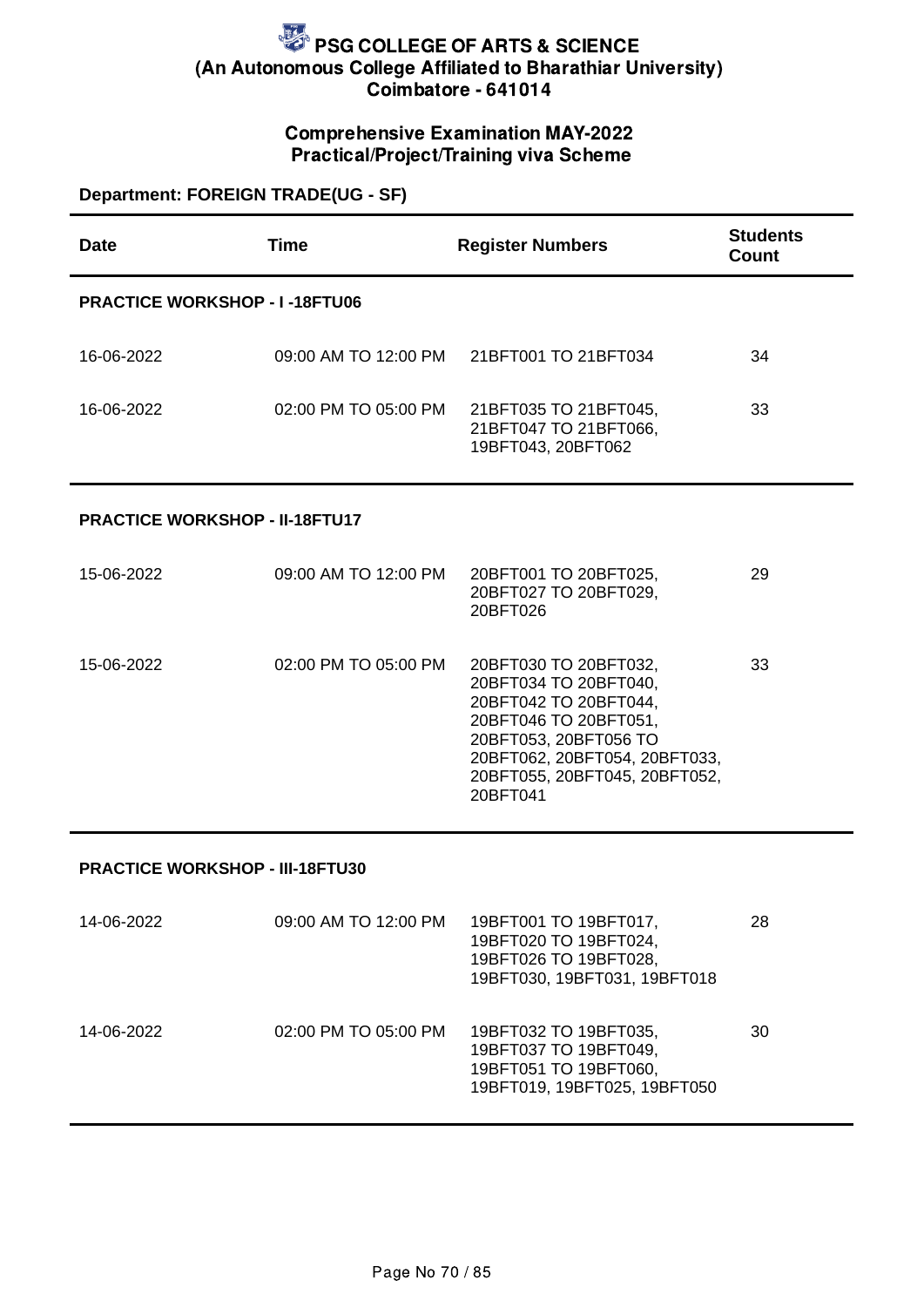## Comprehensive Examination MAY-2022 Practical/Project/Training viva Scheme

#### **PROJECT WORK-18FTU31**

| 13-06-2022 | 09:00 AM TO 12:00 PM | 19BFT001 TO 19BFT017,<br>19BFT020 TO 19BFT024,<br>19BFT026 TO 19BFT028,<br>19BFT030, 19BFT031, 19BFT018              | 28 |
|------------|----------------------|----------------------------------------------------------------------------------------------------------------------|----|
| 13-06-2022 | 02:00 PM TO 05:00 PM | 19BFT033 TO 19BFT035,<br>19BFT037 TO 19BFT049,<br>19BFT051 TO 19BFT060,<br>19BFT032, 19BFT019, 19BFT025,<br>19BFT050 | 30 |

**Date : 11-06-2022**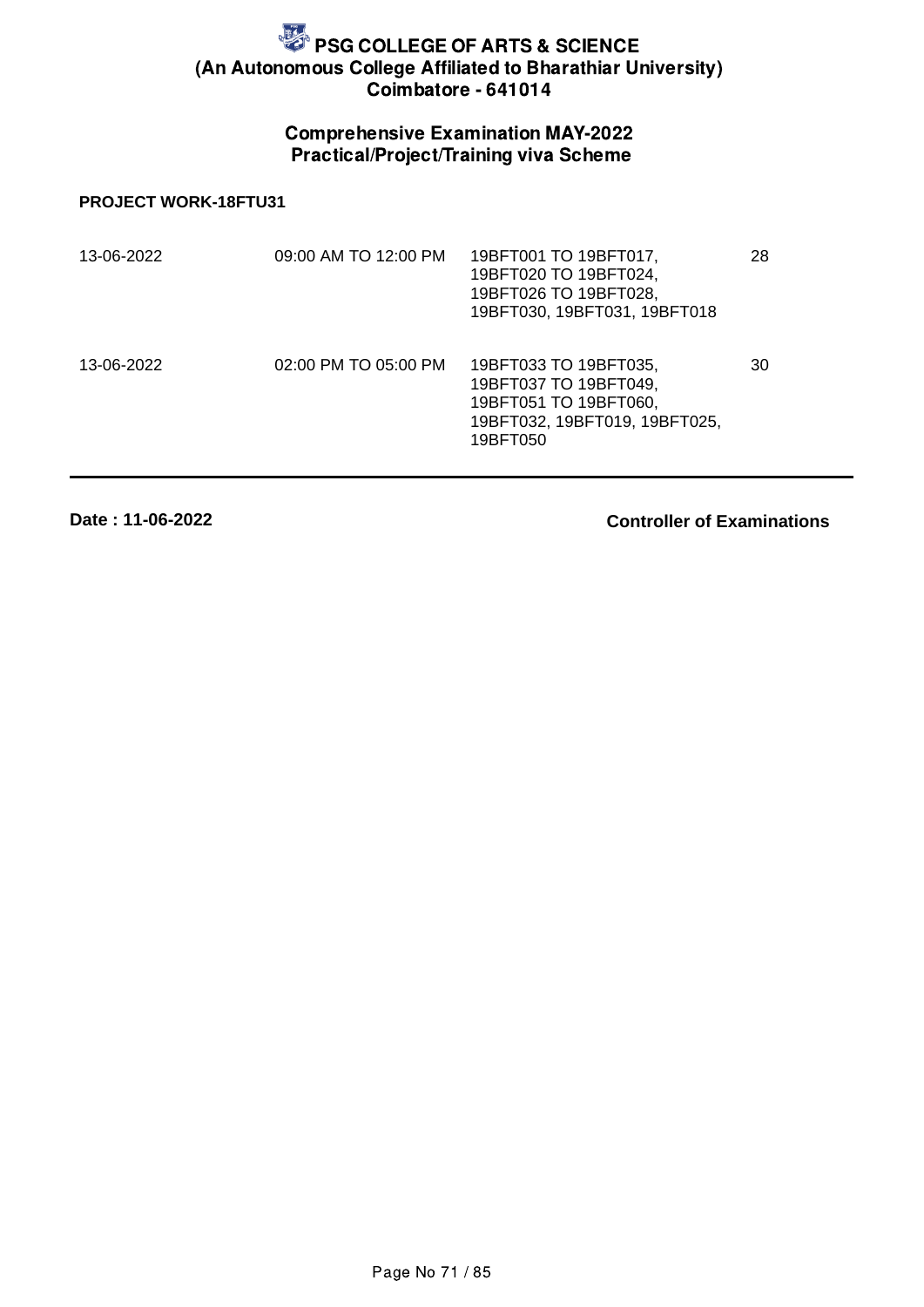## Comprehensive Examination MAY-2022 Practical/Project/Training viva Scheme

## **Department: BUSINESS PROCESS SERVICES(UG - SF)**

| <b>Date</b>                            | <b>Time</b>          | <b>Register Numbers</b>                                                                   | <b>Students</b><br>Count |  |
|----------------------------------------|----------------------|-------------------------------------------------------------------------------------------|--------------------------|--|
| <b>PRACTICE WORKSHOP - I-19BPU06</b>   |                      |                                                                                           |                          |  |
| 16-06-2022                             |                      | 09:00 AM TO 12:00 PM 21BBP001 TO 21BBP030                                                 | 30                       |  |
| 16-06-2022                             | 02:00 PM TO 05:00 PM | 21BBP031 TO 21BBP055,<br>21BBP057 TO 21BBP060                                             | 29                       |  |
| <b>PRACTICE WORKSHOP- II-19BPU17</b>   |                      |                                                                                           |                          |  |
| 15-06-2022                             | 09:00 AM TO 12:00 PM | 20BBP001 TO 20BBP003,<br>20BBP005 TO 20BBP027,<br>20BBP029 TO 20BBP031,<br>20BBP004       | 30                       |  |
| 15-06-2022                             | 02:00 PM TO 05:00 PM | 20BBP032 TO 20BBP040,<br>20BBP042 TO 20BBP060,<br>20BBP028, 20BBP041                      | 30                       |  |
| <b>PRACTICE WORKSHOP - III-19BPU30</b> |                      |                                                                                           |                          |  |
| 14-06-2022                             | 09:00 AM TO 12:00 PM | 19BBP001 TO 19BBP019,<br>19BBP021 TO 19BBP028,<br>19BBP031, 19BBP020, 19BBP029            | 30                       |  |
| 14-06-2022                             |                      | 02:00 PM TO 05:00 PM 19BBP032 TO 19BBP038,<br>19BBP040 TO 19BBP060,<br>19BBP030, 19BBP039 | 30                       |  |
| <b>PROJECT WORK-19BPU31</b>            |                      |                                                                                           |                          |  |
| 13-06-2022                             | 09:00 AM TO 12:00 PM | 19BBP001 TO 19BBP019,<br>19BBP021 TO 19BBP028,<br>19BBP031, 19BBP029, 19BBP020            | 30                       |  |
| 13-06-2022                             | 02:00 PM TO 05:00 PM | 19BBP032 TO 19BBP038,<br>19BBP040 TO 19BBP060,<br>19BBP039, 19BBP030                      | 30                       |  |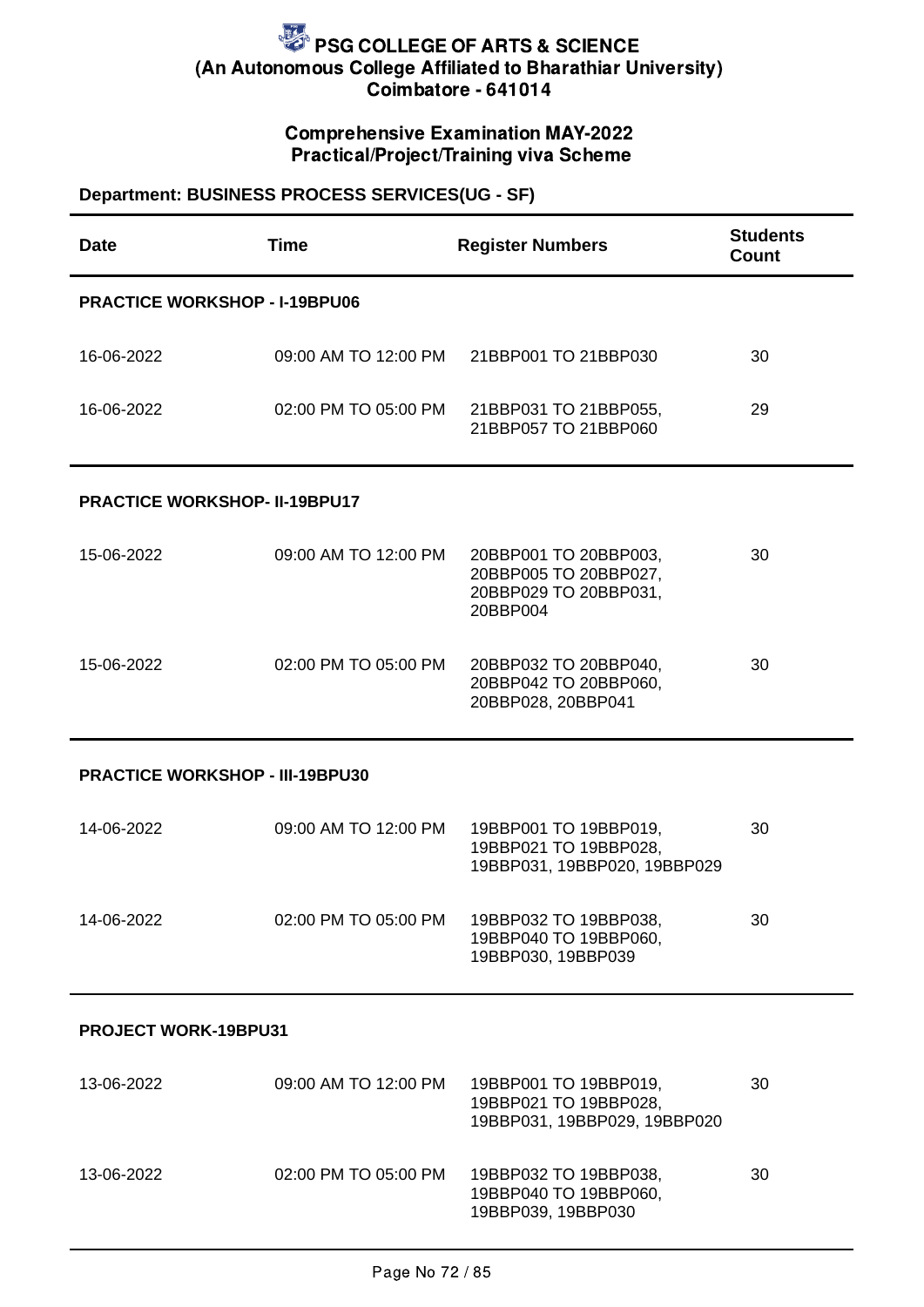## Comprehensive Examination MAY-2022 Practical/Project/Training viva Scheme

**Date : 11-06-2022 Controller of Examinations**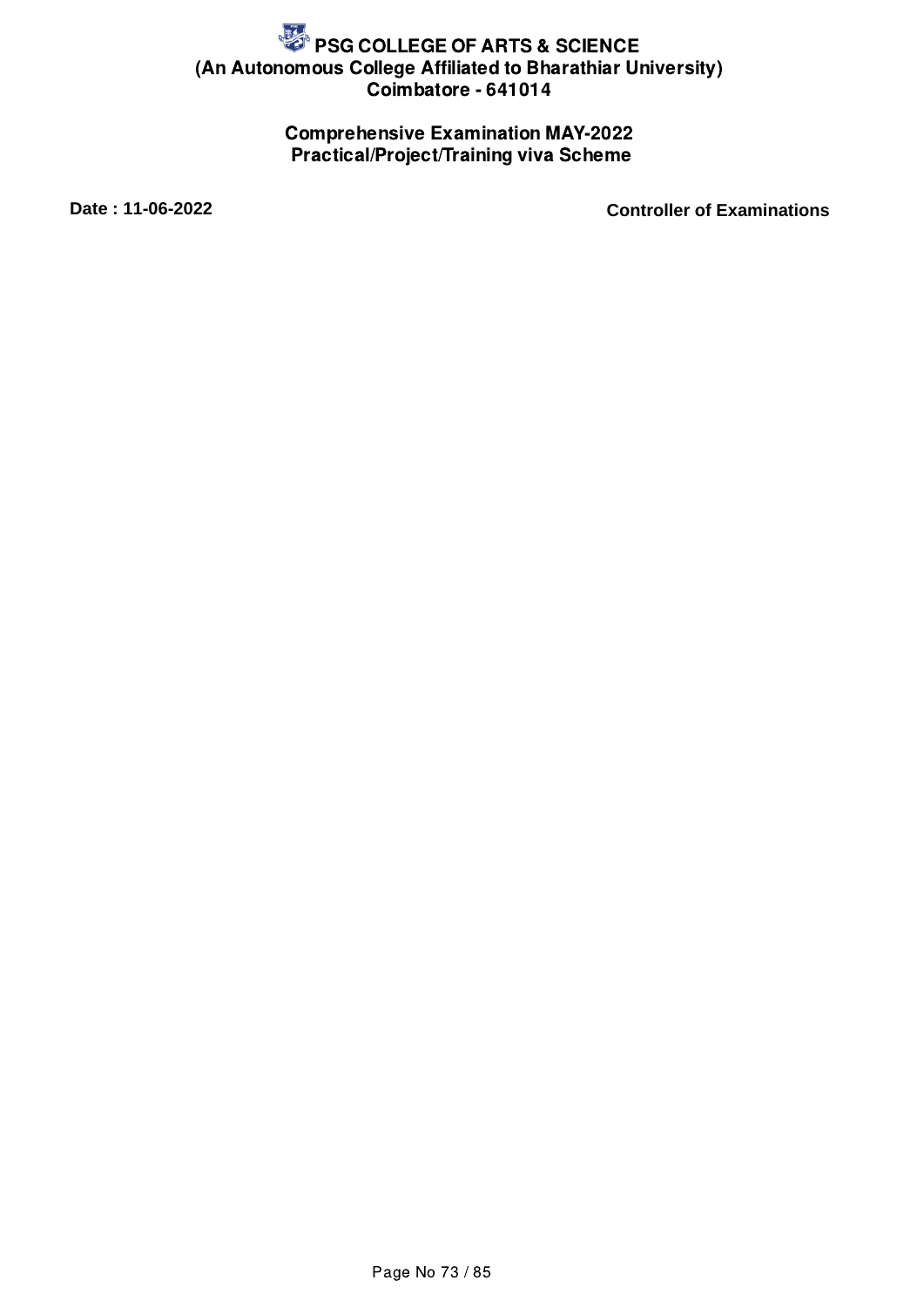## Comprehensive Examination MAY-2022 Practical/Project/Training viva Scheme

## **Department: BANKING & INSURANCE(UG - SF)**

| Date                                   | <b>Time</b>          | <b>Register Numbers</b>                                                                 | <b>Students</b><br><b>Count</b> |  |
|----------------------------------------|----------------------|-----------------------------------------------------------------------------------------|---------------------------------|--|
| <b>PRACTICE WORKSHOP - I-18CBI06</b>   |                      |                                                                                         |                                 |  |
| 17-06-2022                             | 09:00 AM TO 12:00 PM | 21BBI001 TO 21BBI033                                                                    | 33                              |  |
| 17-06-2022                             | 02:00 PM TO 05:00 PM | 21BBI034 TO 21BBI066                                                                    | 33                              |  |
| <b>PRACTICE WORKSHOP - II-18CBI17</b>  |                      |                                                                                         |                                 |  |
| 16-06-2022                             | 09:00 AM TO 12:00 PM | 20BBI001, 20BBI003 TO 20BBI005,<br>20BBI007 TO 20BBI019, 20BBI021<br><b>TO 20BBI032</b> | 29                              |  |
| 16-06-2022                             | 02:00 PM TO 05:00 PM | 20BBI033 TO 20BBI060, 20BBI002,<br>20BBI006, 20BBI020                                   | 31                              |  |
| <b>PRACTICE WORKSHOP - III-18CBI30</b> |                      |                                                                                         |                                 |  |
| 15-06-2022                             | 09:00 AM TO 12:00 PM | 19BBI001 TO 19BBI030                                                                    | 30                              |  |
| 15-06-2022                             | 02:00 PM TO 05:00 PM | 19BBI031 TO 19BBI060                                                                    | 30                              |  |
| PROJECT WORK-18CBI31                   |                      |                                                                                         |                                 |  |
| 14-06-2022                             | 09:00 AM TO 12:00 PM | 19BBI001 TO 19BBI030                                                                    | 30                              |  |
| 14-06-2022                             | 02:00 PM TO 05:00 PM | 19BBI031 TO 19BBI060                                                                    | 30                              |  |
|                                        |                      |                                                                                         |                                 |  |

**Date : 11-06-2022**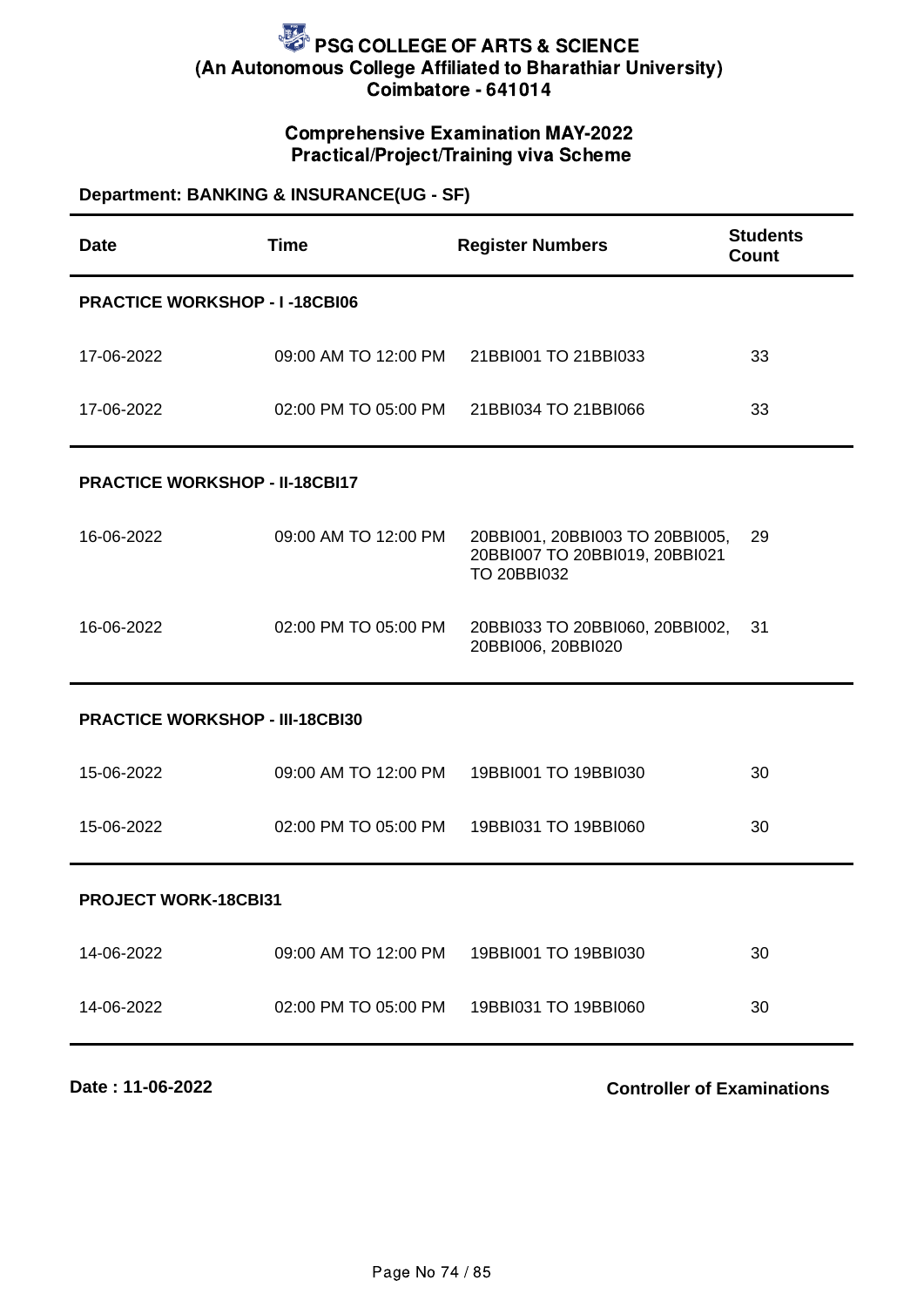## Comprehensive Examination MAY-2022 Practical/Project/Training viva Scheme

**Department: STATISTICS(UG - SF)**

| Date                                          | Time                 | <b>Register Numbers</b>                                    | <b>Students</b><br>Count |  |
|-----------------------------------------------|----------------------|------------------------------------------------------------|--------------------------|--|
| <b>COMPUTER PRACTICAL - II (SPSS)-18CBA07</b> |                      |                                                            |                          |  |
| 21-06-2022                                    | 09:00 AM TO 12:00 PM | 21BCB001 TO 21BCB008,<br>21BCB010 TO 21BCB031,<br>20BCB055 | 31                       |  |
| 21-06-2022                                    | 02:00 PM TO 05:00 PM | 21BCB032 TO 21BCB057,<br>21BCB059, 21BCB060, 21BCB009      | 29                       |  |

**Date : 11-06-2022**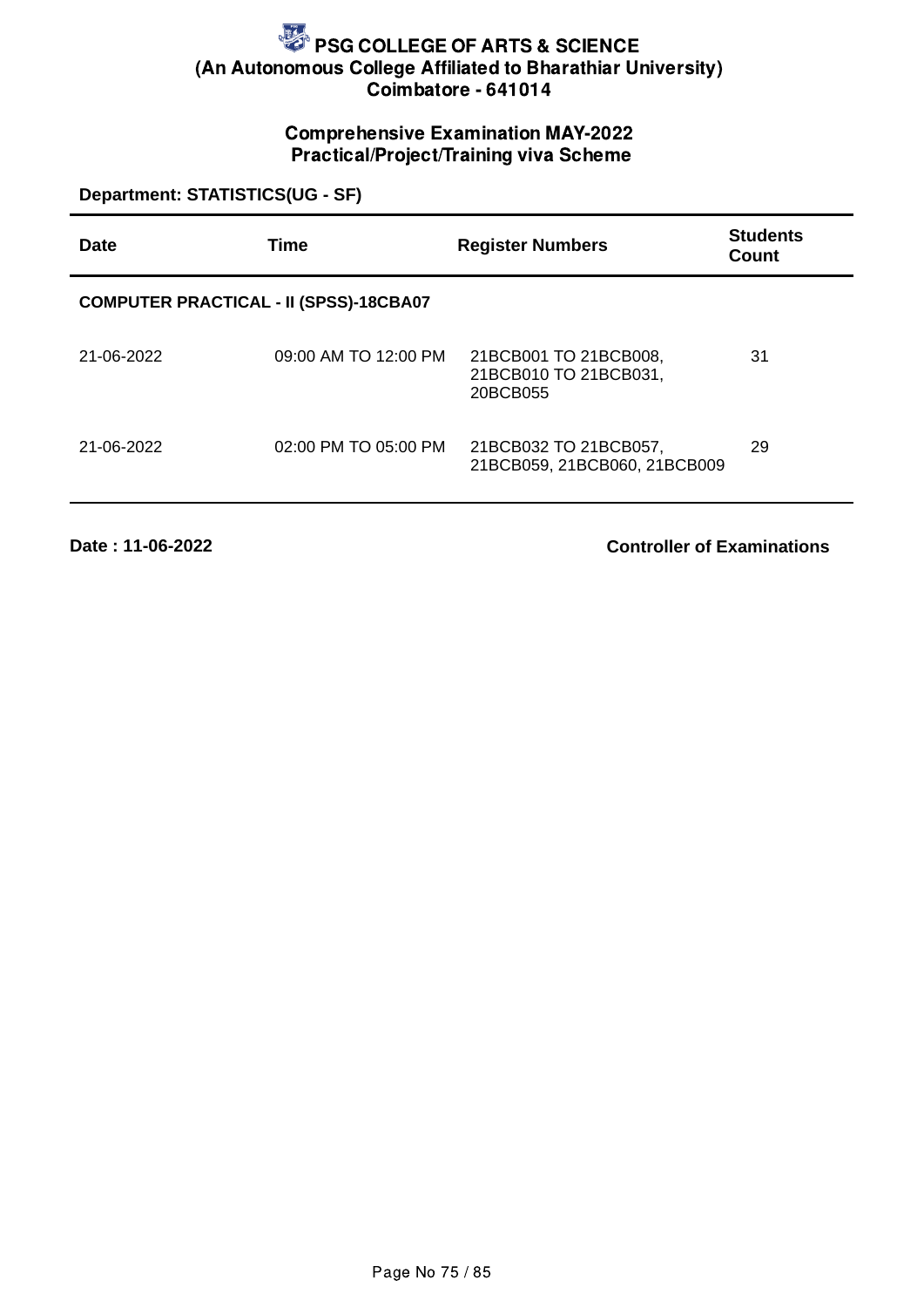## Comprehensive Examination MAY-2022 Practical/Project/Training viva Scheme

## **Department: BUSINESS ADMINISTRATION(UG - SF)**

| <b>Date</b>                  | Time                 | <b>Register Numbers</b> | <b>Students</b><br><b>Count</b> |  |
|------------------------------|----------------------|-------------------------|---------------------------------|--|
| <b>MAJOR PROJECT-18MSU24</b> |                      |                         |                                 |  |
| 15-06-2022                   | 09:00 AM TO 12:00 PM | 19BBA001, 19BBA016      | 2                               |  |

**Date : 11-06-2022**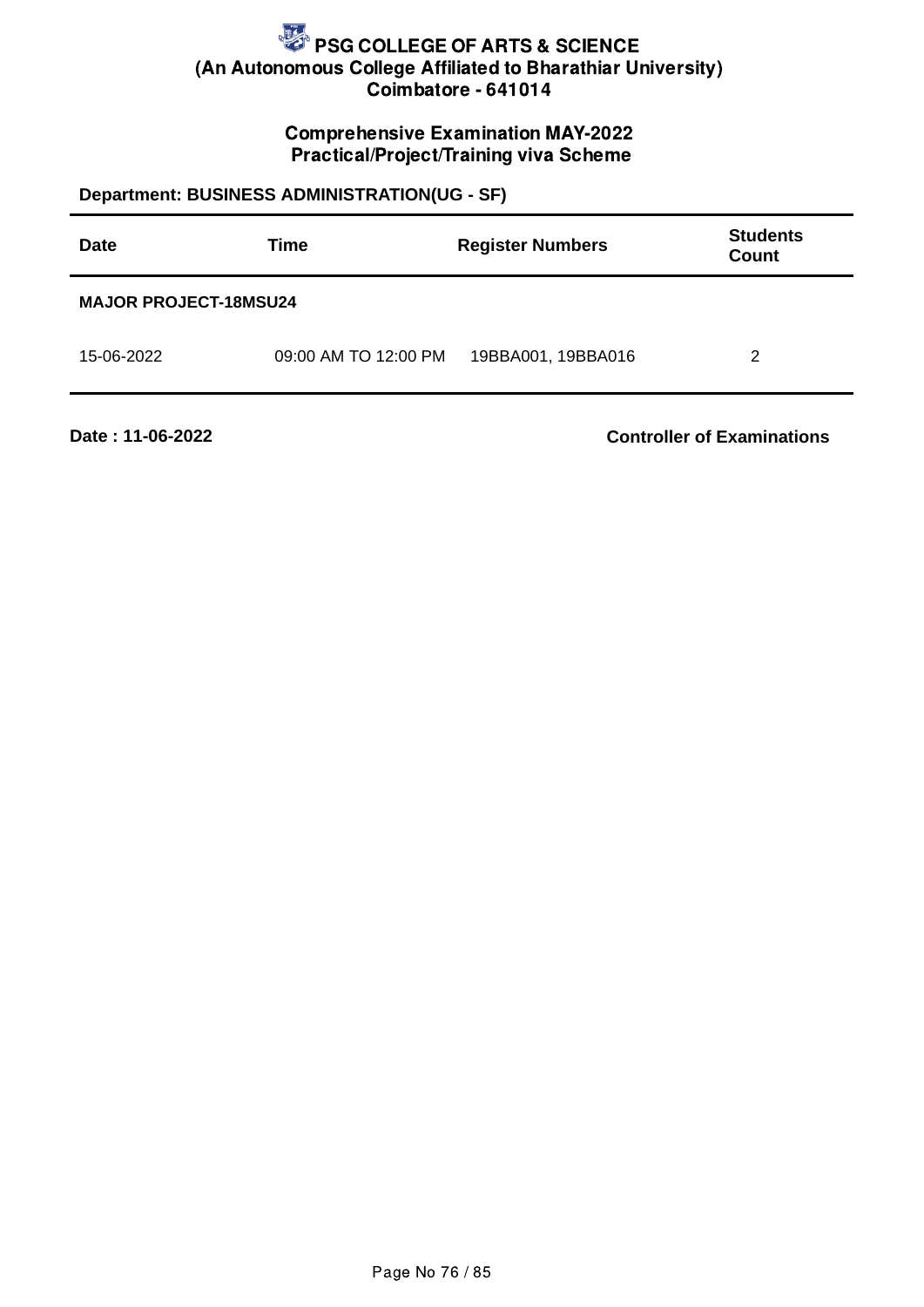## Comprehensive Examination MAY-2022 Practical/Project/Training viva Scheme

#### **Department: BUSINESS ADMINISTRATION (INFORMATION SYSTEMS)(UG - SF)**

| <b>Date</b>                     | <b>Time</b>                                         | <b>Register Numbers</b>                                                | <b>Students</b><br>Count |  |  |
|---------------------------------|-----------------------------------------------------|------------------------------------------------------------------------|--------------------------|--|--|
|                                 | <b>INDUSTRIAL TRAINING-18ISU14</b>                  |                                                                        |                          |  |  |
| 13-06-2022                      | 09:00 AM TO 12:00 PM 18BIS003                       |                                                                        | $\mathbf 1$              |  |  |
| <b>LAB: DATA MINING-18ISU26</b> |                                                     |                                                                        |                          |  |  |
| 14-06-2022                      |                                                     | 09:00 AM TO 12:00 PM 18BIS003, 18BIS013, 18BIS053                      | 3                        |  |  |
| <b>MAJOR PROJECT-18ISU27</b>    |                                                     |                                                                        |                          |  |  |
| 13-06-2022                      | 09:00 AM TO 12:00 PM 18BIS053                       |                                                                        | 1                        |  |  |
|                                 | LAB: RELATIONAL DATABASE MANAGEMENT SYSTEMS-18ISU19 |                                                                        |                          |  |  |
| 14-06-2022                      | 09:00 AM TO 12:00 PM                                | 20BIS001 TO 20BIS009, 20BIS011<br>TO 20BIS026, 20BIS028 TO<br>20BIS032 | 30                       |  |  |
| 14-06-2022                      |                                                     | 02:00 PM TO 05:00 PM 20BIS033 TO 20BIS064                              | 32                       |  |  |
| LAB: WEB TECHNOLOGY-18ISU33     |                                                     |                                                                        |                          |  |  |
| 13-06-2022                      | 09:00 AM TO 12:00 PM                                | 19BIS001 TO 19BIS005, 19BIS007,<br>19BIS008, 19BIS011 TO 19BIS032      | 29                       |  |  |
| 13-06-2022                      | 02:00 PM TO 05:00 PM                                | 19BIS033 TO 19BIS061, 18BIS003                                         | 30                       |  |  |
|                                 |                                                     |                                                                        |                          |  |  |

**Date : 11-06-2022**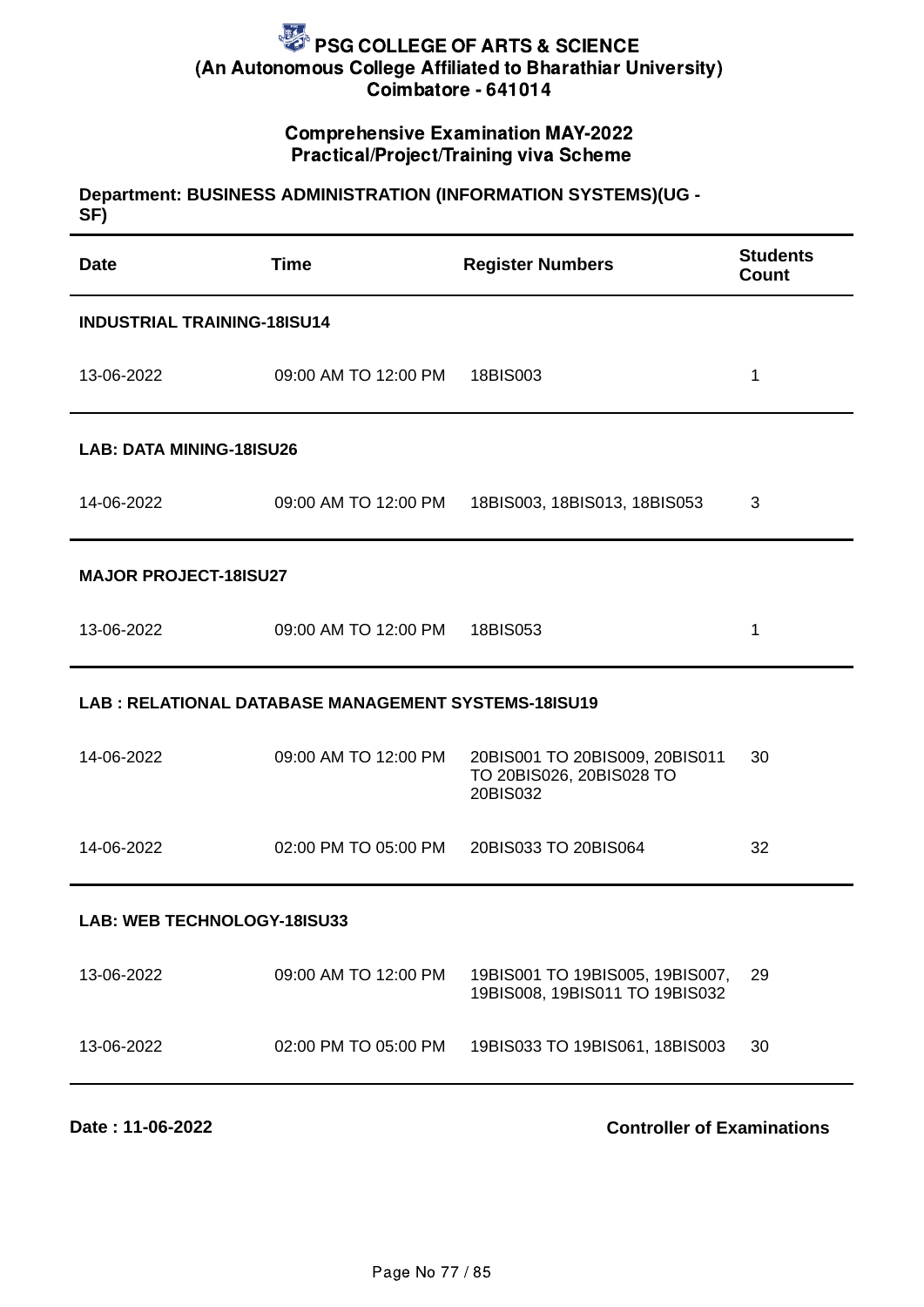### Comprehensive Examination MAY-2022 Practical/Project/Training viva Scheme

**Department: RETAIL MANAGEMENT(UG - SF) Date Time Register Numbers Students Count MAJOR PROJECT-18RMU24** 13-06-2022 09:00 AM TO 12:00 PM 19BRM005, 19BRM011 2

**Date : 11-06-2022**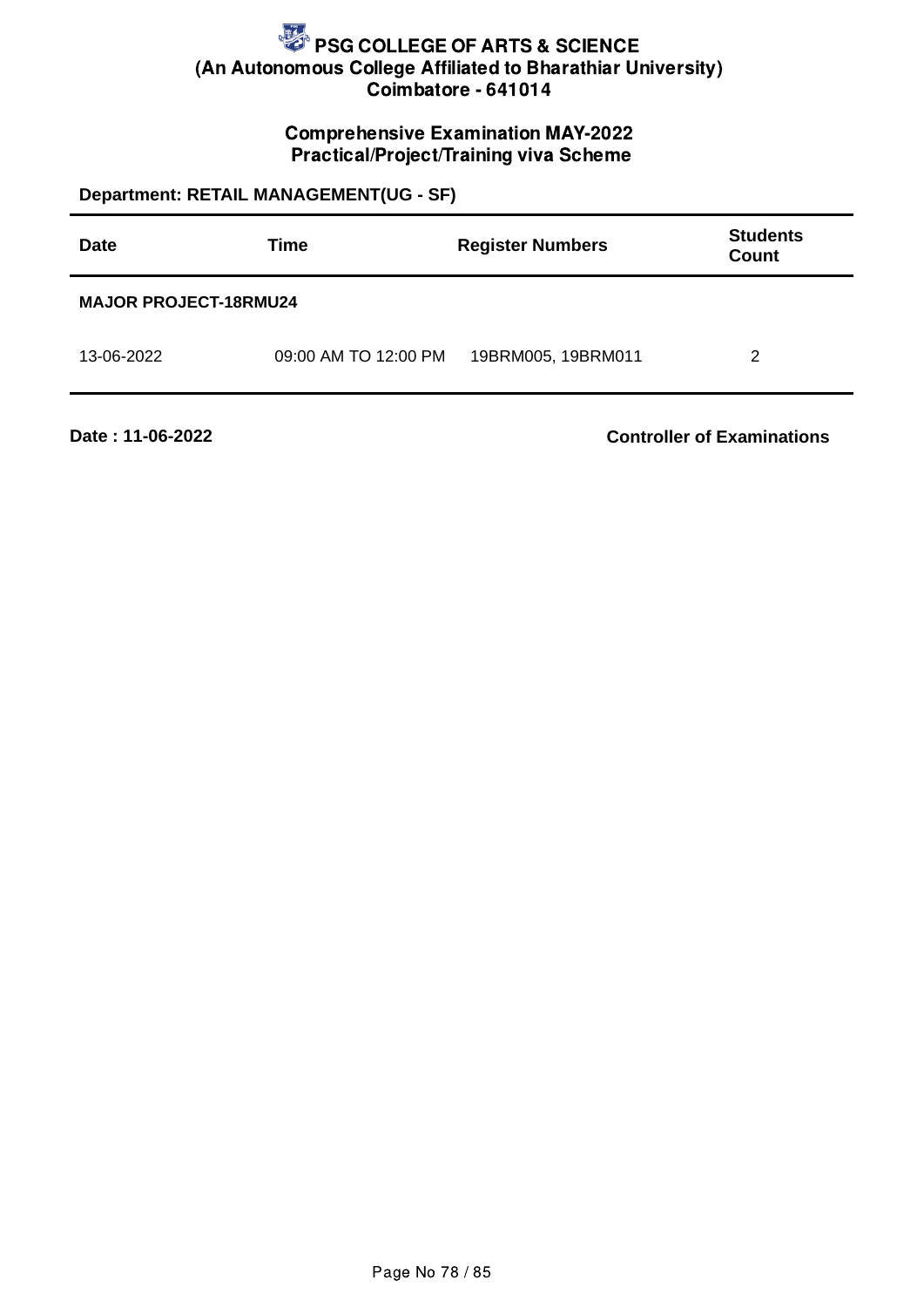## Comprehensive Examination MAY-2022 Practical/Project/Training viva Scheme

**Department: HOSPITALITY MANAGEMENT(UG - SF)**

| <b>Time</b>                                             | <b>Register Numbers</b>                                                                                                               | <b>Students</b><br>Count                                                                                                                                                                                                                                                                 |  |  |
|---------------------------------------------------------|---------------------------------------------------------------------------------------------------------------------------------------|------------------------------------------------------------------------------------------------------------------------------------------------------------------------------------------------------------------------------------------------------------------------------------------|--|--|
| <b>FAST FOOD AND PANTRY OPERATION PRACTICAL-18HMB08</b> |                                                                                                                                       |                                                                                                                                                                                                                                                                                          |  |  |
| 09:00 AM TO 01:00 PM                                    | 21VHM003, 21VHM008,<br>21VHM009, 21VHM012,<br>21VHM014, 21VHM016,<br>21VHM017, 21VHM019,<br>19VHM030, 18VHM016,<br>21VHM006, 21VHM005 | 12                                                                                                                                                                                                                                                                                       |  |  |
|                                                         |                                                                                                                                       |                                                                                                                                                                                                                                                                                          |  |  |
| 09:00 AM TO 01:00 PM                                    | 21VHM003, 21VHM008,<br>21VHM009, 21VHM012,<br>21VHM014, 21VHM016,<br>21VHM017, 21VHM019,<br>19VHM030, 21VHM005,<br>21VHM006           | 11                                                                                                                                                                                                                                                                                       |  |  |
| <b>INTERNSHIP TRAINING -18HMB10</b>                     |                                                                                                                                       |                                                                                                                                                                                                                                                                                          |  |  |
| 09:00 AM TO 12:00 PM                                    | 18VHM016, 18VHM023                                                                                                                    | $\overline{2}$                                                                                                                                                                                                                                                                           |  |  |
| <b>BEVERAGE SERVICE PRACTICAL-18HMB22</b>               |                                                                                                                                       |                                                                                                                                                                                                                                                                                          |  |  |
|                                                         | 19VHM030                                                                                                                              | 13                                                                                                                                                                                                                                                                                       |  |  |
|                                                         |                                                                                                                                       |                                                                                                                                                                                                                                                                                          |  |  |
|                                                         |                                                                                                                                       | $\mathbf{1}$                                                                                                                                                                                                                                                                             |  |  |
|                                                         |                                                                                                                                       |                                                                                                                                                                                                                                                                                          |  |  |
|                                                         |                                                                                                                                       | 12                                                                                                                                                                                                                                                                                       |  |  |
|                                                         |                                                                                                                                       | <b>FOOD AND BEVERAGE SERVICE PRACTICAL -18HMB09</b><br>01:00 PM TO 05:00 PM 20VHM001 TO 20VHM012,<br><b>BAKERY AND PATISSERIE PRACTICAL-18HMB30</b><br>09:00 AM TO 12:00 PM  19VHM002<br><b>ACCOMMODATION OPERATION PRACTICAL-18HMB23</b><br>02:00 PM TO 05:00 PM   20VHM001 TO 20VHM012 |  |  |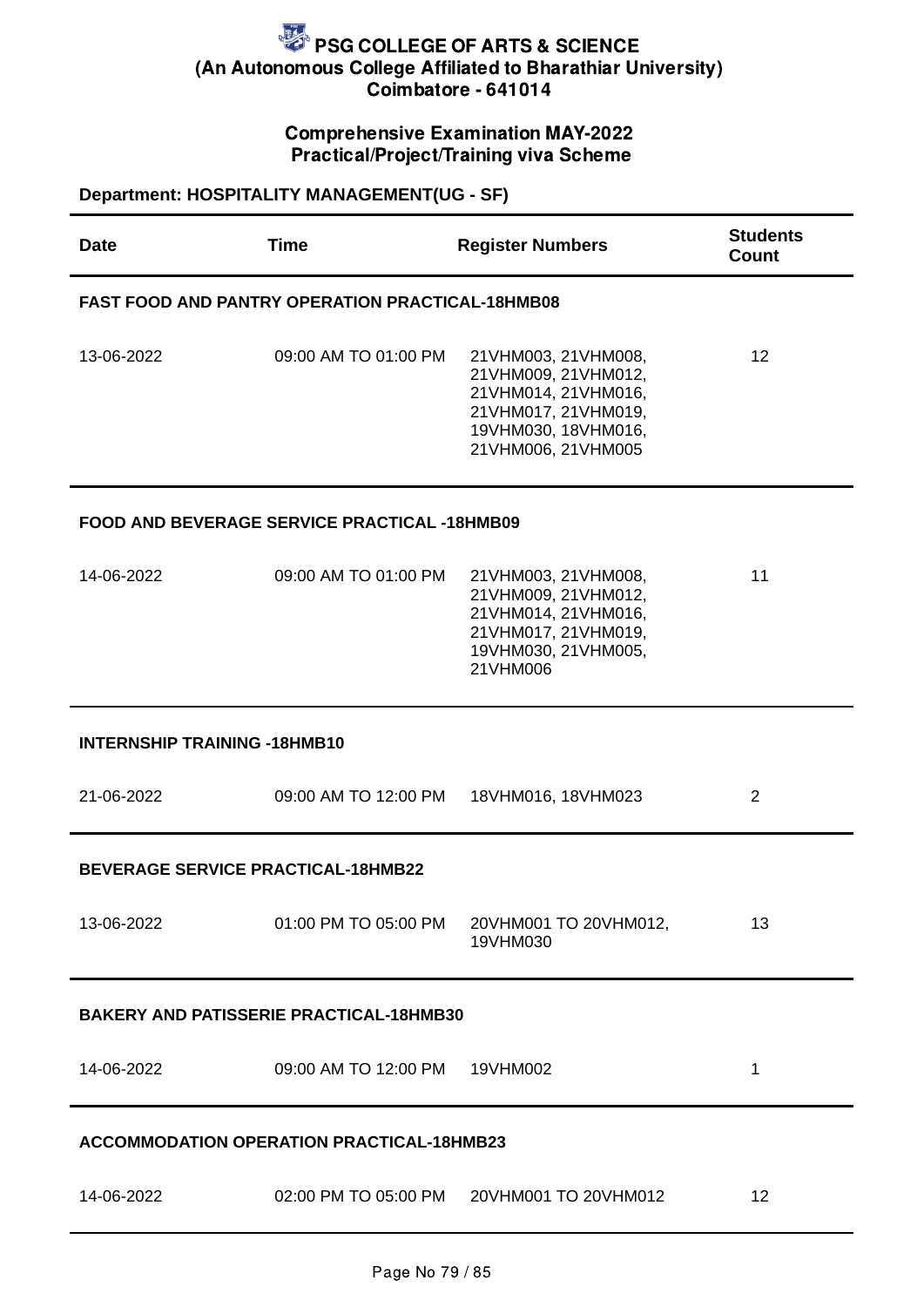## Comprehensive Examination MAY-2022 Practical/Project/Training viva Scheme

#### **COMPUTER PRACTICAL-18HMB36**

| 15-06-2022 | 09:00 AM TO 12:00 PM | 19VHM001 TO 19VHM006,<br>19VHM008 TO 19VHM010,<br>19VHM012, 19VHM014 TO<br>19VHM017, 19VHM021,<br>19VHM022 | 16 |
|------------|----------------------|------------------------------------------------------------------------------------------------------------|----|
| 15-06-2022 | 02:00 PM TO 05:00 PM | 19VHM024, 19VHM027 TO<br>19VHM036, 19VHM038,<br>19VHM039, 19VHM041 TO<br>19VHM043, 19VHM025                | 17 |

#### **INTERNSHIP TRAINING-18HMB37**

| 21-06-2022 | 09:00 AM TO 12:00 PM | 19VHM001 TO 19VHM006,<br>19VHM008 TO 19VHM010,<br>19VHM012, 19VHM014 TO<br>19VHM017, 19VHM021,<br>19VHM022, 19VHM024,<br>19VHM027 TO 19VHM036,<br>19VHM038, 19VHM039,<br>19VHM041 TO 19VHM043,<br>19VHM025 | 33 |
|------------|----------------------|------------------------------------------------------------------------------------------------------------------------------------------------------------------------------------------------------------|----|
|            |                      |                                                                                                                                                                                                            |    |

**Date : 11-06-2022**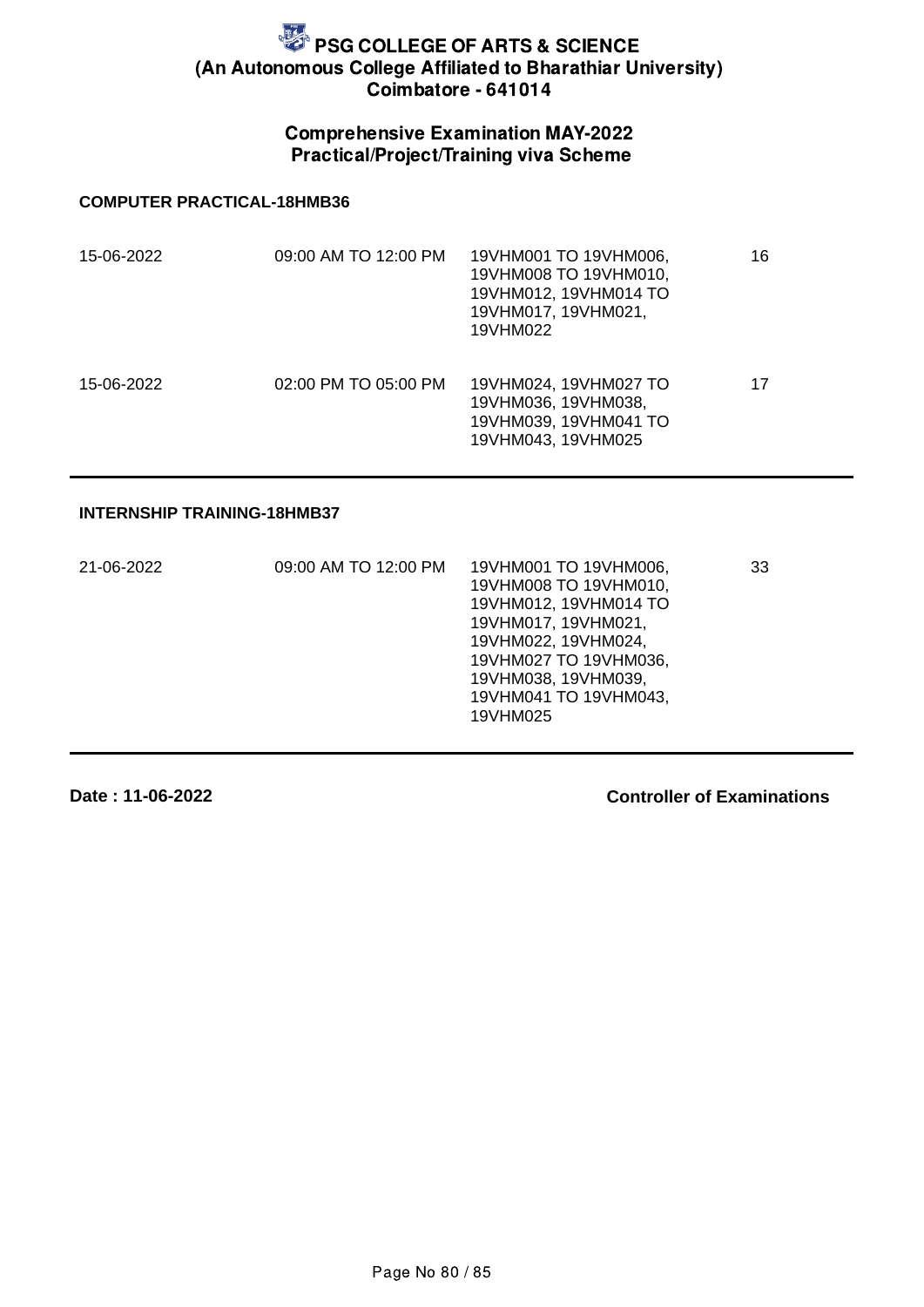### Comprehensive Examination MAY-2022 Practical/Project/Training viva Scheme

## **Department: NETWORKING & MOBILE APPLICATION(UG - SF)**

| <b>Date</b>                             | <b>Time</b>                                | <b>Register Numbers</b>                                    | <b>Students</b><br><b>Count</b> |  |
|-----------------------------------------|--------------------------------------------|------------------------------------------------------------|---------------------------------|--|
| LAB - III (MULTIMEDIA LAB)-19NMB06      |                                            |                                                            |                                 |  |
| 14-06-2022                              | 09:00 AM TO 12:00 PM                       | 21VNM006                                                   | $\mathbf{1}$                    |  |
| LAB - V (JAVA PROGRAMMING LAB)-19NMB12  |                                            |                                                            |                                 |  |
| Venue: C BLOCK                          |                                            |                                                            |                                 |  |
| 13-06-2022                              | 09:00 AM TO 12:00 PM                       | 21VNM001 TO 21VNM006,<br>21VNM008 TO 21VNM017,<br>19VNM038 | 17                              |  |
| 13-06-2022                              | 02:00 PM TO 05:00 PM                       | 21VNM018 TO 21VNM032                                       | 15                              |  |
|                                         | LAB - VI (NETWORK PROGRAMMING LAB)-19NMB13 |                                                            |                                 |  |
| Venue : D BLOCK                         |                                            |                                                            |                                 |  |
| 15-06-2022                              | 09:00 AM TO 12:00 PM                       | 21VNM001 TO 21VNM006,<br>21VNM008 TO 21VNM017,<br>19VNM038 | 17                              |  |
| 15-06-2022                              | 02:00 PM TO 05:00 PM                       | 21VNM018 TO 21VNM032                                       | 15                              |  |
| LAB - VII (DATA STRUCTURES LAB)-19NMB14 |                                            |                                                            |                                 |  |
| 17-06-2022                              | 09:00 AM TO 12:00 PM                       | 21VNM001 TO 21VNM006,<br>21VNM008 TO 21VNM017,<br>19VNM038 | 17                              |  |
| 17-06-2022                              | 02:00 PM TO 05:00 PM                       | 21VNM018 TO 21VNM032                                       | 15                              |  |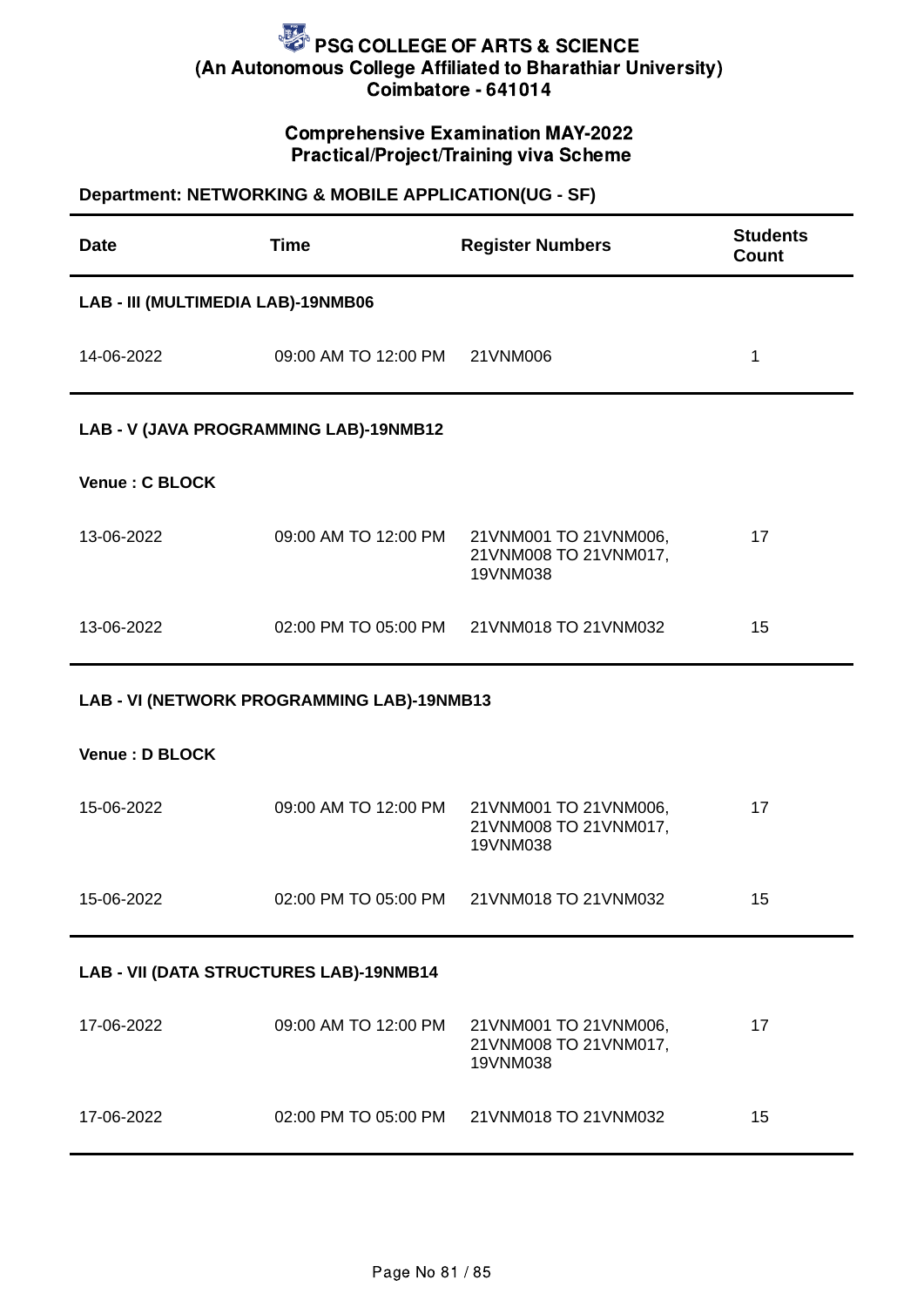### Comprehensive Examination MAY-2022 Practical/Project/Training viva Scheme

#### **LAB-XII (PYTHON PROGRAMMING LAB)-19NMB29**

**Venue : E 208**

| 13-06-2022 | 09:00 AM TO 12:00 PM | 20VNM001, 20VNM002,<br>20VNM004, 20VNM005,<br>20VNM007 TO 20VNM011,<br>20VNM013 TO 20VNM020,<br>20VNM022 TO 20VNM024 | 20 |
|------------|----------------------|----------------------------------------------------------------------------------------------------------------------|----|
| 13-06-2022 | 02:00 PM TO 05:00 PM | 20VNM025, 20VNM026,<br>20VNM029, 20VNM031 TO<br>20VNM046, 20VNM021,<br>20VNM028, 20VNM012,<br>20VNM006               | 23 |

#### **LABX - III (MOBILE APPLICATION DEVELOPMENT USING ANDROID LAB)-19NMB30**

**Venue : E 311**

| 18-06-2022 | 09:00 AM TO 12:00 PM | 20VNM001, 20VNM002,<br>20VNM004, 20VNM005,<br>20VNM007 TO 20VNM011,<br>20VNM013 TO 20VNM020,<br>20VNM022 TO 20VNM024 | 20 |
|------------|----------------------|----------------------------------------------------------------------------------------------------------------------|----|
| 18-06-2022 | 02:00 PM TO 05:00 PM | 20VNM025, 20VNM026,<br>20VNM029, 20VNM031 TO<br>20VNM046, 20VNM012,<br>20VNM028, 20VNM021,<br>20VNM006               | 23 |

#### **LAB - XIV (C# AND .NET LAB)-19NMB31**

| 14-06-2022 | 09:00 AM TO 12:00 PM | 20VNM001, 20VNM002,<br>20VNM004, 20VNM005,<br>20VNM007 TO 20VNM011,<br>20VNM013 TO 20VNM020,<br>20VNM022 TO 20VNM024 | 20 |
|------------|----------------------|----------------------------------------------------------------------------------------------------------------------|----|
| 14-06-2022 | 02:00 PM TO 05:00 PM | 20VNM025, 20VNM026,<br>20VNM029, 20VNM031 TO<br>20VNM046, 20VNM021,<br>20VNM028, 20VNM012,<br>20VNM006               | 23 |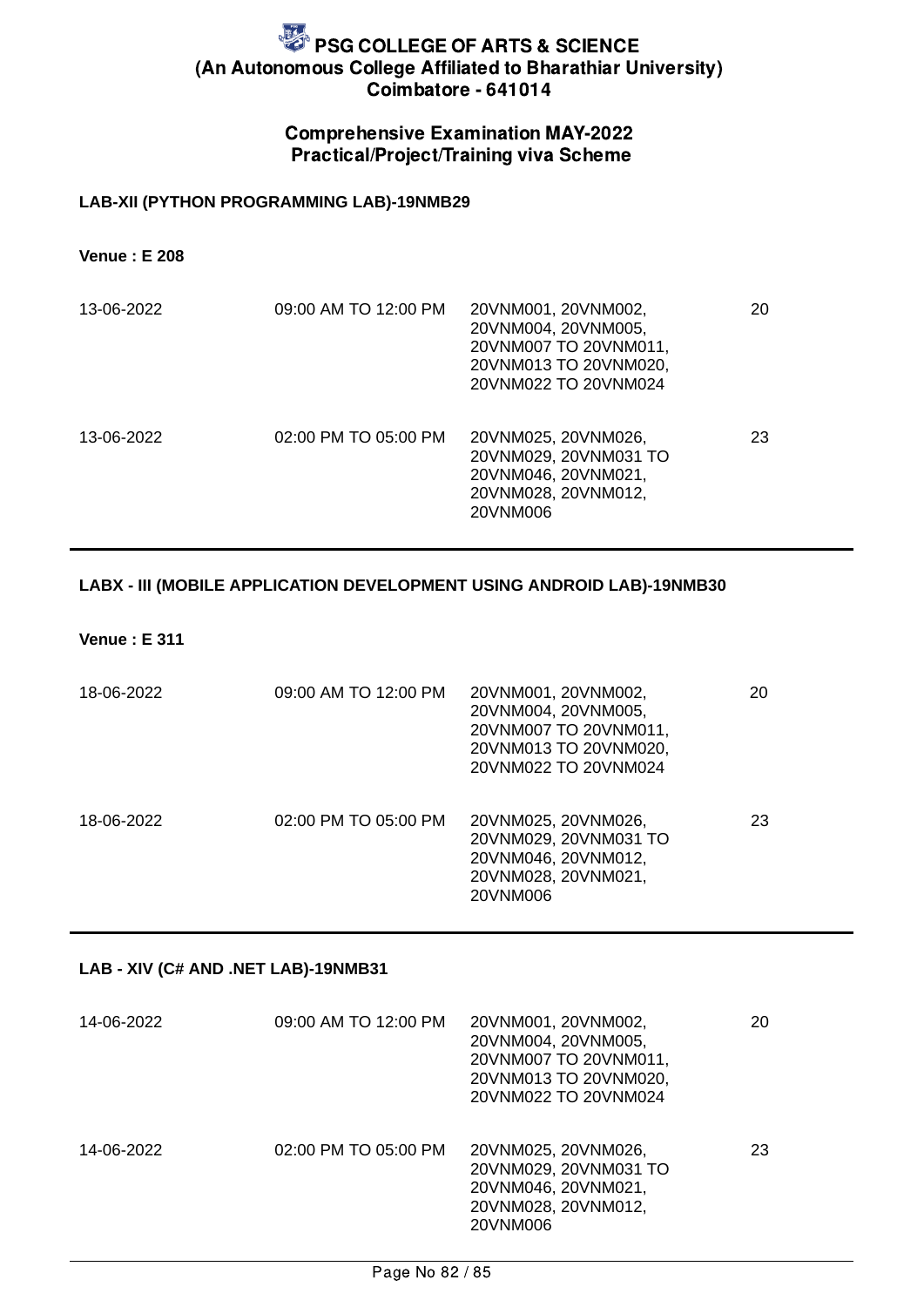### Comprehensive Examination MAY-2022 Practical/Project/Training viva Scheme

#### **LAB - XVII (NETWORK COMPONENTS LAB-19NMB44**

| Venue: D BLOCK |                      |                                                                                               |    |
|----------------|----------------------|-----------------------------------------------------------------------------------------------|----|
| 16-06-2022     | 09:00 AM TO 12:00 PM | 19VNM001 TO 19VNM003,<br>19VNM005, 19VNM006,<br>19VNM009 TO 19VNM017,<br>19VNM019 TO 19VNM024 | 20 |
| 16-06-2022     | 02:00 PM TO 05:00 PM | 19VNM026 TO 19VNM044                                                                          | 19 |

#### **LAB - XVIII (IOS PROGRAMMING LAB)-19NMB45**

#### **Venue : E 311**

| 15-06-2022 | 09:00 AM TO 12:00 PM | 19VNM001 TO 19VNM003,<br>19VNM005, 19VNM006,<br>19VNM009 TO 19VNM017.<br>19VNM019 TO 19VNM024 | 20 |
|------------|----------------------|-----------------------------------------------------------------------------------------------|----|
| 15-06-2022 | 02:00 PM TO 05:00 PM | 19VNM026 TO 19VNM044                                                                          | 19 |

#### **MAJOR PROJECT WORK-19NMB46**

| 20-06-2022 | 09:00 AM TO 12:00 PM | 19VNM001 TO 19VNM003.<br>19VNM005, 19VNM006,<br>19VNM009 TO 19VNM017,<br>19VNM019 TO 19VNM024 | 20 |
|------------|----------------------|-----------------------------------------------------------------------------------------------|----|
| 20-06-2022 | 02:00 PM TO 05:00 PM | 19VNM026 TO 19VNM044                                                                          | 19 |

**Date : 11-06-2022**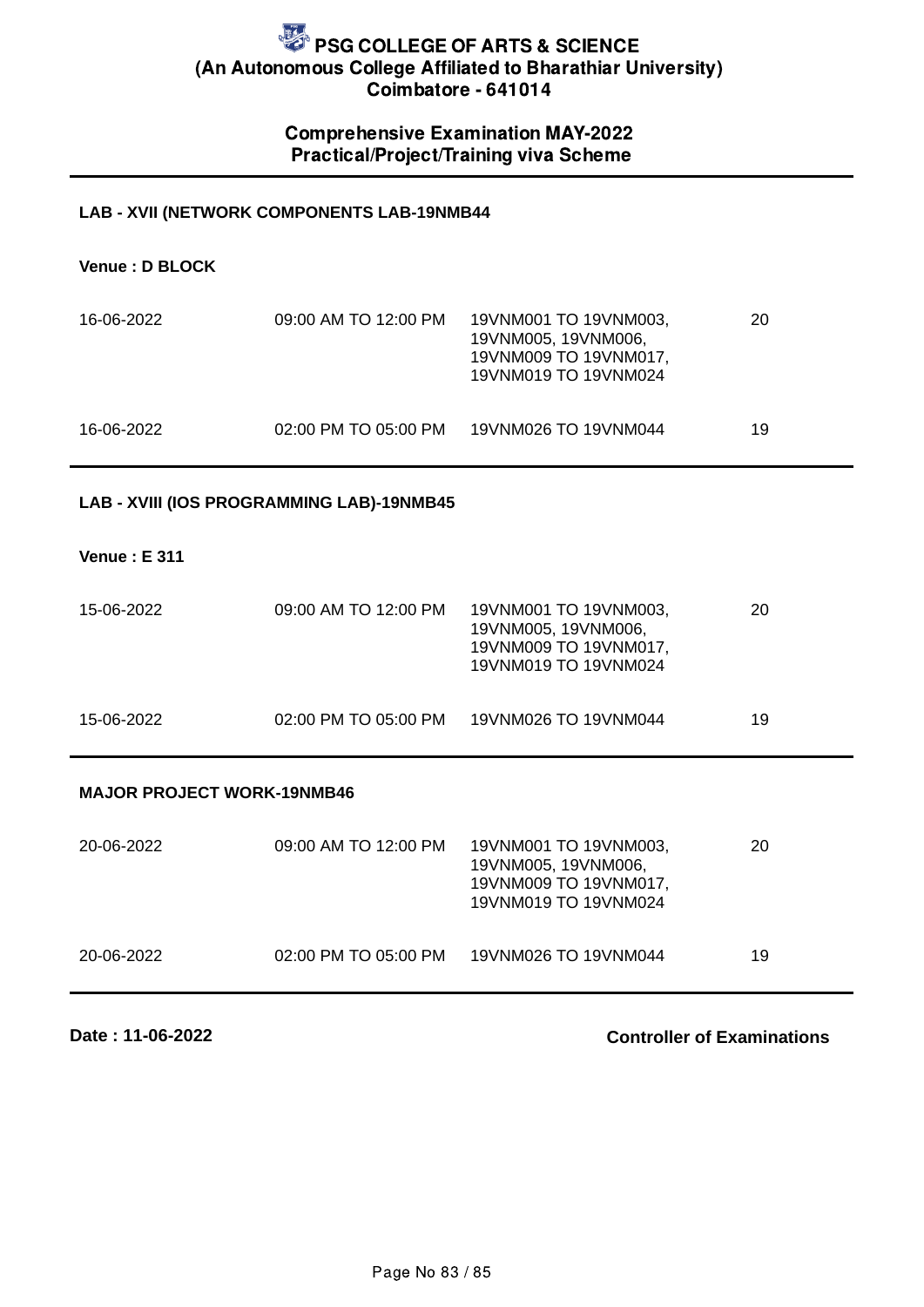#### Comprehensive Examination MAY-2022 Practical/Project/Training viva Scheme

#### **Department: BANKING, STOCK AND INSURANCE(UG - SF)**

| <b>Date</b>                                     | <b>Time</b>          | <b>Register Numbers</b>                                                                                             | <b>Students</b><br><b>Count</b> |  |
|-------------------------------------------------|----------------------|---------------------------------------------------------------------------------------------------------------------|---------------------------------|--|
| <b>PRACTICE WORKSHOP-19BSB07</b>                |                      |                                                                                                                     |                                 |  |
| 16-06-2022                                      | 09:00 AM TO 12:00 PM | 21VBI001 TO 21VBI011, 21VBI013<br>TO 21VBI016, 21VBI018 TO<br>21VBI025                                              | 23                              |  |
| 16-06-2022                                      | 02:00 PM TO 05:00 PM | 21VBI026 TO 21VBI032, 21VBI034<br>TO 21VBI041, 21VBI043 TO<br>21VBI046, 21VBI048 TO 21VBI050,<br>21VBI033, 21VBI012 | 24                              |  |
| <b>LAB - INSURANCE AND ITS PRODUCTS-19BSB09</b> |                      |                                                                                                                     |                                 |  |
| 15-06-2022                                      | 09:00 AM TO 12:00 PM | 21VBI001 TO 21VBI011, 21VBI013<br>TO 21VBI016, 21VBI018 TO<br>21VBI025                                              | 23                              |  |
| 15-06-2022                                      | 02:00 PM TO 05:00 PM | 21VBI026 TO 21VBI032, 21VBI034<br>TO 21VBI041, 21VBI043 TO<br>21VBI046, 21VBI048 TO 21VBI050,<br>21VBI012, 21VBI033 | 24                              |  |
| <b>BUSINESS DATA PROCESSING- LAB-19BSB22</b>    |                      |                                                                                                                     |                                 |  |
| 14-06-2022                                      | 09:00 AM TO 12:00 PM | 20VBI001 TO 20VBI013, 20VBI015<br>TO 20VBI021                                                                       | 20                              |  |
| 14-06-2022                                      | 02:00 PM TO 05:00 PM | 20VBI022 TO 20VBI025, 20VBI027<br>TO 20VBI036, 20VBI038 TO<br>20VBI041, 20VBI044, 20VBI026,<br>20VBI043             | 21                              |  |

#### **LAB - ENTREPRENEURIAL SKILLS-19BSB36**

13-06-2022 09:00 AM TO 12:00 PM 19VBI001 TO 19VBI008, 19VBI010 TO 19VBI013, 19VBI015 TO 19VBI021, 19VBI023 TO 19VBI025, 19VBI009, 19VBI014 24